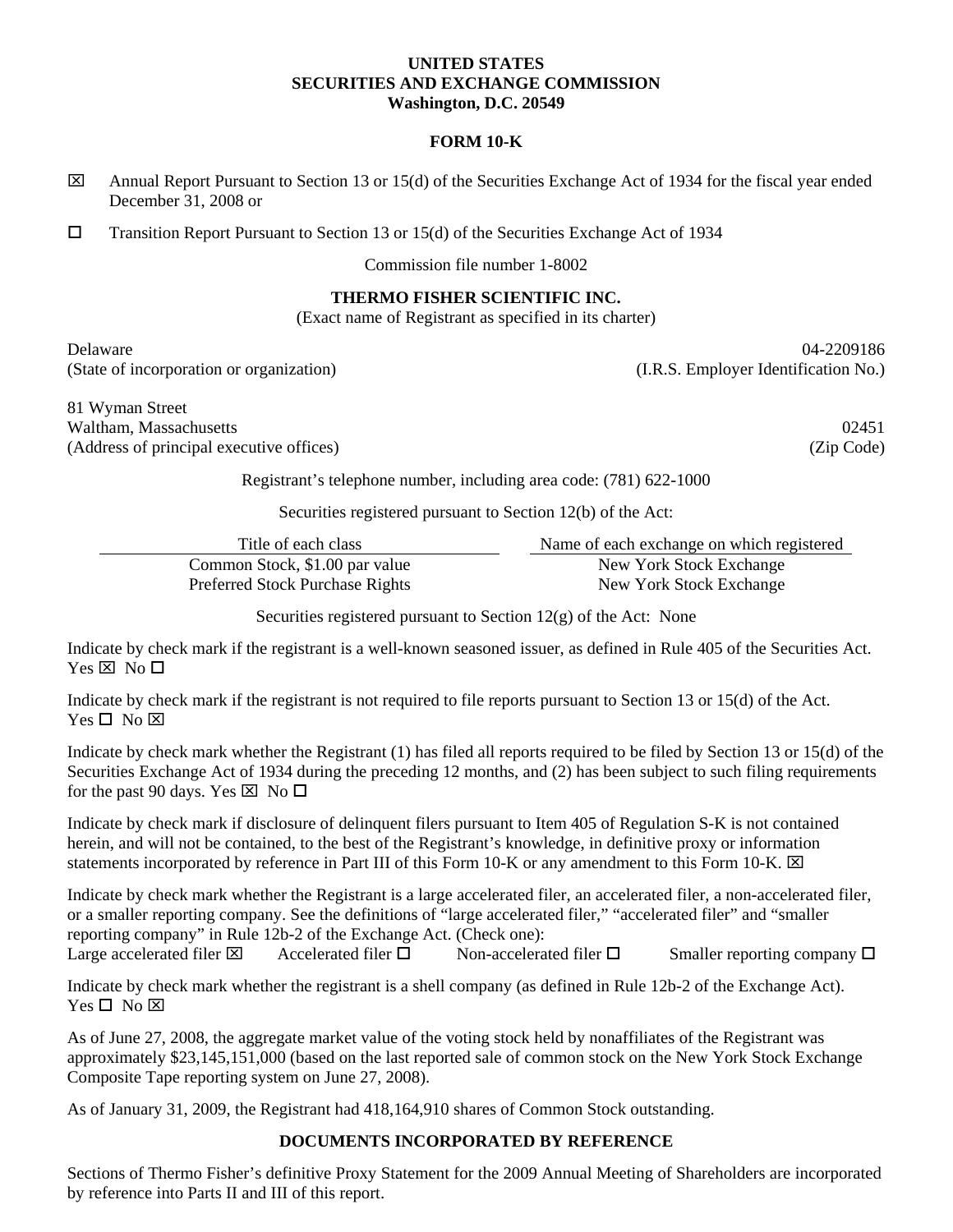## **THERMO FISHER SCIENTIFIC INC.**

# **ANNUAL REPORT ON FORM 10-K FOR THE FISCAL YEAR ENDED DECEMBER 31, 2008**

# **TABLE OF CONTENTS Page**

# **PART I**

| Item 1. | <b>Business</b>                                             | 3  |
|---------|-------------------------------------------------------------|----|
|         | Item 1A. Risk Factors                                       | 22 |
|         | Item 1B. Unresolved Staff Comments                          | 29 |
| Item 2. | Properties                                                  | 29 |
|         | Item 3. Legal Proceedings                                   | 29 |
|         | Item 4. Submission of Matters to a Vote of Security Holders | 30 |

# **PART II**

| Item 5.  | Market for the Registrant's Common Equity, Related Stockholder Matters and Issuer Purchases |    |
|----------|---------------------------------------------------------------------------------------------|----|
|          | of Equity Securities                                                                        | 31 |
| Item 6.  | <b>Selected Financial Data</b>                                                              | 32 |
| Item 7.  | Management's Discussion and Analysis of Financial Condition and Results of Operations       | 33 |
| Item 7A. | Quantitative and Qualitative Disclosures About Market Risk                                  | 50 |
| Item 8.  | Financial Statements and Supplementary Data                                                 | 51 |
| Item 9.  | Changes in and Disagreements with Accountants on Accounting and Financial Disclosure        | 51 |
| Item 9A. | Controls and Procedures                                                                     | 51 |
| Item 9B. | Other Information                                                                           | 52 |

## **PART III**

| <b>Executive Compensation</b><br>Item $11$ .<br>Security Ownership of Certain Beneficial Owners and Management and Related Stockholder<br>Item $12.$<br><b>Matters</b><br>Item 13. Certain Relationships and Related Transactions, and Director Independence<br>Item 14. Principal Accountant Fees and Services | Item 10. Directors, Executive Officers and Corporate Governance | 53 |
|-----------------------------------------------------------------------------------------------------------------------------------------------------------------------------------------------------------------------------------------------------------------------------------------------------------------|-----------------------------------------------------------------|----|
|                                                                                                                                                                                                                                                                                                                 |                                                                 | 53 |
|                                                                                                                                                                                                                                                                                                                 |                                                                 | 53 |
|                                                                                                                                                                                                                                                                                                                 |                                                                 | 53 |
|                                                                                                                                                                                                                                                                                                                 |                                                                 | 53 |

## **PART IV**

| <b>Exhibits and Financial Statement Schedules</b><br>Item $15$ . |  |
|------------------------------------------------------------------|--|
|------------------------------------------------------------------|--|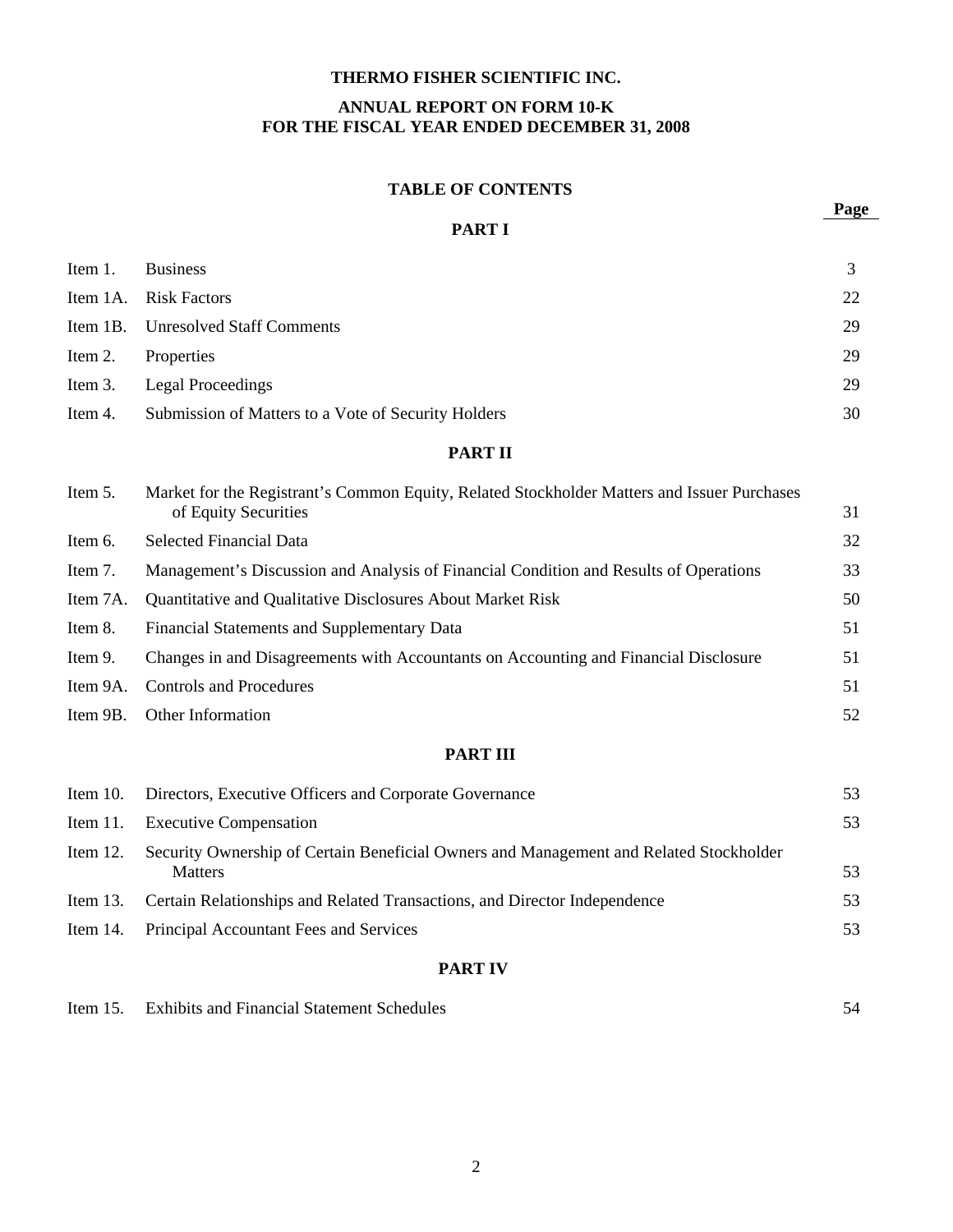## **PART I**

#### **Item 1. Business**

#### **General Development of Business**

 Thermo Fisher Scientific Inc. (also referred to in this document as "Thermo Fisher," "we," the "company," or the "registrant") is the world leader in serving science*.* We enable our customers to make the world healthier, cleaner and safer by providing analytical instruments, equipment, reagents and consumables, software and services for research, manufacturing, analysis, discovery and diagnostics.

 In November 2006, Thermo Electron Corporation (also referred to in this document as "Thermo," which is the predecessor to Thermo Fisher) merged with Fisher Scientific International Inc. (also referred to in this document as "Fisher") to create the world leader in serving science. Thermo Fisher has approximately 34,500 employees and serves more than 350,000 customers within pharmaceutical and biotech companies, hospitals and clinical diagnostic labs, universities, research institutions and government agencies, as well as environmental, industrial quality and process control settings.

We serve our customers through two principal brands, Thermo Scientific and Fisher Scientific:

- Thermo Scientific is our *technology* brand, offering customers a complete range of high-end analytical instruments as well as laboratory equipment, software, services, consumables and reagents to enable integrated laboratory workflow solutions. Our growing portfolio of products includes innovative technologies for mass spectrometry, elemental analysis, molecular spectroscopy, sample preparation, informatics, fine- and high-purity chemistry production, cell culture, protein analysis, RNA-interference techniques, immunodiagnostic testing, microbiology, as well as environmental monitoring and process control.
- Our Fisher Scientific brand offers *convenience*, providing a complete portfolio of laboratory equipment, chemicals, supplies and services used in healthcare, scientific research, safety and education markets. These products are offered through an extensive network of direct sales professionals, industry-specific catalogs, ecommerce capabilities and supply-chain management services. We also offer a range of biopharma services for clinical trials management, biospecimen storage and analytical testing.

 In addition to the two principal brands, we offer a number of specialty brands that cover a range of consumable products primarily for the life and laboratory sciences industry.

 We are continuously advancing the capabilities of our technologies, software and services, and leveraging our 9,500 sales and service personnel around the world to address our customers' emerging needs. Our goal is to make our customers more productive, and to allow them to solve their analytical challenges, from complex research and discovery to routine testing.

 Thermo Fisher is a Delaware corporation and was incorporated in 1956. The company completed its initial public offering in 1967 and was listed on the New York Stock Exchange in 1980.

### **Forward-looking Statements**

 Forward-looking statements, within the meaning of Section 21E of the Securities Exchange Act of 1934 (the Exchange Act), are made throughout this Annual Report on Form 10-K. Any statements contained herein that are not statements of historical fact may be deemed to be forward-looking statements. Without limiting the foregoing, the words "believes," "anticipates," "plans," "expects," "seeks," "estimates," and similar expressions are intended to identify forward-looking statements. While the company may elect to update forward-looking statements in the future, it specifically disclaims any obligation to do so, even if the company's estimates change, and readers should not rely on those forward-looking statements as representing the company's views as of any date subsequent to the date of the filing of this report.

 A number of important factors could cause the results of the company to differ materially from those indicated by such forward-looking statements, including those detailed under the heading, "Risk Factors" in Part I, Item 1A.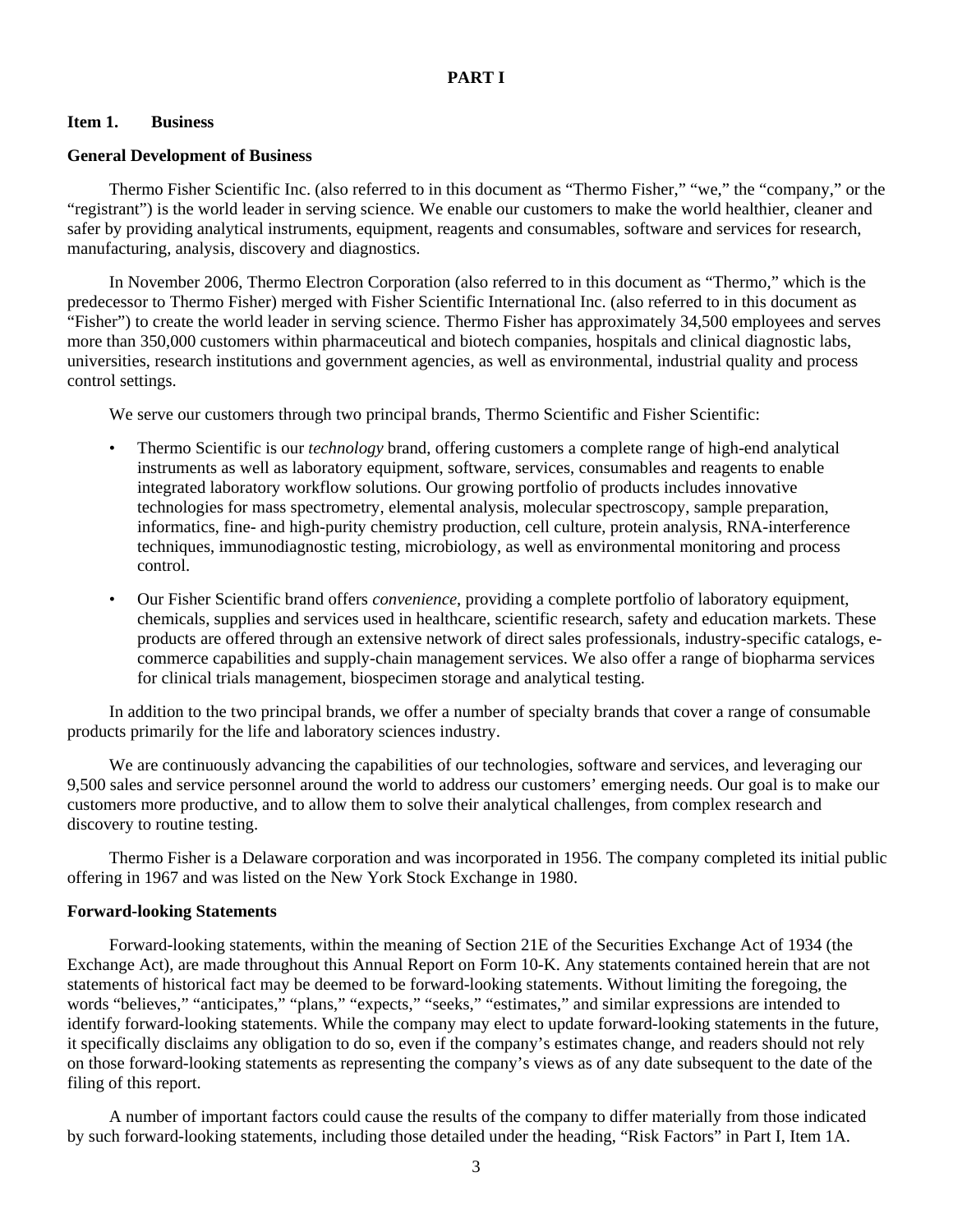### **Business Segments and Products**

 We report our business in two segments: Analytical Technologies and Laboratory Products and Services. For financial information about segments, including domestic and international operations and export sales, see Note 3 to our Consolidated Financial Statements, which begin on page F-1 of this report.

## **Analytical Technologies Segment**

 Through our Analytical Technologies segment, we serve the pharmaceutical, biotechnology, academic, government and other research and industrial markets, as well as the clinical laboratory and healthcare industries. This segment has three primary growth platforms – Analytical Instruments, Specialty Diagnostics and Biosciences – and provides a broad range of instruments, software and services, bioscience reagents and diagnostic assays to address various scientific, healthcare, environmental, and process optimization challenges in laboratories, manufacturing and the field.

- Analytical Instruments include analytical instruments used in the laboratory to analyze prepared samples, software interpretation tools, laboratory information management systems, and laboratory automation equipment and systems; environmental instruments, integrated systems, and services used in industrial environments, in the lab, and in the field for continuous environmental monitoring, safety and security applications; and process instruments, integrated systems and measurement solutions, and services used in process environments and in the field to enable real-time process control and optimization and materials analysis.
- Specialty Diagnostics products and services are used by healthcare and other laboratories to prepare and analyze patient samples to detect and diagnose diseases. Microbiology products include high-quality reagents and diagnostic kits used in the diagnosis of infectious disease or for testing for bacterial contamination to assure the safety and quality of consumer products such as food and pharmaceuticals.
- Biosciences products include leading reagents, tools and services used in life science research, drug discovery and biopharmaceutical production.

## *Analytical Instruments*

## Scientific Instruments

 Our analytical instrumentation, integrated software and automation solutions are used primarily in laboratory and industrial settings and incorporate a broad range of capabilities for organic and inorganic sample analysis. We offer a portfolio of analytical instruments based on a range of techniques, including mass spectrometry (MS), chromatography and optical spectroscopy, which can be combined with a range of accessories, consumables, software, spectral reference databases, services and support to provide a complete solution to the customer. Mass spectrometry is a technique for analyzing chemical compounds, individually or in complex mixtures, by forming gas phase charged ions that are then analyzed according to mass-to-charge ratios. In addition to molecular information, each discrete chemical compound generates a fragmentation pattern that provides structurally diagnostic information. Chromatography is a technique for separating, identifying and quantifying individual chemical components of substances based on physical and chemical characteristics specific to each component. Optical spectroscopy is a technique for analyzing individual chemical components of substances based on the absorption or emission of electromagnetic radiation of a specific wavelength of light, for example, visible (light), ultraviolet or infrared. We complement our product technologies with laboratory information management systems (LIMS), chromatography data systems (CDS), database analytical tools, automation systems, and a broad portfolio of reagents and consumables from the rest of the company to deliver integrated work flow solutions that improve the quality and productivity of research.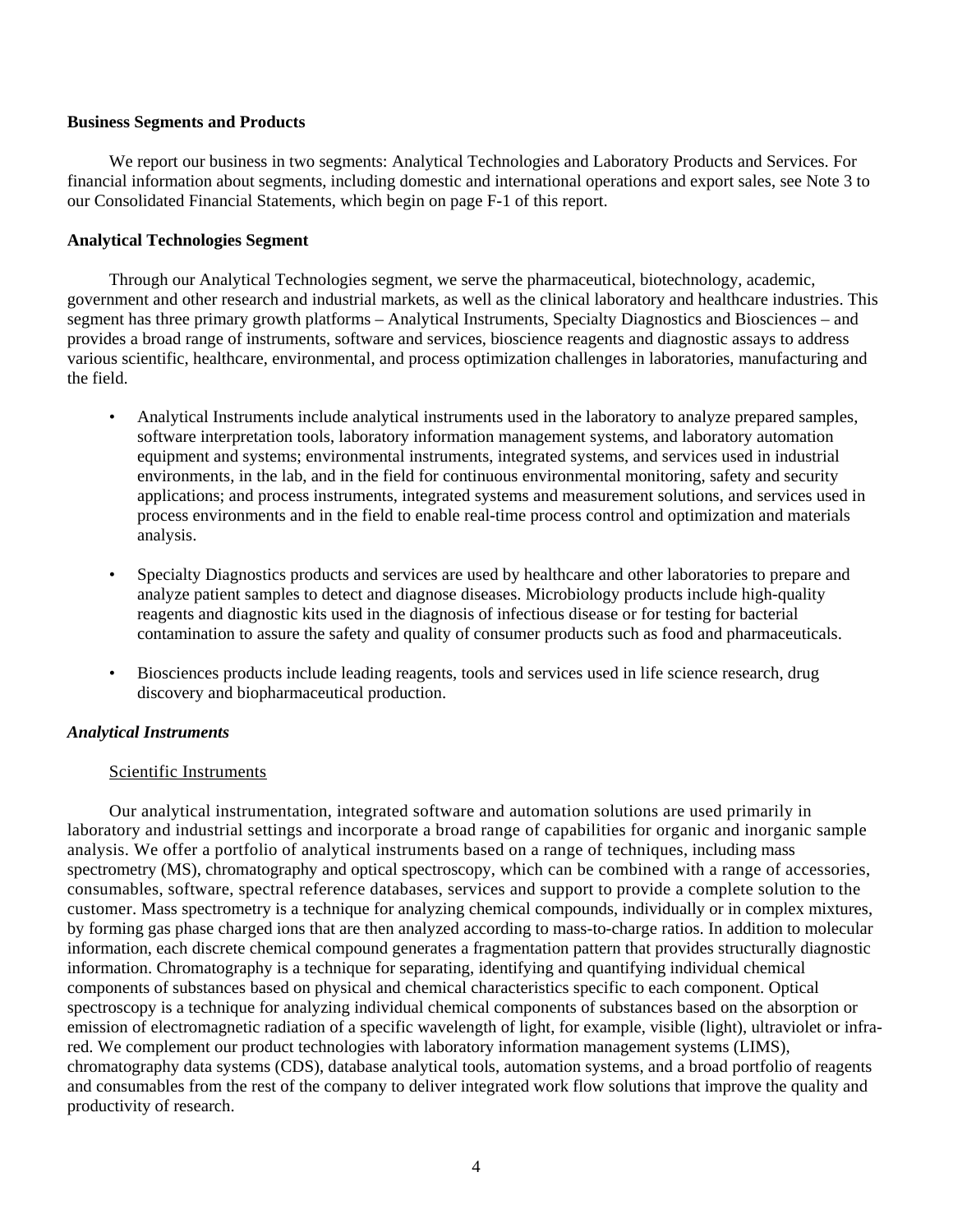Our instruments, software, and workflow solutions are used in a variety of regulated and unregulated industries in life sciences applications such as pharmaceuticals, biotechnology, clinical and food safety, in chemical analysis applications such as environmental, petrochemicals, chemicals, semiconductor, steel and basic materials, and geology, as well as in academic and government research. To support our global installations, we provide implementation, validation, training, maintenance and support from our large global services network.

*Life Science Mass Spectrometry (LSMS).* The company's Life Sciences Mass Spectrometry product line features high performance instrumentation for a wide spectrum of markets and applications. The triple quadrupole, ion trap and hybrid mass spectrometry (LC/MS/MS) product lines offer tiered portfolios for both qualitative and quantitative analysis across a broad range of markets including pharmaceutical, academic research, clinical research, food safety, environmental and toxicology markets. Applications range in complexity from routine compound identification in regulated fields such as food safety and environmental screening, to sophisticated analysis of low-abundance components in complex biological matrices.

 Our triple quadrupole portfolio provides high performance quantitative analysis of chemicals in biological fluids, environmental samples and food matrices. Applications for the pharmaceutical industry include the targeted quantitation of drug candidates in discovery absorption, distribution, metabolism and excretion (ADME) studies, and in support of development phase clinical trials where sensitivity, specificity, precision and accuracy are requirements for submission of pharmacokinetic data for regulatory approval. The triple quadrupole portfolio is also used for targeted analysis of pesticides and food contaminants to support regulatory requirements.

 Our ion trap portfolio provides hardware and software for in depth structural analysis of large bio-molecules, such as proteins, to structural characterization of small molecules, such as drugs and drug metabolites.

 Hybrid Mass Spectrometers combine linear ion trap technology, Fourier Transform Ion Cyclotron Resonance Mass spectrometry (FTICR) and Orbitrap technology, providing high resolution and accurate mass capabilities in a single mass spectrometry system. The combination of two powerful capabilities permits sensitive and accurate identification of compounds in complex matrices, from biological samples. Our Hybrid mass spectrometers are suited for analysis of complex biological problems such as cellular pathway analysis, investigation of protein sequence modifications, biomarker discovery for potential disease markers, evaluation of complex metabolomic systems, and metabolite identification because of their enhanced selectivity capabilities from high resolution and accurate mass. This advanced technology has enabled customers to perform broader biological system analysis which they were previously unable to perform using LC/MS/MS technologies.

*Inorganic Mass Spectrometry (IOMS).* Inorganic MS products are comprised of four product segments: Isotope Ratio Mass Spectrometry (IRMS), Multi-Collector Mass Spectrometry (MC-IRMS), Inductively Coupled Plasma Mass Spectrometry (ICP-MS) and High Resolution Trace Mass Spectrometry (HR Trace-MS). IOMS products are primarily used for qualitative and quantitative analysis of inorganic matter in a range of applications including environmental analysis, materials science, climate research, earth science as well as nuclear safeguard and fuel control. All of our IOMS products are based on sophisticated magnetic sector mass spectrometers, which are customized to meet the needs of a broad range of applications.

 In addition, we supply a range of sample preparation and separation product-lines for mass spectrometry including auto-samplers, liquid and gas chromatography instruments and columns, and multi-plexing systems.

*Liquid Chromatography.* Our standard HPLC (High Pressure Liquid Chromatography) systems and high speed UHPLC (Ultra High Pressure Liquid Chromatography) systems offer high throughput and sensitivity in the analysis of liquid samples. They are sold either in stand-alone configurations or as systems-integrated with our mass spectrometers (LC-MS and LC-MS/MS). The company also has a fast scanning single quadrupole LC-MS system used primarily in pharmaceutical laboratories as a UHPLC detector, providing chromatographers the ability to run routine HPLC applications more efficiently with real-time mass confirmation. These products utilize our comprehensive line of HPLC columns.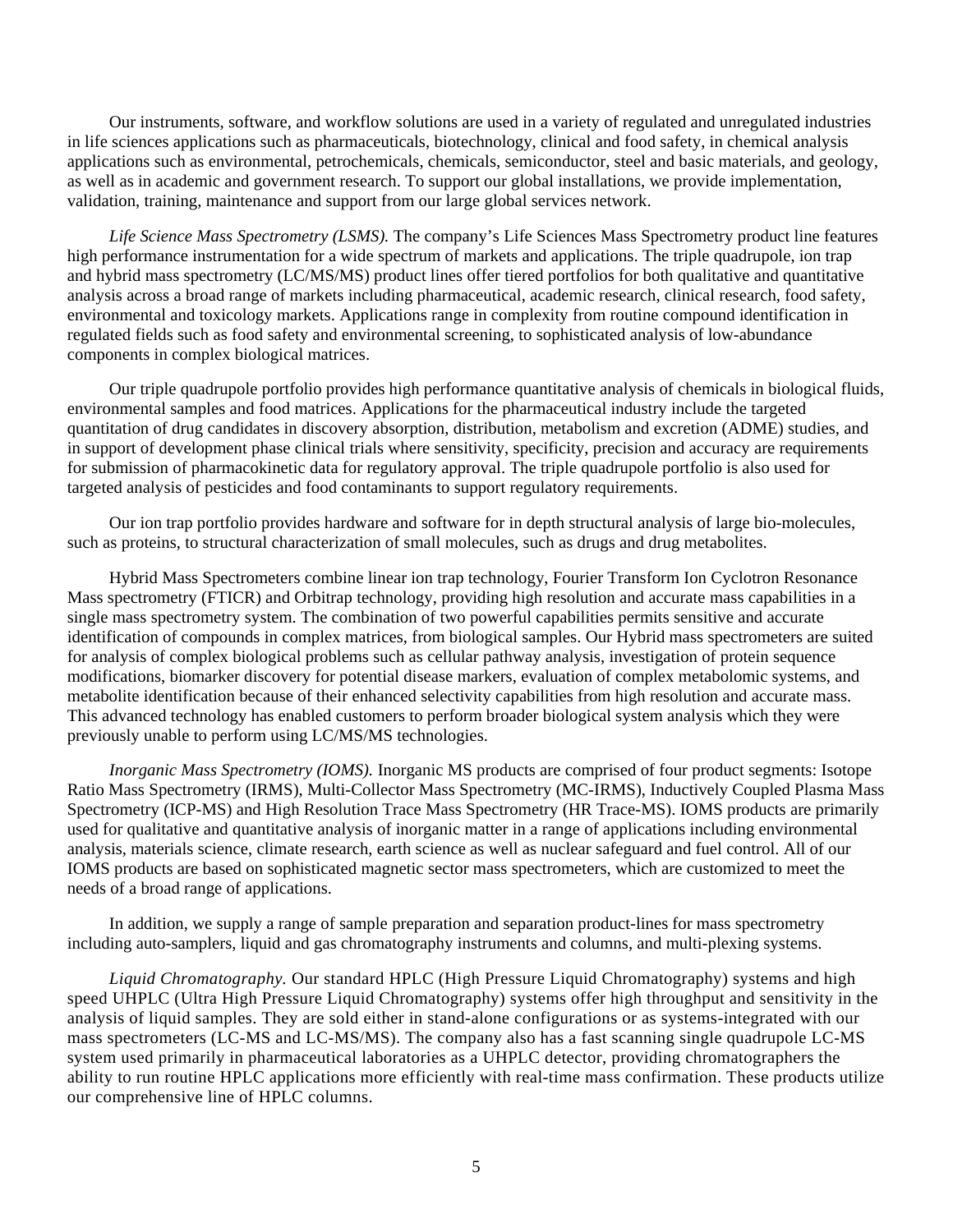*Gas Chromatography.* Gas chromatography (GC) is a separation technique that analyzes complex sample matrices in gases. GC comprises both separation and detection technology. Separation technology is common to all gas chromatography analyzers, and is paired with either a conventional detector (GC) or with different types of mass spectrometers (GC-MS). Thermo Fisher's line of gas chromatographs (GCs) includes a full range of detectors, injectors, and valve systems for chemical and petrochemical analysis; and its GCxGC product is used for analysis of target compounds in complex matrices. Our GC-MS offering includes a triple stage quadrupole GC-MS, for routine analysis of pesticide residues in food; a dual stage quadrupole MS for quantitative product screening of environmental and toxicology samples; and an ion trap MS for analysis of target components in complex matrices. We also offer a wide range of auto samplers that fully automate GC or GC-MS.

 *Trace Elemental Analysis.* Thermo Fisher offers a line of elemental analysis instrumentation for the analysis of trace concentrations of elements in liquid and solid samples. Our atomic absorption (AA) instruments and inductively coupled plasma (ICP) spectrometers are used for trace elemental analysis of liquid samples in environmental, petrochemical, food safety, metallurgical, geochemical and clinical/toxicology applications. These products are widely used in growth markets such as China, India and Latin America and support compliance with increasingly stringent international environmental and consumer safety regulations. Our combustion analyzer products enable the analysis of liquid and solid samples for toxic organic halogens and other elemental components such as nitrogen, carbon, sulfur and oxygen. These products are used in environmental, geochemical, agrochemical/agronomic and petrochemical applications across a diverse range of industries including the analysis of sulfur content in petroleum fuels to comply with international regulations.

*Bulk Elemental Analysis.* Thermo Fisher also provides a full range of instrumentation for elemental analysis of bulk materials such as metals, cement, minerals and petrochemicals using X-ray fluorescence (XRF), X-Ray diffraction (XRD) and arc spark optical emission (OES) techniques. Our OES product line is ideal for use in process/quality control for the direct, elemental analysis of solid metals.

 Our benchtop and standalone XRF systems for analysis of conductive or non-conductive solids and liquids are used in many industrial and research laboratories, for monitoring of specific elements in oils, polymers, cement or quarry materials to the full analysis of glasses, metals, ores, refractories and geological materials. Our XRD equipment allows analysis of phases or compounds in crystalline materials. Both XRF and XRD techniques are integrated into one instrument to provide total analysis capabilities to the cement, metals and mining industries.

 *Molecular Spectroscopy.* Thermo Fisher's molecular spectroscopy products are divided into four primary techniques: Fourier transform infrared (FT-IR), Raman, Near-infrared (NIR) and ultraviolet/visible (UV/Vis) spectroscopy. All four techniques provide information regarding the structure of molecules and hence provide the means for the identification, verification and quantification of primarily organic materials. The instrumentation comprises interferometric and dispersive spectrometers combined with software that extracts both qualitative and quantitative information from the raw data. The major applications are found in pharmaceutical, biotechnology, polymer, chemical and forensic sciences. The instrumentation is used in research, analytical services and quality control laboratories. Near-infrared spectroscopy is used in both laboratory QC and process control applications, making it a technique of choice in process analytical technology (PAT).

 *Microanalysis.* Thermo Fisher provides a range of energy-dispersive (EDS) and wavelength-dispersive (WDS) x-ray analytical instrumentation for electron microscope users. The additions of EDS and WDS detectors transform the electron microscope from an imaging tool into a powerful analytical instrument. These detectors make it possible to rapidly and accurately analyze the elemental distribution of a sample at resolutions down to the nanometer scale. X – ray microanalysis is a fundamental technique in a wide range of disciplines such as material science, metallurgy, biology, geology, forensics and nanotechnology.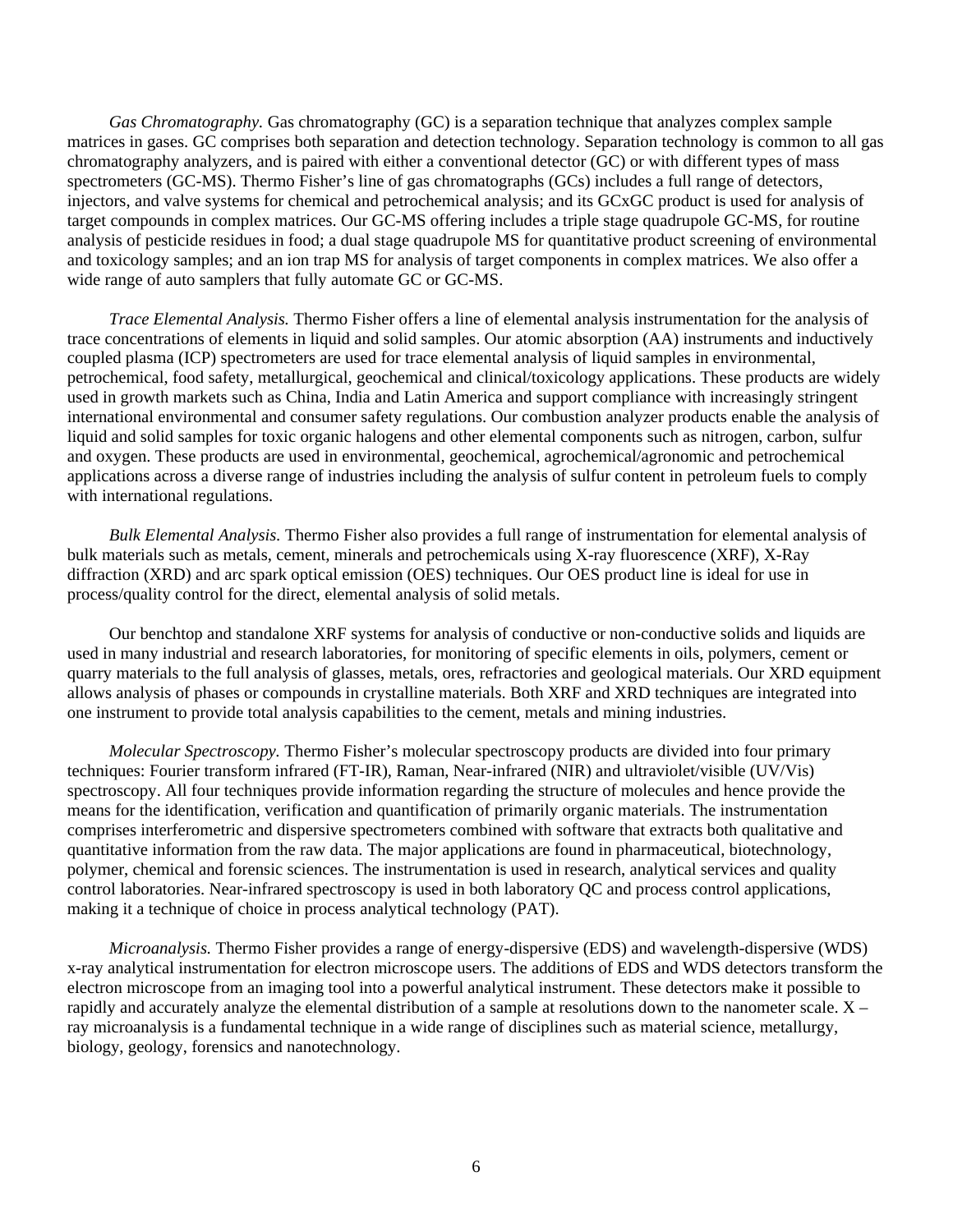*Surface Analysis.* The principle technique of the surface analysis product range is X-ray Photoelectron Spectroscopy (XPS). XPS provides detailed quantitative information about the chemical composition of solid surfaces and interfaces. The product line features fully integrated instruments, designed for rapid throughput of samples, as well as user configured systems and component options. The extreme surface sensitivity of XPS makes it directly applicable to the development of new materials whose surfaces are chemically engineered on the nanometer scale. The application field for XPS is wide and varied. XPS is commonly used in the semi-conductor, metals, coatings and polymer industries as a product development and failure analysis tool.

 *Informatics.* Thermo Fisher develops and provides laboratory information management systems (LIMS) solutions that provide application-specific, purpose-built functionality in software targeted for certain industries. These industries include pharmaceutical, petrochemical, chemical, food and beverage, metals and mining, environmental and water/wastewater, as well as government and academia. Thermo Fisher is a leader in developing commercial-off-theshelf (COTS) solutions designed for specific industry applications.

 Our portfolio includes enterprise solutions used in laboratories at leading companies in the pharmaceutical, oil and gas, environmental, chemical and food and beverage industries; as well as a range of LIMS products designed for different applications including for pharmaceutical bioanalytical laboratories; for ADME and in-vitro testing in early drug discovery and development; for a range of industrial applications and increasingly by biotechnology laboratories because of its configurability, patented workflows and plate-handling capabilities; and for pharmaceutical manufacturing R&D and QA/QC. In addition, we market a multi-industry enterprise-class system that is tightly integrated with our LIMS solutions for greater accuracy and consistent reporting of shared data, as well as increased productivity.

 *Laboratory Automation Solutions.* Thermo Fisher is a leading supplier of automation systems that provide solutions for the drug discovery and cell research market. With core competencies in integration, applications and innovation, we work closely with customers to develop both turnkey products and tailored systems for genomic/ proteomic, biochemical/cell based assays and drug discovery applications. Our key technologies include automated storage and incubation, integration platforms, robotics and software. Advanced automated storage systems offer both low- and high-volume capacities with full environmental control. Our platforms range from stand-alone plate stackers and movers to highly flexible robotic solutions that incorporate advanced analytical and detection equipment and software for experiment design, control and analysis. Precise and reliable motion control is achieved through state-ofthe-art robotics that improve throughput and walk-away time.

 *Cellular Imaging.* High Content Screening (HCS) allows for the automated quantitative measurement of multiple events in cells, tissues and whole organisms. Thermo Fisher provides the total platform of automated imaging instrumentation, image analysis software, data management and bioinformatics software, which is coupled together with reagents, laboratory automation and services to provide the life science researcher with a quantitative, automated approach to understanding the biology of cells and systems. Applications include all aspects of the drug discovery process from target identification and validation through screening and ADME/Toxicology to pre-clinical, as well as academic and systems biology research.

#### Environmental Instruments

 Our environmental analysis instrumentation offers innovative technologies that are used for complying with government regulations and industry safety standards, or to analyze, measure or respond to a hazardous material situation. Our instruments include portable and fixed instrumentation used to help our customers protect people and the environment, with particular focus on environmental compliance, product quality, worker safety and security. Key end markets include coal, fossil fuel and nuclear-powered electric generation facilities, industrial markets such as pulp and paper and petrochemical, water and wastewater municipalities, federal, state and local agencies, general commercial and academic laboratories, and transportation security for sites such as ports and airports. Our instrumentation is used in three primary applications: air quality monitoring and gas detection, water quality testing and monitoring and radiation measurement and protection.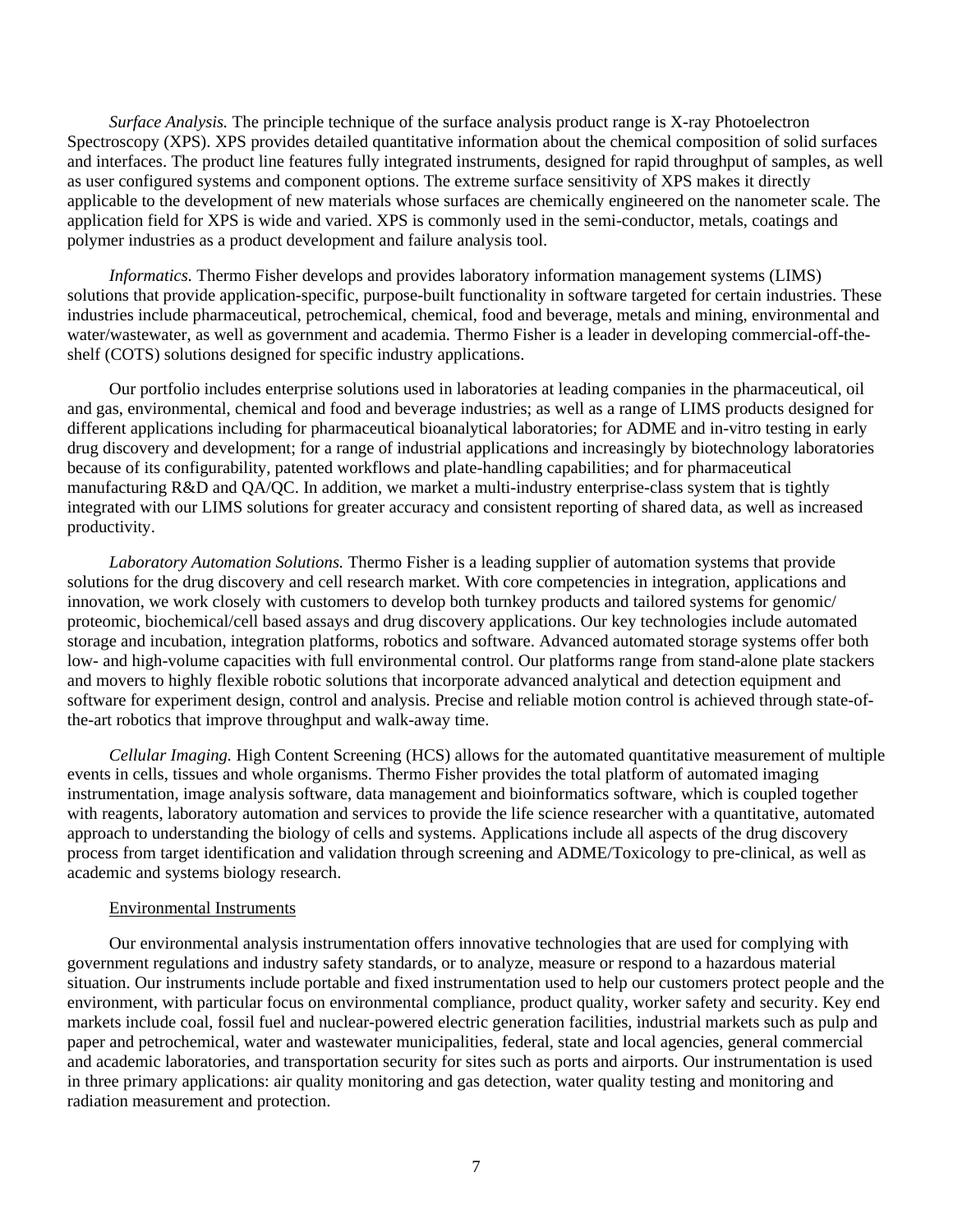*Air Quality Monitoring and Gas Detection.* We are a leader in air quality instruments for ambient air and stack gas emissions monitoring. Our primary customers and markets include environmental regulatory agencies responsible for providing gaseous and particulate pollutant air quality data and combustion based industrial operations such as power generation complying with governmentally mandated emissions standards. Additionally, we manufacture a broad range of portable and stationary particulate and gas detection monitoring instruments used by industrial hygienists, first responders and homeland security personnel for worker exposure protection.

 Our gas detection instruments utilize a broad range of optoelectronic technologies to detect criteria pollutants such as nitrogen oxide at the parts-per-trillion level. Via technologies such as tapered element oscillation microbalances, beta attenuation and light scattering, we offer a comprehensive range of continuous particulate monitors for use in ambient air monitoring networks. We complement our market leading instrumentation with customized Continuous Emission Monitoring Systems (CEMS), offering both hardware and complete solutions along with integration, installation, support, commissioning, certification and training services.

*Water Quality Testing and Monitoring.* Our water quality products include high-quality meters, electrodes and solutions for the measurement of pH, ions, conductivity, dissolved oxygen, turbidity and other key water parameters. Our meters, monitors, electrodes and solutions are sold across a broad range of industries. Based upon electrochemical and optical sensing technologies, these products are used for laboratory, field and process applications wherever the quality of water and water-based products is critical. Primary applications include quality control and assurance, environmental testing and regulatory compliance in markets such as water and wastewater, food and beverage, chemical, pharmaceutical, education and power generation.

 *Radiation Measurement and Protection.* Our radiation measurement and protection instruments are used to monitor, detect and identify specific forms of radiation and trace explosives in nuclear power, environmental, industrial, medical and security applications. In the nuclear power market, our products are used by employees to monitor exposure, detect personal and asset contamination as well as monitor the interior and exterior environment. Our industrial applications include metal recycling, x-ray, and neutron generation, while our security applications are focused on scanning suspect cargo, vehicles and people and identifying the source radiation across a wide array of applications globally.

 Our explosive product line offers desk-top trace detection (ETD) technology that rapidly detects and identifies small amounts of explosive residue. Our global customers utilize our technology in airport security baggage and personnel screening, prison services, and field response teams, as well as in government and private asset protection screening.

#### Process Instruments

 Our Process Instruments products include online instrumentation solutions and services that provide regulatory inspection; quality control; packaging integrity; process measurements; physical, elemental and compositional analysis; surface and thickness measurements; remote communications; and flow and blend optimization. We serve a wide variety of global industries including oil and gas, petrochemical, pharmaceutical, food and beverage consumer products, power generation, metal, cement, minerals and mining, semiconductor and polymer. Our products are typically used in mission-critical manufacturing applications that require high levels of reliability and robustness. Our Process Instruments include six principal product lines: material characterization, materials and minerals, portable elemental analysis, process systems, compliance testing, and product inspection.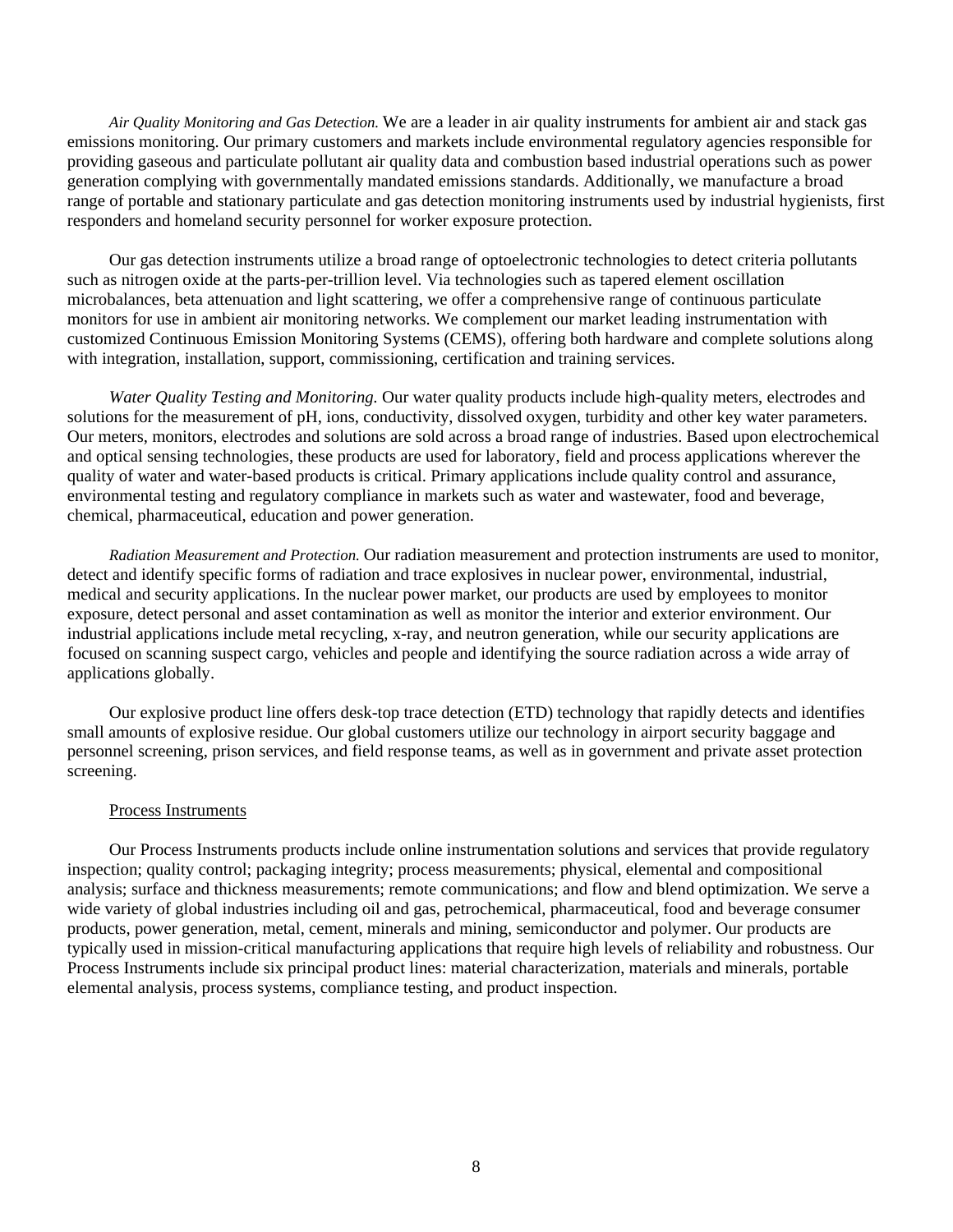*Material Characterization.* Our materials characterization product lines include instruments that help our customers analyze materials for viscosity, surface tension and thermal properties. Our products accurately and flexibly measure a wide range of rheological properties in the lab and in process applications. These measurement platforms use open standards and have the ability to connect to a range of sensors and systems. Our extruders and blenders meet R&D, small-scale production, quality control and pharmaceutical needs. Single screw and twin screw process extruders with measuring capabilities are used in lab and pilot scale tests for compounding and processing of polymers and ceramics. In the pharmaceutical markets, our products are used for quality control of the continuous mixing process.

 *Materials and Minerals.* Our materials and minerals product line includes online bulk material analysis systems for the coal, cement, minerals and other bulk material handling markets. These products employ proprietary, ultrahighspeed, non-invasive measurement technologies that use neutron activation and measurement of gamma rays to analyze, in real time, the physical and chemical properties of raw material streams. This eliminates the need for off-line sampling, and enables real-time online optimization, for instance, allowing the customer to optimally blend raw materials to control sulfur and ash in coal fired utilities. Our gauging products are used online to measure the total thickness, basis weight and coating thickness of flat-sheet materials, such as metal strip, plastics, foil, rubber, glass, paper and other web-type products. Our gauging line uses ionizing and non-ionizing technologies to perform highspeed, real-time, non-invasive measurements. We also provide process control instruments that monitor nuclear flux inside a reactor helping our nuclear power customers operate their plants in a safe and optimal manner. Our bulk material handling products such as belt scales, flow meters, safety switches and detectors enable solids flow monitoring, level measurements, personnel safety, and spillage prevention for a wide variety of processing applications in the food, minerals, coal, cement and other bulk solids handling markets.

 *Portable Elemental Analysis.* Our line of portable XRF elemental analyzers are state-of-the-art handheld instruments offering real time high-performance analysis. The product platform is designed for the rapid on-site testing of metals for numerous industrial applications, including mining, coatings, precious metals and powder samples. Our product offering is tailored for specific market applications through a combination of instrument calibrations, x-ray sources and detectors to best match the desired speed and sensitivity of the analysis. Our new geometrically optimized silicon drift detector delivers increased sensitivity and allows metal alloy samples to be measured faster and easier than with our other silicon PIN detectors. The instruments are used for the analysis of metal alloys for positive material identification, scrap metal recycling, quality assurance/quality control (QA/QC) and precious metals analysis, as well as analysis of soils and sediments, environmental monitoring, lead screening in consumer products, lead in paint assessment, geochemical mapping and coatings/plating analysis.

 *Process Systems.* Our process systems products help oil and gas, refining, steel and other customers optimize their processes. These instruments provide measurements that help improve efficiency, provide process and quality control, maintain regulatory compliance and increase worker safety. For instance, our gas flow computers support custody transfer applications in the production and transmission of natural gas; our nuclear interface level gauge is used in extremely harsh coker applications for petroleum refining; our moisture online analyzer helps our customers measure moisture in extreme applications like coke used in metal foundries, and our line of process mass spectrometers helps our customers detect minute constituents in process gases. These systems provide real-time direct and remote data collection, analysis and local control functions using a variety of technologies, including radiation, radar, ultrasonic and vibration measurement principles, gas chromatography and mass spectrometry. Our online sulfur analyzer products, based on pulsed UV fluorescence technology, are used by refiners to bring clean fuels to consumers. We have extended the applications to include online sulfur detection in the petrochemical environment, including flare gas composition and catalyst protection.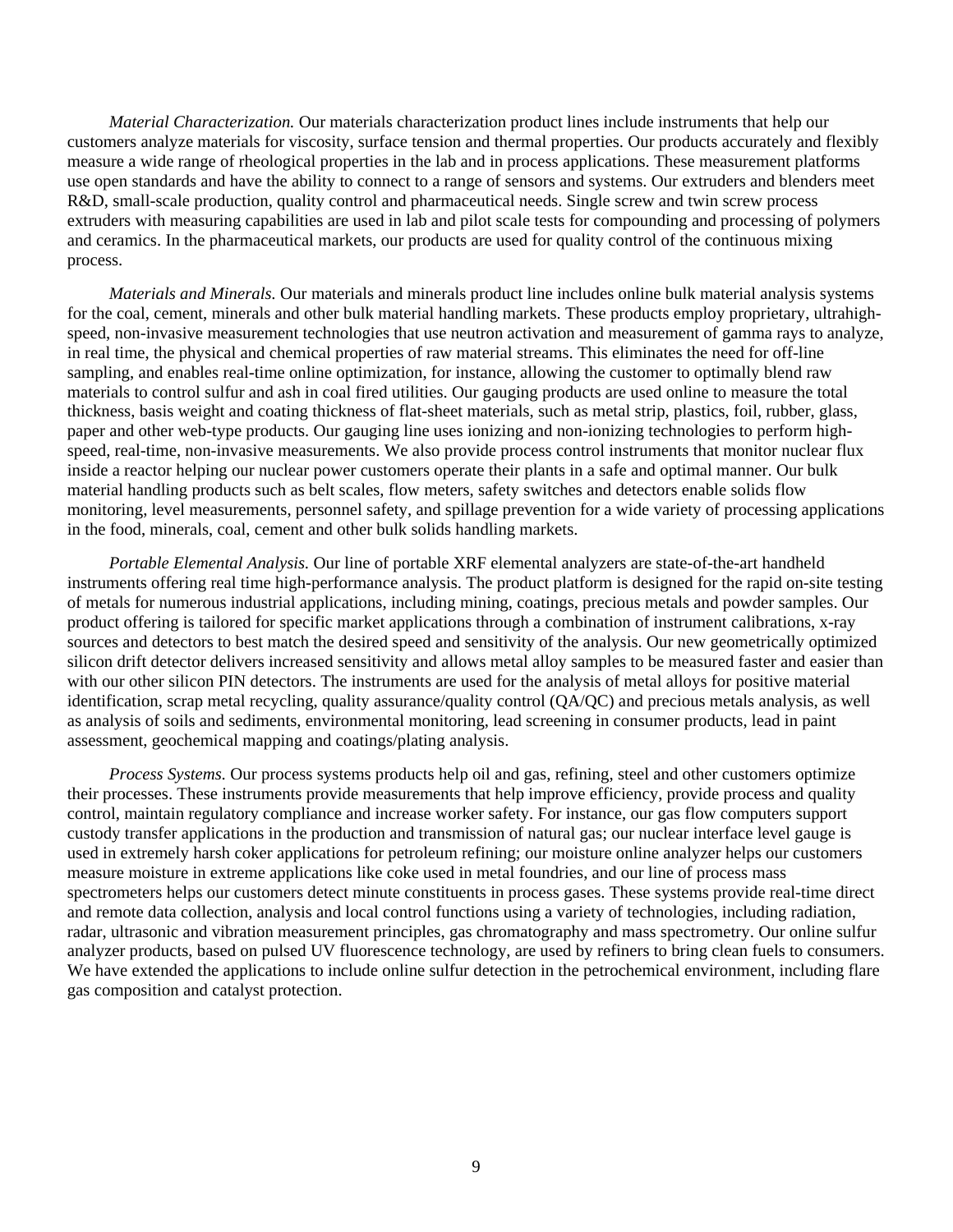*Compliance Testing.* Our compliance testing product lines provide simulation and verification equipment for electronic components and systems. Based on pulsed EMI (Electromagnetic Interference) technology, our products provide testing of electromagnetic compatibility, electrostatic discharge and transmission line pulse for original equipment manufacturers in the semiconductor market and independent testing labs.

 *Product Inspection.* Our product inspection solutions serve the food and beverage, and pharmaceutical packaging industries. For the food and beverage and pharmaceutical markets, we provide solutions to help our customers attain safety and quality standards. Based on a variety of technologies, such as X-ray imaging and ultratrace chemical detection, our products are used to inspect packaged goods for physical contaminants, validate fill quantities, or check for missing or broken parts. For example, our line of metal detectors uses non-invasive, high-speed, flux technology to inspect packaged products; our line of checkweighers is used to weigh packages on high-speed packaging lines; our line of inspection systems uses X-ray imaging to enable our customers to inspect canned or bottled beverages at very high speeds; and our line of contaminant detection systems provides online-sniffing technology to inspect recycled bottles for traces of contaminants before refilling.

Services. We provide a complete portfolio of services and management solutions designed to help our customers improve productivity, reduce total cost of ownership of analytical instruments and ensure compliance. From instrument and equipment acquisition to disposition, we provide an extensive global service network to support our installed base of instruments.

 From instrument support plans, preventive and corrective maintenance to instrument qualifications, our product services are designed to remove the hassle and worry from instrument maintenance allowing our customers to focus on their goals while increasing positive results in the lab. Furthermore, our parts, accessories, software and instrument upgrades provide our customers with the tools necessary to improve productivity and quality. In addition, our multivendor laboratory instrument services provide our customer complete laboratory support. Certified and experienced multi vendor service engineers provide instrument qualifications, preventive and corrective maintenance, validation, regulatory compliance and metrology services allowing our customer to expand our high quality cost effective instrument support throughout their operations.

We also provide our customers enterprise management solutions that streamline the services processes, increase operational efficiencies while reducing expenses and decreasing total cost of ownership. With integrated capabilities consisting of equipment maintenance management, physical inventory tracking and enterprise-wide maintenance reporting, coupled with direct and multi-vendor service capabilities, our asset management solutions are customizable to meet the business needs of our customers. Our asset management solutions model proactively manages all of our customers' instruments and equipment so they have visibility to all of their assets and gain assurance that services are being delivered and performed on time.

### *Specialty Diagnostics*

 Our Specialty Diagnostics products and services are used by the diagnostics community, including healthcare laboratories in hospitals, academic and research institutes, to prepare and analyze patient samples such as blood, urine, body fluids or tissue sections, to detect and diagnose diseases, such as cancer.

### Clinical Diagnostics

 Our clinical diagnostics products include a broad offering of liquid, ready-to-use and lyophilized immunodiagnostics reagent kits, calibrators, controls and calibration verification fluids. In particular, we provide products used for drugs-of-abuse testing; therapeutic drug monitoring, including immunosuppressant drug testing; thyroid hormone testing; serum toxicology; clinical chemistry; immunology; hematology; coagulation; glucose tolerance testing; monitoring and toxicology. We also private label many of our immunoassay reagents and controls for major IVD companies through an OEM arrangement. In many instances, we will work with customers or partners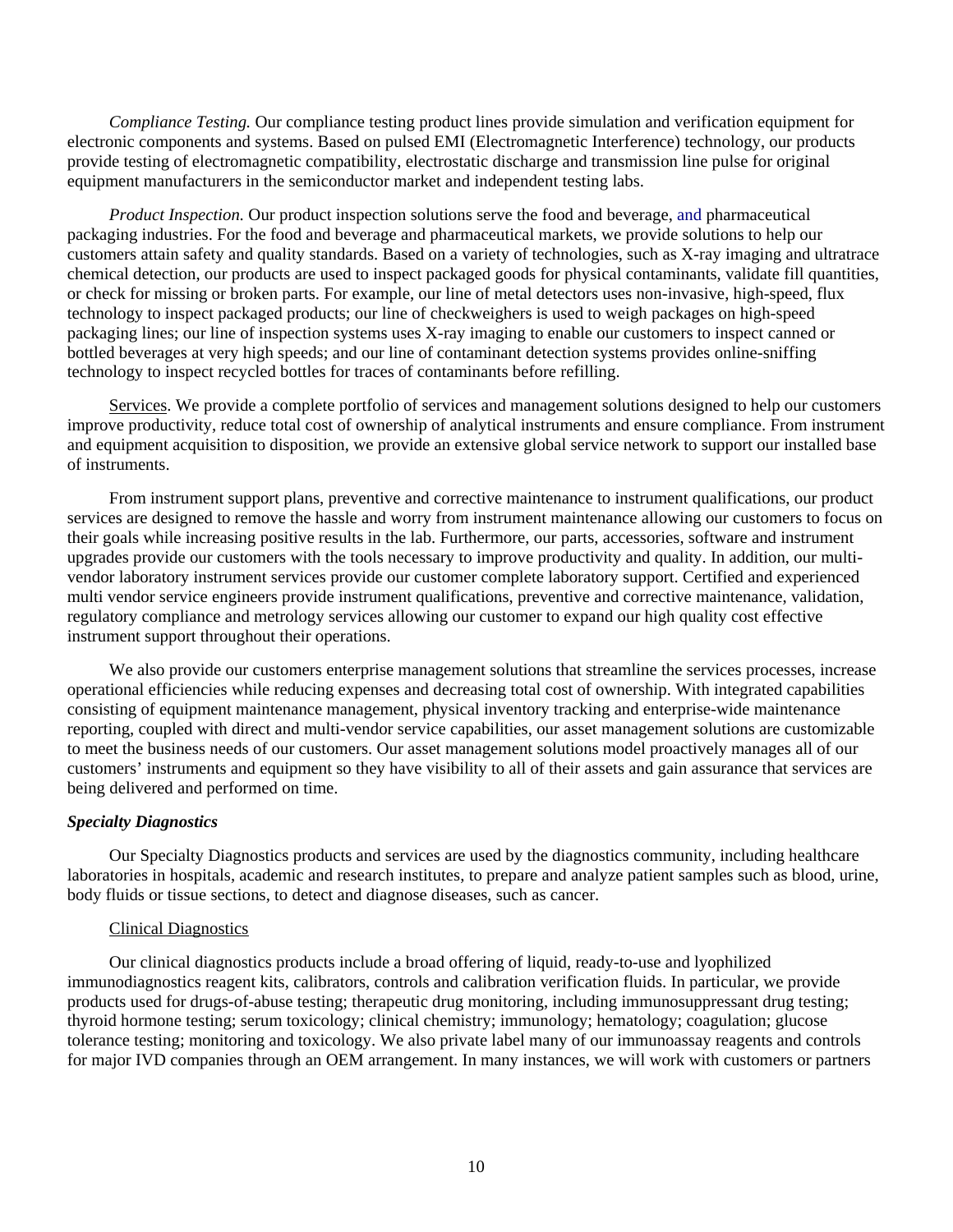to develop new products and applications for their instrument platforms. We have developed one of the broadest menus for drugs-of-abuse immunoassays, including those for newer drugs such as Oxycodone, Heroin Metabolite and Buprenorphine. We also offer a line of Immunosuppressant Drug immunoassays that can be used on a variety of clinical chemistry analyzers. Our clinical chemistry and automation systems include analyzers and reagents to analyze and measure routine blood and urine chemistry, such as glucose and cholesterol; and advanced testing for specific proteins, therapeutic drug monitoring and drugs-of-abuse. Our diagnostic test range currently covers approximately 80 different validated methods. We also provide pre- and post-analytical automation for preparation of blood specimens before and after analysis. In other analytical laboratory fields, our reagents and automated photometric analyzers are used for colorimetric and enzymatic analysis and quality control in food and beverage, wine and pharmaceutical production. In addition to our own sales channels, our laboratory automation systems are distributed by some of the leading diagnostic manufacturers, such as Olympus and Ortho-Clinical Diagnostics (OCD).

### Anatomical Pathology (AP)

We provide a broad portfolio of products for use primarily in immunohistochemistry, histology, cytology and hematology applications. These products include consumables for specimen collection, tissue processing, embedding and staining, such as reagents, stains, slides, cover glass, microarray substrates, detection kits and antibodies. We also provide a range of AP instruments including an autostaining immunohistochemistry slide staining system; a robot stainer used in slide staining of histology and cytological specimens; along with other equipment such as tissue processors for preparation of tissue samples; microtomes and cryostats for sectioning of processed tissues; embedding centers, slide stainers to highlight abnormal cells for microscopic examination and diagnosis; coverslippers, which place glass slipcovers on slides at a high capacity of approximately 450 slides per hour; and cassette and slide labelers for identifying specimens. Our cytocentrifuges use low-speed centrifugation technology to concentrate and deposit a thin layer of cells onto a microscope slide to ensure better cell capture and better preservation of cell morphology. Our tissue processors provide a fully automatic solution for tissue processing and reagent storage/handling. For efficient handling and accurate identification of histology and cytology specimens, we offer a comprehensive line of cassette and slide labelers, including a laser microwriter developed specifically for anatomical pathology which prints 1D and 2D barcodes, text, logos and graphics in 26 different fonts at a speed of 1 to 2 seconds per slide and is designed to handle high-volume workloads in clinical or research laboratories. Other histology products include a line of microtomes for paraffin or resin sectioning, cryostats for frozen sections and slide stainers for cell morphology highlights.

Thermo Fisher manufactures high-quality flat-sheet glass to produce medical disposable products such as microscope slides, plates, cover glass and microarray substrates serving the medical, diagnostics and scientific communities. We also offer specialized hydrophobic, adhesive and fluorescent slides through proprietary coating techniques.

### Microbiology

 Our Microbiology offerings include high-quality microbiology laboratory products, including dehydrated and prepared culture media, collection and transport systems, diagnostic and rapid direct specimen tests, quality-control products and associated products for the microbiology laboratory. Our products focus on aiding customers in the diagnosis of infectious disease, implementing effective infection control programs or in detecting microbial contamination of their products or manufacturing facilities.

 These products are used by microbiologists worldwide to grow and identify bacteria and to detect viruses and parasites. Within the clinical field, these products are used to facilitate a rapid and accurate diagnosis of infectious disease, to determine appropriate antimicrobial therapy and to aid in the implementation of infection control programs. Key clinical customers include hospitals, public health and reference laboratories, clinics and physician offices. Within the food and pharmaceutical industries, our products are used to assure the safety and quality of consumer products by monitoring production environments, raw materials and end products for bacterial contamination. Industrial customers are comprised of quality control and quality assurance functions within food, beverage, personal care, pharmaceutical and biotech companies.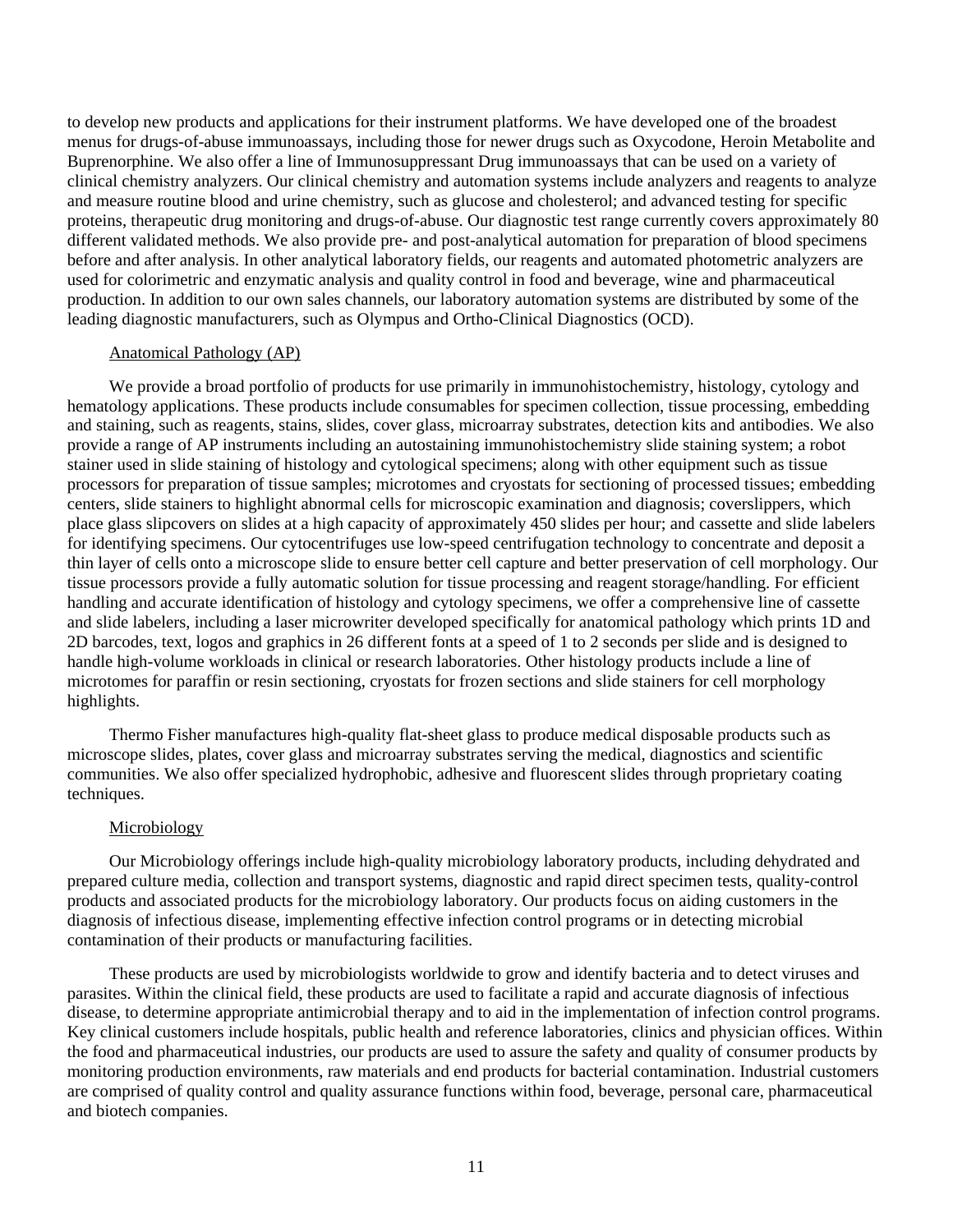We also provide diagnostic testing services for certain neurological, renal and endocrine disorders to physicians, hospital laboratories and reference laboratories.

### *Biosciences*

 Our broad range of Biosciences products and services includes fine and high-purity chemistry products; nucleic acid synthesis reagents; PCR and QPCR reagents and related products; molecular biology reagents and consumables; RNA interference (RNAi) reagents; high-quality antibodies; proprietary protein analysis reagents and kits; high content screening (HCS) and analysis (HCA) products; cell-culture products and sterile liquid-handling systems. These products are used across the general chemistry and life sciences arenas primarily for scientific research and drug discovery, as well as biopharmaceutical research and production.

### Global Chemicals

 Our Global Chemicals products provide solutions for chemistry-based applications to scientists involved in analysis, research and development, and manufacturing — primarily in the pharmaceutical, life sciences and high technology markets. We offer reliable, industry leading products and services through internal expertise and through partnerships with leading providers of chemical technology. We deliver these products and solutions through our extensive global distribution network. Our broad portfolio includes organic chemicals used in basic research applications to synthesize new materials. We also provide a comprehensive line of essential laboratory chemicals used by scientists to purify, extract, separate, identify and manufacture products. Our broad range of bioreagents is used in many different applications, from cell growth to detailed protein analysis. In addition, our offering of novel chemical building blocks, reactive intermediates and screening libraries are used by medicinal and organic chemists to accelerate drug discovery. We also provide bulk volumes of many of our products when customers scale up from research to development.

#### Life Science Research

 Our Life Science Research products provide innovative technologies, services and support to our global research and business partners. Focusing on genomics, proteomics and cell biology applications, these products are used in academic, government, diagnostic, biotechnology and pharmaceutical laboratories globally to understand biological processes and the basis of human diseases and to shorten the drug discovery and development process.

 Our Genomics products are focused on gene silencing, gene expression and nucleic acid amplification and detection. Our gene modulation product lines include the market leading range of synthetic small interfering RNA (siRNA) and viral vectors containing short hairpin RNA (shRNA) for gene silencing and complementary DNA (cDNA) vectors for gene expression. Together these technologies allow researchers to control the expression of specific genes in order to understand their function. Scientists use our PCR and QPCR reagents along with PCR reaction plates and sealing products to amplify and measure nucleic acids with high precision and sensitivity, enabling them to gain a better understanding of the control mechanisms inside a cell. We supply a number of stock and custom products through business-to-business relationships including high purity RNA and DNA synthesis reagents, high purity nucleotides, novel fluorescent dyes, dye-labeled compounds, customized PCR plastics and other molecular biology reagents. Our synthesis products are used by oligo manufacturers in both research and the rapidly emerging nucleic acid therapeutic markets. Our Genomics offering also has a wide range of highly advanced services including genome-wide RNAi screening, RNAi *in vivo* technology development, high-content screening and cell line development, micro RNA profiling and custom chemical synthesis.

 Our Proteomics products enable the effective and efficient study of the biology of proteins and offer cell-based assays and services for high-content pathway analysis. Scientists use our reagents and kits for protein purification, protein detection and quantitation, protein sample preparation, protein labeling, protein interaction, and related studies, providing new capabilities and sensitive and accurate results more efficiently. Our extensive offering includes more than 30,000 high-quality antibodies, peptides and proteins, including many antibodies labeled with novel fluorescent dyes. Complementing the company's technology leadership in mass spectroscopy (MS), some of our products support a complete protein analysis workflow in MS analysis, including innovative stable isotope-based reagents. Our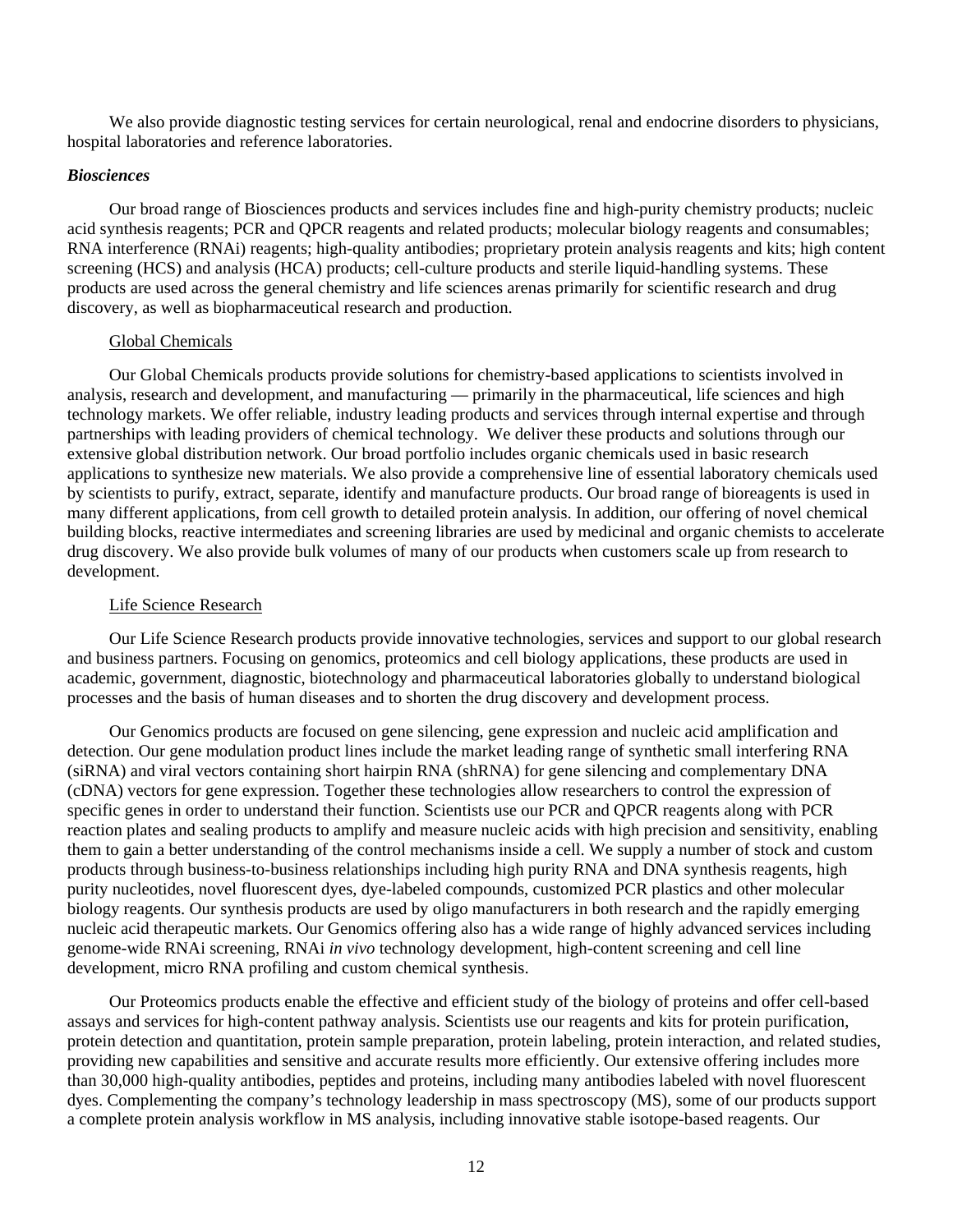specialized reagent kits and assays are powerful tools for fluorescence cell-based screening and analysis of specific molecular targets and biological parameters. Together, they comprise a market leading range of high content analysis (HCA) and high content screening (HCS) assays.

#### BioProcess Production

 Our BioProcess Production offerings include cell-culture and bioprocessing products used in the production of animal and human viral vaccines, monoclonal antibodies, protein-based therapeutics and wound healing. These products and technologies continue to lead the industry in innovation and quality, encompassing preeminent cellculture products (sera, classical media, serum-free and protein-free media, and process liquids) and bioprocessing systems, including flexible, single-use BioProcess Container (BPC) systems, which are sterile, disposable bags specifically designed for transporting, mixing, dispensing, and storing sterile liquids and powders. In particular, the innovative Single-Use Bioreactor (S.U.B.) product line offers a single-use alternative to conventional stirred tank bioreactors currently used in animal cell culture. The S.U.B. emulates the scalability and operating parameters of the conventional stirred tank bioreactors yet is disposable, offering numerous process and regulatory advantages. The rapid acceptance of this technology is changing the landscape of the bioprocessing industry. These products are used in industrial and academic research markets for biotherapeutic discovery, cellular interaction studies, toxicity testing, antiviral and anticancer studies, as well as in biopharmaceutical manufacturing processes, where they have been specifically qualified for use in bioscience applications in the biopharmaceutical, biotechnology and diagnostic industries.

### **Laboratory Products and Services Segment**

 Through our Laboratory Products and Services segment, we offer a combination of products and services that allows our customers to engage in their core business functions of research, development, manufacturing, clinical diagnosis and drug discovery more accurately, rapidly and cost effectively. We serve the pharmaceutical, biotechnology, academic, government and other research and industrial markets, as well as the clinical laboratory and healthcare industries. This segment has three primary growth platforms – Laboratory Products, Customer Channels and BioPharma Services – and provides products and integrated solutions for various scientific challenges that support many facets of life science research, clinical diagnosis and workplace safety. Specifically, our Laboratory Equipment products consist primarily of sample preparation, controlled environment storage and handling equipment as well as laboratory workstations; our Laboratory Consumables include consumables, tubes and containers for sample preparation, analysis and sample storage. Our Research Market Channel offers a wide variety of proprietary and thirdparty chemicals, instruments and apparatus, liquid handling pumps and devices, capital equipment and consumables; our Healthcare Market Channel offers proprietary and third-party analytical equipment, diagnostic tools and reagents and consumables; our Safety Market Channel offers proprietary and third-party workplace and first responder equipment, protective gear and apparel; and our BioPharma Services offerings include packaging, warehousing and distribution services, labeling, pharmaceutical and biospecimen storage, and analytical laboratory services primarily in the area of drug discovery and pharmaceutical clinical trials.

 In the Research Market Channel, the Fisher Scientific catalog has been published for nearly 100 years and is an internationally recognized scientific supply resource. In the Research, Healthcare and Safety Market Channels, we publish more than 3 million copies of our various catalogs each year in eight different languages. Our e-commerce product references are showcased by our website, *www.fishersci.com*, which is a leading e-commerce site supporting the scientific research community. The website contains full product content for more than 348,000 products. We maintain an international network of warehouses in our primary markets through which we maintain inventory and coordinate product delivery. With specialized product vaults and temperature controlled storage capacity, we are able to handle the complete range of products we offer to our customers. Our transportation capabilities include our dedicated fleet of delivery vehicles as well as parcel shipping capabilities that are closely integrated with our thirdparty parcel carriers. Throughout the product delivery process, we provide our customers with convenient access to comprehensive electronic systems allowing for automated catalog search, product order and invoicing and payment capabilities.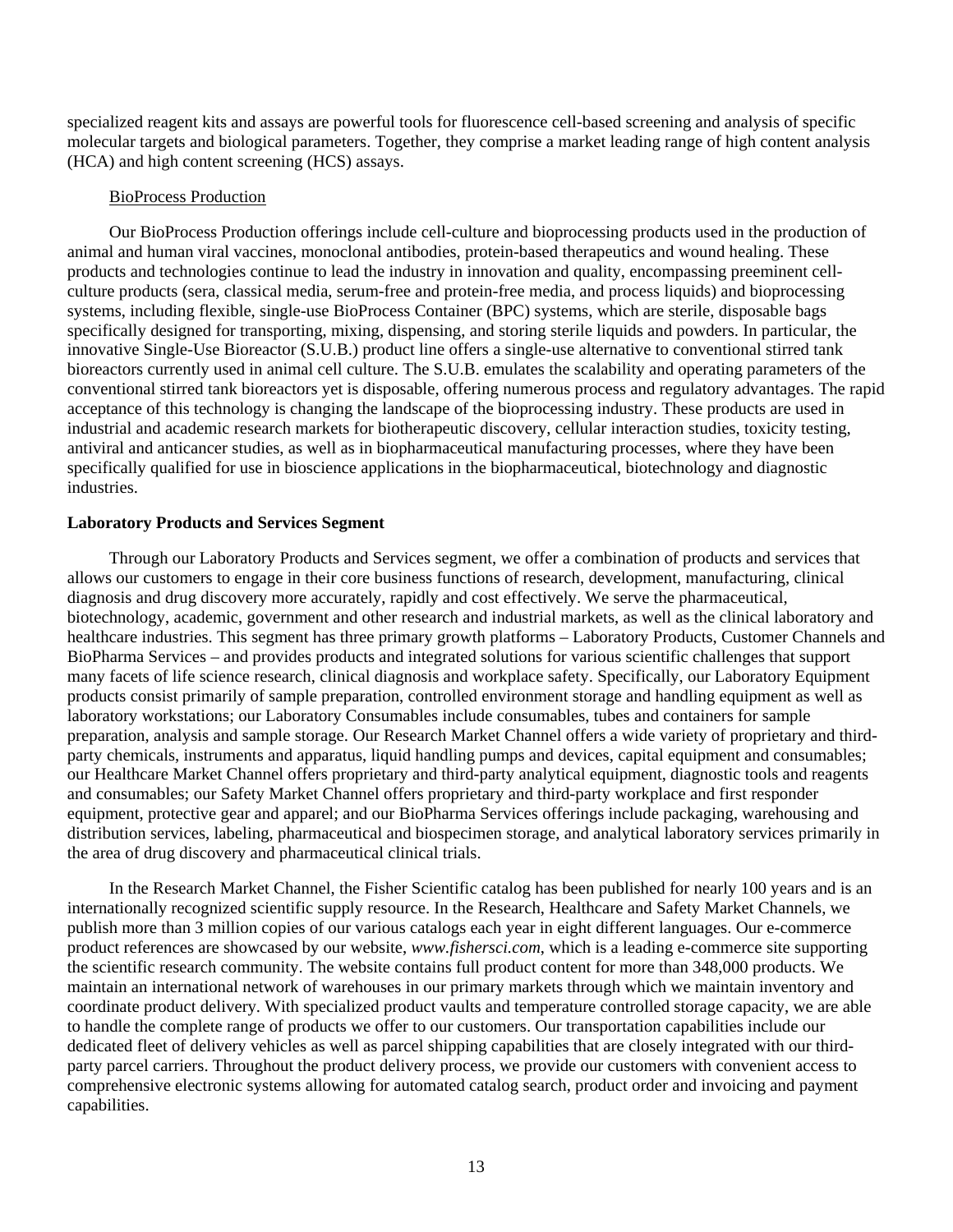We deliver our products through third-party carriers and our dedicated fleet of delivery vehicles. Third-party carriers include United Parcel Service (UPS), Federal Express, DHL and other carriers, including national and regional trucking firms, overnight carrier services and the U.S. Postal Service.

#### *Laboratory Products*

#### Laboratory Equipment

 Our Laboratory Equipment products and integrated solutions are used primarily by pharmaceutical companies for drug discovery and development, and by biotechnology companies and universities for life science research to advance the prevention and cure of diseases and enhance the quality of life.

 We provide a broad range of equipment that is used for the preparation and preservation of chemical and biological samples, primarily for pharmaceutical, academic, clinical and government customers. Products include incubators that are used in biological experiments to allow growth of cells and organisms in optimal conditions of temperature, carbon dioxide and humidity.

 We are leaders in cold temperature storage equipment, ranging from laboratory refrigerators and freezers to ultralow temperature freezers and cryopreservation storage tanks, which are used primarily for storing samples in a cold environment to protect from degradation. These systems may be customized to accommodate specific equipment, allowing reactions (such as chromatography) to be run under low-temperature conditions.

 Our biological safety cabinets enable technicians to handle samples without risk to themselves or their environment and without risk of cross-contamination of samples. Equipped with filtered air ventilation, controlled laminar flow and an ultraviolet source, biological safety cabinets can be used for tissue culture, IVF, infectious samples, forensic analysis or bioterrorism research.

 We also offer a wide range of centrifuges, which are used to separate biological matrices and inorganic materials. Our microcentrifuges are primarily used for the purification of nucleic acids in the molecular biology laboratory, our general use benchtop centrifuges are suitable for processing clinical samples such as blood and urine, and our floor models are used for large volume blood processing or in laboratories with high-throughput needs. Our super-speed and ultra-speed models are used for applications such as protein purification.

We have a broad range of water purification products and technologies that serve the pharmaceutical, academic, industrial research and clinical testing markets. The different technologies (distillation, reverse osmosis, deionization, ultrafiltration, membrane filtration and the use of UV) allow for the systems to accept various incoming water qualities from around the world and deliver a range of water qualities for a wide variety of laboratory applications. These applications range from Type II water typically used to feed water baths or glassware washers to distilled water to Type I (extremely high-purity water), for use in hydrating reagents and buffers. In addition, for the most sensitive techniques requiring pyrogen-free, free of trace metals or low Total Organic Carbon (TOC) we offer integrated specialty treatments.

We offer a wide variety of microplate instruments for drug discovery, assay development, ELISA and applied testing markets. Our portfolio includes microplate detection instruments, multichannel reagent dispensing, magnetic particle purification systems, microplate washer and incubation equipment. Microplate detection instruments include UV, fluorescence, luminescence and multimode reader technologies. These instruments are designed for the analysis and optimization of assays, such as binding assays, ADMETox, molecular biology assays, enzyme kinetic studies, ionchannel and cell signaling assays. Multichannel reagent dispensing is critical to the efficiency and reproducibility of assays and we offer a flexible sample preparation system to meet the stringent requirements of reagent dispensing in pharmaceutical and biotechnology laboratories. We provide products for the purification of proteins, nucleic acids and cells in a convenient, rapid and reproducible manner using a patented magnetic particle method. The system consists of instruments, specially designed plastics and software to provide a total purification solution for customer applications.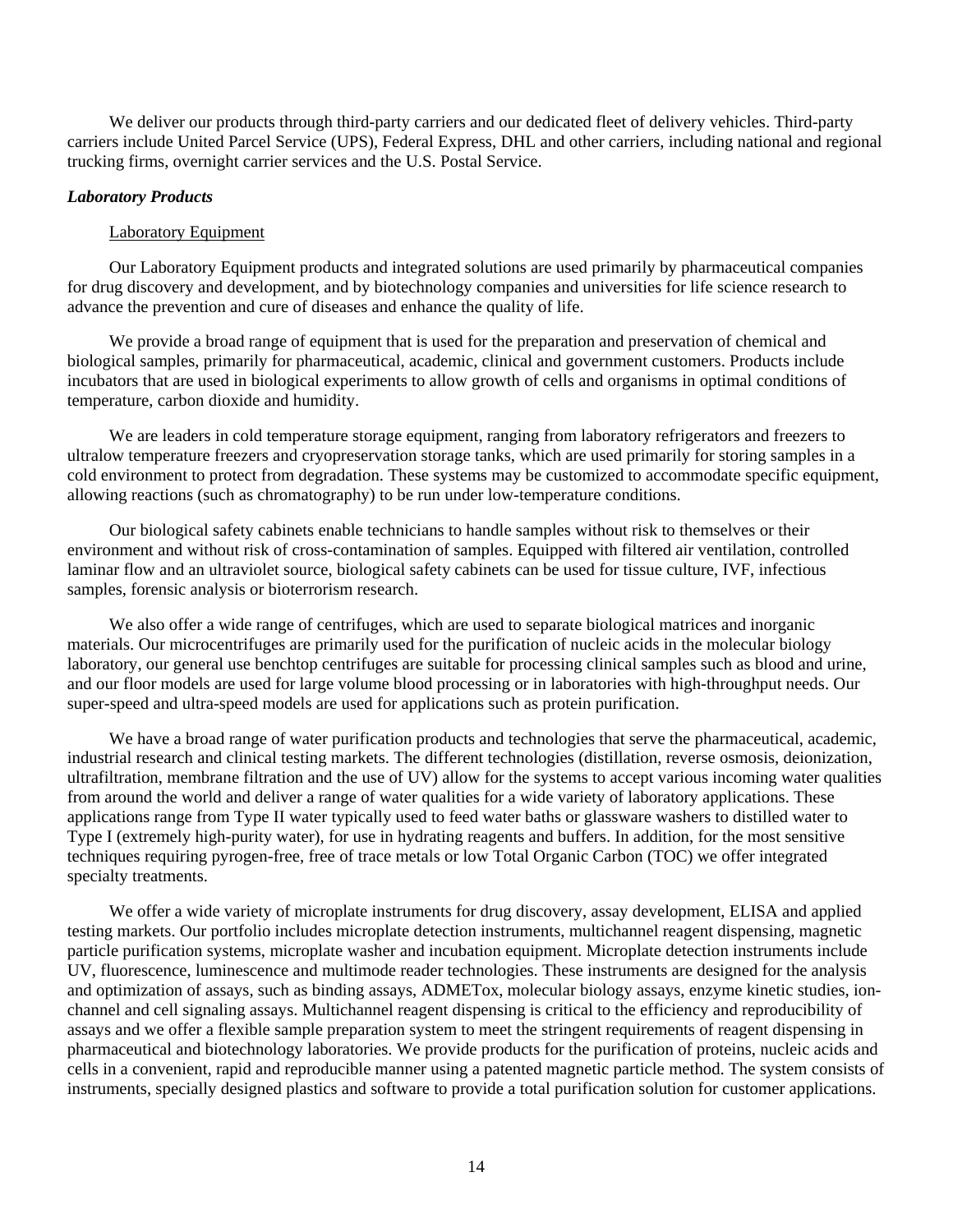We offer a variety of other laboratory products such as chillers, shakers, stirrers, hotplates, water baths, ovens, furnaces, vacuum concentrators and in a range of sizes, temperatures and configurations for life science, analytical chemistry, manufacturing and quality control applications where temperature uniformity and control are critical.

We supply internet, phone and field technical support and service for laboratory equipment including installation, maintenance, repair and training on a worldwide basis via a network of internal phone support technicians and fieldbased service technicians as well as third-party service providers.

### Laboratory Consumables

We manufacture and sell glass and plastics consumables and certain related equipment to entities conducting scientific research, including drug discovery and drug development, quality and process control, clinical and basic research and development.

 We are a leading supplier of sample tubes, containers and vessels, in a variety of plastics and glass and in a wide range of volumes for all types of life science, analytical and clinical analysis. Included in this offering are microwell plates ranging from a single well to 1,536 wells for applications ranging from tissue culture to primary and secondary screening in drug discovery. The geometry of the wells, the type of plastic resin, the surface treatments or filtration membrane in the devices vary to serve a number of applications for maximizing cell growth, sample concentration within the well or reduce background fluorescence or non-specific binding.

 Accurate measurement and dispensing of samples and reagents is critical in a variety of industrial, academic, government, and clinical laboratories. We have a wide variety of single and multiple channel pipetting tools from manual to highly automated, covering a wide volume range. The ergonomics of these devices are important to the comfort of researchers handling numerous samples and pipetting steps on a daily basis. Due to sample crosscontamination concerns, the tips of the pipettes are disposable and a separate tip is used for each sample.

 We have tubes specific to centrifugation in various sizes to fit the volume and centrifugal speed requirements of the sample. In addition, we are the leaders in sample storage vials and organization systems for ultralow temperature and cryogenic storage, offering specific products for low protein binding and low DNA binding.

We are the leading provider of tissue culture filtration and growth vessels. Our products are used by researchers for growth of tissue culture and can be scaled up to biomanufacturing of vaccines or monoclonal antibodies using Cell Factory products. The sterility of samples and growth media is critical to the viability of the cells.

#### Laboratory Workstations

We are a major supplier of laboratory workstations and fume hoods for either new construction or laboratory renovation. Our product offerings include steel, wood and plastic laminate casework systems, adaptable furniture systems, chemical ventilation fume hoods and chemical storage cabinets and various other laboratory fixtures and accessories.

### *Customer Channels*

 Our Customer Channels platform serves academic, pharmaceutical, biotech, government, industrial and healthcare customers through our Fisher Scientific, Fisher Healthcare, Fisher Safety, Fisher Scientific Education and Cole Parmer offerings. Our Fisher Scientific offerings include a wide range of products and services from a single source designed to allow our customers to engage more accurately and efficiently in laboratory research and development throughout the world. We provide products and solutions focused on the collection, transportation and analysis of biological samples through our Fisher Healthcare offerings. We also provide safety-related products through our Fisher Safety offerings including cleanroom and controlled-environment supplies, personal protective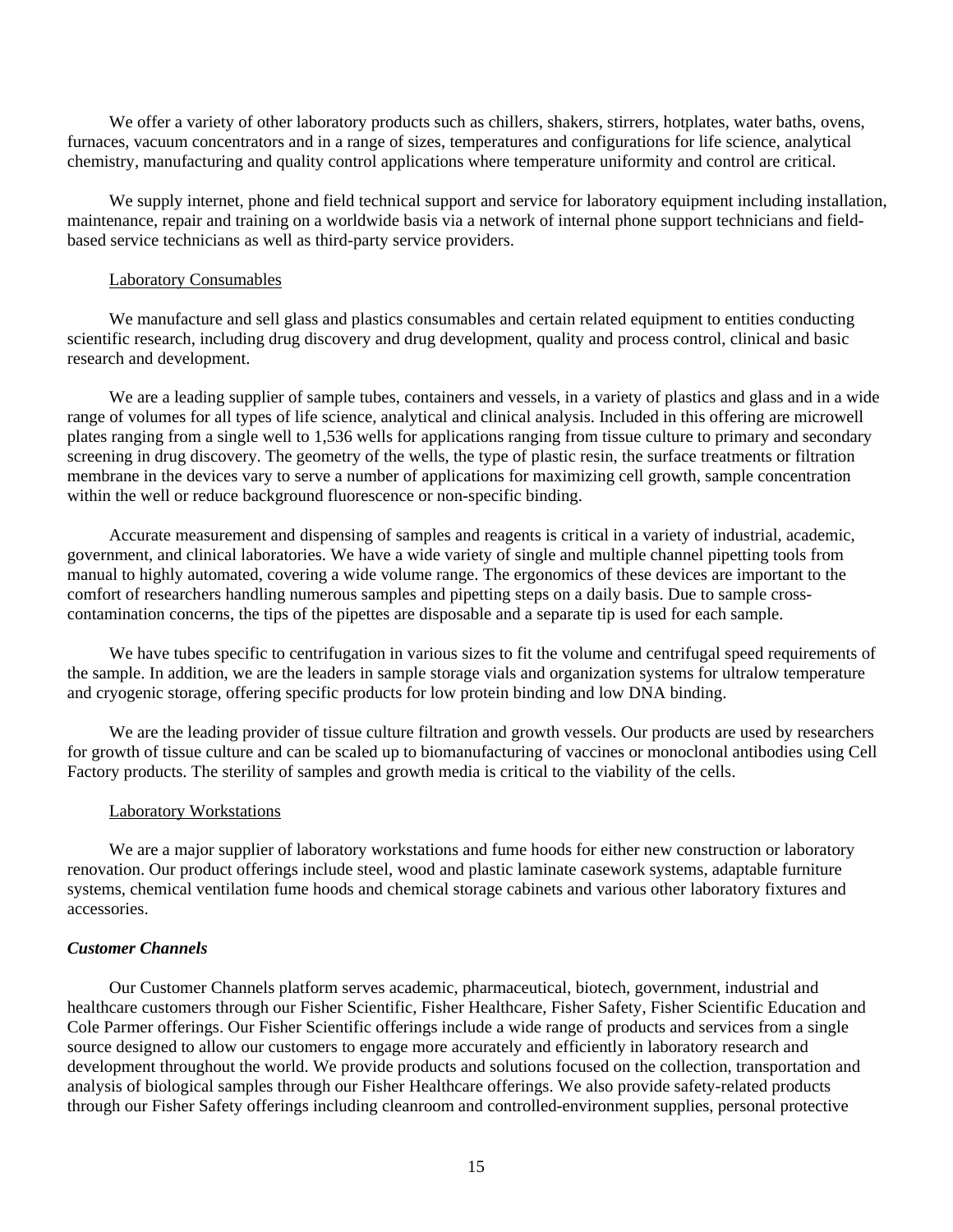equipment, firefighting, military and first responder equipment and supplies, and environmental monitoring and sampling equipment. Our Fisher Science Education offerings include science related educational and laboratory products for the K – 12 and secondary education market. Our Cole-Parmer offerings include a wide variety of laboratory and industrial fluid handling products, instrumentation, equipment, and supplies. In addition to our broad product portfolio, we offer a variety of specialized services to our customers through our Managed Services team. Services provided to customers include dedicated logistics personnel who manage inventory and provide desktop delivery, coordinate instrument calibration and service, facilitate glass washing, provide on-site customer service and deliver other services that allow our customers to focus on their core research and business activities.

 We go to market through our broad sales force, global network of resellers and distributors, printed catalogs, and state-of-the-art website. We maintain a global sales force of over 1,500 personnel, augmented by a large global network of resellers and distributors. Our print catalogs range from hardcopy volumes that include detailed descriptions of over 45,000 products to industry-specific catalogs targeted to customers in such industries as winetesting, food safety and controlled environments. In addition to our print catalogs, we maintain an on-line catalog via our www.fishersci.com website that allows our customers to search our product portfolio and purchase over 820,000 products on-line.

#### Research Market Channel

 Our Research Market Channel offerings include a wide range of products and services from a single source designed to allow our customers to engage more accurately and efficiently in laboratory research and development throughout the world. Our customers represent all industries requiring any level of laboratory research, including but not limited to the pharmaceutical, biotech, food and agriculture, government, academic and manufacturing industries.

 Our products include all forms of laboratory products, ranging from capital equipment and instruments to chemicals to consumable products. We offer a mix of products that are manufactured by Thermo Fisher, that are manufactured by third parties for us on a private-label basis, and that are manufactured by third parties under their brand but offered for sale exclusively through us. We also offer a broad range of third-party products representing leading industry brand names on a non-exclusive basis.

 Our catalog consists of more than 45,000 products. Beyond our catalog, we offer our customers access to more than 775,000 products. Our e-commerce website, www.fishersci.com, has been an industry-leading online ordering and reference tool since its inception in the 1990s.

 In addition to our broad product offering, we offer a variety of specialized services to our customers through our Managed Services team. Services provided to customers include dedicated logistics personnel who manage inventory and provide desktop delivery, coordinate instrument calibration and service, facilitate glass washing, provide on-site customer service and deliver other services that allow our customers to focus on their core research activities.

#### Healthcare Market Channel

 Our Healthcare Market Channel offerings include a broad array of consumables, diagnostic kits and reagents, equipment, instruments, solutions and services for hospitals, clinical laboratories, reference laboratories, physicians' offices and other clinical testing facilities. These products are manufactured by Thermo Fisher and third parties.

 Healthcare Market Channel products and solutions focus on the collection, transportation and analysis of biological samples. Major product lines include anatomical pathology, molecular diagnostic and cardiac risk management solutions, along with blood collection devices, consumable vials and transportation devices, as well as an extensive portfolio of rapid diagnostic testing devices for drugs-of-abuse testing and diagnosis and monitoring of cancer, endocrine function and cardiovascular, gastrointestinal, nervous system, respiratory and sexually transmitted diseases. The Healthcare Market core product offering also includes high-end diagnostic instruments and equipment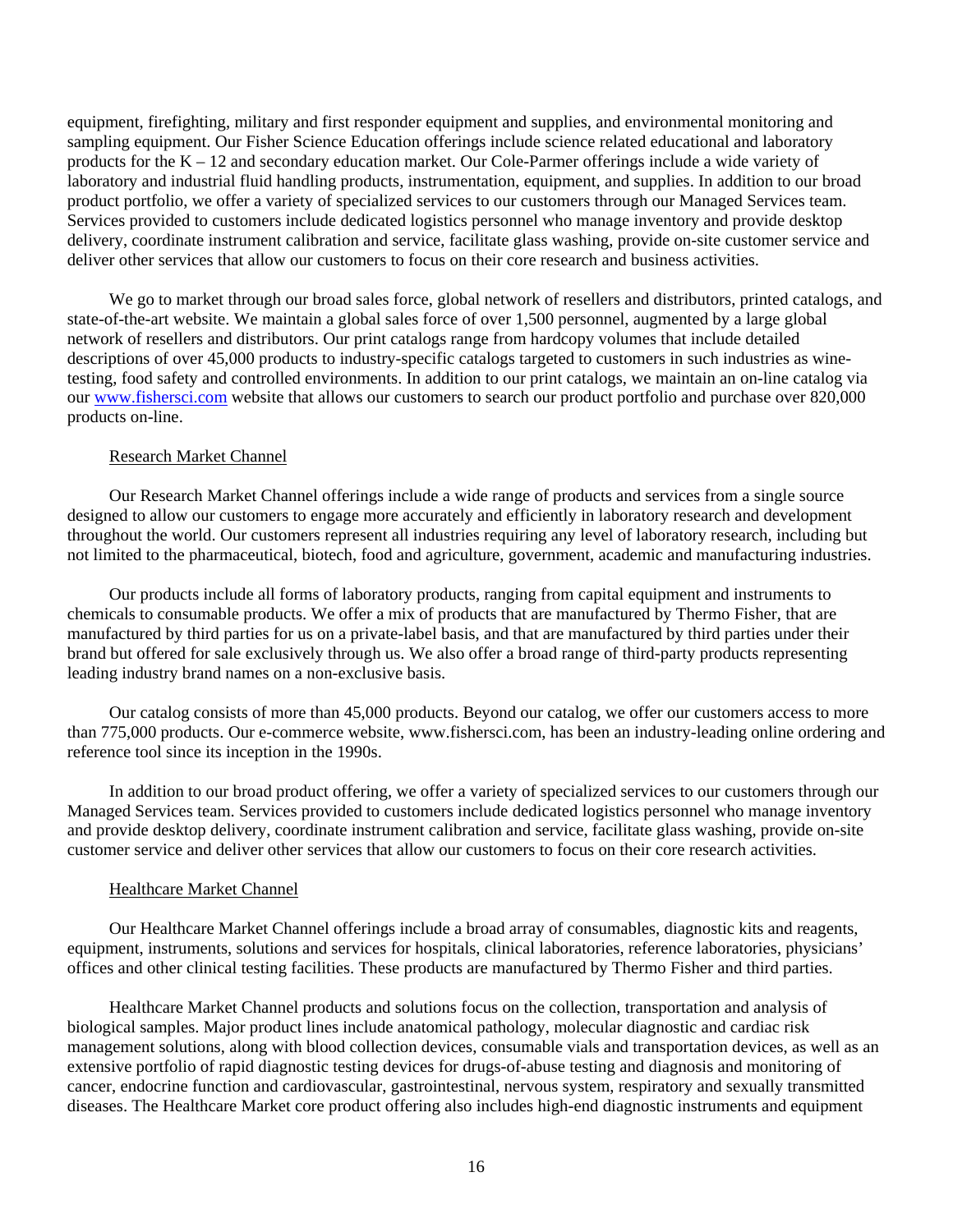together with the reagents used in those instruments and equipment to perform diagnostic tests. Sales in the healthcare market are fueled by the administration and evaluation of diagnostic tests. We believe that the aging population, as well as the increased demand for the development of new specialty diagnostic tests, will result in increased market growth.

 In addition to our broad product offering, we offer a variety of specialized services to our customers through our Managed Services team. Services provided to customers include dedicated logistics personnel that manage inventory, provide on-site customer service, and deliver other services that allow our customers to focus on their core responsibilities.

### Safety Market Channel

 Through our Safety Market Channel we supply safety-related products to various industries including laboratory research, industrial manufacturing, healthcare, universities, food/agriculture, environmental and petrochemical as well as government and municipal agencies, fire departments and military units. Products offered to these markets include: cleanroom and controlled-environment supplies; personal protective equipment such as respirators, clothing, gloves, hardhats, hearing protection and eyewear; fall protection harnesses and restraints; self-contained breathing apparatus; specialized firefighting and military equipment and supplies; environmental monitoring and sampling equipment; and first responder supplies and equipment such as decontamination tents, bio-isolation systems, chemical protective suits and emergency response trailers. We offer products mainly manufactured by third parties as well as those manufactured by Thermo Fisher.

We also provide access to a broad offering of training, equipment servicing and on-site inventory management support through our dedicated safety sales professionals, equipment service employees and on-site customer support teams. Our goal is to provide a total solution of products, training and support to our customers.

## *BioPharma Services*

Our BioPharma Services offerings include global services for pharmaceutical and biotechnology companies engaged in clinical trials, including specialized packaging, over-encapsulation, multi-lingual and specialized labeling and distribution for phase I through phase IV clinical trials, analytical testing, biological-specimen management, as well as specialty pharmaceutical logistics and clinical supply-chain management. Thermo Fisher's biorepository business provides temperature-controlled repository services for pharmaceutical, biotechnology, university, government, clinical and blood-processing customers. Our biorepository services business stores millions of pharmacological and biospecimen samples at commercial sites in the United States and the United Kingdom. Additional services include inventory management, validation, business continuity, and repository management and transportation capabilities resulting in a complete cold chain sample management solution.

 Services are offered throughout the world, with operations in the United States, United Kingdom, Switzerland, India, Ireland and Singapore. Expansion of our activities is under way into Latin America and China.

#### **Sales and Marketing**

We market and sell our products and services through a direct sales force, customer-service professionals, electronic commerce, third-party distributors and various catalogs.

We have approximately 9,500 sales and service personnel including over 1,000 highly trained technical specialists who enable us to better meet the needs of our more technical end-users. We also provide customers with product standardization and other supply-chain-management services to reduce procurement costs.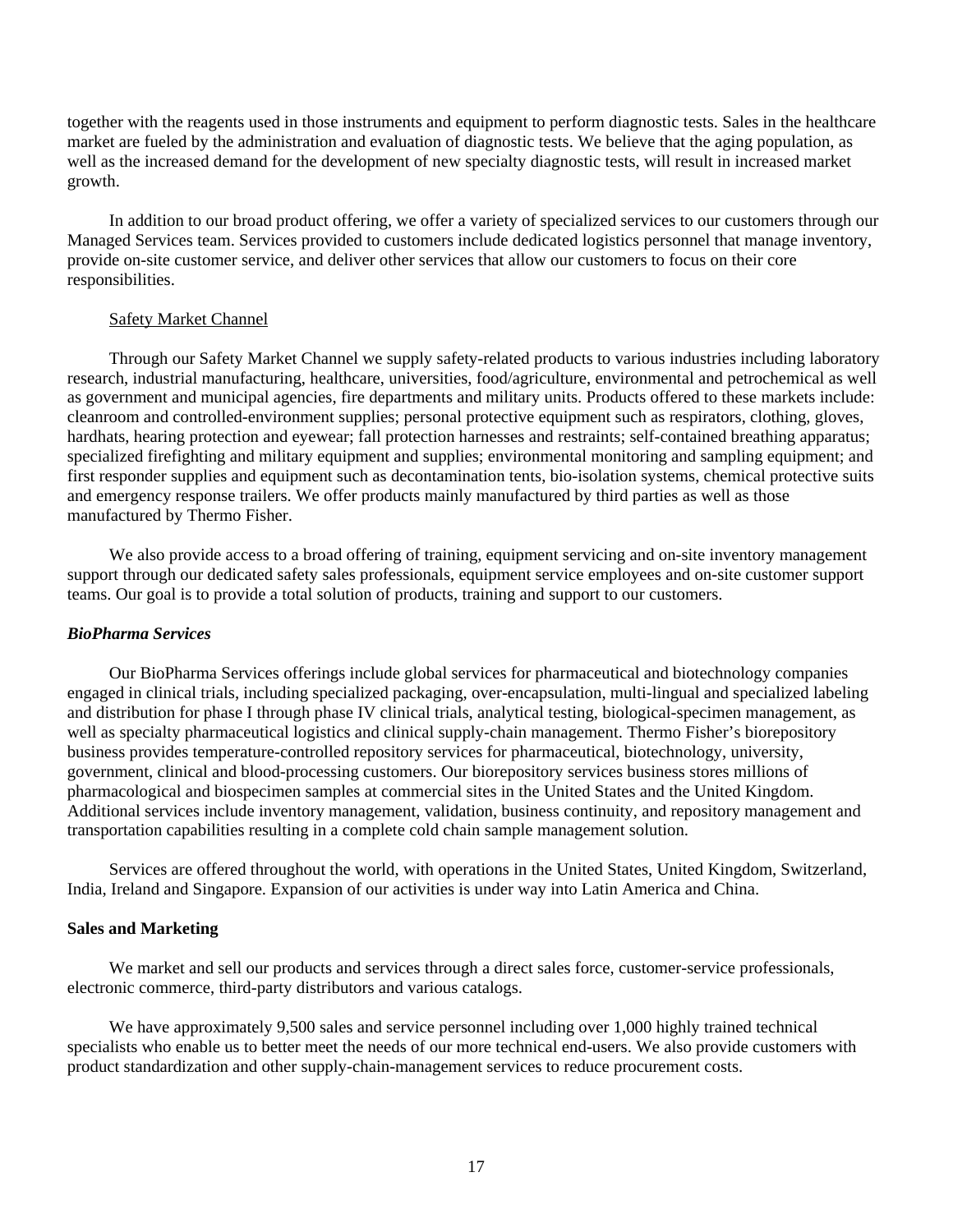#### **New Products and Research and Development**

 Our business includes the development and introduction of new products and may include entry into new business segments. We are not currently committed to any new products that require the investment of a material amount of our funds, nor do we have any definitive plans to enter new businesses that would require such an investment.

 During 2008, 2007 and 2006, we spent \$249 million, \$239 million and \$170 million, respectively, on research and development, excluding a charge in 2008 of \$3 million for in-process research and development related to an acquisition and a charge in 2006 of \$15 million for in-process research and development at the date of the merger with Fisher.

### **Raw Materials**

 Our management team believes that we have a readily available supply of raw materials for all of our significant products from various sources. We do not anticipate any difficulties obtaining the raw materials essential to our business. Raw-material and fuel prices are subject to fluctuations due to market conditions. We employ many strategies, including the use of alternative materials and the use of derivative instruments, to mitigate the effect of these fluctuations on our results.

### **Patents, Licenses and Trademarks**

 Patents are important in both segments of our business. No particular patent, or related group of patents, is so important, however, that its loss would significantly affect our operations as a whole. Where appropriate, we seek patent protection for inventions and developments made by our personnel and incorporated into our products or otherwise falling within our fields of interest. Patent rights resulting from work sponsored by outside parties do not always accrue exclusively to the company and may be limited by agreements or contracts.

We protect some of our technology as trade secrets and, where appropriate, we use trademarks or register trademarks used in connection with products. We also enter into license agreements with others to grant and/or receive rights to patents and know-how.

#### **Seasonal Influences**

 Revenues in the fourth calendar quarter are historically stronger than in the other quarters due to capital spending patterns of industrial, pharmaceutical and government customers.

#### **Working Capital Requirements**

 There are no special inventory requirements or credit terms extended to customers that would have a material adverse effect on our working capital.

### **Dependency on a Single Customer**

 There is no single customer the loss of which would have a material adverse effect on our business. No customer accounted for more than 10% of our total revenues in any of the past three years.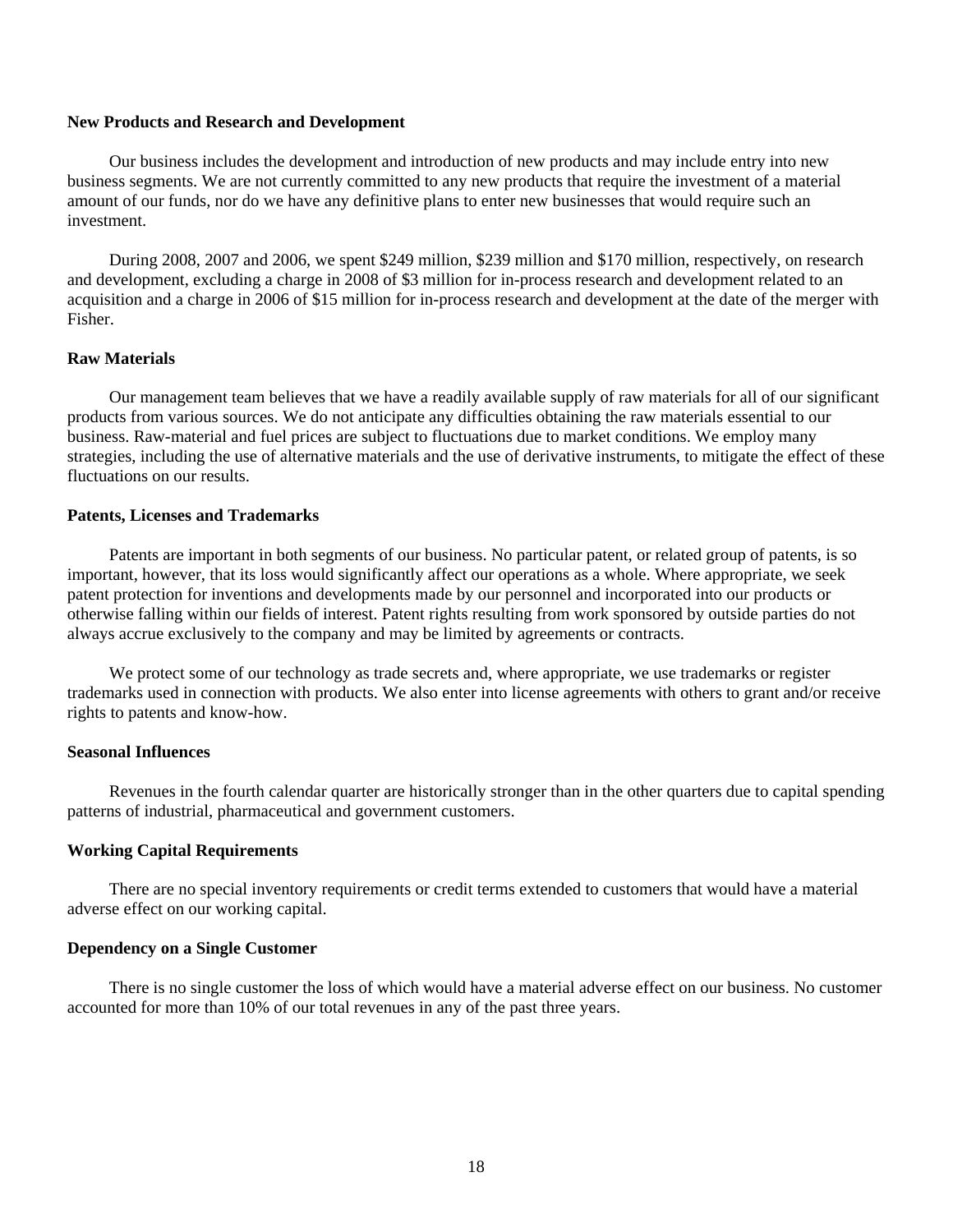## **Backlog**

Our backlog of firm orders at year-end 2008 and 2007 was as follows:

| (In millions)                                                             | 2008             | 2007             |
|---------------------------------------------------------------------------|------------------|------------------|
| <b>Analytical Technologies</b><br><b>Laboratory Products and Services</b> | \$777.3<br>438.9 | \$812.7<br>481.5 |
|                                                                           | \$1,216.2        | \$1,294.2        |

We believe that virtually all of our backlog at the end of 2008 will be filled during 2009.

## **Government Contracts**

 Although the company transacts business with various government agencies, no government contract is of such magnitude that a renegotiation of profits or termination of the contract at the election of the government agency would have a material adverse effect on the company's financial results.

## **Competition**

 The company encounters aggressive and able competition in virtually all of the markets we serve. Because of the diversity of our products and services, we face many different types of competitors and competition. Our competitors include a broad range of manufacturers and third-party distributors. In general, competitive climates in the markets we serve are characterized by changing technology and customer demands that require continuing research and development. Our success in these markets primarily depends on the following factors:

- technical performance and advances in technology that result in new products and improved price/performance ratios;
- product differentiation, availability and reliability;
- our broad product offering;
- our reputation among customers as a quality provider of products and services;
- customer service and support;
- active research and application-development programs; and
- relative prices of our products and services.

## **Environmental Matters**

 We are subject to various laws and governmental regulations concerning environmental matters and employee safety and health in the United States and other countries. U.S. federal environmental legislation that affects us includes the Toxic Substances Control Act, the Resource Conservation and Recovery Act, the Clean Air Act, the Clean Water Act, the Safe Drinking Water Act, and the Comprehensive Environmental Response Compensation and Liability Act (CERCLA). We are also subject to regulation by the Occupational Safety and Health Administration (OSHA) concerning employee safety and health matters. The United States Environmental Protection Agency (EPA), OSHA, and other federal agencies have the authority to promulgate regulations that have an effect on our operations.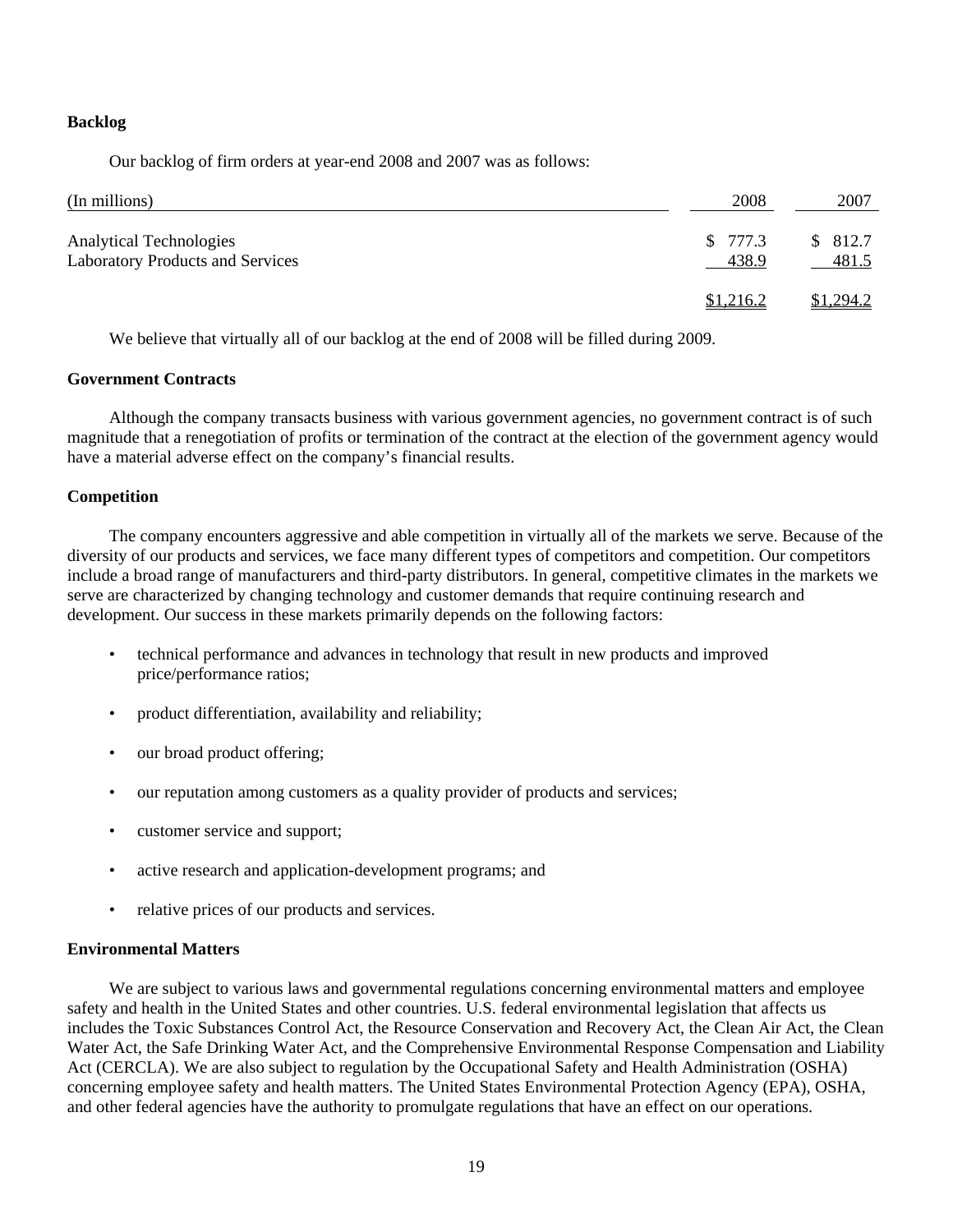In addition to these federal activities, various states have been delegated certain authority under the aforementioned federal statutes as well as having authority over these matters under state laws. Many state and local governments have adopted environmental and employee safety and health laws and regulations, some of which are similar to federal requirements.

 A number of our operations involve the handling, manufacturing, use or sale of substances that are or could be classified as toxic or hazardous materials within the meaning of applicable laws. Consequently, some risk of environmental harm is inherent in our operations and products, as it is with other companies engaged in similar businesses.

 Our expenses for environmental requirements are incurred generally for ongoing compliance and historical remediation matters. Based on current information, we believe that these compliance costs are not material. For historical remediation obligations, our expenditures relate primarily to the cost of permitting, installing, and operating and maintaining groundwater-treatment systems and other remedial measures.

 Our Fair Lawn and Somerville, New Jersey, facilities are the subject of administrative consent orders issued by the New Jersey Department of Environmental Protection in 1984. Our Rockford, Illinois, facility is subject to a Resource Conservation and Recovery Act (RCRA) corrective action program administered by the Illinois Environmental Protection Agency. We are required to maintain groundwater-remediation activities at these sites. As the owner of the Fair Lawn facility, we are listed as a potentially responsible party for remediation within an area called the Fair Lawn Wellfields Superfund Site. This site was listed in 1983 on the National Priority List under CERCLA. Both New Jersey sites are also the subjects of CERCLA National Resources Damages claims.

 We record accruals for environmental liabilities based on current interpretations of environmental laws and regulations when it is probable that a liability has been incurred and the amount of such liability can be reasonably estimated. We calculate estimates based upon several factors, including reports prepared by environmental specialists and management's knowledge and experience with these environmental matters. We include in these estimates potential costs for investigation, remediation and operation and maintenance of cleanup sites. Accrued liabilities for environmental matters totaled \$20 million at December 31, 2008 and were not material prior to the merger with Fisher. The liability for environmental matters associated with Fisher was recorded at the date of merger at its fair value and as such was discounted to its net present value.

 These environmental liabilities do not include third-party recoveries to which we may be entitled. We believe that our accrual is adequate for the environmental liabilities we currently expect to incur. As a result, we believe that our ultimate liability with respect to environmental matters will not have a material adverse effect on our financial position, results of operations or cash flows. However, we may be subject to additional remedial or compliance costs due to future events, such as changes in existing laws and regulations, changes in agency direction or enforcement policies, developments in remediation technologies, changes in the conduct of our operations, and the effect of changes in accounting rules, which could have a material adverse effect on our financial position, results of operations or cash flows.

### **Regulatory Affairs**

 Our operations, and some of the products we offer, are subject to a number of complex and stringent laws and regulations governing the production, handling, transportation and distribution of chemicals, drugs and other similar products, including the operating and security standards of the United States Drug Enforcement Administration, the Bureau of Alcohol, Tobacco, Firearms and Explosives, the Food and Drug Administration, and various state boards of pharmacy as well as comparable state and foreign agencies. As Thermo Fisher's businesses also include export and import activities, we are subject to pertinent laws enforced by the U.S. Departments of Commerce, State and Treasury. In addition, our logistics activities must comply with the rules and regulations of the Department of Transportation, the Federal Aviation Administration and similar foreign agencies. While we believe we are in compliance in all material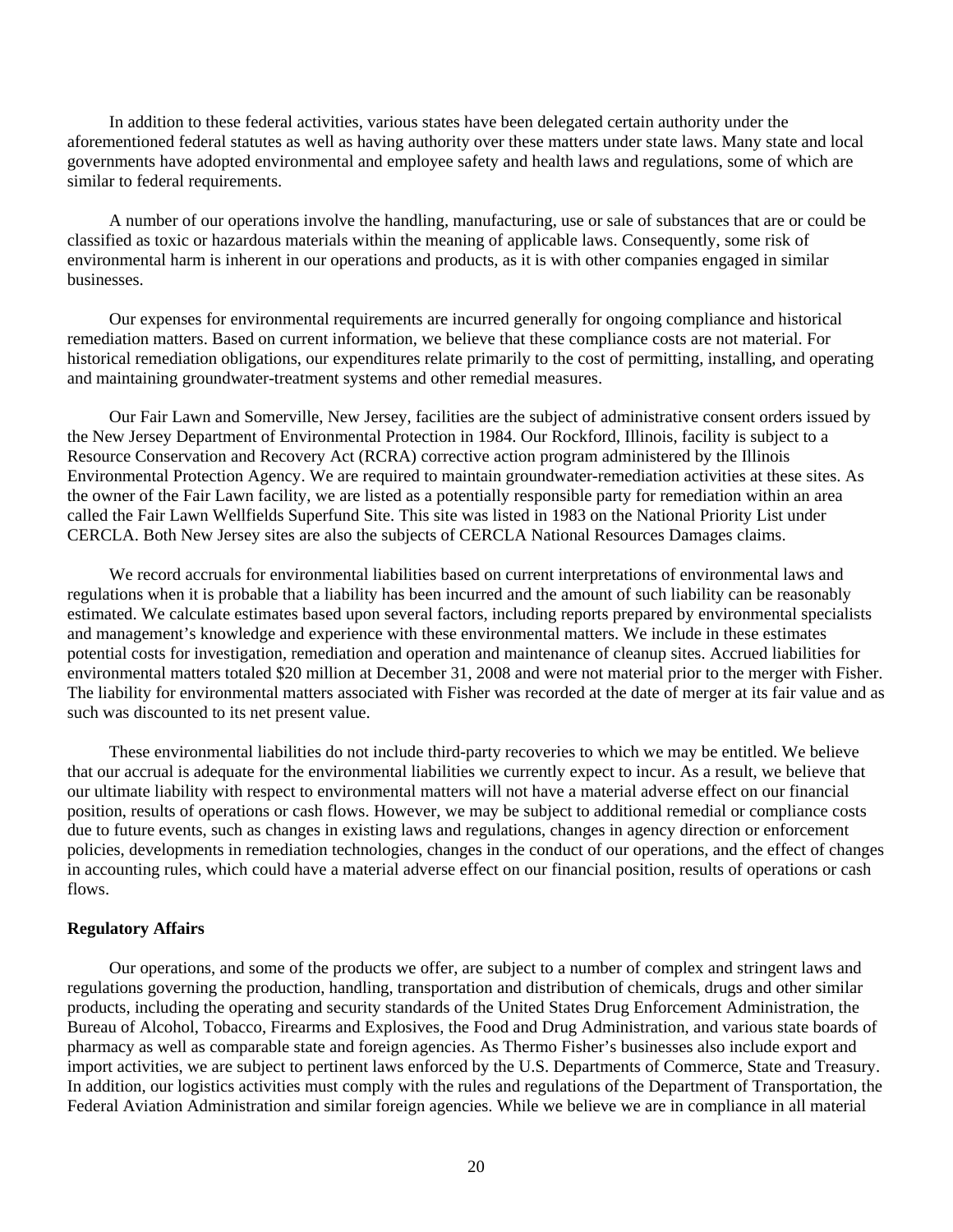respects with such laws and regulations, any noncompliance could result in substantial fines or otherwise restrict our ability to provide competitive distribution services and thereby have an adverse effect on our financial condition. To date, none has had a material impact on our operations.

 We are subject to laws and regulations governing government contracts, and failure to address these laws and regulations or comply with government contracts could harm our business by leading to a reduction in revenue associated with these customers. We have agreements relating to the sale of our products to government entities and, as a result, we are subject to various statutes and regulations that apply to companies doing business with the government. We are also subject to investigation for compliance with the regulations governing government contracts. A failure to comply with these regulations could result in suspension of these contracts, criminal, civil and administrative penalties or debarment.

## **Number of Employees**

As of December 31, 2008, we had approximately 34,500 employees.

## **Financial Information About Geographic Areas**

 Financial information about geographic areas is summarized in Note 3 to our Consolidated Financial Statements, which begin on page F-1 of this report.

## **Available Information**

 The company files annual, quarterly and current reports, proxy statements and other documents with the Securities and Exchange Commission (SEC) under the Exchange Act. The public may read and copy any materials that we file with the SEC at the SEC's Public Reference Room at 100 F Street NE, Washington, D.C. 20549. The public may obtain information on the operation of the Public Reference Room by calling the SEC at 1-800-SEC-0330. Also, the SEC maintains a website that contains reports, proxy and information statements and other information that issuers, including the company, file electronically with the SEC. The public can obtain any documents that we file with the SEC at www.sec.gov. We also make available free of charge on or through our own website at www.thermofisher.com our Annual Report on Form 10-K, Quarterly Reports on Form 10-Q, Current Reports on Form 8-K and, if applicable, amendments to those reports filed or furnished pursuant to Section 13(a) of the Exchange Act as soon as reasonably practicable after we electronically file such material with, or furnish it to, the SEC. In addition, paper copies of these documents may be obtained free of charge by writing to the company care of its Investor Relations Department at our principal executive office located at 81 Wyman Street, Waltham, Massachusetts 02451.

### **Executive Officers of the Registrant**

| Name               | Age | Present Title (Fiscal Year First Became Executive Officer)  |  |
|--------------------|-----|-------------------------------------------------------------|--|
|                    |     |                                                             |  |
| Marijn E. Dekkers  | 51  | President and Chief Executive Officer (2000)                |  |
| Marc N. Casper     | 40  | Executive Vice President and Chief Operating Officer (2001) |  |
| Gregory J. Herrema | 43  | Senior Vice President (2008)                                |  |
| Seth H. Hoogasian  | 54  | Senior Vice President, General Counsel and Secretary (2001) |  |
| Alan J. Malus      | 49  | Senior Vice President (2006)                                |  |
| Edward A. Pesicka  | 41  | Senior Vice President (2008)                                |  |
| Stephen G. Sheehan | 53  | Senior Vice President, Human Resources (2003)               |  |
| Yuh-Geng Tsay      | 60  | Senior Vice President (2008)                                |  |
| Peter M. Wilver    | 49  | Senior Vice President and Chief Financial Officer (2003)    |  |
| Peter E. Hornstra  | 49  | Vice President and Chief Accounting Officer (2001)          |  |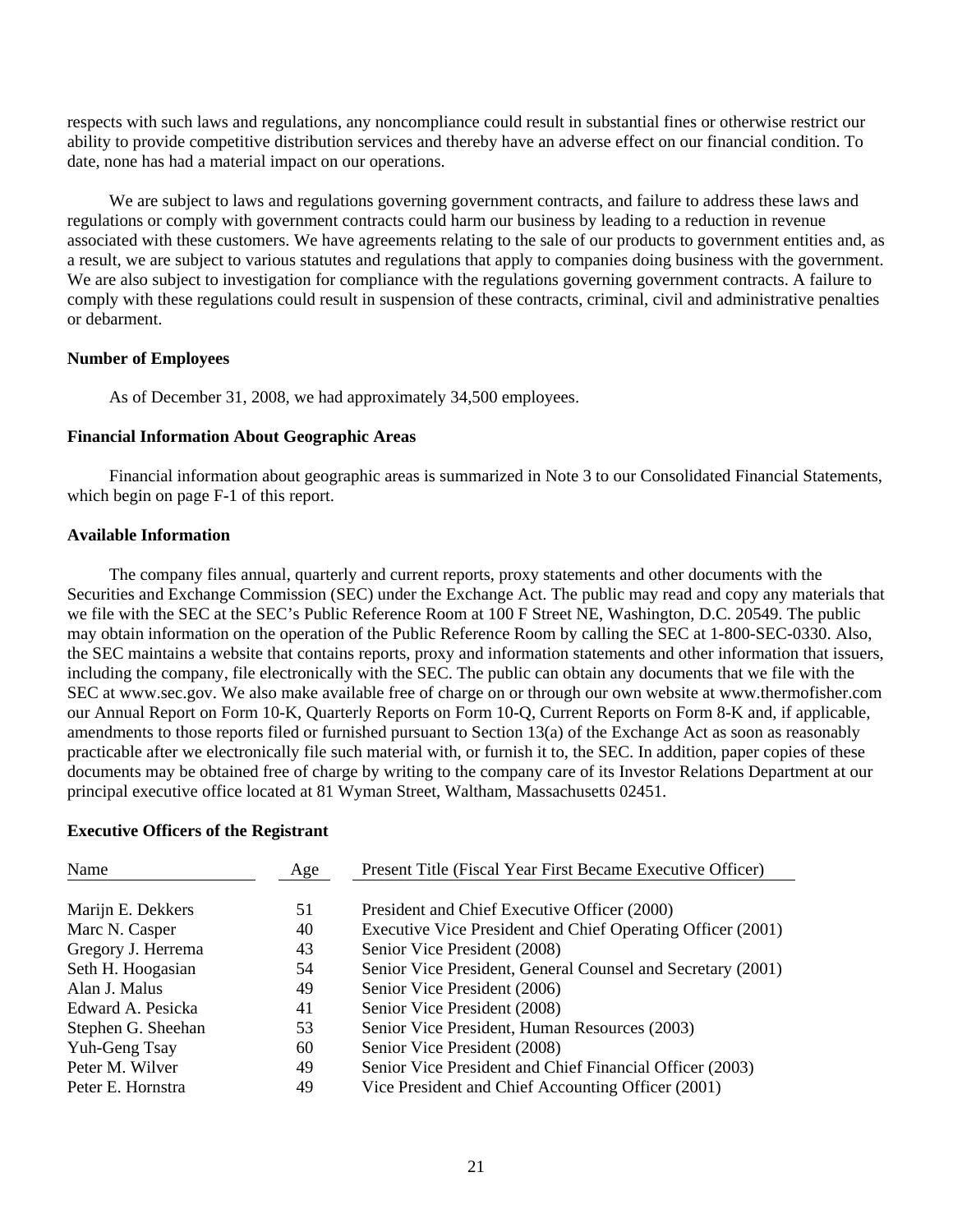Mr. Dekkers was appointed Chief Executive Officer in November 2002 and President in July 2000. He was Chief Operating Officer from July 2000 to November 2002.

 Mr. Casper was appointed Chief Operating Officer in May 2008 and Executive Vice President in November 2006. He was Senior Vice President from December 2003 to November 2006. He was President, Life and Laboratory Sciences from December 2001 to March 2005. He was Vice President of Thermo from December 2001 to December 2003.

 Mr. Herrema was appointed Senior Vice President of Thermo Fisher Scientific and President of Analytical Instruments in May 2008. Mr. Herrema has also been President, Scientific Instruments since May 2006. He was President, Environmental Instruments from January 2002 to May 2006.

 Mr. Hoogasian was appointed Senior Vice President in November 2006, Secretary in 2001 and General Counsel in 1992. He was Vice President from 1996 to November 2006.

 Mr. Malus was appointed President of Laboratory Products and Services in July 2008 and Senior Vice President in November 2006. Prior to Thermo's merger with Fisher, Mr. Malus was group president of distribution and services for Fisher, where he focused on growing the company's customer channel businesses serving research, healthcare, education and safety markets. Mr. Malus joined Fisher in 1998 and served in a variety of management roles.

 Mr. Pesicka was appointed Senior Vice President of Thermo Fisher Scientific and President, Customer Channels in July 2008. He was President, Research Market from November 2006 to July 2008. Prior to Thermo's merger with Fisher, Mr. Pesicka was Vice President and General Manager of Fisher's U.S. research business from January 2004 to November 2006.

Mr. Sheehan was appointed Senior Vice President, Human Resources in November 2006. He was Vice President, Human Resources from August 2001 to November 2006.

 Dr. Tsay was appointed Senior Vice President of Thermo Fisher Scientific and President, Specialty Diagnostics in May 2008. He was President, Diagnostics from November 2006 to May 2008. Prior to Thermo's merger with Fisher, Dr. Tsay was Fisher's Group President of Immunodiagnostics and previously led the immunodiagnostics business within Apogent Technologies, which was acquired by Fisher in 2004.

 Mr. Wilver was appointed Senior Vice President in November 2006 and Chief Financial Officer in October 2004. He was Vice President from October 2004 to November 2006, and Vice President, Financial Operations from October 2000 to October 2004.

 Mr. Hornstra was appointed Vice President in February 2007 and Chief Accounting Officer in January 2001. He was Corporate Controller from January 1996 to February 2007.

## **Item 1A. Risk Factors**

 Set forth below are the risks that we believe are material to our investors. This section contains forward-looking statements. You should refer to the explanation of the qualifications and limitations on forward-looking statements beginning on page 3.

 *We must develop new products, adapt to rapid and significant technological change and respond to introductions of new products in order to remain competitive.* Our growth strategy includes significant investment in and expenditures for product development. We sell our products in several industries that are characterized by rapid and significant technological changes, frequent new product and service introductions and enhancements and evolving industry standards. Without the timely introduction of new products, services and enhancements, our products and services will likely become technologically obsolete over time, in which case our revenue and operating results would suffer.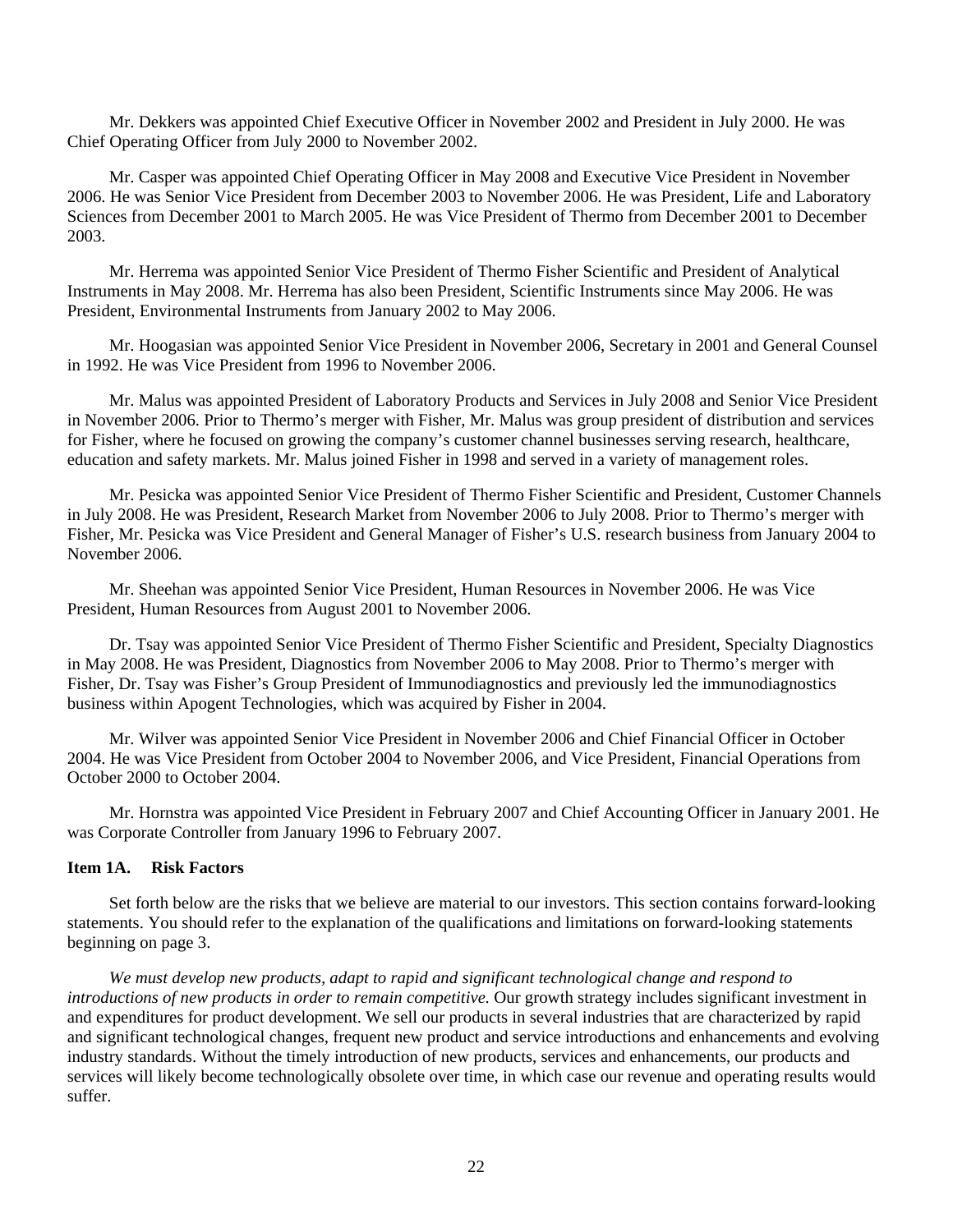It may be difficult for us to implement our strategies for improving internal growth. Some of the markets in which we compete have been flat or declining over the past several years. To address this issue, we are pursuing a number of strategies to improve our internal growth, including:

- finding new markets for our products;
- developing new applications for our technologies;
- combining sales and marketing operations in appropriate markets to compete more effectively;
- allocating research and development funding to products with higher growth prospects;
- continuing key customer initiatives;
- expanding our service offerings;
- strengthening our presence in selected geographic markets; and
- continuing the development of commercial tools and infrastructure to increase and support cross-selling opportunities of products and services to take advantage of our breadth in product offerings.

We may not be able to successfully implement these strategies, and these strategies may not result in the growth of our business.

*Our business is impacted by general economic conditions and related uncertainties affecting markets in which we operate. The current economic conditions including the credit crisis affecting the financial markets and the global recession could adversely impact our business in 2009 and beyond, resulting in:* 

- reduced demand for some of our products;
- increased rate of order cancellations or delays;
- increased risk of excess and obsolete inventories:
- increased pressure on the prices for our products and services; and
- greater difficulty in collecting accounts receivable.

*Development of our products requires significant investment; our products and technologies could become uncompetitive or obsolete.* Our customers use many of our products to develop, test and manufacture their own products. As a result, we must anticipate industry trends and develop products in advance of the commercialization of our customers' products. If we fail to adequately predict our customers' needs and future activities, we may invest heavily in research and development of products and services that do not lead to significant revenue.

 Many of our existing products and those under development are technologically innovative and require significant planning, design, development and testing at the technological, product and manufacturing-process levels. These activities require us to make significant investments.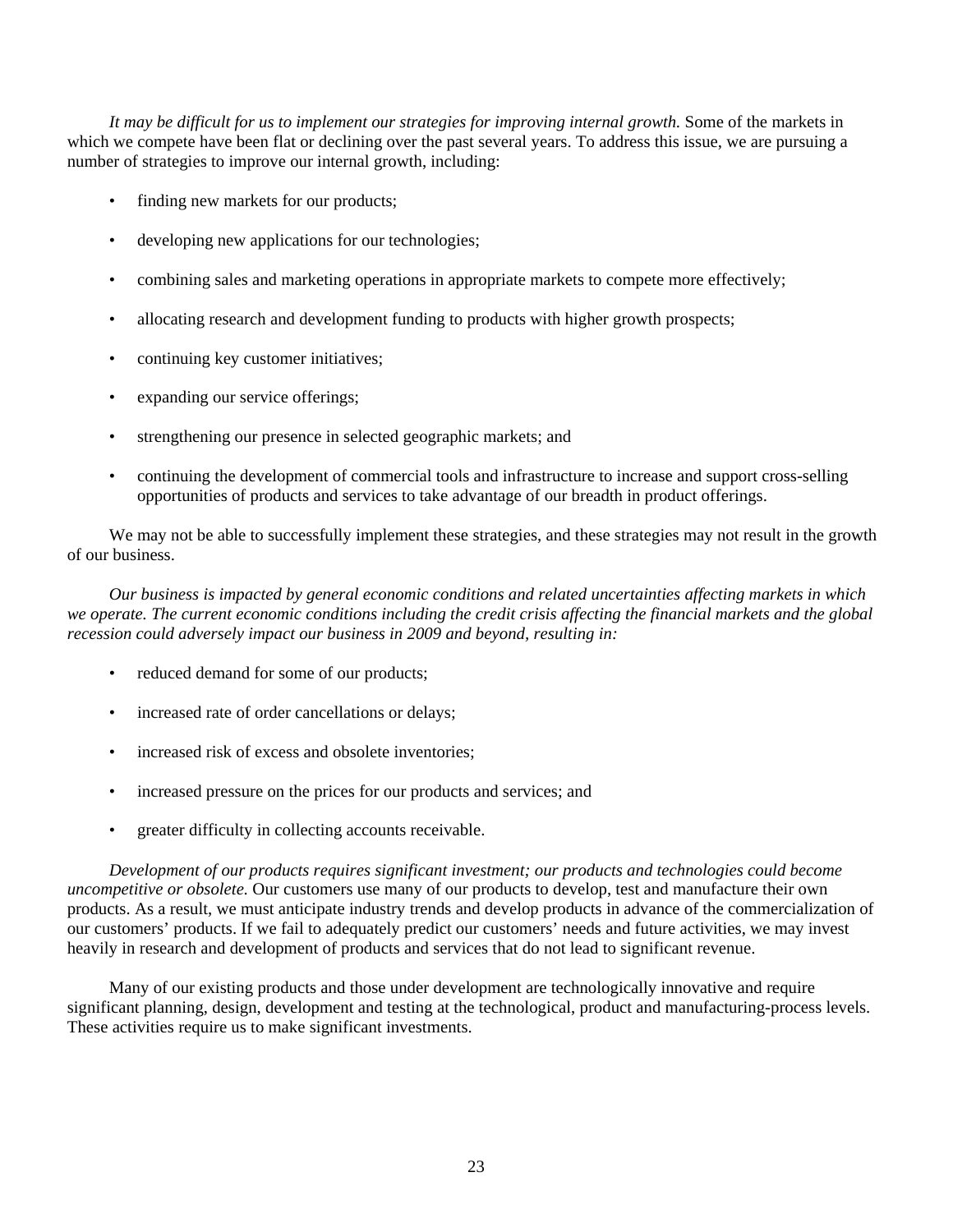Products in our markets undergo rapid and significant technological change because of quickly changing industry standards and the introduction of new products and technologies that make existing products and technologies uncompetitive or obsolete. Our competitors may adapt more quickly to new technologies and changes in customers' requirements than we can. The products that we are currently developing, or those we will develop in the future, may not be technologically feasible or accepted by the marketplace, and our products or technologies could become uncompetitive or obsolete.

*Demand for most of our products depends on capital spending policies of our customers and on government funding policies*. Our customers include pharmaceutical and chemical companies, laboratories, universities, healthcare providers, government agencies and public and private research institutions. Many factors, including public policy spending priorities, available resources and product and economic cycles, have a significant effect on the capital spending policies of these entities. These policies in turn can have a significant effect on the demand for our products.

 *As a multinational corporation, we are exposed to fluctuations in currency exchange rates, which could adversely affect our cash flows and results of operations.* International revenues account for a substantial portion of our revenues, and we intend to continue expanding our presence in international markets. In 2008, our international revenues from continuing operations, including export revenues from the United States, accounted for a significant percentage of our total revenues. The exposure to fluctuations in currency exchange rates takes on different forms. International revenues are subject to the risk that fluctuations in exchange rates could adversely affect product demand and the profitability in U.S. dollars of products and services provided by us in international markets, where payment for our products and services is made in the local currency. As a multinational corporation, our businesses occasionally invoice third-party customers in currencies other than the one in which they primarily do business (the "functional currency"). Movements in the invoiced currency relative to the functional currency could adversely impact our cash flows and our results of operations. In addition, reported sales made in non-U.S. currencies by our international businesses, when translated into U.S. dollars for financial reporting purposes, fluctuate due to exchange rate movement. Should our international sales grow, exposure to fluctuations in currency exchange rates could have a larger effect on our financial results. In 2008, currency translation had a favorable effect on revenues of our continuing operations of \$113 million due to a weakening of the U.S. dollar relative to other currencies in which the company sells products and services, but based on rates in effect in early 2009, the impact of currency translation will be unfavorable in 2009.

 *Our inability to protect our intellectual property could have a material adverse effect on our business. In addition, third parties may claim that we infringe their intellectual property, and we could suffer significant litigation or licensing expense as a result.* We place considerable emphasis on obtaining patent and trade secret protection for significant new technologies, products and processes because of the length of time and expense associated with bringing new products through the development process and into the marketplace. Our success depends in part on our ability to develop patentable products and obtain and enforce patent protection for our products both in the United States and in other countries. We own numerous U.S. and foreign patents, and we intend to file additional applications, as appropriate, for patents covering our products. Patents may not be issued for any pending or future patent applications owned by or licensed to us, and the claims allowed under any issued patents may not be sufficiently broad to protect our technology. Any issued patents owned by or licensed to us may be challenged, invalidated or circumvented, and the rights under these patents may not provide us with competitive advantages. In addition, competitors may design around our technology or develop competing technologies. Intellectual property rights may also be unavailable or limited in some foreign countries, which could make it easier for competitors to capture increased market position. We could incur substantial costs to defend ourselves in suits brought against us or in suits in which we may assert our patent rights against others. An unfavorable outcome of any such litigation could materially adversely affect our business and results of operations.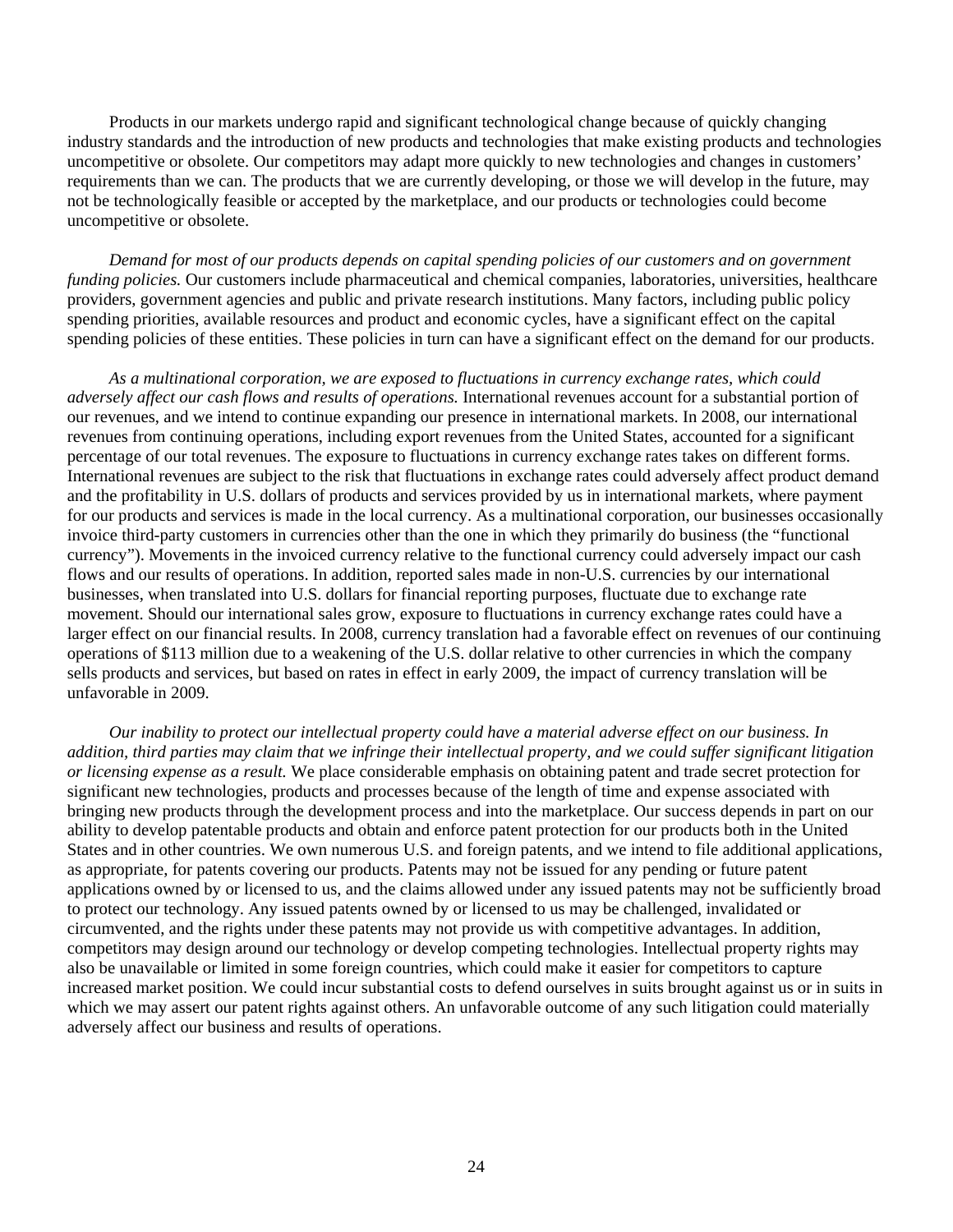We also rely on trade secrets and proprietary know-how with which we seek to protect our products, in part, by confidentiality agreements with our collaborators, employees and consultants. These agreements may be breached and we may not have adequate remedies for any breach. In addition, our trade secrets may otherwise become known or be independently developed by our competitors.

 Third parties may assert claims against us to the effect that we are infringing on their intellectual property rights. For example, in September 2004 Applied Biosystems/MDS Scientific Instruments and related parties brought a lawsuit against us alleging our mass spectrometer systems infringe a patent held by the plaintiffs. We could incur substantial costs and diversion of management resources in defending these claims, which could have a material adverse effect on our business, financial condition and results of operations. In addition, parties making these claims could secure a judgment awarding substantial damages, as well as injunctive or other equitable relief, which could effectively block our ability to make, use, sell, distribute, or market our products and services in the United States or abroad. In the event that a claim relating to intellectual property is asserted against us, or third parties not affiliated with us hold pending or issued patents that relate to our products or technology, we may seek licenses to such intellectual property or challenge those patents. However, we may be unable to obtain these licenses on commercially reasonable terms, if at all, and our challenge of the patents may be unsuccessful. Our failure to obtain the necessary licenses or other rights could prevent the sale, manufacture, or distribution of our products and, therefore, could have a material adverse effect on our business, financial condition and results of operations.

*Changes in governmental regulations may reduce demand for our products or increase our expenses.* We compete in many markets in which we and our customers must comply with federal, state, local and international regulations, such as environmental, health and safety and food and drug regulations. We develop, configure and market our products to meet customer needs created by those regulations. Any significant change in regulations could reduce demand for our products or increase our expenses. For example, many of our instruments are marketed to the pharmaceutical industry for use in discovering and developing drugs. Changes in the U.S. Food and Drug Administration's regulation of the drug discovery and development process could have an adverse effect on the demand for these products.

 *If any of our security products fail to detect explosives or radiation, we could be exposed to product liability and related claims for which we may not have adequate insurance coverage. The products sold by our environmental* instruments business include a comprehensive range of fixed and portable instruments used for chemical, radiation and trace explosives detection. These products are used in airports, embassies, cargo facilities, border crossings and other high-threat facilities for the detection and prevention of terrorist acts. If any of these products were to malfunction, it is possible that explosive or radioactive material could pass through the product undetected, which could lead to product liability claims. There are also many other factors beyond our control that could lead to liability claims, such as the reliability and competence of the customers' operators and the training of such operators. Any such product liability claims brought against us could be significant and any adverse determination may result in liabilities in excess of our insurance coverage. Although we carry product liability insurance, we cannot be certain that our current insurance will be sufficient to cover these claims or that it can be maintained on acceptable terms, if at all.

*Our inability to successfully identify and complete acquisitions or successfully integrate any new or previous acquisitions could have a material adverse effect on our business.* Our business strategy includes the acquisition of technologies and businesses that complement or augment our existing products and services. Promising acquisitions are difficult to identify and complete for a number of reasons, including competition among prospective buyers and the need for regulatory, including antitrust, approvals. We may not be able to identify and successfully complete transactions. Any acquisition we may complete may be made at a substantial premium over the fair value of the net assets of the acquired company. Further, we may not be able to integrate any acquired businesses successfully into our existing businesses, make such businesses profitable, or realize anticipated cost savings or synergies, if any, from these acquisitions, which could adversely affect our business.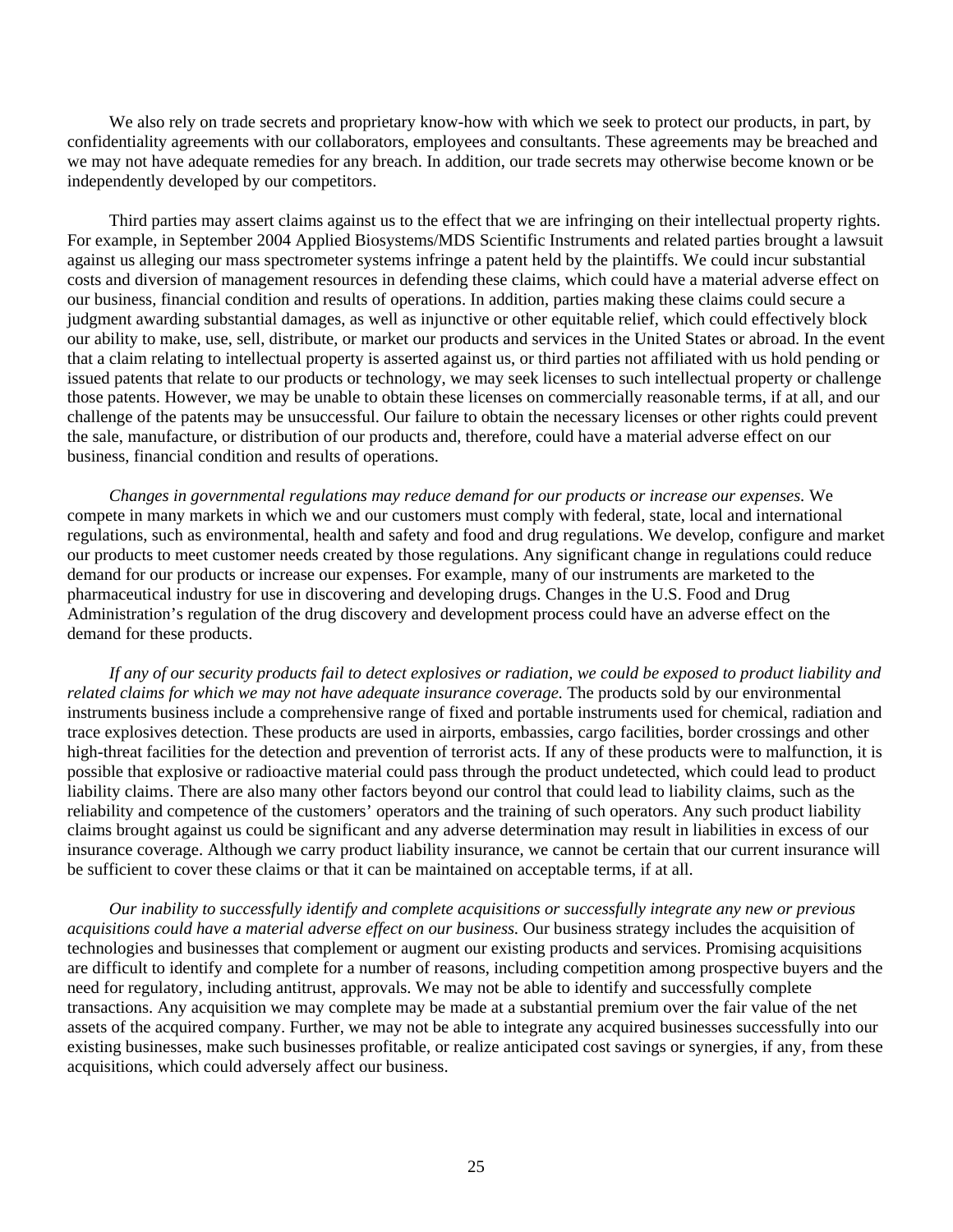Moreover, we have acquired many companies and businesses. As a result of these acquisitions, we recorded significant goodwill and indefinite-lived intangible assets on our balance sheet, which amount to approximately \$8.68 and \$1.33 billion, respectively, as of December 31, 2008. We assess the realizability of the goodwill and indefinitelived intangible assets annually as well as whenever events or changes in circumstances indicate that these assets may be impaired. These events or circumstances generally include operating losses or a significant decline in earnings associated with the acquired business or asset. Our ability to realize the value of the goodwill and indefinite-lived intangible assets will depend on the future cash flows of these businesses. These cash flows in turn depend in part on how well we have integrated these businesses. If we are not able to realize the value of the goodwill and indefinitelived intangible assets, we may be required to incur material charges relating to the impairment of those assets.

 Our growth strategy to acquire new businesses may not be successful and the integration of future acquisitions may be difficult and disruptive to our ongoing operations.

We have retained contingent liabilities from businesses that we have sold. From 1997 through 2004, we divested over 60 businesses with aggregate annual revenues in excess of \$2 billion. As part of these transactions, we retained responsibility for some of the contingent liabilities related to these businesses, such as lawsuits, product liability and environmental claims and potential claims by buyers that representations and warranties we made about the businesses were inaccurate. The resolution of these contingencies has not had a material adverse effect on our results of operations or financial condition; however, we can not be certain that this favorable pattern will continue.

 *We are subject to laws and regulations governing government contracts, and failure to address these laws and regulations or comply with government contracts could harm our business by leading to a reduction in revenue associated with these customers.* We have agreements relating to the sale of our products to government entities and, as a result, we are subject to various statutes and regulations that apply to companies doing business with the government. The laws governing government contracts differ from the laws governing private contracts and government contracts may contain pricing terms and conditions that are not applicable to private contracts. We are also subject to investigation for compliance with the regulations governing government contracts. A failure to comply with these regulations could result in suspension of these contracts, criminal, civil and administrative penalties or debarment.

 *Because we compete directly with certain of our largest customers and product suppliers, our results of operations could be adversely affected in the short term if these customers or suppliers abruptly discontinue or significantly modify their relationship with us.* 

 Our largest customer in the laboratory consumables business and our largest customer in the diagnostics business are also significant competitors. Our business may be harmed in the short term if our competitive relationship in the marketplace with these customers results in a discontinuation of their purchases from us. In addition, we manufacture products that compete directly with products that we source from third-party suppliers. We also source competitive products from multiple suppliers. Our business could be adversely affected in the short term if any of our large thirdparty suppliers abruptly discontinues selling products to us.

## *Because we rely heavily on third-party package-delivery services, a significant disruption in these services or significant increases in prices may disrupt our ability to ship products, increase our costs and lower our profitability*.

We ship a significant portion of our products to our customers through independent package delivery companies, such as UPS and Federal Express in the U.S. and DHL in Europe. We also maintain a small fleet of vehicles dedicated to the delivery of our products and ship our products through other carriers, including national and regional trucking firms, overnight carrier services and the U.S. Postal Service. If UPS or another third-party package-delivery provider experiences a major work stoppage, preventing our products from being delivered in a timely fashion or causing us to incur additional shipping costs we could not pass on to our customers, our costs could increase and our relationships with certain of our customers could be adversely affected. In addition, if UPS or our other third-party package-delivery providers increase prices, and we are not able to find comparable alternatives or make adjustments in our delivery network, our profitability could be adversely affected.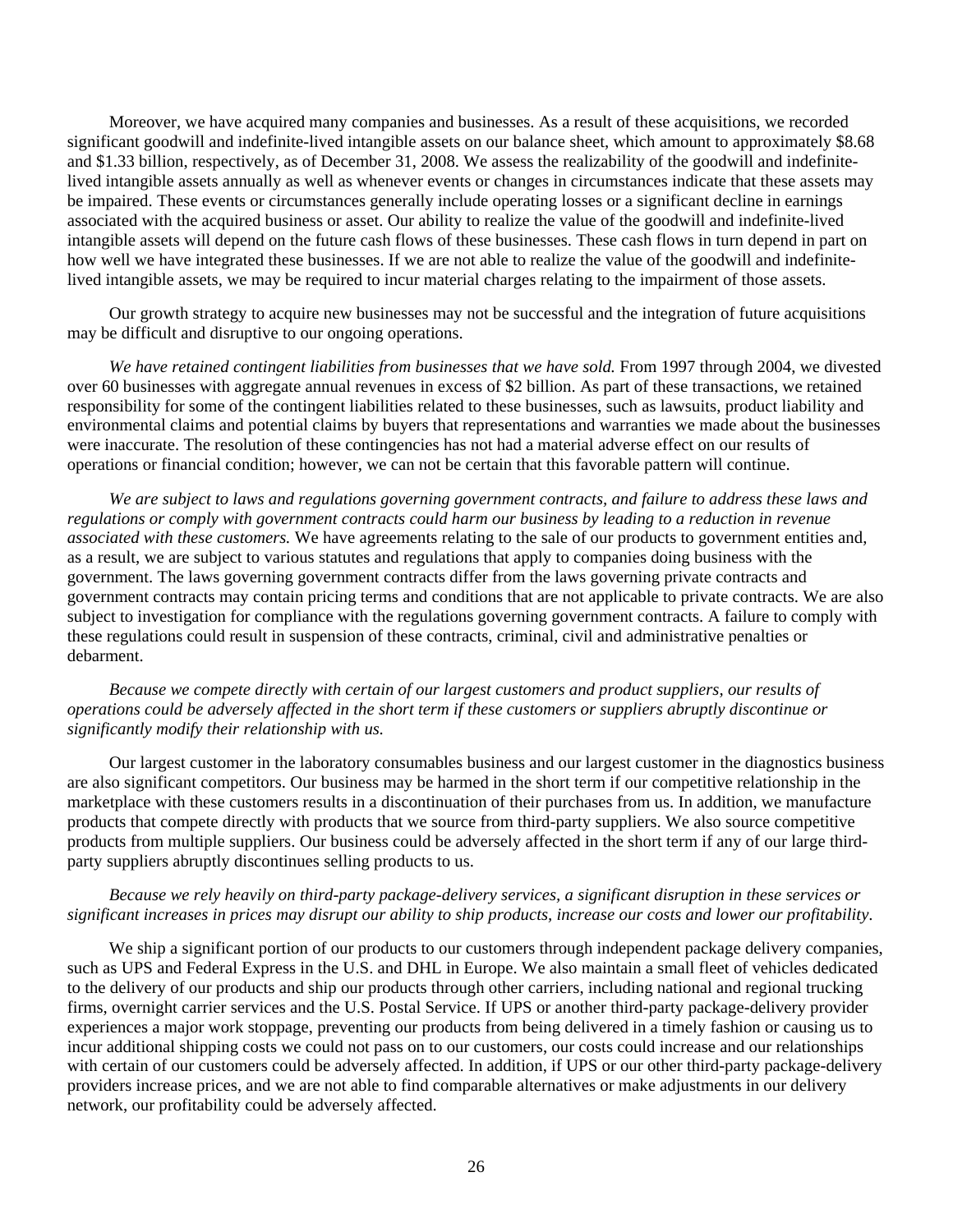*We are subject to regulation by various federal, state and foreign agencies that require us to comply with a wide variety of regulations, including those regarding the manufacture of products, the shipping of our products and environmental matters.* 

Some of our operations are subject to regulation by the U.S. Food and Drug Administration and similar international agencies. These regulations govern a wide variety of product activities, from design and development to labeling, manufacturing, promotion, sales and distribution. If we fail to comply with the U.S. Food and Drug Administration's regulations or those of similar international agencies, we may have to recall products and cease their manufacture and distribution, which would increase our costs and reduce our revenues.

We are subject to federal, state, local and international laws and regulations that govern the handling, transportation, manufacture, use or sale of substances that are or could be classified as toxic or hazardous substances. Some risk of environmental damage is inherent in our operations and the products we manufacture, sell or distribute. This requires us to devote significant resources to maintain compliance with applicable environmental laws and regulations, including the establishment of reserves to address potential environmental costs, and manage environmental risks.

 *We rely heavily on manufacturing operations to produce the products we sell, and our business could be adversely affected by disruptions of our manufacturing operations.* 

We rely upon our manufacturing operations to produce many of the products we sell. Any significant disruption of those operations for any reason, such as strikes or other labor unrest, power interruptions, fire, earthquakes, or other events beyond our control could adversely affect our sales and customer relationships and therefore adversely affect our business. Although most of our raw materials are available from a number of potential suppliers, our operations also depend upon our ability to obtain raw materials at reasonable prices. If we are unable to obtain the materials we need at a reasonable price, we may not be able to produce certain of our products or we may not be able to produce certain of these products at a marketable price, which could have an adverse effect on our results of operations.

## *We may be unable to adjust to rapid changes in the healthcare industry, some of which could adversely affect our business.*

The healthcare industry has undergone significant changes in an effort to reduce costs. These changes include:

- development of large and sophisticated groups purchasing medical and surgical supplies;
- wider implementation of managed care;
- legislative healthcare reform;
- consolidation of pharmaceutical companies;
- increased outsourcing of certain activities, including to low-cost offshore locations; and
- consolidation of distributors of pharmaceutical, medical and surgical supplies.

 We expect the healthcare industry to continue to change significantly in the future. Some of these potential changes, such as a reduction in governmental support of healthcare services or adverse changes in legislation or regulations governing the delivery or pricing of healthcare services or mandated benefits, may cause healthcareindustry participants to purchase fewer of our products and services or to reduce the prices they are willing to pay for our products or services.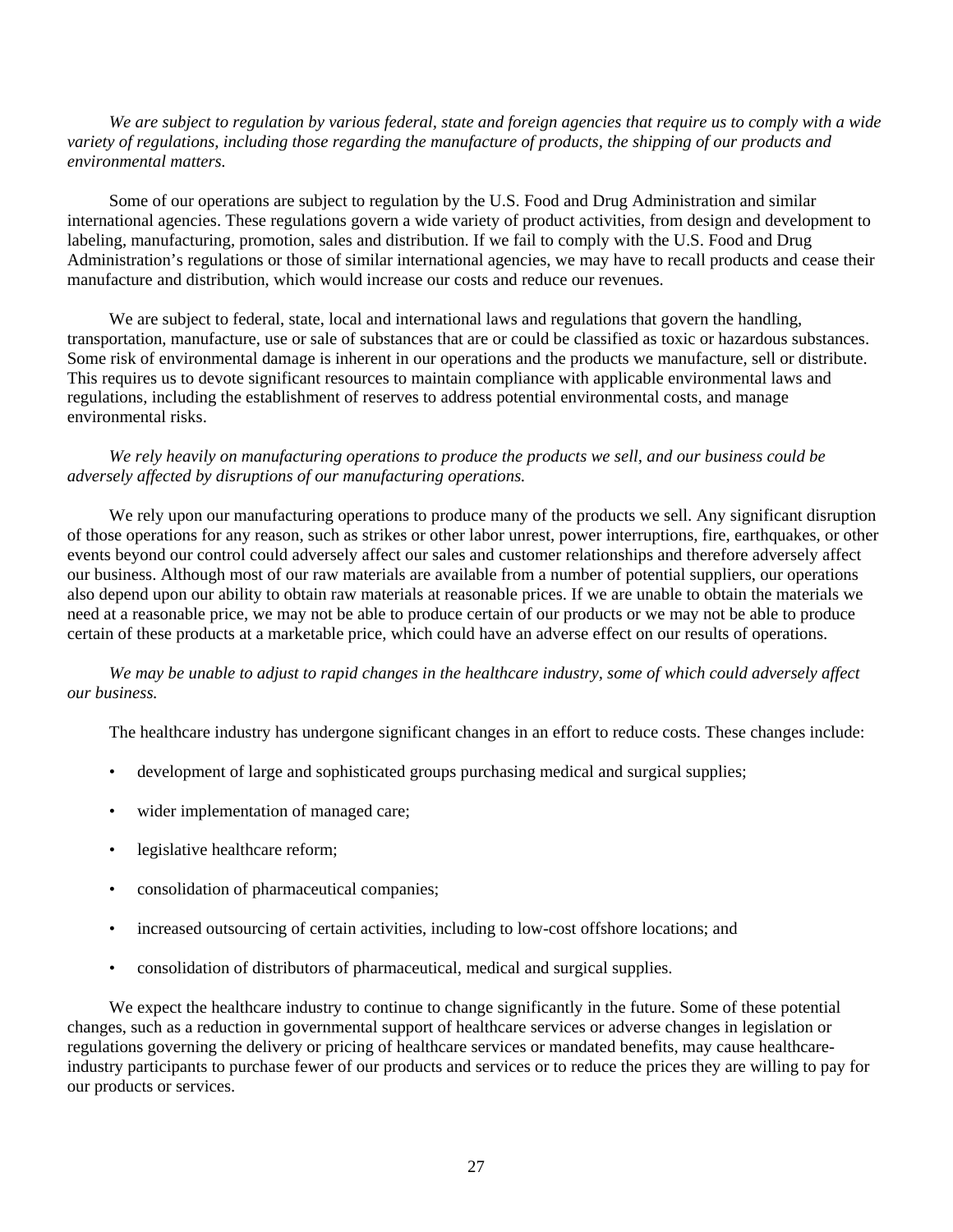#### *Fluctuations in our effective tax rate may adversely affect our business, results of operations and cash flows.*

 As a global company, we are subject to taxation in numerous countries, states and other jurisdictions. In preparing our financial statements, we record the amount of tax that is payable in each of the countries, states and other jurisdictions in which we operate. Our future effective tax rate, however, may be lower or higher than experienced in the past due to numerous factors, including a change in the mix of our profitability from country to country, changes in accounting for income taxes and recently enacted and future changes in tax laws in jurisdictions in which we operate. Any of these factors could cause us to experience an effective tax rate significantly different from previous periods or our current expectations, which could have an adverse effect on our business, results of operations and cash flows.

## *We may incur unexpected costs from increases in fuel and raw material prices, which could reduce our earnings and cash flow.*

 Our primary commodity exposures are for fuel, petroleum-based resins, steel and serum. While we may seek to minimize the impact of price increases through higher prices to customers and various cost-saving measures, our earnings and cash flows could be adversely affected in the event these measures are insufficient to cover our costs.

 *Unforeseen problems with the implementation and maintenance of our information systems at certain of our sites could interfere with our operations.* As a part of the effort to upgrade our current information systems, we are implementing new enterprise resource planning software and other software applications to manage certain of our business operations. As we implement and add functionality, problems could arise that we have not foreseen. Such problems could adversely impact our ability to do the following in a timely manner: provide quotes, take customer orders, ship products, provide services and support to our customers, bill and track our customers, fulfill contractual obligations and otherwise run our business. In addition, if our new systems fail to provide accurate and increased visibility into pricing and cost structures, it may be difficult to improve or maximize our profit margins. As a result, our results of operations and cash flows could be adversely affected.

## *Our debt may adversely affect our cash flow and may restrict our investment opportunities or limit our activities.*

 As of December 31, 2008, we had approximately \$2.06 billion in outstanding indebtedness. In addition, we had the ability to incur an additional \$950 million of indebtedness under our revolving credit facility. We may also obtain additional long-term debt and lines of credit to meet future financing needs, which would have the effect of increasing our total leverage.

 Our leverage could have negative consequences, including increasing our vulnerability to adverse economic and industry conditions, limiting our ability to obtain additional financing and limiting our ability to acquire new products and technologies through strategic acquisitions.

 Our ability to satisfy our obligations depends on our future operating performance and on economic, financial, competitive and other factors beyond our control. Our business may not generate sufficient cash flow to meet these obligations. If we are unable to service our debt or obtain additional financing, we may be forced to delay strategic acquisitions, capital expenditures or research and development expenditures. We may not be able to obtain additional financing on terms acceptable to us or at all.

 Additionally, the agreements governing our debt require that we maintain certain financial ratios, and contain affirmative and negative covenants that restrict our activities by, among other limitations, limiting our ability to incur additional indebtedness, make investments, create liens, sell assets and enter into transactions with affiliates. The covenants in our revolving credit facility include a debt-to-EBITDA ratio. Specifically, the company has agreed that, so long as any lender has any commitment under the facility, or any loan or other obligation is outstanding under the facility, or any letter of credit is outstanding under the facility, it will not permit (as the following terms are defined in the facility) the Consolidated Leverage Ratio (the ratio of consolidated Indebtedness to Consolidated EBITDA) as at the last day of any fiscal quarter to be greater than 3.0 to 1.0.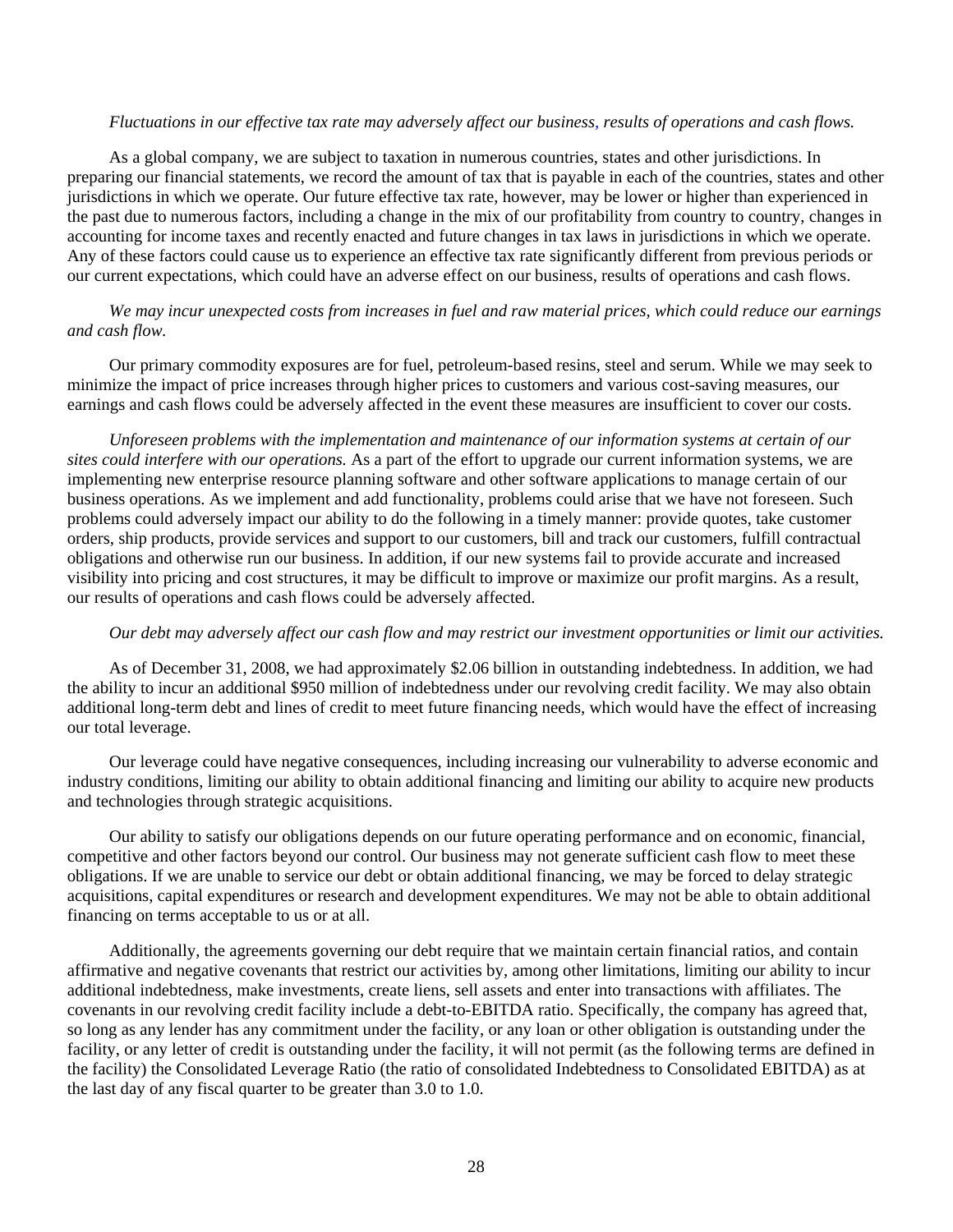Our ability to comply with these financial restrictions and covenants is dependent on our future performance, which is subject to prevailing economic conditions and other factors, including factors that are beyond our control such as foreign exchange rates and interest rates. Our failure to comply with any of these restrictions or covenants may result in an event of default under the applicable debt instrument, which could permit acceleration of the debt under that instrument and require us to prepay that debt before its scheduled due date. Also, an acceleration of the debt under one of our debt instruments would trigger an event of default under other of our debt instruments.

### **Item 1B. Unresolved Staff Comments**

Not applicable.

#### **Item 2. Properties**

 The location and general character of our principal properties by segment as of December 31, 2008, are as follows:

#### *Analytical Technologies*

 We own approximately 3.7 million square feet of office, engineering, laboratory and production space, principally in New Jersey, Wisconsin, Virginia and California within the U.S., and in Germany, England and Switzerland. We lease approximately 3.6 million square feet of office, engineering, laboratory and production space, principally in California, Massachusetts and Texas within the U.S., and in England, China, Finland, Germany and Australia, under various leases that expire between 2009 and 2022.

#### *Laboratory Products and Services*

We own approximately 6.7 million square feet of office, engineering, laboratory and production space, principally in Wisconsin, New York, Pennsylvania, Illinois and North Carolina within the U.S., and in England Germany, Canada, Denmark and France. We lease approximately 4.6 million square feet of office, engineering, laboratory and production space, principally in California, Pennsylvania, Illinois, Maryland, Georgia and New Jersey within the U.S. and in France, Mexico, Germany and England, under various leases that expire between 2009 and 2038.

### *Corporate Headquarters*

We own approximately 81,000 square feet of office space in Massachusetts. We also lease approximately 83,000 square feet of office space principally in Pennsylvania, New Hampshire and Massachusetts under various leases that expire between 2009 and 2016.

We believe that all of the facilities that we are currently using are in good condition and are suitable and adequate to meet our current needs. If we are unable to renew any of the leases that are due to expire in 2009 or 2010, we believe that suitable replacement properties are available on commercially reasonable terms.

### **Item 3. Legal Proceedings**

 On September 3, 2004, Applera Corporation, MDS Inc. and Applied Biosystems/MDS Scientific Instruments filed a complaint against the company in U.S. District Court for the District of Delaware, Civil Action No. 04-1230- GMS. These plaintiffs allege that the company's mass spectrometer systems, including its triple quadrupole and certain of its ion trap systems, infringe U.S. patent number 4,963,736 entitled "Mass Spectrometer and Method and Improved Ion Transmission." The plaintiffs seek damages, including treble damages for alleged willful infringement, attorneys' fees, prejudgment interest and injunctive relief. An unfavorable outcome could have a material adverse impact on the company's financial position, results of operations and cash flows.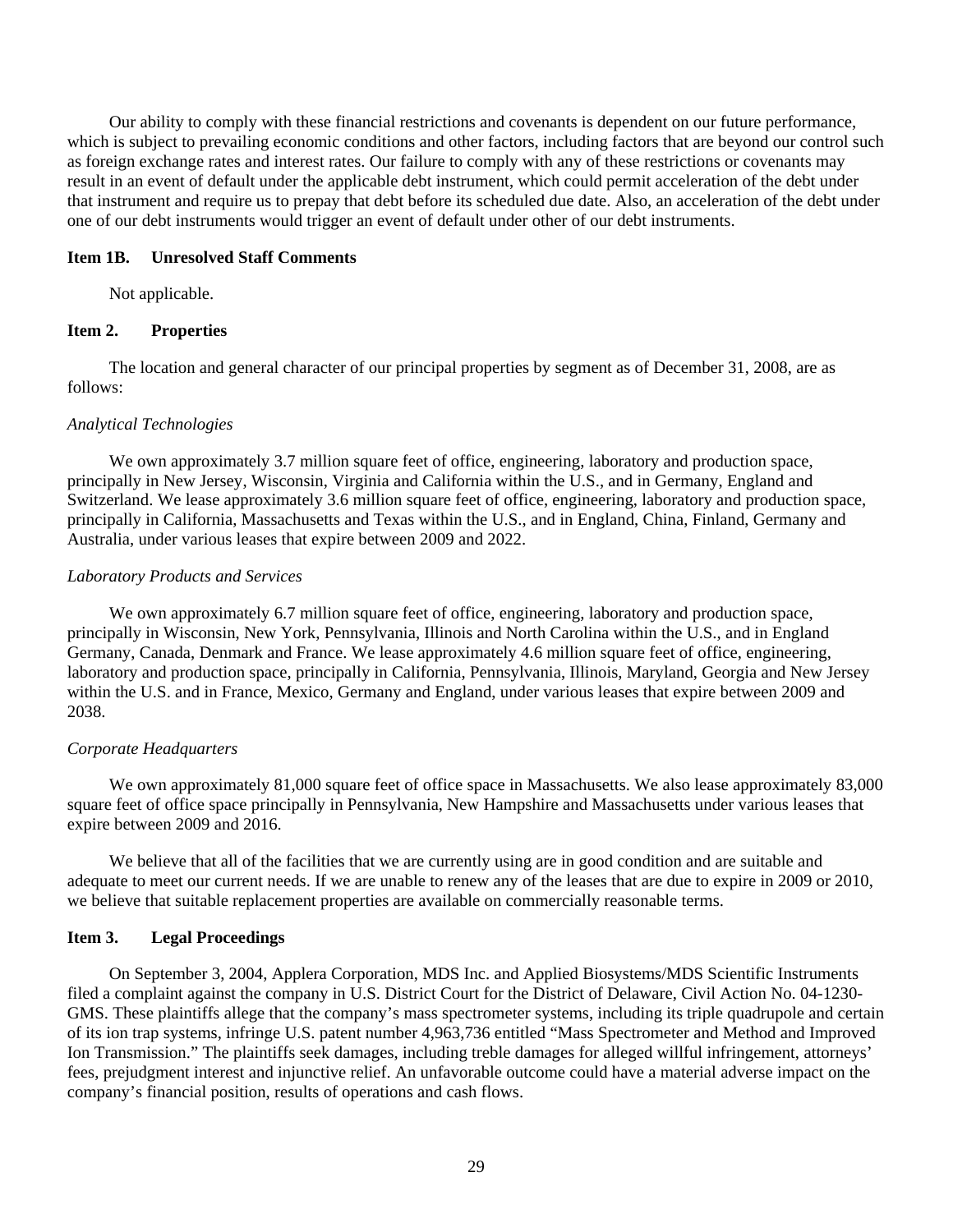On December 8, 2004 and February 23, 2005, the company asserted in two lawsuits in the same Delaware court, that one or more of the plaintiffs in the above action infringe two patents of the company (U.S. patent number 5,385,654 entitled "Controlled Temperature Anion Separation by Capillary Electrophoresis" and U.S. patent number 6,528,784 entitled "Mass Spectrometer System Including a Double Ion Guide Interface and Method of Operation"). The lawsuits brought by the company seek relief similar to that being sought by the plaintiffs.

 Our business involves a risk of product liability and other claims in the ordinary course of business. We are a party to various lawsuits and legal proceedings, including consolidated multi-party product liability actions for products we may have distributed or manufactured. These matters have arisen in the ordinary course and conduct of our business, as well as through acquisitions. We believe that some of the costs incurred in defending and ultimately disposing of many of these claims for personal injury and other matters may be covered in part by insurance policies maintained by certain insurance carriers or subject to indemnification by our suppliers or purchasers. Management, after review and consideration with counsel, considers that any ultimate liability with respect to these matters should not have a material adverse effect on our results of operations, financial position or cash flows. While liabilities arising from potential future claims could become material, we currently believe, on the basis of our claims history and related factors, that such potential future claims are not likely to have a material impact on our business, financial condition and results of operations. Actual costs incurred will depend on the solvency of our insurance carriers, the degree of coverage with respect to any particular claim, our success in litigating these claims and the solvency of third parties who may be jointly and severally liable. See "Item 1 — Business — Environmental Matters," for legal proceedings involving certain environmental matters.

We are subject to the jurisdiction of various regulatory agencies including, among others, the U.S. Food and Drug Administration and the Agency for International Development. Various governmental agencies conduct investigations from time to time to examine matters relating to our operations. Some operations involve and have involved the handling, manufacture, use or sale of substances that are classified as toxic or hazardous substances within the meaning of applicable environmental laws. Consequently, some risk of environmental and other damage is inherent in particular operations and products as it is with other companies engaged in similar businesses, and we cannot assure that material damage will not occur or be discovered or that the damage will not be determined to be material in the future.

## **Item 4. Submission of Matters to a Vote of Security Holders**

 No matters were submitted to a vote of security holders, whether through the solicitation of proxies or otherwise, during our 2008 fourth fiscal quarter.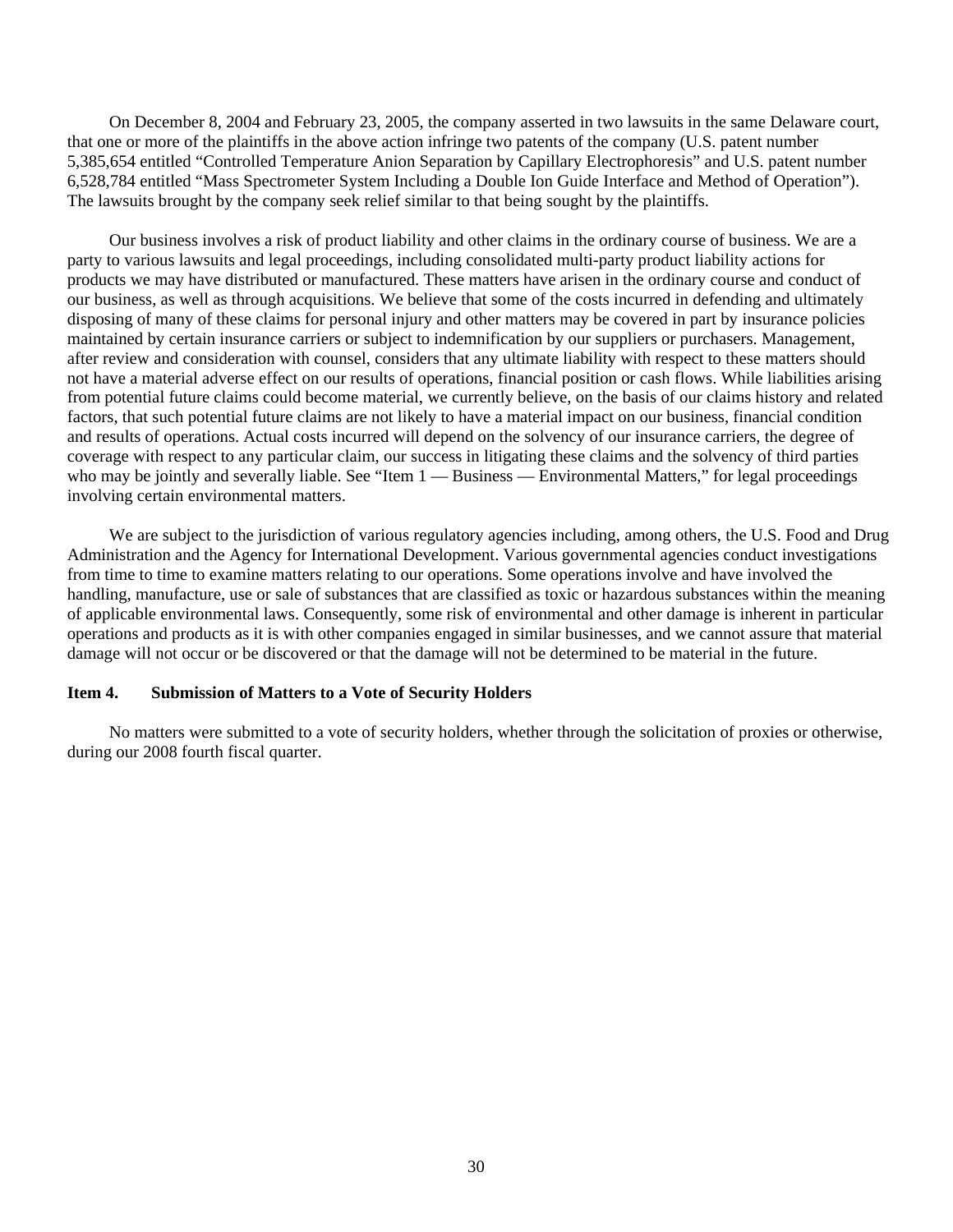### **PART II**

## **Item 5. Market for the Registrant's Common Equity, Related Stockholder Matters and Issuer Purchases of Equity Securities**

#### *Market Price of Common Stock*

 Our common stock is traded on the New York Stock Exchange under the symbol TMO. The following table sets forth the high and low sale prices of the company's common stock for 2008 and 2007, as reported in the consolidated transaction reporting system.

|                       |         | 2008    |         | 2007    |  |
|-----------------------|---------|---------|---------|---------|--|
|                       | High    | Low     | High    | Low     |  |
| <b>First Quarter</b>  | \$58.01 | \$46.63 | \$49.90 | \$43.60 |  |
| <b>Second Quarter</b> | 59.87   | 52.73   | 55.25   | 46.10   |  |
| Third Quarter         | 62.77   | 52.67   | 58.75   | 48.71   |  |
| Fourth Quarter        | 56.42   | 26.65   | 62.02   | 56.07   |  |

#### *Holders of Common Stock*

 As of January 30, 2009, the company had 8,524 holders of record of its common stock. This does not include holdings in street or nominee names.

#### *Dividend Policy*

 The company has never paid cash dividends and does not expect to pay cash dividends in the foreseeable future. Payment of dividends is at the discretion of the company's Board of Directors and will depend upon, among other factors, the company's earnings, capital requirements and financial condition.

### *Issuer Purchases of Equity Securities*

A summary of the share repurchase activity for the company's fourth quarter of 2008 follows:

|                             |           |            |                        | Maximum                 |
|-----------------------------|-----------|------------|------------------------|-------------------------|
|                             |           |            | <b>Total Number of</b> | Dollar Amount of        |
|                             |           |            | <b>Shares</b>          | <b>Shares That May</b>  |
|                             |           |            | Purchased as           | <b>Yet Be Purchased</b> |
|                             | Total     |            | Part of Publicly       | Under the               |
|                             | Number    | Average    | Announced              | Plans or                |
|                             | of Shares | Price Paid | Plans or               | Programs $(1)$          |
| Period                      | Purchased | per Share  | Programs $(1)$         | (in millions)           |
| September 28 – November 1   |           | \$         |                        | \$500.0                 |
| November 2 – November 29    | 2,467,300 | 34.59      | 2,467,300              | 414.7                   |
| November 30 – December 31   |           |            |                        | 414.7                   |
| <b>Total Fourth Quarter</b> | 2,467,300 | \$ 34.59   | 2.467.300              | \$414.7                 |

(1) In September 2008, the Board of Directors authorized the repurchase of up to \$500 million of the company's common stock through September 10, 2009. All of the shares of common stock repurchased by the company during the fourth quarter of 2008 were purchased under this program.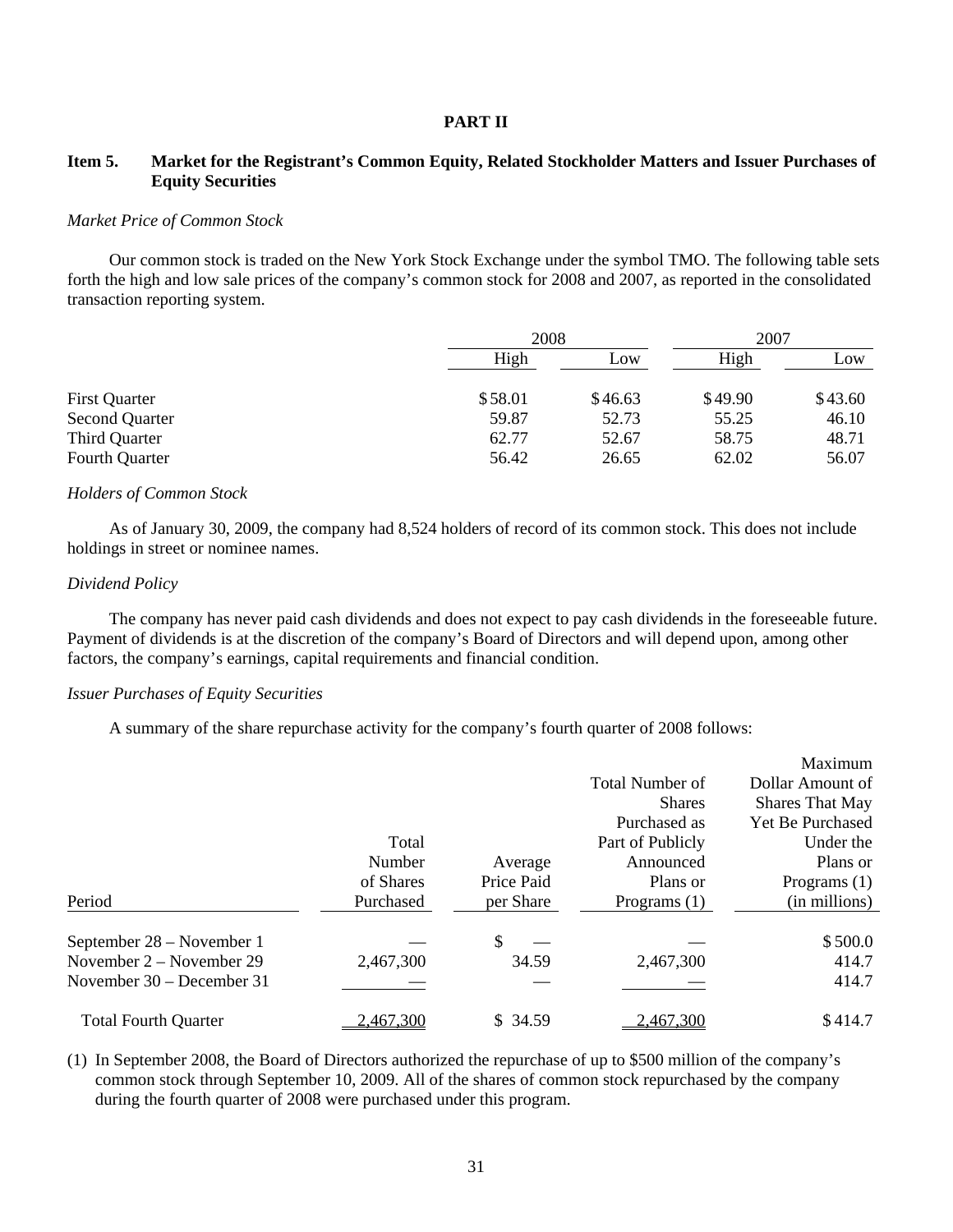## **Item 6. Selected Financial Data**

| (In millions except per share amounts) | 2008(a)    | 2007(b)   | 2006(c)   | $2005$ (d)  | 2004(e)     |
|----------------------------------------|------------|-----------|-----------|-------------|-------------|
| <b>Statement of Income Data</b>        |            |           |           |             |             |
| Revenues                               | \$10,498.0 | \$9,746.4 | \$3,791.6 | \$2,633.0   | \$2,206.0   |
| Operating Income                       | 1,229.4    | 974.4     | 242.0     | 263.5       | 237.5       |
| Income from Continuing Operations      | 988.7      | 779.6     | 166.3     | 198.3       | 218.4       |
| Net Income                             | 994.2      | 761.1     | 168.9     | 223.2       | 361.8       |
| Earnings per Share from Continuing     |            |           |           |             |             |
| Operations:                            |            |           |           |             |             |
| Basic                                  | 2.36       | 1.85      | .85       | 1.23        | 1.34        |
| Diluted                                | 2.27       | 1.76      | .82       | 1.21        | 1.31        |
| Earnings per Share:                    |            |           |           |             |             |
| <b>Basic</b>                           | 2.38       | 1.81      | .86       | 1.38        | 2.22        |
| Diluted                                | 2.29       | 1.72      | .84       | 1.36        | 2.17        |
| <b>Balance Sheet Data</b>              |            |           |           |             |             |
| <b>Working Capital</b>                 | \$2,805.7  | \$1,763.7 | \$1,507.2 | \$<br>562.2 | \$<br>890.9 |
| <b>Total Assets</b>                    | 21,090.0   | 21,207.4  | 21,262.2  | 4,251.6     | 3,576.7     |
| Long-term Obligations                  | 2,043.5    | 2,045.9   | 2,180.7   | 468.6       | 226.1       |
| Shareholders' Equity                   | 14,926.6   | 14,488.3  | 13,911.8  | 2,793.3     | 2,665.6     |

 The caption "restructuring and other costs" in the notes below includes amounts charged to cost of revenues, primarily for the sale of inventories revalued at the date of acquisition.

- (a) Reflects a \$36.9 million pre-tax charge for restructuring and other costs; an after-tax gain of \$5.5 million related to the company's discontinued operations; and the repurchase of \$187.4 million of the company's common stock.
- (b) Reflects a \$91.4 million pre-tax charge for restructuring and other costs; an after-tax loss of \$18.5 million related to the company's discontinued operations; and the repurchase of \$898.0 million of the company's common stock.
- (c) Reflects completion of the merger with Fisher on November 9, 2006, including issuance of common stock. Also reflects a \$123.3 million pre-tax charge for restructuring and other costs; a charge of \$36.7 million for acceleration of vesting of stock-based compensation as a result of the Fisher merger; and after-tax income of \$2.6 million related to the company's discontinued operations.
- (d) Reflects a \$30.3 million pre-tax charge for restructuring and other costs; \$27.6 million of pre-tax net gains from the sale of shares of Thoratec Corporation and Newport Corporation; and after-tax income of \$24.9 million related to the company's discontinued operations. Also reflects use of cash and debt for acquisitions, principally the Kendro Laboratory Products division of SPX Corporation.
- (e) Reflects a \$19.2 million pre-tax charge for restructuring and other costs; \$9.6 million of pre-tax gains from the sale of shares of Thoratec; \$33.8 million of tax benefits recorded on completion of tax audits; and after-tax income of \$143.5 million related to the company's discontinued operations.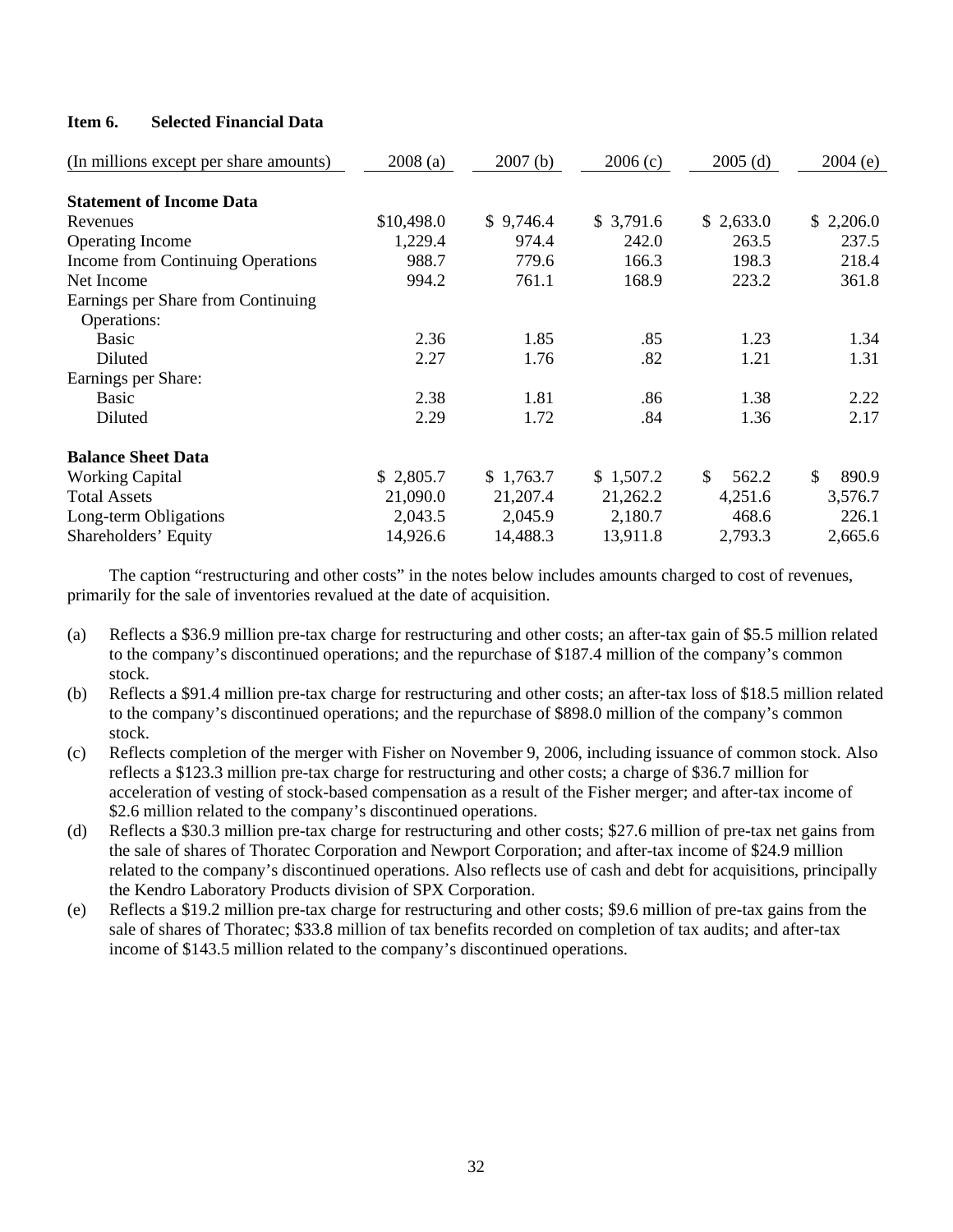### **Item 7. Management's Discussion and Analysis of Financial Condition and Results of Operations**

 Reference is made throughout this Management's Discussion and Analysis of Financial Condition and Results of Operations to Notes to Consolidated Financial Statements, which begin on page F-1 of this report.

 Thermo Electron Corporation and Fisher Scientific International Inc. completed a merger of the two companies on November 9, 2006 in a tax-free, stock-for-stock exchange. The Fisher businesses are a leading provider of products and services to the scientific research community and clinical laboratories. The Fisher businesses provide a suite of products and services to customers worldwide from biochemicals, cell-culture media and proprietary RNAi technology to rapid-diagnostic tests, safety products and other consumable supplies. Fisher had revenues of \$5.4 billion in 2005. Fisher's results are included in the accompanying financial statements from November 9, 2006. Following the merger, the company was renamed Thermo Fisher Scientific Inc. To assist in year over year comparisons, certain information in the following discussion of the company's results of operations has been presented on a pro forma basis, as if the two companies had been combined from the beginning of 2006.

#### **Overview of Results of Operations and Liquidity**

 The company develops, manufactures and sells a broad range of products that are sold worldwide. The company expands the product lines and services it offers by developing and commercializing its own core technologies and by making strategic acquisitions of complementary businesses. Following the merger with Fisher, the company's continuing operations fall into two principal business segments: Analytical Technologies and Laboratory Products and Services. During the first quarter of 2008, the company transferred management responsibility and related financial reporting and monitoring for several small product lines between segments. The company has historically moved a product line between segments when a shift in strategic focus of either the product line or a segment more closely aligns the product line with a segment different than that in which it had previously been reported. Prior period segment information has been reclassified to reflect these transfers. Revenues in the fourth quarter are historically stronger than in other quarters due to capital spending patterns of industrial, pharmaceutical and government customers.

| (Dollars in millions)            |            | 2008   |           | 2007      |  |
|----------------------------------|------------|--------|-----------|-----------|--|
| <b>Revenues</b>                  |            |        |           |           |  |
| <b>Analytical Technologies</b>   | \$4,471.2  | 42.6%  | \$4,181.7 | 42.9%     |  |
| Laboratory Products and Services | 6,453.3    | 61.5%  | 5,911.1   | 60.6%     |  |
| Eliminations                     | (426.5)    | (4.1)% | (346.4)   | $(3.5)\%$ |  |
|                                  | \$10,498.0 | 100%   | \$9,746.4 | 100%      |  |

 Sales in 2008 were \$10.50 billion, an increase of \$752 million from 2007. Aside from the effects of acquisitions and divestitures and currency translation (discussed in total and by segment below), revenues increased over 2007 revenues by \$453 million due to higher revenues at existing businesses as a result of increased demand, discussed below, and, to a lesser extent, price increases.

 The company's strategy is to augment internal growth at existing businesses with complementary acquisitions such as those completed in the past two years. The principal acquisitions included La-Pha-Pack, a manufacturer and provider of chromatography consumables and related accessories in December 2007; Priority Solutions International, a third-party logistics provider to the pharmaceutical and healthcare industries in October 2007; NanoDrop Technologies, Inc., a supplier of micro UV-Vis spectrophotometry and fluorescence scientific instruments in October 2007 and Qualigens Fine Chemicals, an India-based chemical manufacturer and supplier in September 2007.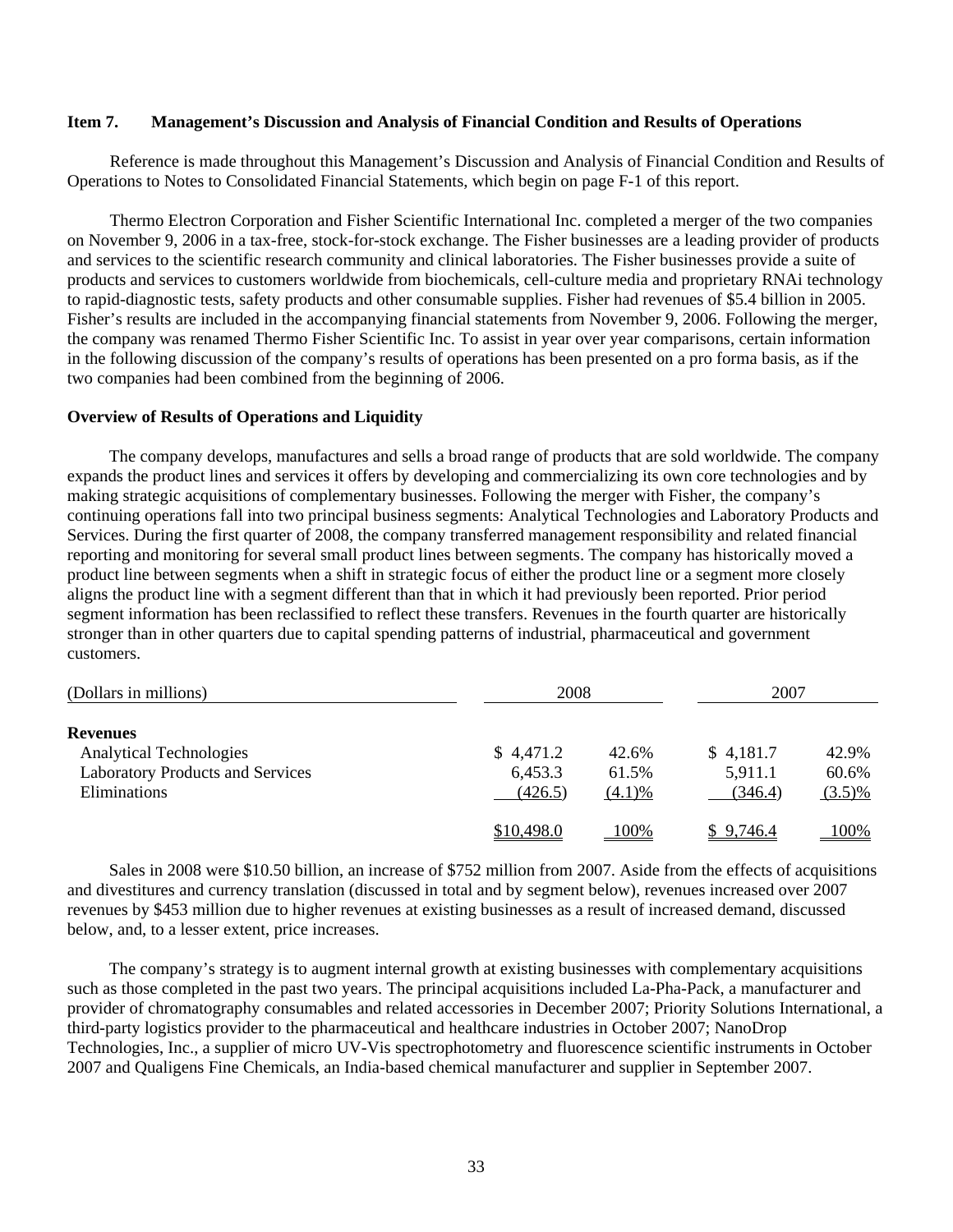In 2008, operating income and operating income margin were \$1.23 billion and 11.7%, respectively, compared with \$974 million and 10.0%, respectively, in 2007. The increase in operating income was due to higher profitability at existing businesses resulting from incremental revenues including price increases, merger integration savings and productivity improvements including global sourcing and lower operating costs following restructuring actions. The increase also resulted from \$48 million of lower cost of revenues charges, primarily merger-related, and from \$7 million of lower restructuring and other costs in 2008, principally due to a curtailment gain in 2008 associated with a pension plan in the U.S. These increases were offset in part by a \$32 million increase in amortization expense as a result of acquisition-related intangible assets from 2007 and 2008 acquisitions.

 The company's effective tax rate was 14.0% and 11.5% in 2008 and 2007, respectively. The tax provision in 2008 was favorably affected by \$28 million or 2.4 percentage points resulting from the impact on deferred tax balances of a change in the apportionment of state tax rates and newly enacted reductions in tax rates in Switzerland. Aside from the impact of these items, the tax rate was unfavorably affected by an increase in income in higher tax jurisdictions. The tax provision in 2007 was favorably affected by \$32 million or 3.6 percentage points resulting from enacted reductions in tax rates in the United Kingdom, Denmark, Canada and Germany on the company's deferred tax balances.

 Income from continuing operations increased to \$989 million in 2008 from \$780 million in 2007, primarily due to the items discussed above that increased operating income in 2008 offset in part by the higher tax rate in 2008.

 During 2008, the company's cash flow from operations totaled \$1.42 billion, compared with \$1.48 billion for 2007. The decrease resulted from higher payments for income taxes and an increased investment in working capital items offset in part by improved cash flow at existing businesses. Cash flow from operations in 2007 was net of \$78 million in merger-related operating cash outflows, including severance and retirement benefits as well as transaction costs incurred by Fisher that were paid subsequent to 2006.

 As of December 31, 2008, the company's outstanding debt totaled \$2.06 billion, of which approximately \$969 million is convertible debt, at conversion prices ranging from \$23.73 to \$40.20 per share. As of February 27, 2009, \$295 million of the convertible debt was currently convertible. Although the company's experience is that convertible debentures are not normally converted by investors until close to their maturity date, it is possible, particularly in the current uncertain financial climate, that debentures could be converted prior to their maturity date if, for example, a holder perceives the market for the debentures to be weaker than the market for the common stock. Upon an investor's election to convert, the company is required to pay the original principal portion of these debentures in cash, and the balance of the conversion value in either cash or stock, at the company's election. Should holders elect to convert or exercise their put rights, the company intends to draw on its revolving credit facility to fund substantially all of these principal payments. The facility is an unsecured revolving credit agreement expiring in 2012 with available capacity of \$950 million at December 31, 2008.

 The company believes that its existing cash and short-term investments of \$1.29 billion as of December 31, 2008, and the company's future cash flow from operations together with available borrowing capacity under its revolving credit agreement, are sufficient to meet the cash requirements of its businesses for the foreseeable future, including at least the next 24 months.

### **Critical Accounting Policies and Estimates**

 The company's discussion and analysis of its financial condition and results of operations is based upon its financial statements, which have been prepared in accordance with accounting principles generally accepted in the United States of America. The preparation of these financial statements requires management to make estimates and assumptions that affect the reported amounts of assets, liabilities, revenue and expenses and related disclosure of contingent liabilities. On an on-going basis, management evaluates its estimates, including those related to equity investments, bad debts, sales returns, inventories, business combinations, intangible assets, warranty obligations,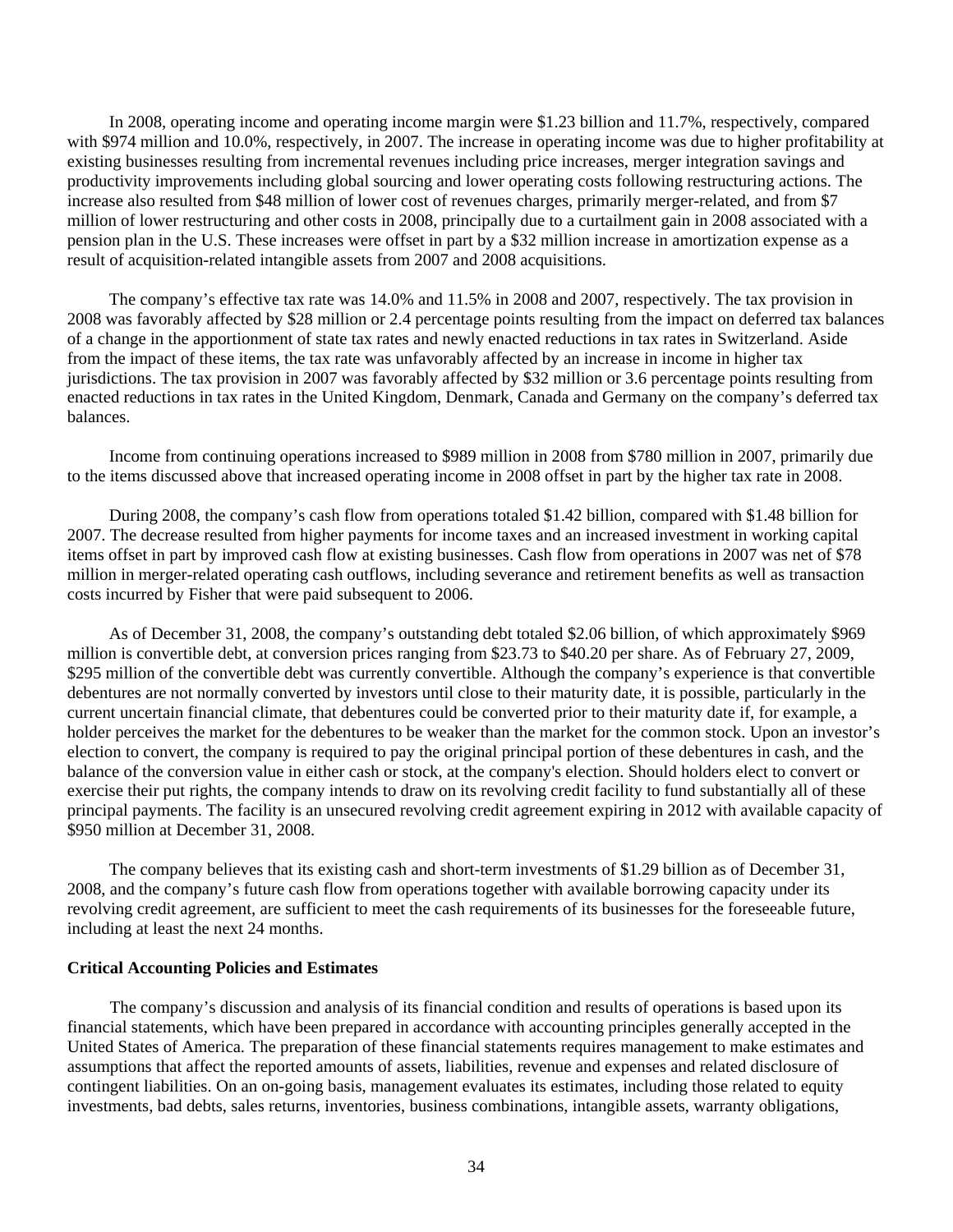income taxes, pension costs, contingencies and litigation, stock-based compensation, restructuring and sale of businesses. Management believes the most complex and sensitive judgments, because of their significance to the consolidated financial statements, result primarily from the need to make estimates about the effects of matters that are inherently uncertain. Management bases its estimates on historical experience, current market and economic conditions and other assumptions that management believes are reasonable. The results of these estimates form the basis for judgments about the carrying value of assets and liabilities where the values are not readily apparent from other sources. Actual results may differ from these estimates under different assumptions or conditions.

 The company believes the following represent its critical accounting policies and estimates used in the preparation of its financial statements:

### (a) *Accounts Receivable*

 The company maintains allowances for doubtful accounts for estimated losses resulting from the inability of its customers to pay amounts due. Such allowances totaled \$43 million at December 31, 2008. The company estimates the amount of customer receivables that are uncollectible based on the age of the receivable, the creditworthiness of the customer and any other information that is relevant to the judgment. If the financial condition of the company's customers were to deteriorate, reducing their ability to make payments, additional allowances would be required.

## (b) *Inventories*

 The company writes down its inventories for estimated obsolescence for differences between the cost and estimated net realizable value taking into consideration usage in the preceding 12 months, expected demand and any other information that is relevant to the judgment. If ultimate usage or demand varies significantly from expected usage or demand, additional writedowns may be required.

### (c) *Intangible Assets and Goodwill*

 The company uses assumptions and estimates in determining the fair value of assets acquired and liabilities assumed in a business combination. A significant portion of the purchase price in many of the company's acquisitions is assigned to intangible assets that require the use of significant judgment in determining (i) fair value; and (ii) whether such intangibles are amortizable or non-amortizable and, if the former, the period and the method by which the intangible asset will be amortized. The company estimates the fair value of acquisition-related intangible assets principally based on projections of cash flows that will arise from identifiable intangible assets of acquired businesses. The projected cash flows are discounted to determine the present value of the assets at the dates of acquisition. Amortizable intangible assets totaled \$5.10 billion at December 31, 2008. The company reviews other intangible assets for impairment when indication of potential impairment exists, such as a significant reduction in cash flows associated with the assets. Actual cash flows arising from a particular intangible asset could vary from projected cash flows which could imply different carrying values from those established at the dates of acquisition and which could result in impairment of such asset.

 The company evaluates goodwill and indefinite-lived intangible assets for impairment annually and when events occur or circumstances change that may reduce the fair value of the asset below its carrying amount. Events or circumstances that might require an interim evaluation include unexpected adverse business conditions, economic factors, unanticipated technological changes or competitive activities, loss of key personnel and acts by governments and courts. Goodwill and indefinite-lived intangible assets totaled \$8.68 billion and \$1.33 billion, respectively, at December 31, 2008. Estimates of future cash flows require assumptions related to revenue and operating income growth, asset-related expenditures, working capital levels and other factors. Different assumptions from those made in the company's analysis could materially affect projected cash flows and the company's evaluation of goodwill and indefinite-lived intangible assets for impairment.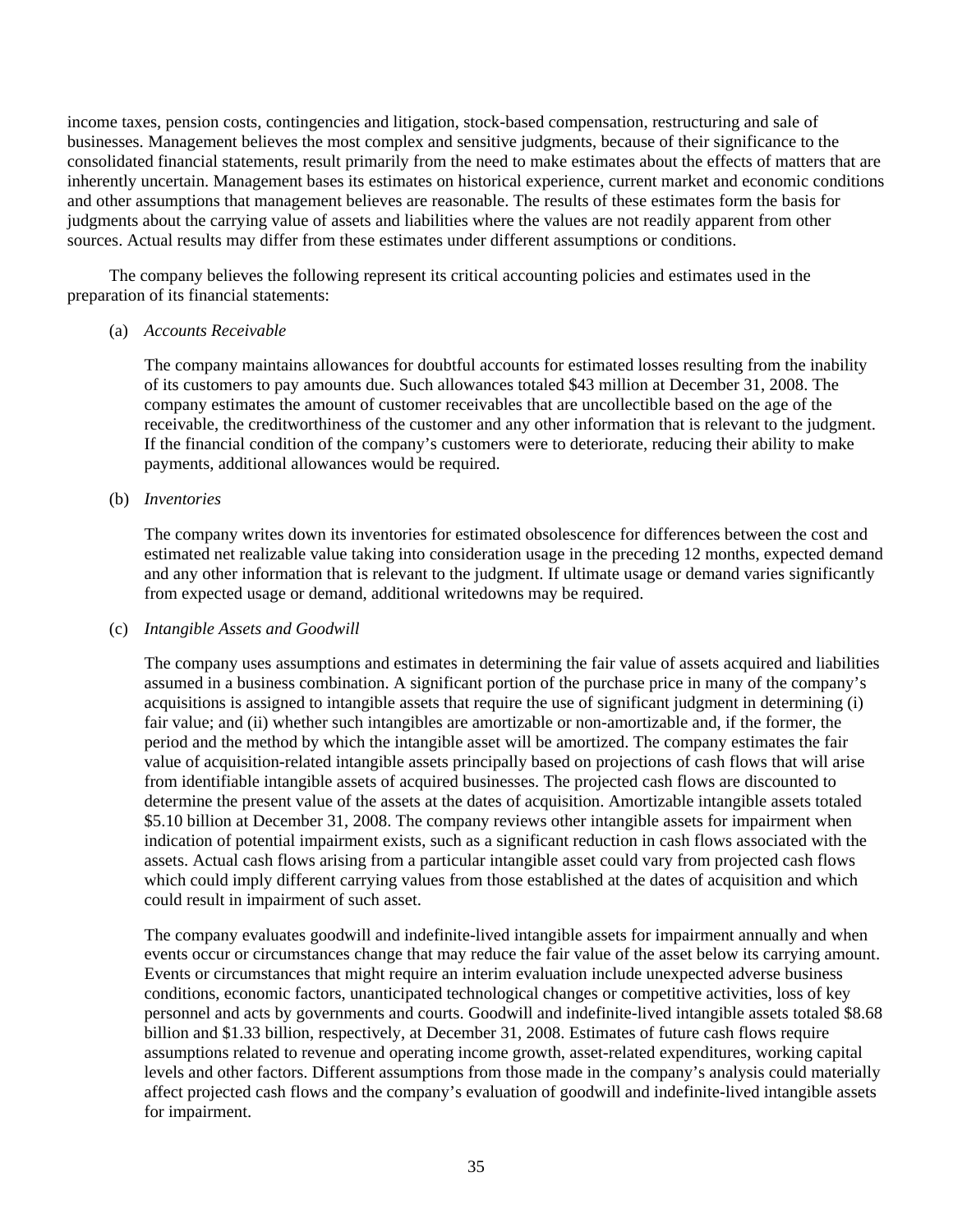The company's market capitalization decreased from September 2008 to approximately book value in the three business days before and after year-end. Management believes that the decrease occurred primarily due to economic uncertainty affecting the broader financial markets and concern about companies' ability to reach their financial goals. The company's businesses, however, were not materially adversely affected by the significant global downturn during 2008. Projections of profitability for 2009 and thereafter and indicated fair values based on peer revenues and earnings trading multiples were sufficient to conclude that no impairment of goodwill or indefinite-lived intangible assets existed at December 31, 2008. There can be no assurance, however, that further deterioration of the financial markets will not materially adversely affect peer trading multiples and the company's businesses such that they do not achieve their forecasted profitability and these assets become impaired. Should the fair value of the company's goodwill or indefinite-lived intangible assets decline because of reduced operating performance, market declines, or other indicators of impairment, or as a result of changes in the discount rate, charges for impairment may be necessary.

### (d) *Other Long-Lived Assets*

 The company reviews other long-lived assets for impairment when indication of potential impairment exists, such as a significant reduction in cash flows associated with the assets. Other long-lived assets totaled \$1.64 billion at December 31, 2008, including \$1.28 billion of fixed assets. In testing a long-lived asset for impairment, assumptions are made concerning projected cash flows associated with the asset. Estimates of future cash flows require assumptions related to revenue and operating income growth and asset-related expenditures associated with the asset being reviewed for impairment. Should future cash flows decline significantly from estimated amounts, charges for impairment of other long-lived assets may be necessary.

## (e) *Revenues*

 In instances where the company sells equipment with a related installation obligation, the company generally recognizes revenue related to the equipment when title passes. The company recognizes revenue related to the installation when it performs the installation. The allocation of revenue between the equipment and the installation is based on relative fair value at the time of sale. Should the fair value of either the equipment or the installation change, the company's revenue recognition would be affected. If fair value is not available for any undelivered element, revenue for all elements is deferred until delivery is completed.

 In instances where the company sells equipment with customer-specified acceptance criteria, the company must assess whether it can demonstrate adherence to the acceptance criteria prior to the customer's acceptance testing to determine the timing of revenue recognition. If the nature of customer-specified acceptance criteria were to change or grow in complexity such that the company could not demonstrate adherence, the company would be required to defer additional revenues upon shipment of its products until completion of customer acceptance testing.

 The company's software license agreements generally include multiple products and services, or "elements." The company recognizes software license revenue based on the residual method after all elements have either been delivered or vendor specific objective evidence (VSOE) of fair value exists for any undelivered elements. In the event VSOE is not available for any undelivered element, revenue for all elements is deferred until delivery is completed. Revenues from software maintenance and support contracts are recognized on a straight-line basis over the term of the contract. VSOE of fair value of software maintenance and support is determined based on the price charged for the maintenance and support when sold separately. Revenues from training and consulting services are recognized as services are performed, based on VSOE, which is determined by reference to the price customers pay when the services are sold separately.

 The company records reductions to revenue for estimated product returns by customers. Should a greater or lesser number of products be returned, additional adjustments to revenue may be required.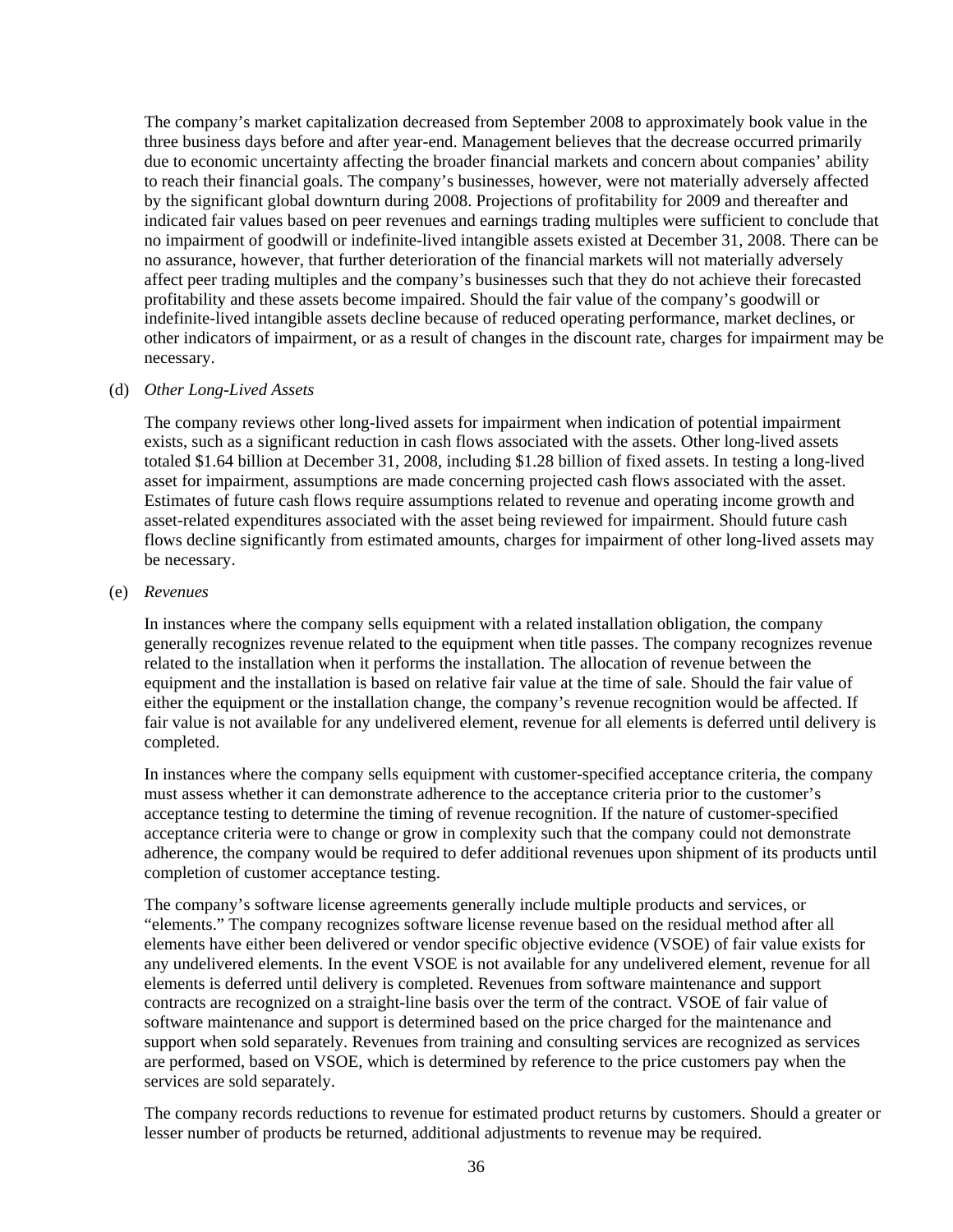#### (f) *Warranty Obligations*

 At the time the company recognizes revenue, it provides for the estimated cost of product warranties based primarily on historical experience and knowledge of any specific warranty problems that indicate projected warranty costs may vary from historical patterns. The liability for warranty obligations of the company's continuing operations totaled \$44 million at December 31, 2008. Should product failure rates or the actual cost of correcting product failures vary from estimates, revisions to the estimated warranty liability would be necessary.

### (g) *Income Taxes*

In the ordinary course of business there is inherent uncertainty in quantifying the company's income tax positions. The company assesses income tax positions and records tax benefits for all years subject to examination based upon management's evaluation of the facts, circumstances and information available at the reporting date. For those tax positions where it is more likely than not that a tax benefit will be sustained, the company has recorded the largest amount of tax benefit with a greater than 50 percent likelihood of being realized upon ultimate settlement with a taxing authority that has full knowledge of all relevant information. For those income tax positions where it is not more likely than not that a tax benefit will be sustained, no tax benefit has been recognized in the financial statements. Where applicable, associated interest expense has also been recognized.

 The company operates in numerous countries under many legal forms and, as a result, is subject to the jurisdiction of numerous domestic and non-U.S. tax authorities, as well as to tax agreements and treaties among these governments. Determination of taxable income in any jurisdiction requires the interpretation of the related tax laws and regulations and the use of estimates and assumptions regarding significant future events, such as the amount, timing and character of deductions, permissible revenue recognition methods under the tax law and the sources and character of income and tax credits. Changes in tax laws, regulations, agreements and treaties, currency exchange restrictions or the company's level of operations or profitability in each taxing jurisdiction could have an impact upon the amount of current and deferred tax balances and hence the company's net income.

 The company estimates the degree to which tax assets and loss carryforwards will result in a benefit based on expected profitability by tax jurisdiction, and provides a valuation allowance for tax assets and loss carryforwards that it believes will more likely than not go unused. If it becomes more likely than not that a tax asset or loss carryforward will be used, the company reverses the related valuation allowance. Following the adoption of SFAS No. 141(R) in 2009, any such reversals will be recorded as a reduction of the company's tax provision. The company's tax valuation allowance totaled \$161 million at December 31, 2008. Should the company's actual future taxable income by tax jurisdiction vary from estimates, additional allowances or reversals thereof may be necessary.

 The company provides a liability for future income tax payments in the worldwide tax jurisdictions in which it operates. Accrued income taxes totaled \$33 million at December 31, 2008. Should tax return positions that the company expects are sustainable not be sustained upon audit, the company could be required to record an incremental tax provision for such taxes. Should previously unrecognized tax benefits ultimately be sustained, a reduction in the company's tax provision would result.

# (h) *Contingencies and Litigation*

 The company records accruals for various contingencies, including legal proceedings, environmental, workers' compensation, product, general and auto liabilities, and other claims that arise in the normal course of business. The accruals are based on management's judgment, historical claims experience, the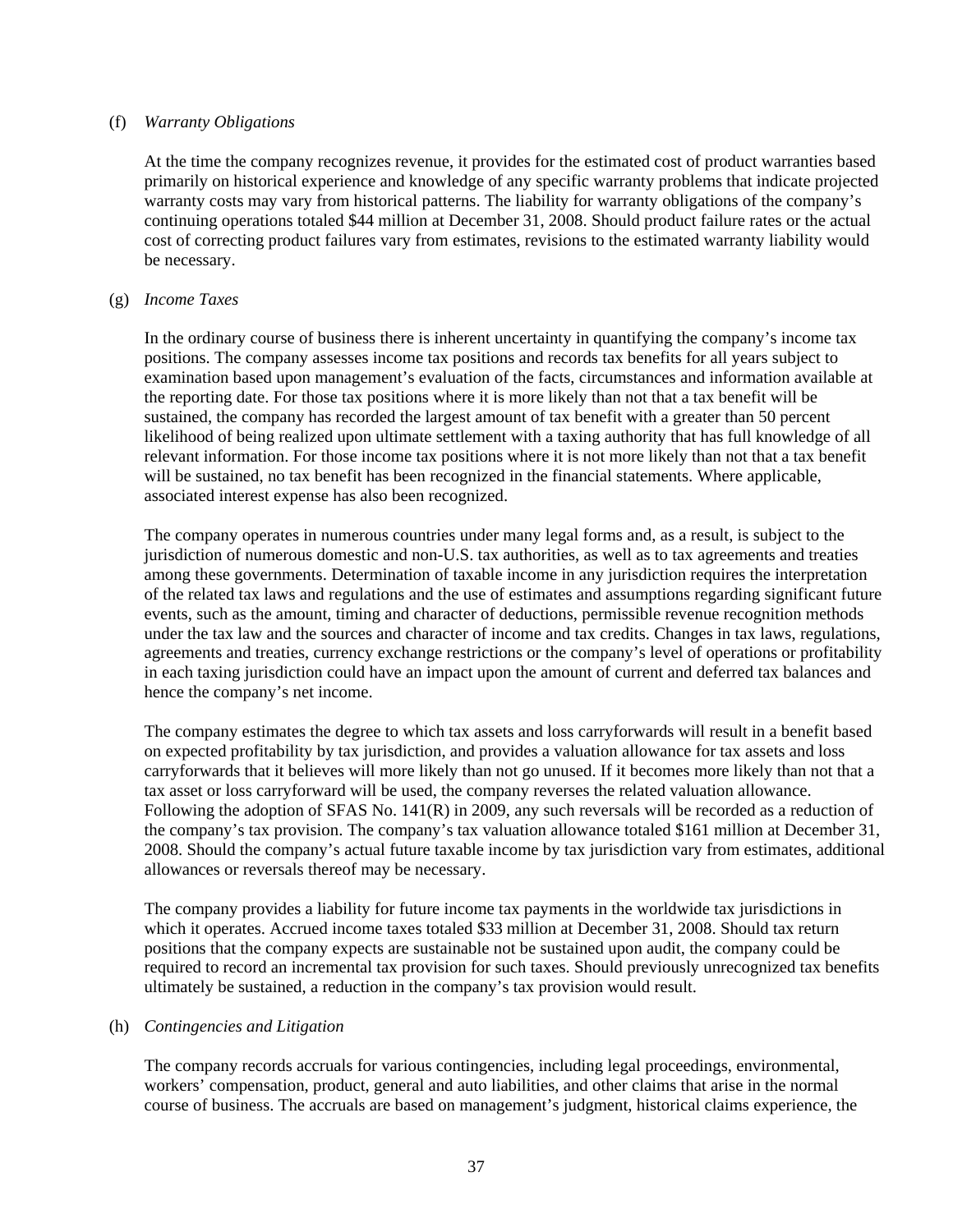probability of losses and, where applicable, the consideration of opinions of internal and or external legal counsel and actuarial estimates. Reserves of Fisher as of the merger date, including environmental reserves, were initially recorded at their fair value and as such were discounted to their net present value. Additionally, the company records receivables from third-party insurers when recovery has been determined to be probable.

### (i) *Pension and Other Retiree Benefits*

 Several of the company's U.S. and non-U.S. subsidiaries sponsor defined benefit pension and other retiree benefit plans. The cost and obligations of these arrangements are calculated using many assumptions to estimate the benefits that the employee earns while working, the amount of which cannot be completely determined until the benefit payments cease. Major assumptions used in the accounting for these employee benefit plans include the discount rate, expected return on plan assets and rate of increase in employee compensation levels. Assumptions are determined based on company data and appropriate market indicators in consultation with third-party actuaries, and are evaluated each year as of the plans' measurement date. Net periodic pension costs for the company's pension and other postretirement benefit plans totaled income of \$7 million in 2008, including \$19 million of income from curtailment of pension plans. The company's unfunded benefit obligation totaled \$303 million at year-end 2008 compared with \$170 million at year-end 2007. Should any of these assumptions change, they would have an effect on net periodic pension costs and the unfunded benefit obligation. For example, a 10% decrease in the discount rate would result in an annual increase in pension and other postretirement benefit expense of approximately \$2 million and an increase in the benefit obligation of approximately \$82 million.

 The decrease in the funded status in 2008 resulted primarily from a downturn that affected financial markets. The company expects to contribute \$20 to \$30 million to its defined benefit pension plans in 2009.

### (j) *Stock-based Compensation*

 The fair value of each stock option granted by the company is estimated using the Black-Scholes option pricing model. Use of a valuation model requires management to make certain assumptions with respect to selected model inputs. Management estimates expected volatility based on the historical volatility of the company's stock. The expected lives of grants through 2007 were estimated using the simplified method for "plain vanilla" options as permitted by SAB 107. Thereafter, historical data on exercise patterns became the basis for determining the expected life of an option. The risk-free interest rate is based on U.S. Treasury zero-coupon issues with a remaining term which approximates the expected life assumed at the date of grant. Changes in these input variables would affect the amount of expense associated with stock-based compensation. The compensation expense recognized for all stock-based awards is net of estimated forfeitures. The company estimates forfeiture rates based on historical analysis of option forfeitures. If actual forfeitures should vary from estimated forfeitures, adjustments to compensation expense may be required.

# (k) *Restructuring Costs*

 The company records restructuring charges for the cost of vacating facilities based on future lease obligations and expected sub-rental income. The company's accrued restructuring costs for abandoned facilities in continuing operations totaled \$6 million at December 31, 2008. Should actual cash flows associated with sub-rental income from vacated facilities vary from estimated amounts, adjustments may be required.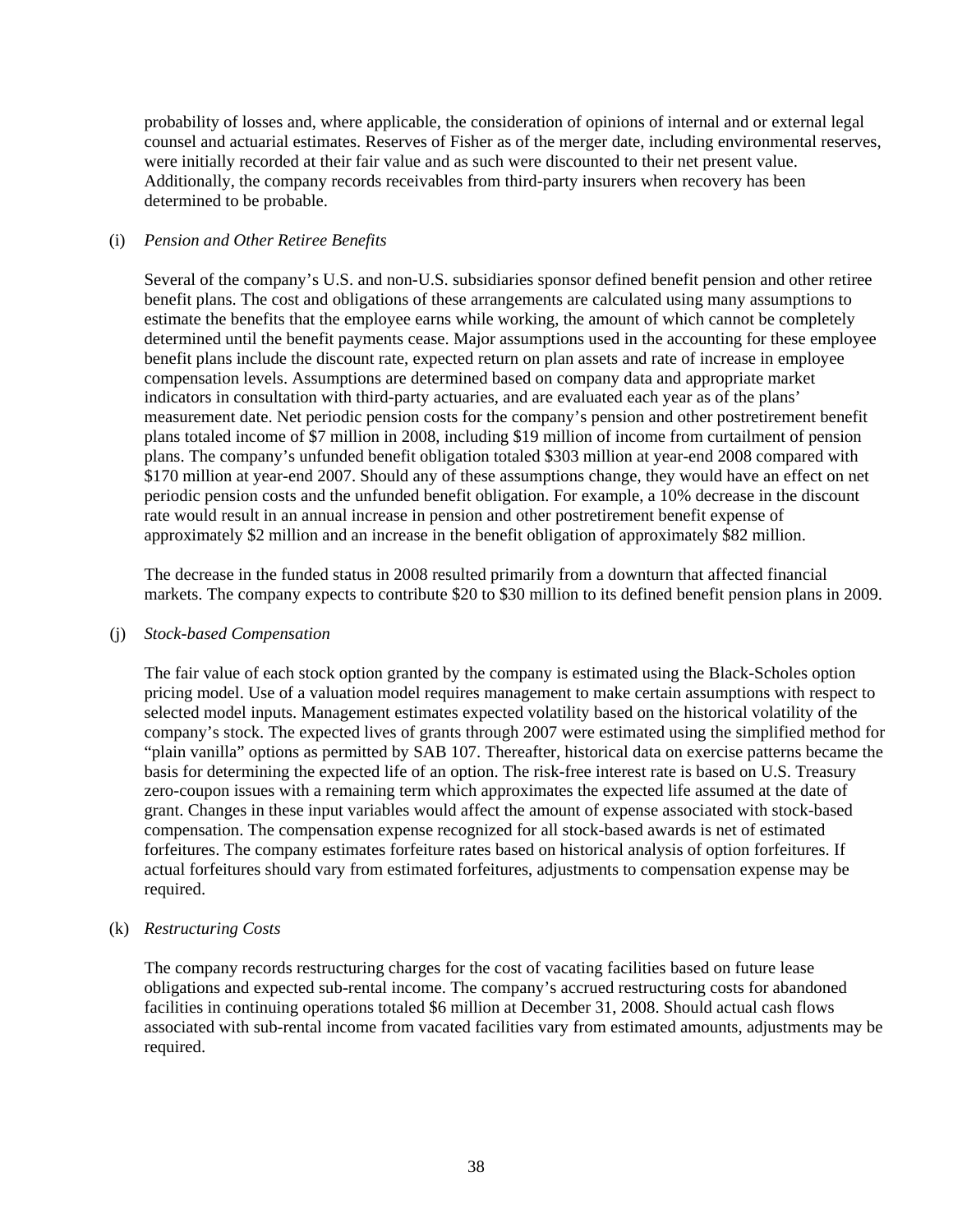#### (l) *Assets Held for Sale*

 The company estimates the expected proceeds from any assets held for sale and, when necessary, records losses to reduce the carrying value of these assets to estimated realizable value. Should the actual or estimated proceeds, which would include post-closing purchase price adjustments, vary from current estimates, results could differ from expected amounts.

#### **Results of Operations**

#### 2008 Compared With 2007

#### *Continuing Operations*

 Sales in 2008 were \$10.50 billion, an increase of \$752 million from 2007. The favorable effects of currency translation resulted in an increase in revenues of \$113 million in 2008. Sales increased \$186 million due to acquisitions, net of divestitures. Aside from the effect of currency translation and acquisitions, net of divestitures, revenues increased \$453 million primarily due to increased demand and, to a lesser extent, price increases, as described by segment below. Growth was very strong in Asia, moderate in North America and modest in Europe although in the fourth quarter of 2008, growth slowed in Asia and improved in Europe. Although the company did not experience a material adverse impact on its revenues or profitability in 2008 as a result of the current business environment, no assurances can be given that these poor economic conditions will not continue in 2009 or beyond, and cause certain customers to delay or cancel orders for the company's products or services.

 In the latter part of 2008, the U.S. dollar strengthened against other major currencies in which the company sells product and services. Strengthening of the dollar had a negative effect on the amount of revenues the company reported in U.S. dollars of approximately 4% in the fourth quarter of 2008. Were the currency exchange rates in effect in early 2009, to remain during 2009, translation would negatively affect revenues in 2009 by approximately 4%. The lower revenues would unfavorably affect earnings per share by approximately \$.15.

 In 2008, operating income and operating income margin were \$1.23 billion and 11.7%, respectively, compared with \$974 million and 10.0%, respectively, in 2007. The increase in operating income was due to higher profitability at existing businesses resulting from incremental revenues including price increases, merger integration savings and productivity improvements including global sourcing and lower operating costs following restructuring actions. The increase also resulted from \$48 million of lower cost of revenues charges, primarily merger-related, and from \$7 million of lower restructuring and other costs in 2008, principally due to a curtailment gain in 2008 associated with a pension plan in the U.S. These increases were offset in part by a \$32 million increase in amortization expense as a result of acquisition-related intangible assets from 2007 and 2008 acquisitions.

 Restructuring and other costs were recorded during 2008 and 2007. In 2008, the company recorded restructuring and other costs, net, of \$37 million, including \$2 million of charges to cost of revenues related to the sale of inventories revalued at the date of acquisition and accelerated depreciation on manufacturing assets to be abandoned due to facility consolidations. The company incurred \$38 million of cash costs primarily for severance to reduce headcount at several businesses in response to economic uncertainty and a decline in financial markets and for abandoned facility expenses at businesses that have been or are being consolidated. The company also recorded a \$7 million charge for the impairment of acquisition-related intangible assets associated with a small business unit acquired as part of Fisher, a \$5 million loss from a litigation-related matter assumed as part of the merger with Fisher, a \$3 million net loss on the sale of businesses and a \$3 million charge for in-process research and development at an acquired business. These charges were offset by a \$19 million gain on the curtailment of part of a pension plan in the U.S. (Note 14). In 2007, the company recorded restructuring and other costs, net, of \$91 million, including \$49 million of charges to cost of revenues, substantially all related to the sale of inventories revalued at the date of acquisition (principally Fisher). The company incurred \$40 million of cash costs, primarily for severance, abandoned facilities and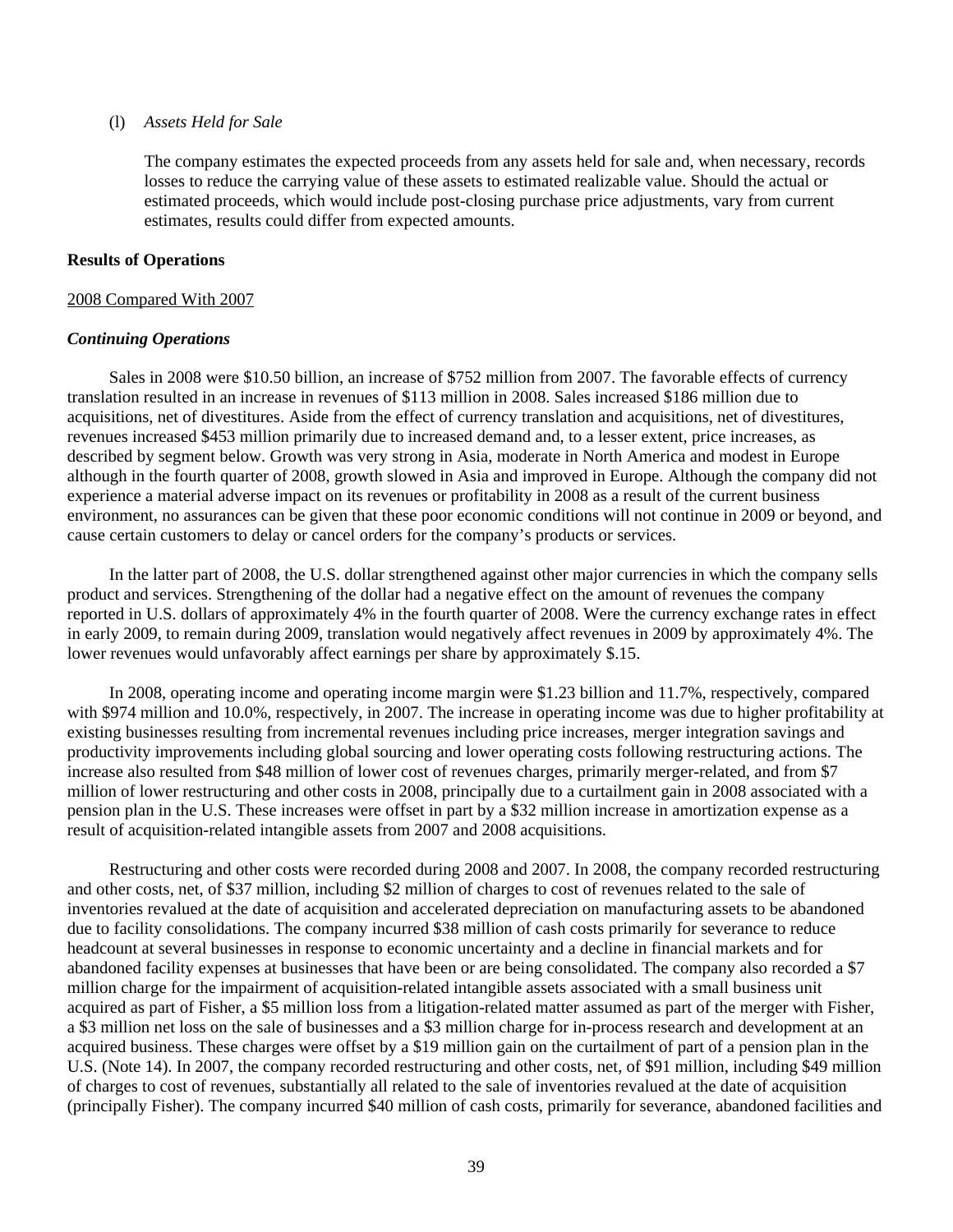relocation expenses at businesses that have been consolidated. The company also recorded \$2 million of loss on sale of a small business unit. As of February 27, 2009, the company has identified actions totaling approximately \$7 million that will be undertaken in 2009 and expects to identify additional actions during 2009. The restructuring actions initiated in 2008 resulted in annual cost savings beginning in the second half of 2008 and early 2009 of approximately \$34 million, including \$26 million in the Analytical Technologies segment and \$8 million in the Laboratory Products and Services segment.

### *Segment Results*

| (Dollars in millions)                                 | 2008          | 2007       | Change |
|-------------------------------------------------------|---------------|------------|--------|
| <b>Revenues</b>                                       |               |            |        |
| <b>Analytical Technologies</b>                        | \$4,471.2     | \$4,181.7  | 7%     |
| <b>Laboratory Products and Services</b>               | 6,453.3       | 5,911.1    | 9%     |
| Eliminations                                          | (426.5)       | (346.4)    | 23%    |
| <b>Consolidated Revenues</b>                          | \$10,498.0    | \$9,746.4  | 8%     |
| <b>Operating Income</b>                               |               |            |        |
| <b>Analytical Technologies</b>                        | \$<br>957.1   | 825.4<br>S | 16%    |
| <b>Laboratory Products and Services</b>               | 912.0         | 811.5      | 12%    |
| <b>Subtotal Reportable Segments</b>                   | 1,869.1       | 1,636.9    | 14%    |
| <b>Cost of Revenues Charges</b>                       | (1.5)         | (49.2)     |        |
| Restructuring and Other Costs, Net                    | (35.4)        | (42.2)     |        |
| Amortization of Acquisition-related Intangible Assets | (602.8)       | (571.1)    |        |
| <b>Consolidated Operating Income</b>                  | <u>.229.4</u> | 974.4      | 26%    |

 The company's management evaluates segment operating performance using operating income before certain charges to cost of revenues, principally associated with acquisition accounting; restructuring and other costs/income including costs arising from facility consolidations such as severance and abandoned lease expense and gains and losses from the sale of real estate and product lines; amortization of acquisition-related intangible assets; and charges for the acceleration of stock-based compensation following the merger with Fisher. The company uses this measure because it helps management understand and evaluate the segments' core operating results and facilitates comparison of performance for determining compensation (Note 3).

 Income from the company's reportable segments increased 14% to \$1.87 billion in 2008 due primarily to higher profitability at existing businesses, resulting from incremental revenues including price increases and productivity improvements including global sourcing and lower operating costs following restructuring actions. This improvement was offset in part by higher commodity prices.

 *Analytical Technologies* 

| (Dollars in millions)          | 2008      | 2007      | Change     |
|--------------------------------|-----------|-----------|------------|
| Revenues                       | \$4,471.2 | \$4,181.7 | $-7\%$     |
| <b>Operating Income Margin</b> | 21.4%     | 19.7%     | $1.7$ pts. |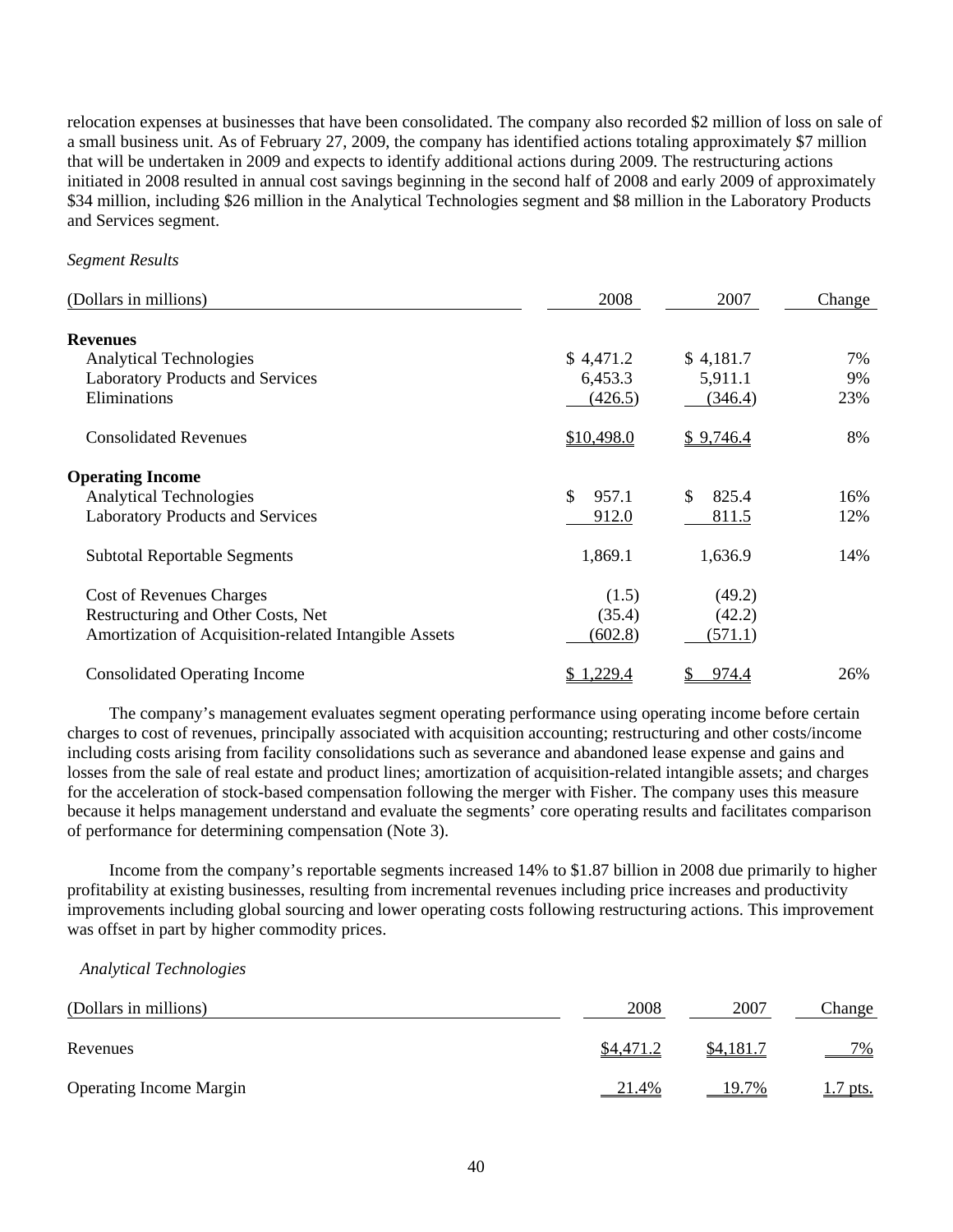Sales in the Analytical Technologies segment increased \$290 million to \$4.47 billion in 2008. The favorable effects of currency translation resulted in an increase of \$74 million in 2008. Sales increased \$42 million due to acquisitions, net of divestitures. In addition to the changes in revenue resulting from currency translation and acquisitions, net of divestitures, revenues increased \$174 million primarily due to higher demand and, to a lesser extent, increased prices. The higher demand was due, in part, to the introduction of new products. Growth was particularly strong in sales of scientific instruments and specialty diagnostics. Sales growth slowed in the latter part of 2008 due to lower fourth quarter sales of environmental monitoring equipment and process instruments which were unfavorably affected by a downturn in industrial markets.

 Operating income margin was 21.4% in 2008 and 19.7% in 2007. The increase resulted from profit on incremental revenues and, to a lesser extent, price increases and productivity improvements, including global sourcing and lower operating costs following restructuring actions.

 *Laboratory Products and Services* 

| (Dollars in millions)          | 2008         | 2007             | Change     |
|--------------------------------|--------------|------------------|------------|
| Revenues                       | \$6,453.3    | <u>\$5,911.1</u> | 9%         |
| <b>Operating Income Margin</b> | <u>14.1%</u> | 13.7%            | $0.4$ pts. |

 Sales in the Laboratory Products and Services segment increased \$542 million to \$6.45 billion in 2008. The favorable effects of currency translation resulted in an increase of \$39 million in 2008. Sales increased \$163 million due to acquisitions, net of divestitures. In addition to the changes in revenue resulting from currency translation and acquisitions, net of divestitures, revenues increased \$340 million primarily due to higher demand and, to a lesser extent, increased prices. Sales made through the segment's research market and healthcare market channels and revenues from the company's biopharma services were particularly strong. These increases in revenue were offset in part by lower sales in early 2008 made through the segment's safety market channel. The safety market channel sales are in part dependent on expenditures for homeland security that vary based on government spending priorities.

 In July 2008, the company and a supplier of its healthcare market channel extended an existing agreement for two years through 2010. Under the revised agreement, the company expects its sales volume in 2009 of products purchased from the supplier to decrease by approximately \$60 million from 2008.

 Operating income margin increased to 14.1% in 2008 from 13.7% in 2007, primarily due to profit on incremental revenue and, to a lesser extent, price increases and productivity improvements, including global sourcing and lower operating costs following restructuring actions, offset in part by the impact of inflation on commodities such as raw resin, steel and plastics as well as higher fuel and freight costs.

# *Other Expense, Net*

 The company reported other expense, net, of \$80 million and \$93 million in 2008 and 2007, respectively (Note 4). Other expense, net, includes interest income, interest expense, gain on investments, net, equity in earnings of unconsolidated subsidiaries and other items, net. The decrease was primarily due to \$10 million of lower interest expense as a result of reduced market rates on variable rate debt and redemption of \$129 million of long-term debt due in October 2008. See discussion below concerning a recent accounting pronouncement that will increase non-cash interest expense in 2009.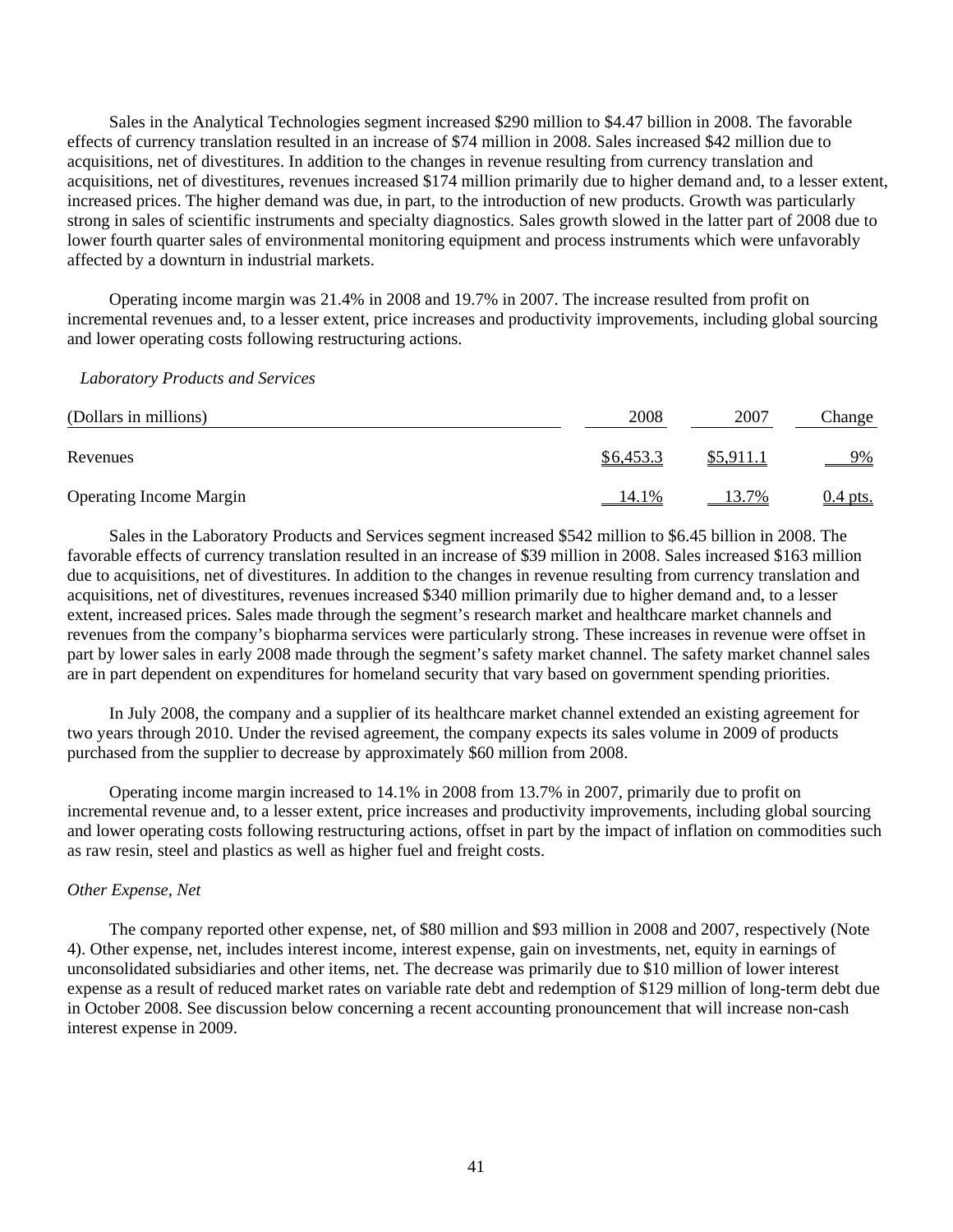#### *Provision for Income Taxes*

 The company's effective tax rate was 14.0% and 11.5% in 2008 and 2007, respectively. The tax provision in 2008 was favorably affected by \$28 million or 2.4 percentage points resulting from the impact on deferred tax balances of a change in the apportionment of state tax rates and newly enacted reductions in tax rates in Switzerland. Aside from the impact of these items, the tax rate was unfavorably affected by an increase in income in higher tax jurisdictions. The tax provision in 2007 was favorably affected by \$32 million or 3.6 percentage points resulting from enacted reductions in tax rates in the United Kingdom, Denmark, Canada and Germany on the company's deferred tax balances.

#### *Contingent Liabilities*

 At year-end 2008, the company was contingently liable with respect to certain legal proceedings and related matters. See "Litigation and Related Contingencies" in Note 10. An unfavorable outcome in one or more of the matters described therein could materially affect the company's financial position as well as its results of operations and cash flows.

#### *Recent Accounting Pronouncements*

 In September 2006, the FASB issued SFAS No. 157, "Fair Value Measurements." SFAS No. 157 defines fair value, establishes a framework for measuring fair value and expands disclosures about fair value measurements. This statement applies to other accounting pronouncements that require or permit fair value measurements. This statement does not require any new fair value measurements. SFAS No. 157 was effective for the company's monetary assets and liabilities in the first quarter of 2008 and for non-financial assets and liabilities beginning January 1, 2009 (Note 12). The company does not believe the impact of adopting the fair value guidance outlined in SFAS No. 157 to its nonfinancial assets and liabilities will have a material impact on its financial statements.

 In February 2007, the FASB issued SFAS No. 159, "The Fair Value Option for Financial Assets and Financial Liabilities - including an Amendment of FASB Statement No. 115." SFAS No. 159 permits entities to measure eligible financial assets, financial liabilities and certain other assets and liabilities at fair value on an instrument-by-instrument basis. The company adopted SFAS No. 159 beginning January 1, 2008. Adoption of the standard did not result in any change in the valuation of the company's assets and liabilities.

 In December 2007, the FASB issued SFAS No. 141R, "Business Combinations." SFAS No. 141R does the following: requires the acquiring entity in a business combination to recognize all (and only) the assets acquired and liabilities assumed in the transaction; establishes the acquisition-date fair value as the measurement objective for all assets acquired and liabilities assumed; and requires the acquirer to disclose certain information to enable users to understand the nature and financial effect of the business combination. The statement requires that cash outflows such as transaction costs and post-acquisition restructuring be charged to expense instead of capitalized as a cost of the acquisition. Contingent purchase price will be recorded at its initial fair value and then re-measured as time passes through adjustments to net income. SFAS No. 141R is effective for the company, on a prospective basis, beginning January 1, 2009. The company expects no material effect at the adoption date; however, upon adoption, this statement may materially affect the accounting for any future business combinations.

 In December 2007, the FASB issued SFAS No. 160, "Noncontrolling Interests in Consolidated Financial Statements." SFAS No. 160 will change the accounting for minority interests, which will be reclassified as noncontrolling interests and classified as a component of equity. SFAS No. 160 is effective for the company beginning January 1, 2009. The company does not expect a material effect from adoption of this standard.

 In March 2008, the FASB issued SFAS No. 161, "Disclosures about Derivative Instruments and Hedging Activities." SFAS No. 161 requires disclosures of how and why an entity uses derivative instruments; how derivative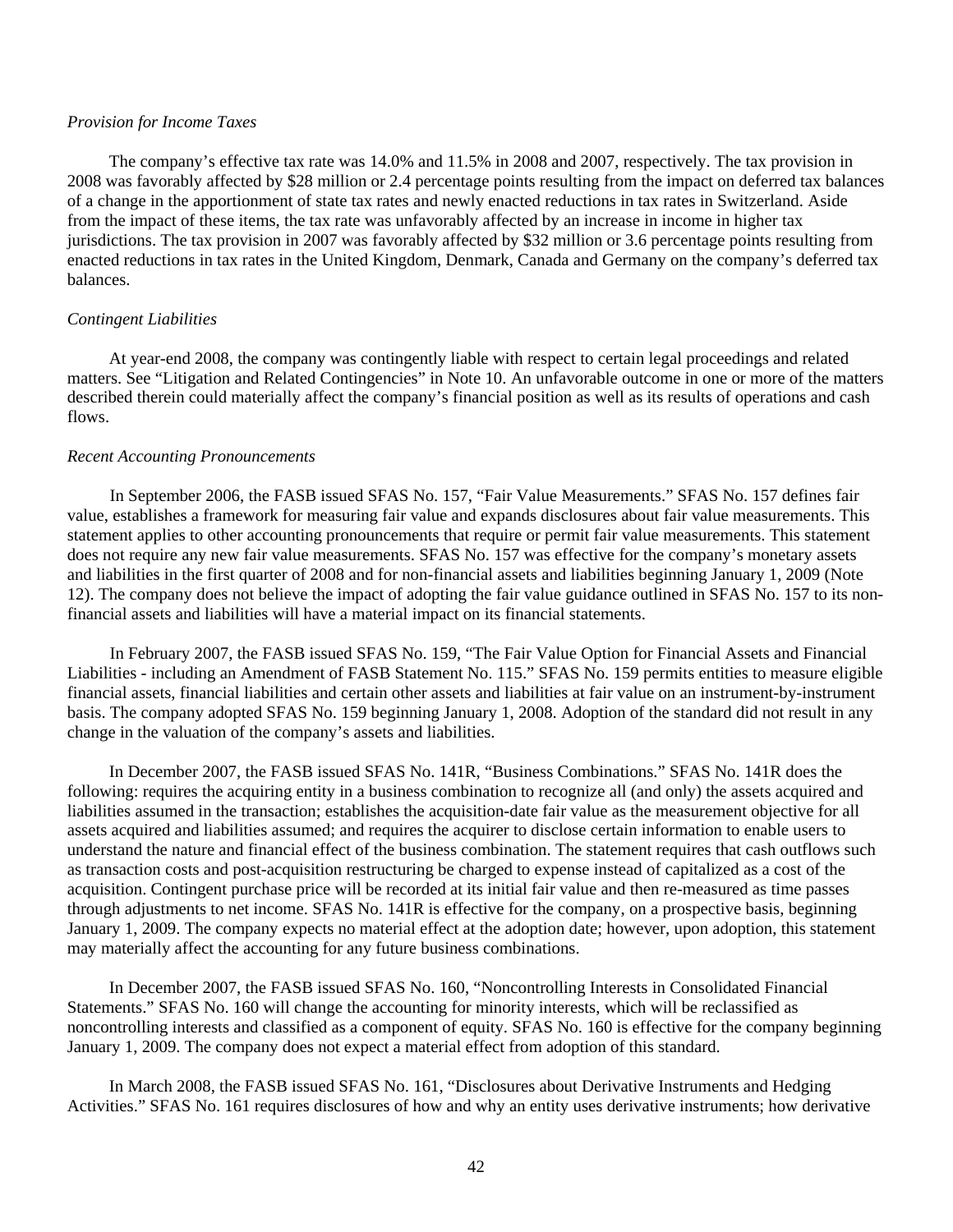instruments and related hedged items are accounted for; and how derivative instruments and related hedged items affect an entity's financial position, financial performance and cash flows. SFAS No. 161 is effective for the company beginning January 1, 2009. The company does not expect a material effect from adoption of this standard.

 In May 2008, the FASB issued FSP APB No. 14-1, "Accounting for Convertible Debt Instruments That May Be Settled in Cash upon Conversion (Including Partial Cash Settlement)." FSP APB No. 14-1 requires the issuers of certain convertible debt instruments that may be settled in cash (or other assets) on conversion to separately account for the liability (debt) and equity (conversion option) components in a manner that reflects the issuer's nonconvertible debt borrowing rate when interest cost is recognized in subsequent periods. FSP ABP No. 14-1 is effective for the company beginning January 1, 2009. Prior periods will be restated as if the new rule had been in effect in those periods. Early adoption is not permitted. While the company's cash payments for interest will not be affected, based on current debt outstanding, the adoption of FSP APB No. 14-1 will increase the company's reported interest expense in a manner that reflects interest rates of similar non-convertible debt. The company expects that annual interest expense will increase by approximately \$23 million, which will unfavorably affect earnings per share by approximately \$.03 per year following adoption of the rule.

 In June 2008, the FASB issued FSP EITF 03-6-1, "Determining Whether Instruments Granted in Share-Based Payment Transactions Are Participating Securities." FSP EITF 03-6-1 clarifies that share-based payment awards that entitle their holders to receive nonforfeitable dividends before vesting should be considered participating securities. As participating securities, these instruments should be included in the calculation of basic earnings per share. FSP EITF 03-6-1 is effective for the company beginning January 1, 2009. The company does not expect a material effect from adoption of this rule.

 In December 2008, the FASB issued FSP No. 132(R)-1, "Employers' Disclosures about Postretirement Benefit Plan Assets." FSP No. 132(R)-1 requires additional disclosures about an employer's plan assets of defined benefit pension or other postretirement plans. This rule expands current disclosures of defined benefit pension and postretirement plan assets to include information regarding the fair value measurements of plan assets similar to the company's current SFAS No. 157 disclosures. FSP No. 132(R)-1 is effective for the company beginning in January 2009.

#### *Discontinued Operations*

 During 2008, the company recorded additional proceeds and the reversal of a reserve on a note receivable related to a business divested in 2003, resulting in an after-tax gain of \$6 million. The note was collected in July 2008.

 In 2007, the company recorded a non-cash impairment charge of \$29 million on a business held for sale and subsequently sold. The loss primarily represented the carrying value of the business in excess of the estimated disposal value. Aside from the impairment loss, the company had after-tax gains of \$10 million in 2007 from discontinued operations, primarily from the receipt of additional proceeds from the sale of a business in 2000 and a revision to the company's estimate of loss from litigation related to a divested business.

#### 2007 Compared With 2006

#### *Continuing Operations*

 Sales in 2007 were \$9.75 billion, an increase of \$5.95 billion from 2006. Sales increased principally due to the merger with Fisher as well as other acquisitions and, to a lesser extent, increased demand and the favorable effect of currency translation. If the merger with Fisher had occurred on January 1, 2006, revenues would have increased \$876 million (10%) over pro forma 2006 revenues, including increases of a) \$128 million due to acquisitions made by the combined companies, net of divestitures, b) \$241 million due to the favorable effect of currency translation and c) \$507 million due to higher revenues at existing businesses as a result of increased demand and, to a lesser extent, price increases. Growth was particularly strong in Asia and, to a lesser extent, North America and more moderate in Europe.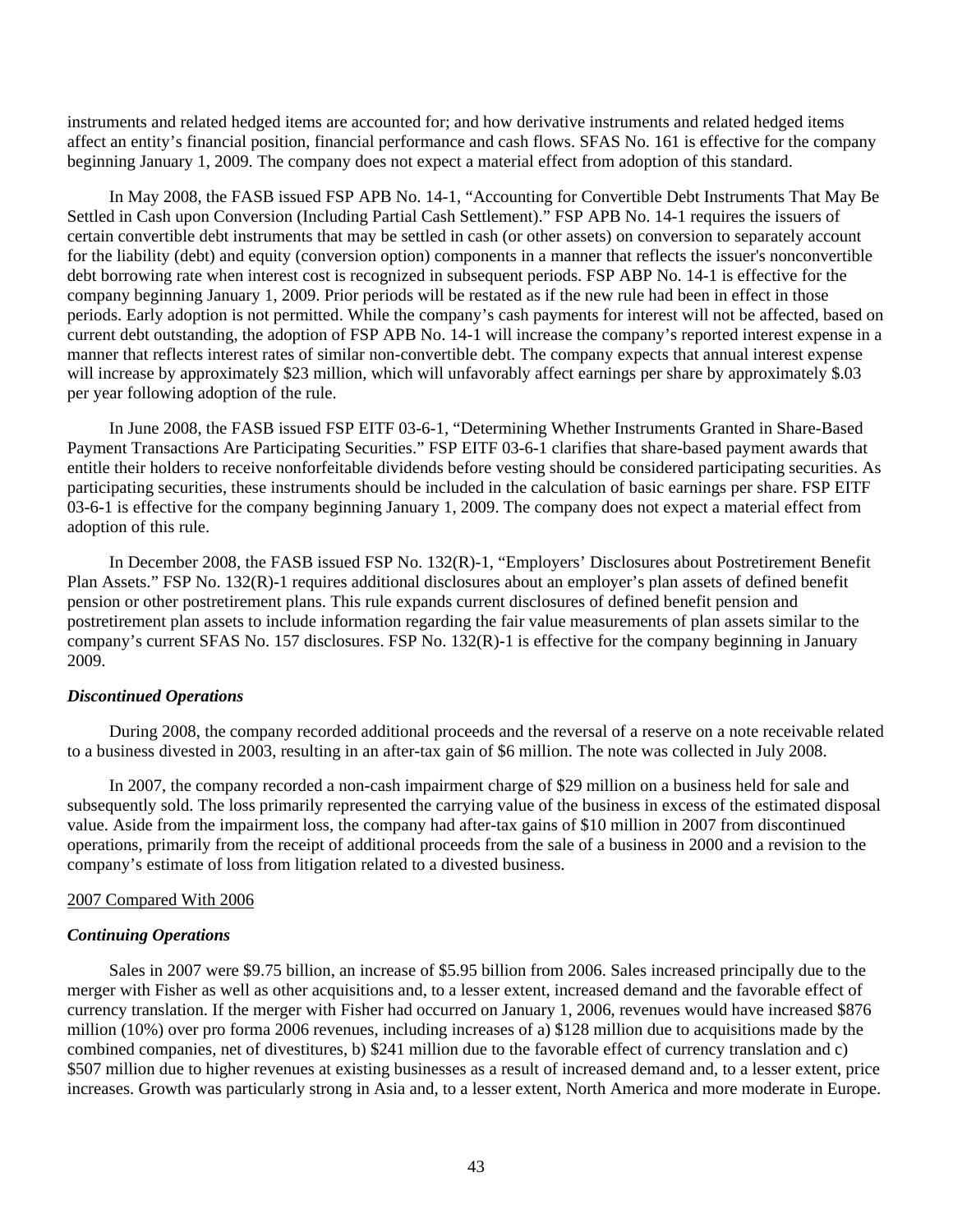In 2007, operating income and operating income margin were \$974 million and 10.0%, respectively, compared with \$242 million and 6.4%, respectively, in 2006. The increase in operating income was due to the inclusion of the Fisher businesses for a full year in 2007, \$125 million of pre-tax charges associated with the Fisher merger incurred in 2006 and, to a lesser extent, higher profitability at existing businesses resulting from incremental revenues, price increases and productivity improvements. These increases were offset in part by \$400 million of higher amortization expense as a result of acquisition-related intangible assets from the Fisher merger and other acquisitions.

 Restructuring and other costs were recorded during 2007 and 2006. Restructuring costs in 2007 primarily included merger-related exit costs at existing businesses. The cost of actions at Fisher businesses was charged to the cost of the acquisition, while the cost of actions at existing businesses being integrated with Fisher was charged to restructuring expense. In 2007, the company recorded restructuring and other costs, net, of \$91 million, including \$49 million of charges to cost of revenues, substantially all related to the sale of inventories revalued at the date of acquisition (principally Fisher). The company incurred \$40 million of cash costs, primarily for severance, abandoned facilities and relocation expenses at businesses that have been consolidated. The company also recorded \$2 million of loss on sale of a small business unit. The restructuring actions initiated in 2007 resulted in annual cost savings of approximately \$11 million, primarily in the Analytical Technologies segment. In 2006, the company recorded restructuring and other costs, net, of \$123 million, including \$78 million of charges to cost of revenues, primarily for the sale of inventories revalued at the date of acquisition (principally Fisher) and \$30 million of cash costs, primarily for severance, abandoned facilities and relocation expenses at businesses that have been consolidated. In addition, the company recorded a charge of \$15 million for in-process research and development at Fisher on the merger date. The company substantially finalized its plan for restructuring actions at Fisher or within existing businesses with which Fisher was being integrated by the end of 2007. Such actions included rationalization of product lines, consolidation of facilities and reductions in staffing levels. The restructuring actions initiated in 2006 resulted in annual cost savings of approximately \$11 million, including \$6 million in the Analytical Technologies segment and \$5 million in the Laboratory Products and Services segment.

### *Segment Results*

| (Dollars in millions)                                 | 2007        | 2006        | Change |
|-------------------------------------------------------|-------------|-------------|--------|
| <b>Revenues</b>                                       |             |             |        |
| <b>Analytical Technologies</b>                        | \$4,181.7   | \$2,368.0   | 77%    |
| <b>Laboratory Products and Services</b>               | 5,911.1     | 1,463.9     | 304%   |
| Eliminations                                          | (346.4)     | (40.3)      | 760%   |
| <b>Consolidated Revenues</b>                          | \$9,746.4   | \$3,791.6   | 157%   |
| <b>Operating Income</b>                               |             |             |        |
| <b>Analytical Technologies</b>                        | \$825.4     | 370.5<br>S. | 123%   |
| <b>Laboratory Products and Services</b>               | 811.5       | 202.4       | 301%   |
| <b>Subtotal Reportable Segments</b>                   | 1,636.9     | 572.9       | 186%   |
| Cost of Revenues Charges                              | (49.2)      | (77.7)      |        |
| Restructuring and Other Costs, Net                    | (42.2)      | (45.7)      |        |
| Amortization of Acquisition-related Intangible Assets | (571.1)     | (170.8)     |        |
| <b>Stock-based Compensation Acceleration Charge</b>   |             | (36.7)      |        |
| <b>Consolidated Operating Income</b>                  | 974.4<br>\$ | 242.0       | 303%   |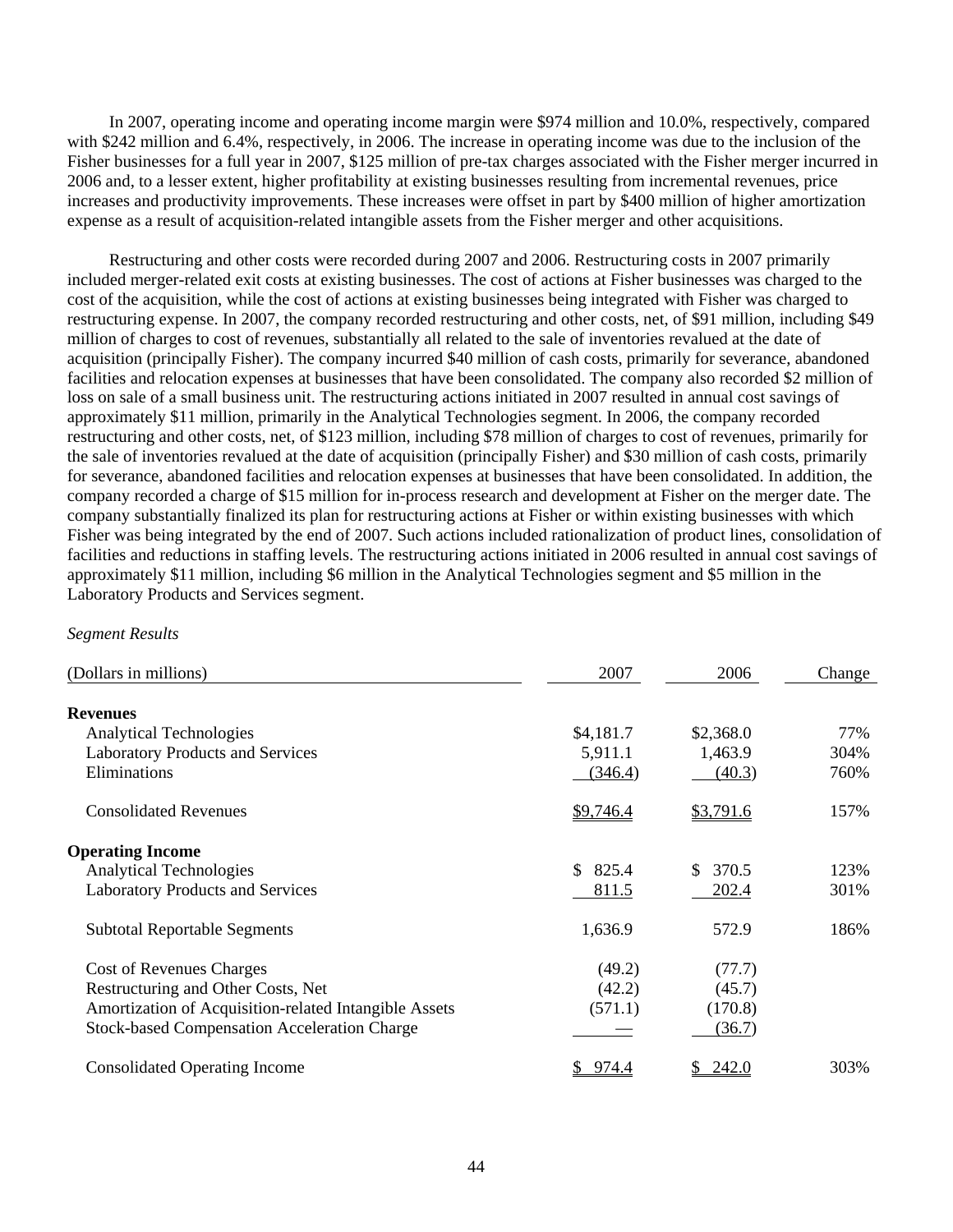*Analytical Technologies* 

| (Dollars in millions)          | 2007      | 2006      | Change |
|--------------------------------|-----------|-----------|--------|
| Revenues                       | \$4,181.7 | \$2,368.0 | 77%    |
| <b>Operating Income Margin</b> | 19.7%     | 15.6%     | l pts. |

 Sales in the Analytical Technologies segment increased \$1.81 billion to \$4.18 billion in 2007 primarily due to the merger with Fisher and other acquisitions and, to a lesser extent, increased revenues at existing businesses and favorable currency translation. Had the Fisher merger occurred on January 1, 2006, revenues would have increased \$507 million (14%) over pro forma 2006 revenues, including increases of a) \$103 million due to acquisitions made by the combined companies, net of divestitures, b) \$133 million due to the favorable effect of currency translation and c) \$271 million due to increased revenue at existing businesses as a result of increased demand and, to a lesser extent, higher prices. The increase in demand was from life science and industrial customers due in part to strong market response to new products. Growth was particularly strong in sales of scientific instruments as well as environmental monitoring equipment and, to a lesser extent, process instruments and specialty diagnostic tools.

 Operating income margin was 19.7% in 2007 and 15.6% in 2006. The increase resulted from profit on incremental revenues and, to a lesser extent, price increases and productivity improvements, including cost-reduction measures following restructuring actions. Had the merger with Fisher occurred on January 1, 2006, operating income margin would have been 17.1% in 2006.

 *Laboratory Products and Services* 

| (Dollars in millions)          | 2007      | 2006      | Change       |
|--------------------------------|-----------|-----------|--------------|
| Revenues                       | \$5,911.1 | \$1,463.9 | $-304\%$     |
| <b>Operating Income Margin</b> | 13.7%     | 13.8%     | $(0.1)$ pts. |

 Sales in the Laboratory Products and Services segment increased \$4.45 billion to \$5.91 billion in 2007, primarily due to the merger with Fisher and other acquisitions. Had the Fisher merger occurred on January 1, 2006, revenues would have increased \$407 million (7%) over pro forma 2006 revenues, including increases of a) \$30 million due to acquisitions made by the combined companies, net of divestitures, b) \$109 million due to the favorable effect of currency translation and c) \$268 million due to increased revenue at existing businesses as a result of increased demand and, to a lesser extent, higher prices. Sales made through the segment's research market channel, which includes the Fisher catalog, and revenues from the company's biopharma outsourcing offerings were strong.

 Operating income margin decreased to 13.7% in 2007 from 13.8% in 2006, primarily due to the inclusion of Fisher revenues, which have a slightly lower operating margin than the company's legacy laboratory equipment business offset in part by price increases and productivity improvements, including restructuring actions. Had the merger with Fisher occurred on January 1, 2006, operating income margin would have been 12.3% in 2006.

#### *Other Expense, Net*

 The company reported other expense, net, of \$93 million and \$33 million in 2007 and 2006, respectively. Interest income increased to \$47 million in 2007 from \$16 million in the same period of 2006, primarily due to higher invested cash balances from operating cash flow and, to a lesser extent, increased market interest rates. Interest expense increased to \$140 million in 2007 from \$52 million in 2006, primarily as a result of debt assumed in the merger with Fisher.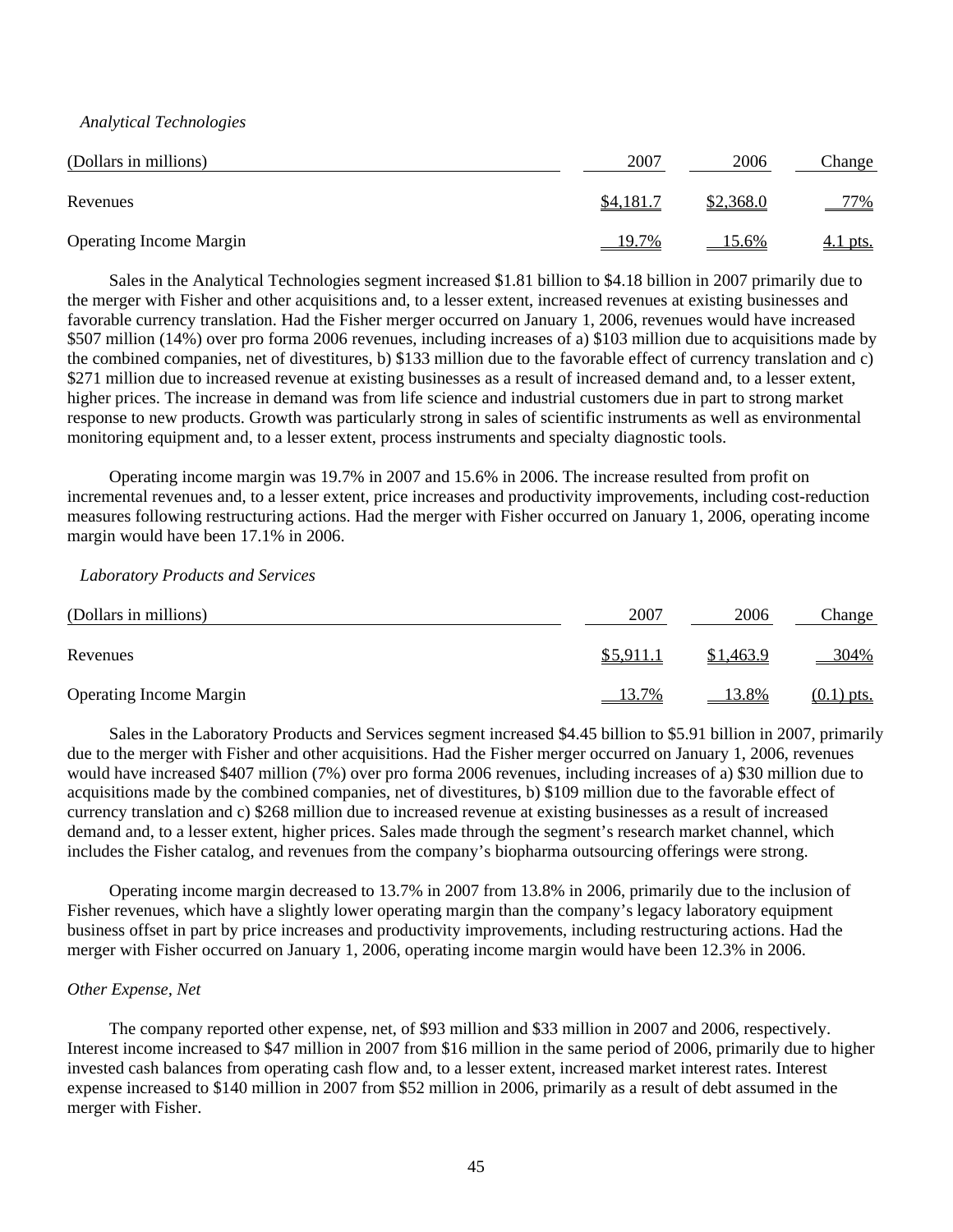#### *Provision for Income Taxes*

 The company's effective tax rate was 11.5% and 20.6% in 2007 and 2006, respectively. The tax provision in 2007 was favorably affected by a one-time benefit of \$32 million, or 3.6 percentage points, discussed below. In addition to the impact of this item, the decrease in the effective tax rate in 2007 compared with 2006 was primarily due to geographic changes in profits, in particular lower income in the United States due to charges and amortization associated with the Fisher merger, together with the impact of an increased U.S. tax credit for foreign taxes, an enhanced tax credit for qualifying U.S. research costs, growth in lower tax regions such as Asia and, to a lesser extent, a tax gain in excess of the related book gain on the sale of a product line in 2006.

 In 2007, the United Kingdom enacted new tax legislation that became effective on April 1, 2008, lowering its corporate tax rate. Denmark, Canada and Germany also enacted new tax legislation, with various effective dates, that reduced the corporate tax rate. As a result of these changes in tax rates, the deferred tax balances of all the company's entities in these countries were adjusted to reflect the new tax rates in 2007.

#### *Discontinued Operations*

 Subsequent to the 2006 acquisition of GV Instruments Limited (GVI), the UK Competition Commission initiated an investigation of the transaction and concluded that the acquisition would lead to a substantial lessening of competition in the UK in certain markets. The Competition Commission further concluded that a divestiture remedy was appropriate and required the company to divest of either GVI as a whole, or its principal product lines to purchasers approved by the Competition Commission. As a result of this divestiture requirement, the company recorded after-tax impairment charges in 2007 totaling \$29 million. The loss primarily represents non-cash charges to reduce the carrying value of the business to estimated disposal value. Due to the immateriality of the operating results of this business relative to consolidated results, the company has not reclassified the historical results and accounts of this business to discontinued operations. In February 2008, the company completed the sale.

 Aside from the impairment loss related to the divestiture of GVI, the company had after-tax gains of \$10 million in 2007 from discontinued operations, primarily from the receipt of additional proceeds from the sale of a business in 2000 and a revision to the company's estimate of loss from litigation related to a divested business.

 The company had after-tax gains of \$2 million in 2006 from the disposal of discontinued operations. The gains represent additional proceeds from the sale of several businesses prior to 2004, net of a charge for the settlement of an indemnification claim that arose from a divested business.

#### **Liquidity and Capital Resources**

 Consolidated working capital was \$2.81 billion at December 31, 2008, compared with \$1.76 billion at December 31, 2007. The increase was primarily due to increases in cash and, to a lesser extent, a decrease in current liabilities including accounts payable and accrued expenses and current maturities of long-term debt. Included in working capital were cash, cash equivalents and short-term available-for-sale investments of \$1.29 billion at December 31, 2008, compared with \$639 million at December 31, 2007.

#### 2008

 Cash provided by operating activities was \$1.42 billion during 2008. A decrease in accounts payable used \$124 million of cash due to the timing of payments at year-end. Increases in accounts receivable and inventories used cash of \$51 million and \$50 million, respectively, representing working capital increases associated with the growth in revenues. Cash payments for income taxes, net of refunds, totaled \$292 million in 2008 compared with \$125 million in 2007, primarily as a result of no longer having tax loss carryforwards in the U.S. Payments for restructuring actions, principally severance costs and lease and other expenses of real estate consolidation, used cash of \$36 million during 2008.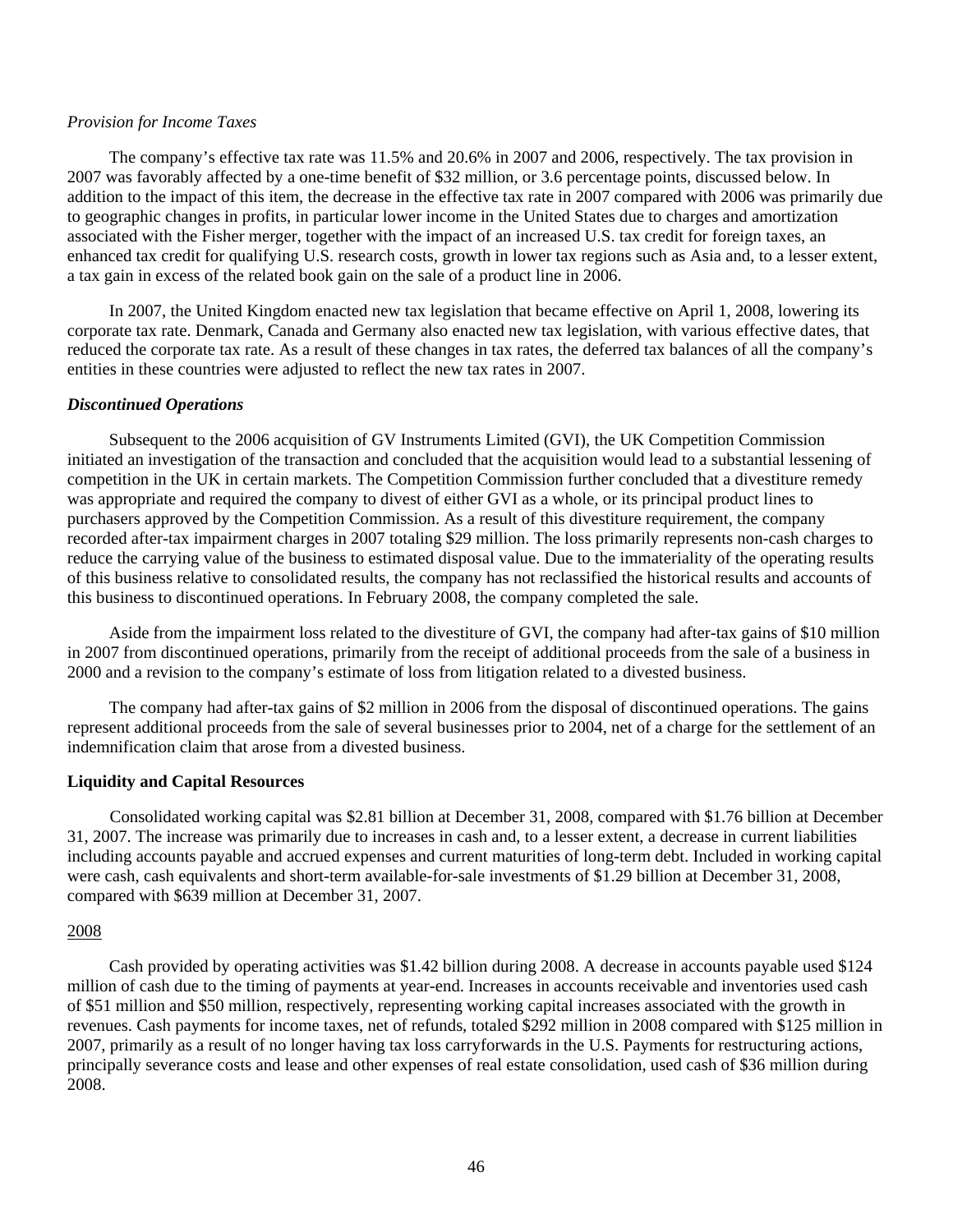During 2008, the company's primary investing activities included acquisitions and the purchase of property, plant and equipment. The company expended \$201 million for acquisitions and \$264 million for purchases of property, plant and equipment.

 The company's financing activities used \$228 million of cash during 2008, principally for the repurchase of \$187 million of the company's common stock and repayment of \$151 million of debt, offset in part by proceeds of stock option exercises. The company had proceeds of \$85 million from the exercise of employee stock options and \$25 million of tax benefits from the exercise of stock options. On September 11, 2008, the Board of Directors authorized the repurchase of up to \$500 million of the company's common stock through September 10, 2009. At December 31, 2008, \$415 million was available for future repurchases of the company's common stock under this authorization.

 The company has no material commitments for purchases of property, plant and equipment and expects that for all of 2009, such expenditures will approximate \$230 - \$250 million.

 As of December 31, 2008, the company's outstanding debt totaled \$2.06 billion, of which approximately \$969 million is convertible debt, at conversion prices ranging from \$23.73 to \$40.20 per share. As of February 27, 2009, \$295 million of the convertible debt was currently convertible. Although the company's experience is that convertible debentures are not normally converted by investors until close to their maturity date, it is possible, particularly in the current uncertain financial climate, that debentures could be converted prior to their maturity date if, for example, a holder perceives the market for the debentures to be weaker than the market for the common stock. Upon an investor's election to convert, the company is required to pay the original principal portion of these debentures in cash, and the balance of the conversion value in either cash or stock, at the company's election. Should holders elect to convert, the company intends to draw on its revolving credit facility to fund substantially all of these principal payments. The facility is an unsecured revolving credit agreement expiring in 2012 with available capacity of \$950 million at December 31, 2008.

 The company believes that its existing cash and short-term investments of \$1.29 billion as of December 31, 2008, and the company's future cash flow from operations together with available borrowing capacity under its revolving credit agreement, are sufficient to meet the cash requirements of its businesses for the foreseeable future, including at least the next 24 months.

#### 2007

 Cash provided by operating activities was \$1.48 billion during 2007. Cash payments for income taxes, net of refunds, totaled \$125 million in 2007. The company did not make significant U.S. estimated tax payments in 2007, primarily due to tax deductions for merger-related stock-based compensation and net operating loss carryforwards. The company made \$78 million of merger related payments in 2007, which reduced operating cash. Payments for restructuring actions of the company's continuing operations, principally severance, lease costs and other expenses of real estate consolidation, used cash of \$40 million during 2007.

 During 2007, the primary investing activities of the company's continuing operations were acquisitions and the purchase of property, plant and equipment. The company expended \$497 million on acquisitions and \$176 million for purchases of property, plant and equipment. The company collected a note receivable from Newport Corporation totaling \$48 million and had proceeds from the sale of property, plant and equipment of \$19 million, principally real estate. The company's discontinued operations provided cash of \$31 million from investing activities, principally the sale of Genevac Limited.

 The company's financing activities used \$929 million of cash during 2007, principally for the repayment of \$464 million of short-term debt and the repurchase of \$898 million of the company's common stock, offset in part by proceeds of stock option exercises. The company had proceeds of \$345 million from the exercise of employee stock options and \$97 million of tax benefits from the exercise of stock options.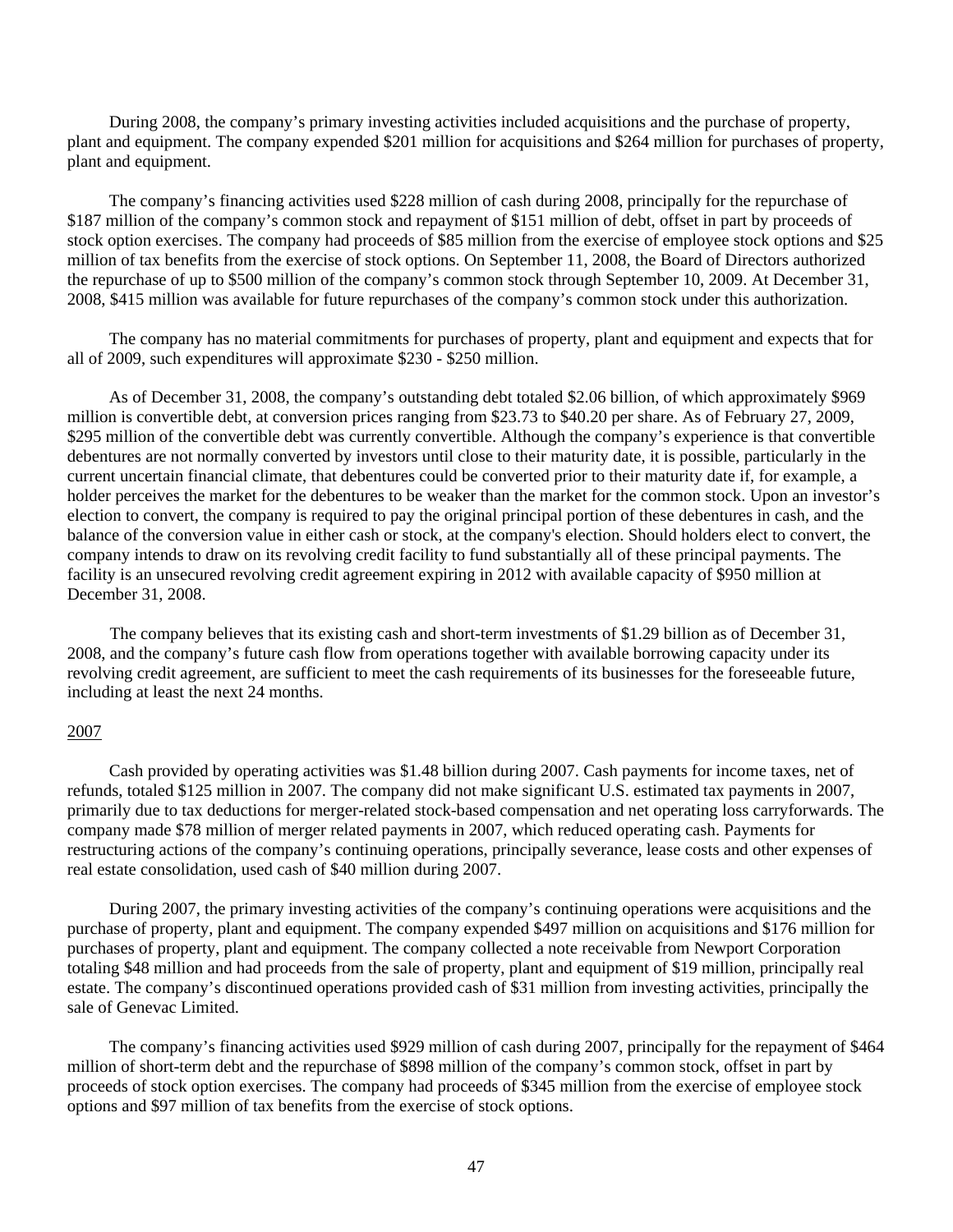#### 2006

 Cash provided by operating activities was \$406 million during 2006, including \$407 million provided by continuing operations. A reduction in current liabilities used cash of \$80 million, primarily as a result of mergerrelated payments made following completion of the transaction totaling \$157 million, including executive severance and retirement benefits, and transaction costs incurred by Fisher, offset in part by an increase in other accrued expenses. Cash of \$32 million was provided by collections on accounts receivable. Payments for restructuring actions of the company's continuing operations, principally severance, lease costs and other expenses of real estate consolidation, used cash of \$30 million during 2006.

 During 2006, the primary investing activities of the company's continuing operations, excluding available-forsale investment activities, included acquisitions, the purchase of property, plant and equipment and the sale of product lines. Cash acquired in the merger with Fisher totaled \$360 million, net of transaction costs. The company expended \$132 million on acquisitions and \$77 million for purchases of property, plant and equipment. The company partially liquidated assets totaling \$40 million in a Fisher retirement trust to fund payments that were due to former Fisher executives following the merger. The company had proceeds from the sale of product lines of \$9 million. Investing activities of the company's discontinued operations provided \$5 million of cash during 2006, primarily additional proceeds from a business divested prior to 2004.

 The company's financing activities used \$260 million of cash during 2006, principally for the repurchase of \$300 million of the company's common stock and the repayment of \$335 million of debt, offset in part by short-term borrowing and proceeds of stock option exercises. The company increased short-term borrowings by \$177 million in 2006. The company had proceeds of \$180 million from the exercise of employee stock options and \$17 million of tax benefits from the exercise of stock options.

#### *Off-Balance Sheet Arrangements*

 The company did not use special purpose entities or other off-balance-sheet financing arrangements in 2006 - 2008 except for letters of credit, bank guarantees, surety bonds and other guarantees disclosed in the table below. Of the amounts disclosed in the table below for letters of credit, bank guarantees, surety bonds and other guarantees, \$3 million relates to guarantees of the performance of third parties, principally in connection with businesses that were sold. The balance relates to guarantees of the company's own performance, primarily in the ordinary course of business.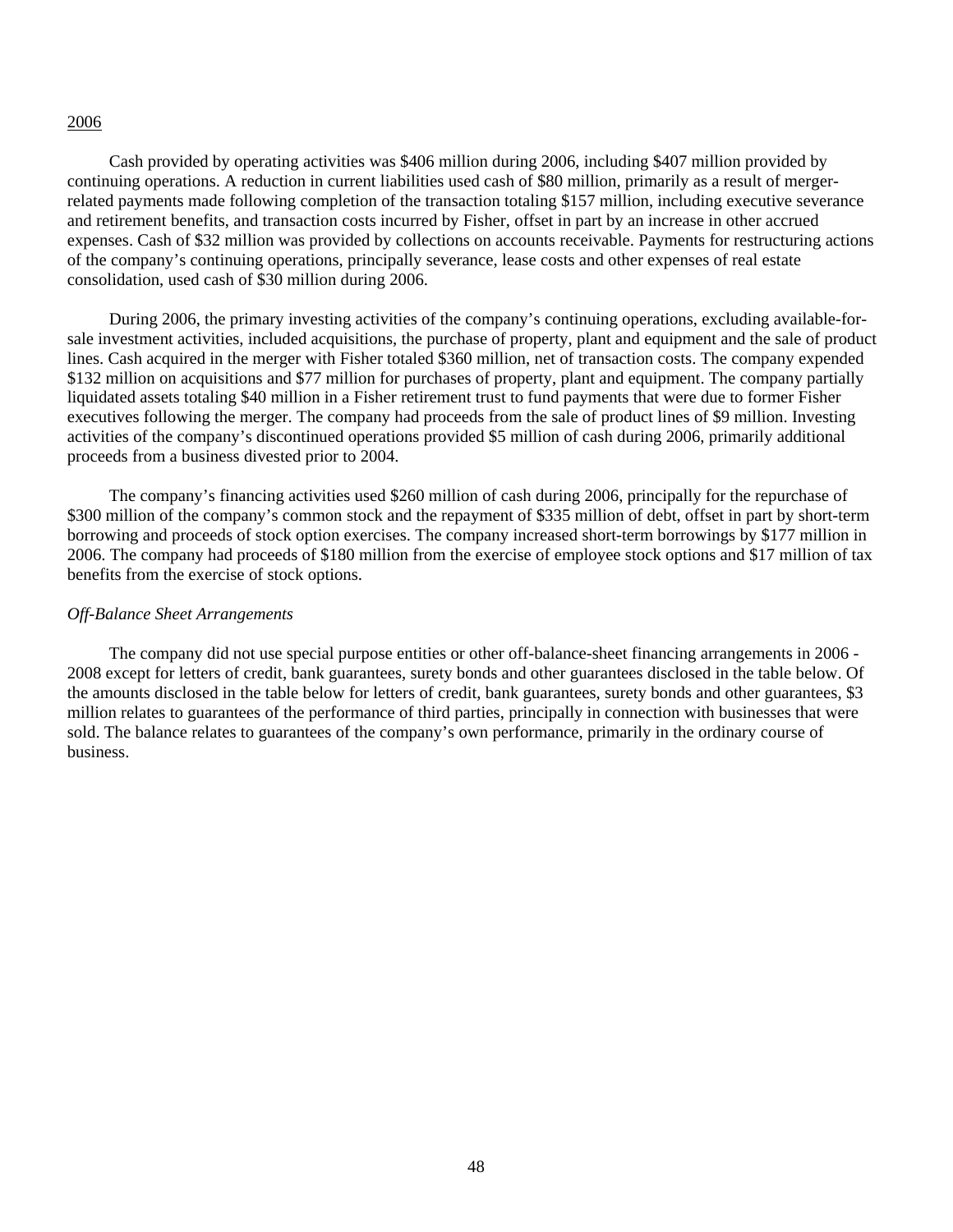#### *Contractual Obligations and Other Commercial Commitments*

 The table below summarizes, by period due or expiration of commitment, the company's contractual obligations and other commercial commitments as of December 31, 2008.

|                                          |        |                      |           | Payments Due by Period or Expiration of Commitment |           |
|------------------------------------------|--------|----------------------|-----------|----------------------------------------------------|-----------|
|                                          |        | 2010 and             | 2012 and  | 2014 and                                           |           |
| (In millions)                            | 2009   | 2011                 | 2013      | Thereafter                                         | Total     |
| <b>Contractual Obligations and Other</b> |        |                      |           |                                                    |           |
| <b>Commercial Commitments</b>            |        |                      |           |                                                    |           |
| Debt principal, including short          |        |                      |           |                                                    |           |
| term debt (a)                            | \$13.4 | $\mathcal{S}$<br>2.7 | \$<br>1.0 | \$2,035.5                                          | \$2,052.6 |
| Interest $(b)$                           | 84.8   | 169.8                | 168.9     | 309.2                                              | 732.7     |
| Capital lease obligations                | 1.4    | 2.5                  | 1.8       |                                                    | 5.7       |
| Operating lease obligations              | 92.1   | 126.0                | 68.5      | 69.7                                               | 356.3     |
| Unconditional purchase                   |        |                      |           |                                                    |           |
| obligations (c)                          | 122.3  | 36.5                 | 3.7       |                                                    | 162.5     |
| Letters of credit and bank               |        |                      |           |                                                    |           |
| guarantees                               | 80.4   | 7.1                  | 1.1       | 12.9                                               | 101.5     |
| Surety bonds and other                   |        |                      |           |                                                    |           |
| guarantees                               | 31.2   | 3.7                  |           |                                                    | 34.9      |
| Pension obligations on balance           |        |                      |           |                                                    |           |
| sheet                                    | 42.7   | 88.6                 | 103.1     | 69.8                                               | 304.2     |
| Asset retirement obligations             | 5.6    | 2.5                  | 4.3       | 11.5                                               | 23.9      |
| Other $(d)$                              | 10.5   |                      |           |                                                    | 10.5      |
|                                          | 484.4  | 439.4                | 352.4     | \$2,508.6                                          | \$3,784.8 |

(a) Amounts represent the expected cash payments for debt and do not include any deferred issuance costs.

(b) For the purpose of this calculation, amounts assume interest rates on floating rate obligations remain unchanged from levels at December 31, 2008, throughout the life of the obligation.

- (c) Unconditional purchase obligations include agreements to purchase goods or services that are enforceable and legally binding and that specify all significant terms, including: fixed or minimum quantities to be purchased; fixed, minimum or variable price provisions; and the approximate timing of the transaction. Purchase obligations exclude agreements that are cancelable at any time without penalty.
- (d) Obligation represents funding commitments pursuant to investments held by the company.

 Reserves for unrecognized tax benefits of \$70 million have not been included in the above table due to the inability to predict the timing of tax audit resolutions.

 The company has no material commitments for purchases of property, plant and equipment but expects that for 2009, such expenditures for its existing business will approximate \$230 - \$250 million.

 In disposing of assets or businesses, the company often provides representations, warranties and/or indemnities to cover various risks including, for example, unknown damage to the assets, environmental risks involved in the sale of real estate, liability to investigate and remediate environmental contamination at waste facilities, and unidentified tax liabilities and legal fees related to periods prior to the disposition. The company does not have the ability to estimate the potential liability from such indemnities because they relate to unknown conditions. However, the company has no reason to believe that these uncertainties would have a material adverse effect on its financial position, annual results of operations or cash flows.

 The company has recorded liabilities for known indemnifications included as part of environmental liabilities. See Item 1. Business – Environmental Matters for a discussion of these liabilities.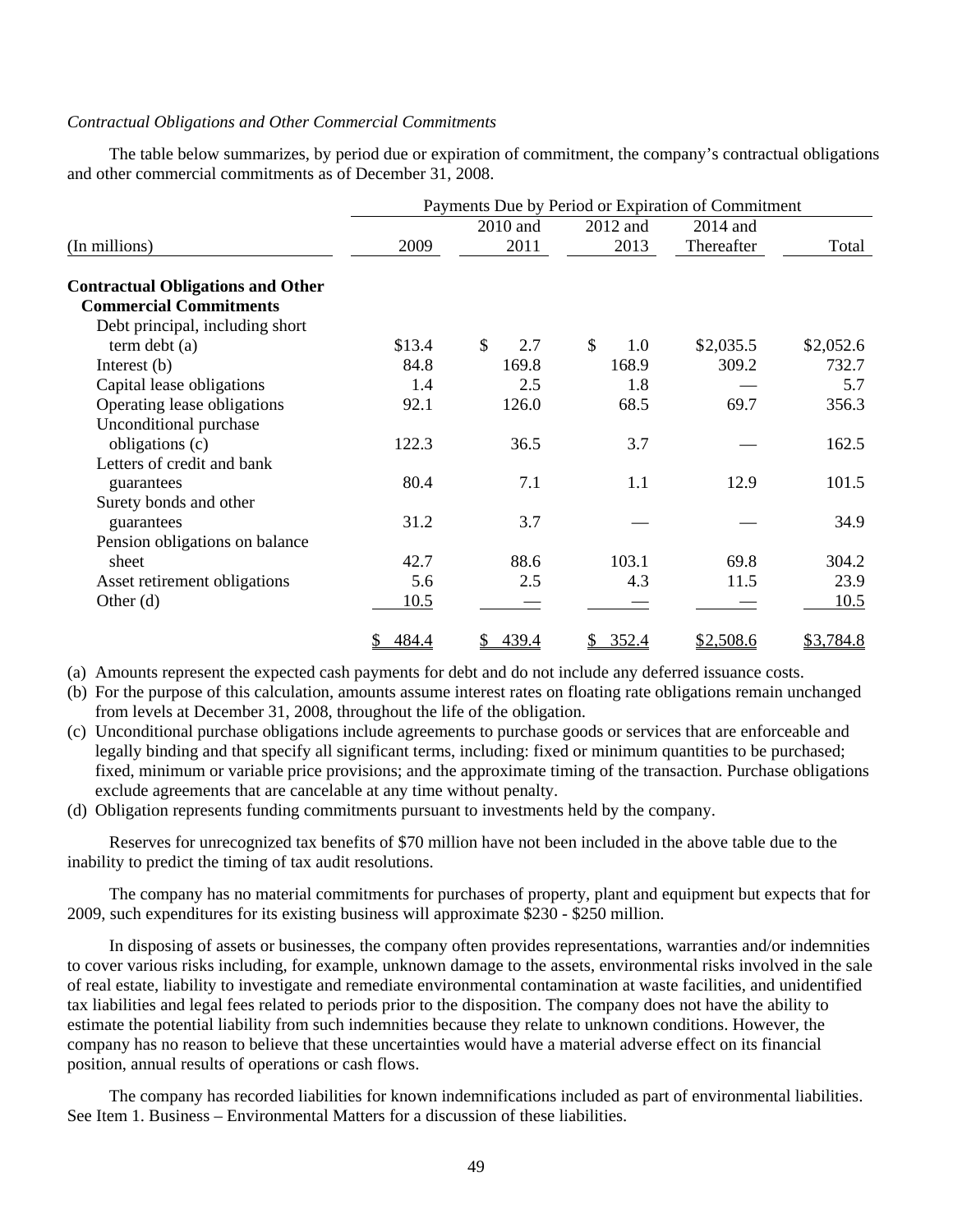#### **Item 7A. Quantitative and Qualitative Disclosures About Market Risk**

 The company is exposed to market risk from changes in interest rates, currency exchange rates and equity prices, which could affect its future results of operations and financial condition. The company manages its exposure to these risks through its regular operating and financing activities. Additionally, the company uses short-term forward contracts to manage certain exposures to currencies. The company enters into forward currency-exchange contracts to hedge firm purchase and sale commitments denominated in currencies other than its subsidiaries' local currencies. The company does not engage in extensive currency hedging activities; however, the purpose of the company's currency hedging activities is to protect the company's local currency cash flows related to these commitments from fluctuations in currency exchange rates. The company's forward currency-exchange contracts principally hedge transactions denominated in euros, U.S. dollars, British pounds sterling, Canadian dollars, Danish krone and Australian dollars. Income and losses arising from forward contracts are recognized as offsets to losses and income resulting from the underlying exposure being hedged. The company does not enter into speculative currency agreements.

#### **Interest Rates**

 The company is exposed to changes in interest rates while conducting normal business operations as a result of ongoing investing and financing activities, which affect the company's debt as well as cash and cash equivalents. As of December 31, 2008, the company's debt portfolio was comprised of a combination of fixed and floating rate borrowings. The fair market value of the company's long-term fixed interest rate debt is subject to interest rate risk. Generally, the fair market value of fixed interest rate debt will increase as interest rates fall and decrease as interest rates rise. The total estimated fair value of the company's long-term debt at December 31, 2008 and December 31, 2007 was \$2.131 billion and \$3.004 billion, respectively. Fair values were determined from available market prices using current interest rates and terms to maturity. If interest rates were to decrease by 100 basis points, the fair value of the company's long-term debt at December 31, 2008 would increase by approximately \$52 million. In 2007, a 100 basis point decrease in interest rates would have increased the fair value of the company's debt by approximately \$61 million.

 In addition, interest rate changes would result in a change in the company's interest expense due to variable-rate debt instruments. A 100-basis-point increase in 90-day LIBOR at December 31, 2008 and 2007, would increase the company's annual pre-tax interest expense by \$3.4 million and \$4.7 million, respectively.

#### **Currency Exchange Rates**

 The company views its investment in international subsidiaries with a functional currency other than the company's reporting currency as permanent. The company's investment in international subsidiaries is sensitive to fluctuations in currency exchange rates. The functional currencies of the company's international subsidiaries are principally denominated in euros, British pounds sterling and Japanese yen. The effect of a change in currency exchange rates on the company's net investment in international subsidiaries is reflected in the "accumulated other comprehensive items" component of shareholders' equity. A 10% depreciation in year-end 2008 and 2007 functional currencies, relative to the U.S. dollar, would result in a reduction of shareholders' equity of \$306 million and \$297 million, respectively.

 The fair value of forward currency-exchange contracts is sensitive to changes in currency exchange rates. The fair value of forward currency-exchange contracts is the estimated amount that the company would pay or receive upon termination of the contract, taking into account the change in currency exchange rates. A 10% appreciation in year-end 2008 and 2007 currency exchange rates related to the company's contracts would result in an increase in the unrealized loss on forward currency-exchange contracts of \$24 million and \$22 million, respectively. The unrealized gains or losses on forward currency-exchange contracts resulting from changes in currency exchange rates are expected to approximately offset losses or gains on the exposures being hedged.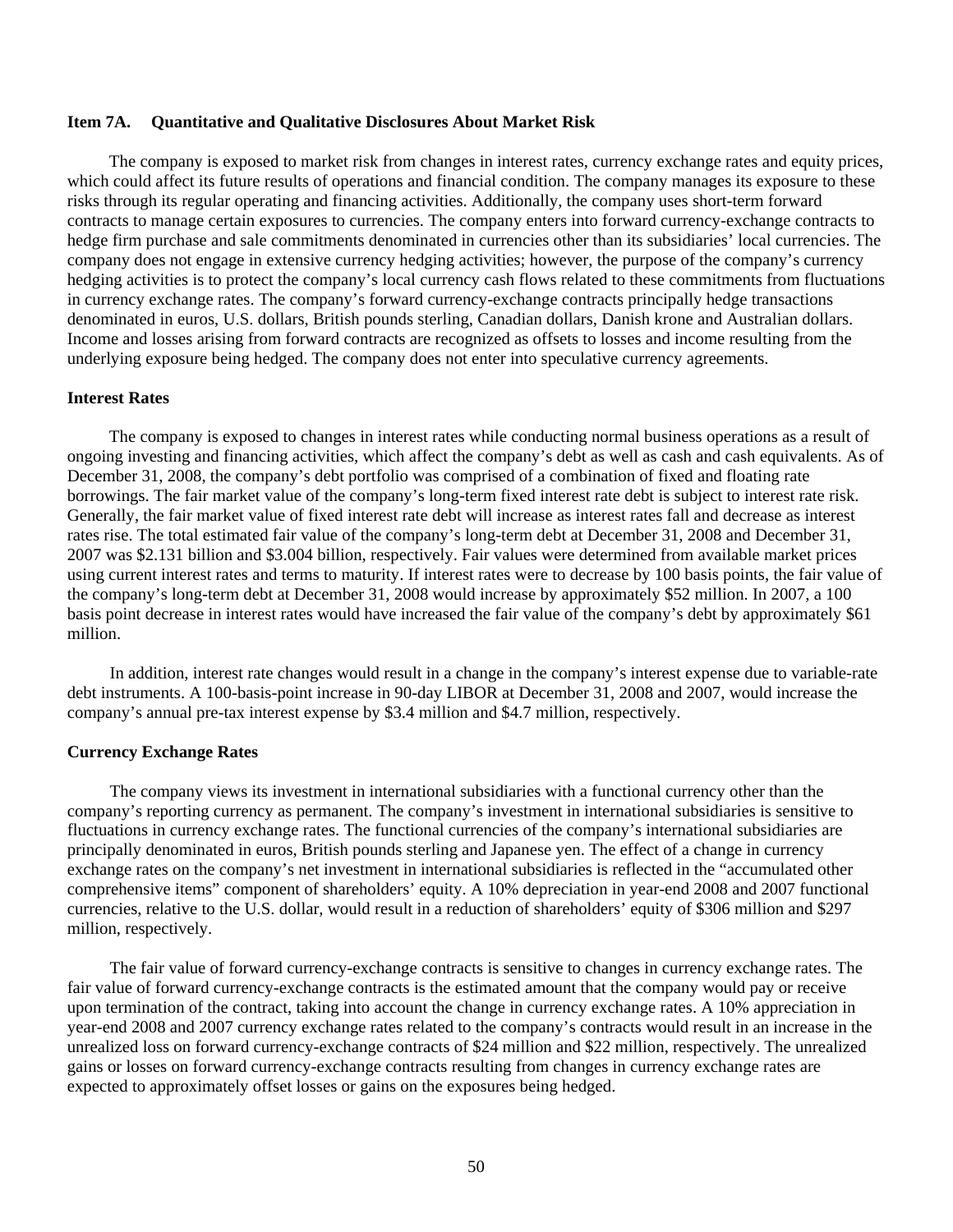Certain of the company's cash and cash equivalents are denominated in currencies other than the functional currency of the depositor and are sensitive to changes in currency exchange rates. A 10% depreciation in the related year-end 2008 and 2007 currency exchange rates applied to such cash balances would result in a negative impact of \$8 million and \$26 million, respectively, on the company's net income.

#### **Equity Prices**

 The company's available-for-sale investment portfolio includes equity securities that are sensitive to fluctuations in price. In addition, the company's convertible obligations are sensitive to fluctuations in the price of the company's common stock. Changes in equity prices would result in changes in the fair value of the company's available-for-sale investments and convertible obligations due to the difference between the current market price and the market price at the date of purchase or issuance of the financial instrument. A 10% increase in year-end 2008 and 2007 market equity prices would increase the fair value of the company's convertible obligations by \$81 million and \$180 million, respectively.

#### **Item 8. Financial Statements and Supplementary Data**

 This data is submitted as a separate section to this report. See Item 15 "Exhibits and Financial Statement Schedules."

# **Item 9. Changes in and Disagreements with Accountants on Accounting and Financial Disclosure**

Not applicable.

### **Item 9A. Controls and Procedures**

#### *Management's Evaluation of Disclosure Controls and Procedures*

 The company's management, with the participation of the company's chief executive officer and chief financial officer, evaluated the effectiveness of the company's disclosure controls and procedures (as defined in Exchange Act Rules 13a-15(e) and 15d-15(e)) as of December 31, 2008. Based on this evaluation, the company's chief executive officer and chief financial officer concluded that, as of December 31, 2008, the company's disclosure controls and procedures were effective in providing reasonable assurance that information required to be disclosed by the company in the reports that it files or submits under the Exchange Act is recorded, processed, summarized, reported and accumulated and communicated to the company's management, including its chief executive officer and chief financial officer, as appropriate to allow timely decisions regarding required disclosure.

# *Management's Annual Report on Internal Control Over Financial Reporting*

 The company's management, including the company's chief executive officer and chief financial officer, is responsible for establishing and maintaining adequate internal control over financial reporting (as defined in Exchange Act Rules 13a-15(f) and 15d-15(f)) for the company. Internal control over financial reporting is a process designed to provide reasonable assurance regarding the reliability of financial reporting and the preparation of financial statements for external purposes in accordance with generally accepted accounting principles. The company's management conducted an assessment of the effectiveness of the company's internal control over financial reporting as of December 31, 2008 based on criteria established in "Internal Control - Integrated Framework" issued by the Committee of Sponsoring Organizations of the Treadway Commission (COSO). Based on this assessment, the company's management concluded that, as of December 31, 2008, the company's internal control over financial reporting was effective.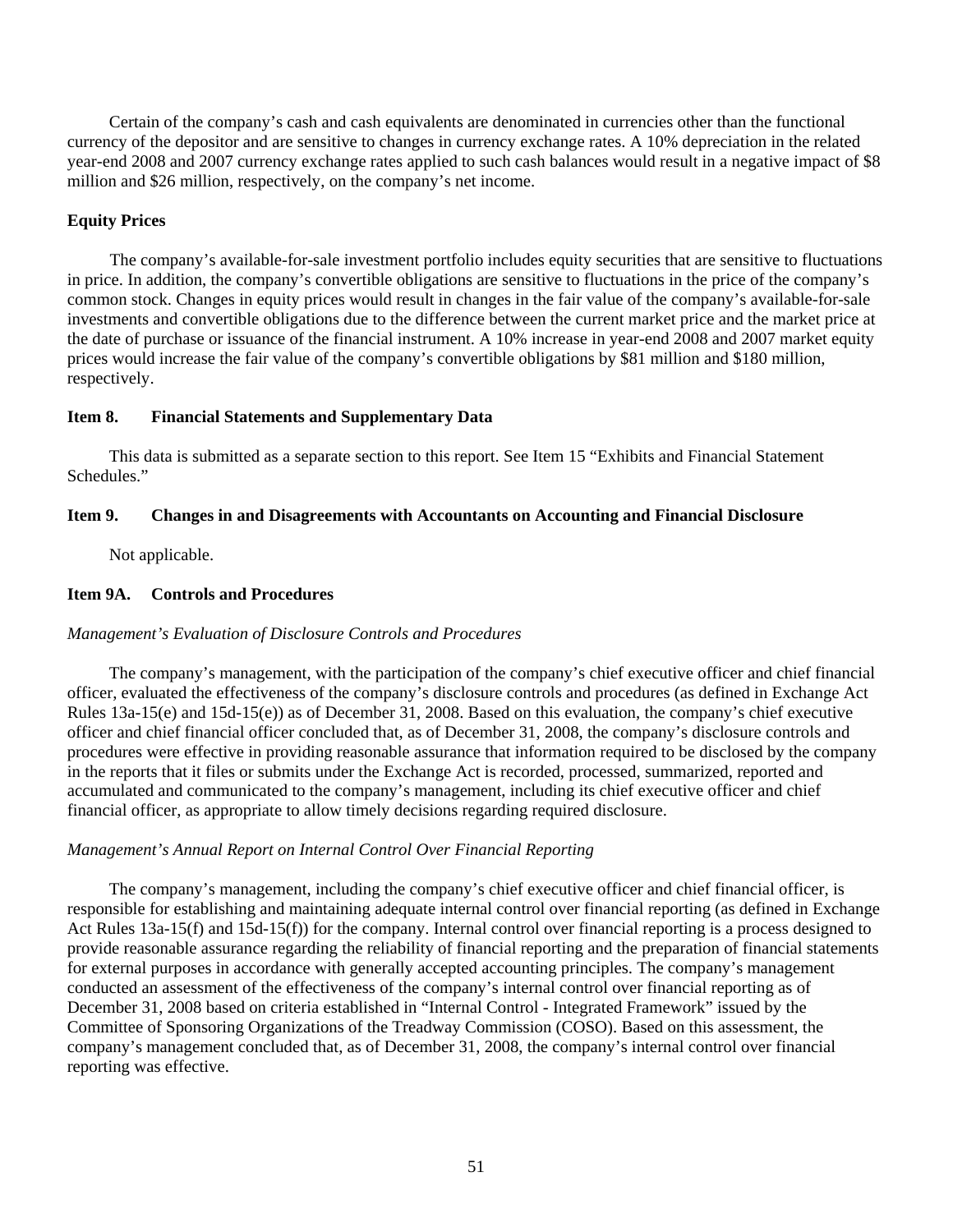The company's independent registered public accounting firm, PricewaterhouseCoopers LLP, has audited the effectiveness of the company's internal control over financial reporting as of December 31, 2008, as stated in their report that appears on page F-2 of this Annual Report on Form 10-K.

# *Changes in Internal Control over Financial Reporting*

 There have been no changes in the company's internal control over financial reporting (as defined in Exchange Act Rules 13a-15(f) and 15d-15(f)) during the fiscal quarter ended December 31, 2008, that have materially affected or are reasonably likely to materially affect the company's internal control over financial reporting.

# **Item 9B. Other Information**

Not applicable.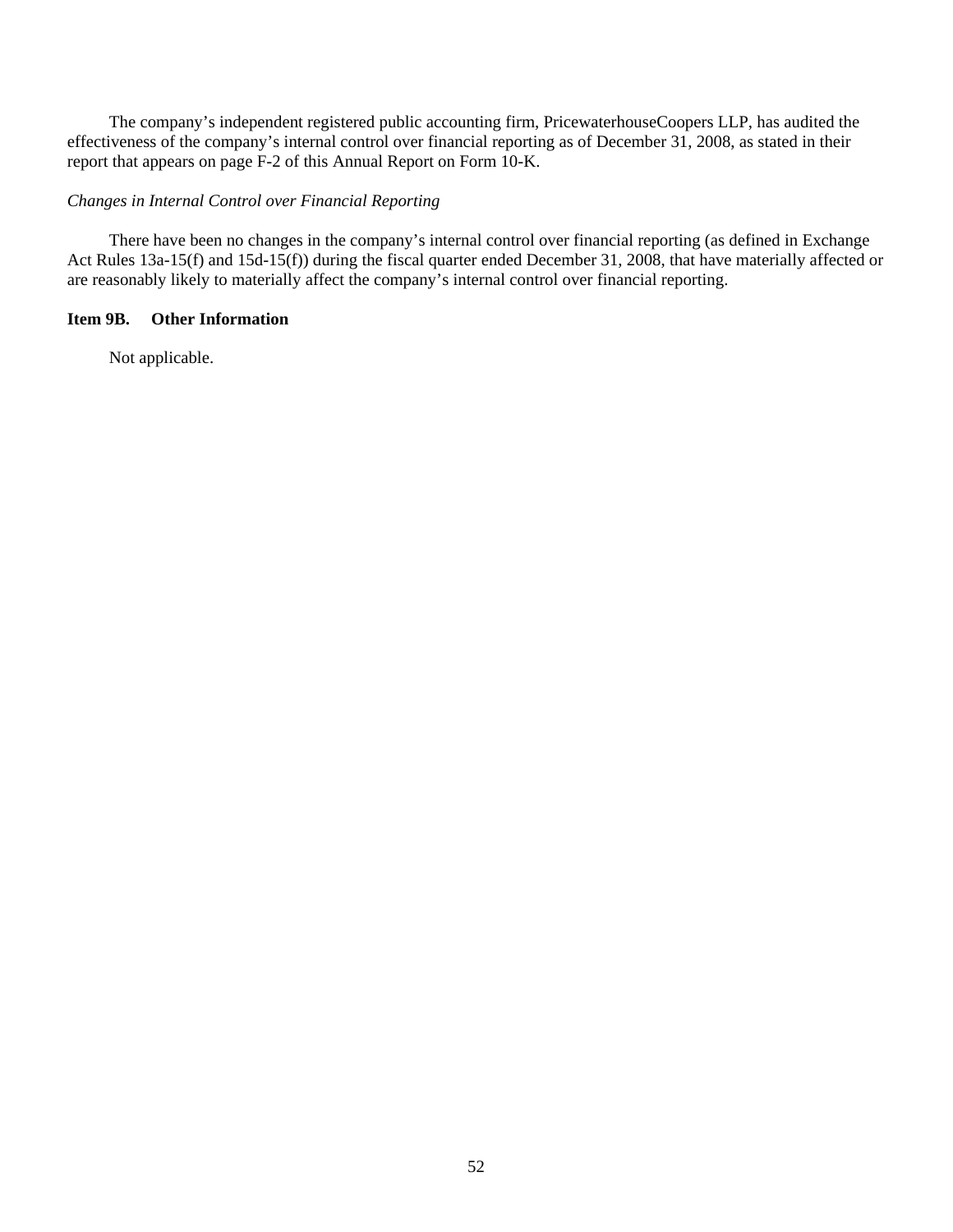#### **PART III**

### **Item 10. Directors, Executive Officers and Corporate Governance**

 The information with respect to directors required by this Item will be contained in our definitive proxy statement to be filed with the SEC not later than 120 days after the close of business of the fiscal year (2009 Definitive Proxy Statement) and is incorporated in this report by reference.

The information with respect to executive officers required by this Item is included in Item 1 of Part I of this report.

 The information with respect to Section 16(a) beneficial ownership reporting compliance required by this Item will be contained in our 2009 Definitive Proxy Statement and is incorporated in this report by reference.

 The information with respect to audit committee financial expert and identification of the audit committee of the Board of Directors required by this Item will be contained in our 2009 Definitive Proxy Statement and is incorporated in this report by reference.

 The company has adopted a code of ethics that applies to its principal executive officer, principal financial officer and principal accounting officer. This code of ethics is incorporated in our code of business conduct and ethics that applies to all of our officers, directors and employees. A copy of our code of business conduct and ethics is available on our website at www.thermofisher.com. We intend to satisfy the SEC's disclosure requirements regarding amendments to, or waivers of, the code of business conduct and ethics by posting such information on our website. A paper copy of our code of business conduct and ethics may be obtained free of charge by writing to the company care of its Investor Relations Department at our principal executive office.

#### **Item 11. Executive Compensation**

 The information required by this Item will be contained in our 2009 Definitive Proxy Statement and is incorporated in this report by reference.

### **Item 12. Security Ownership of Certain Beneficial Owners and Management and Related Stockholder Matters**

 The information required by this Item will be contained in our 2009 Definitive Proxy Statement and is incorporated in this report by reference.

#### **Item 13. Certain Relationships and Related Transactions, and Director Independence**

 The information required by this Item will be contained in our 2009 Definitive Proxy Statement and is incorporated in this report by reference.

#### **Item 14. Principal Accountant Fees and Services**

 The information required by this Item will be contained in our 2009 Definitive Proxy Statement and is incorporated in this report by reference.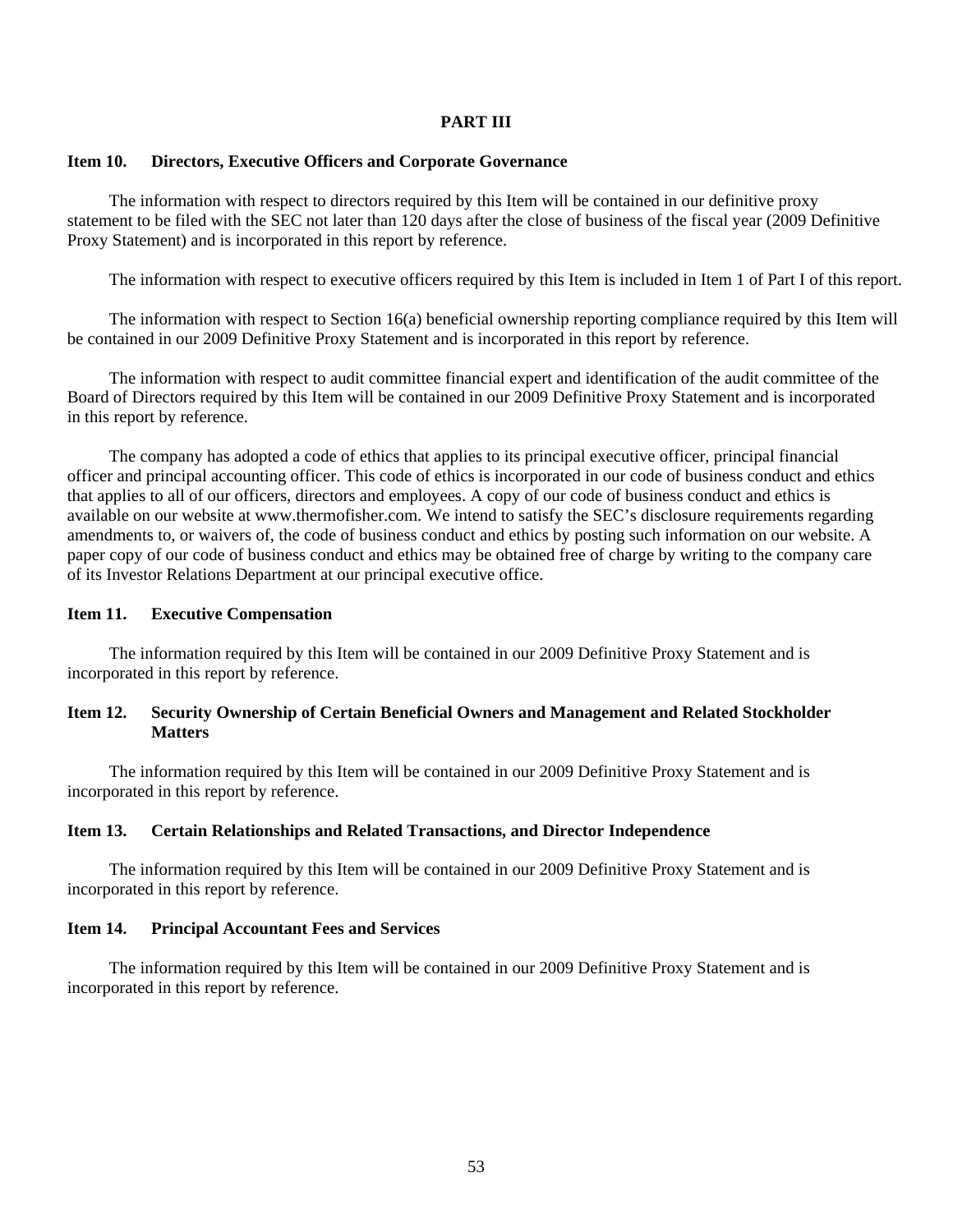### **PART IV**

#### **Item 15. Exhibits and Financial Statement Schedules**

- (a) The following documents are filed as part of this report:
	- (1) Consolidated Financial Statements (see Index on page F-1 of this report):

Report of Independent Registered Public Accounting Firm Consolidated Statement of Income Consolidated Balance Sheet Consolidated Statement of Cash Flows Consolidated Statement of Comprehensive Income and Shareholders' Equity Notes to Consolidated Financial Statements

(2) Consolidated Financial Statement Schedule (see Index on page F-1 of this report):

Schedule II: Valuation and Qualifying Accounts

All other schedules are omitted because they are not applicable or not required, or because the required information is included either in the consolidated financial statements or in the notes thereto.

# (b) Exhibits

See the Exhibit Index on page 56.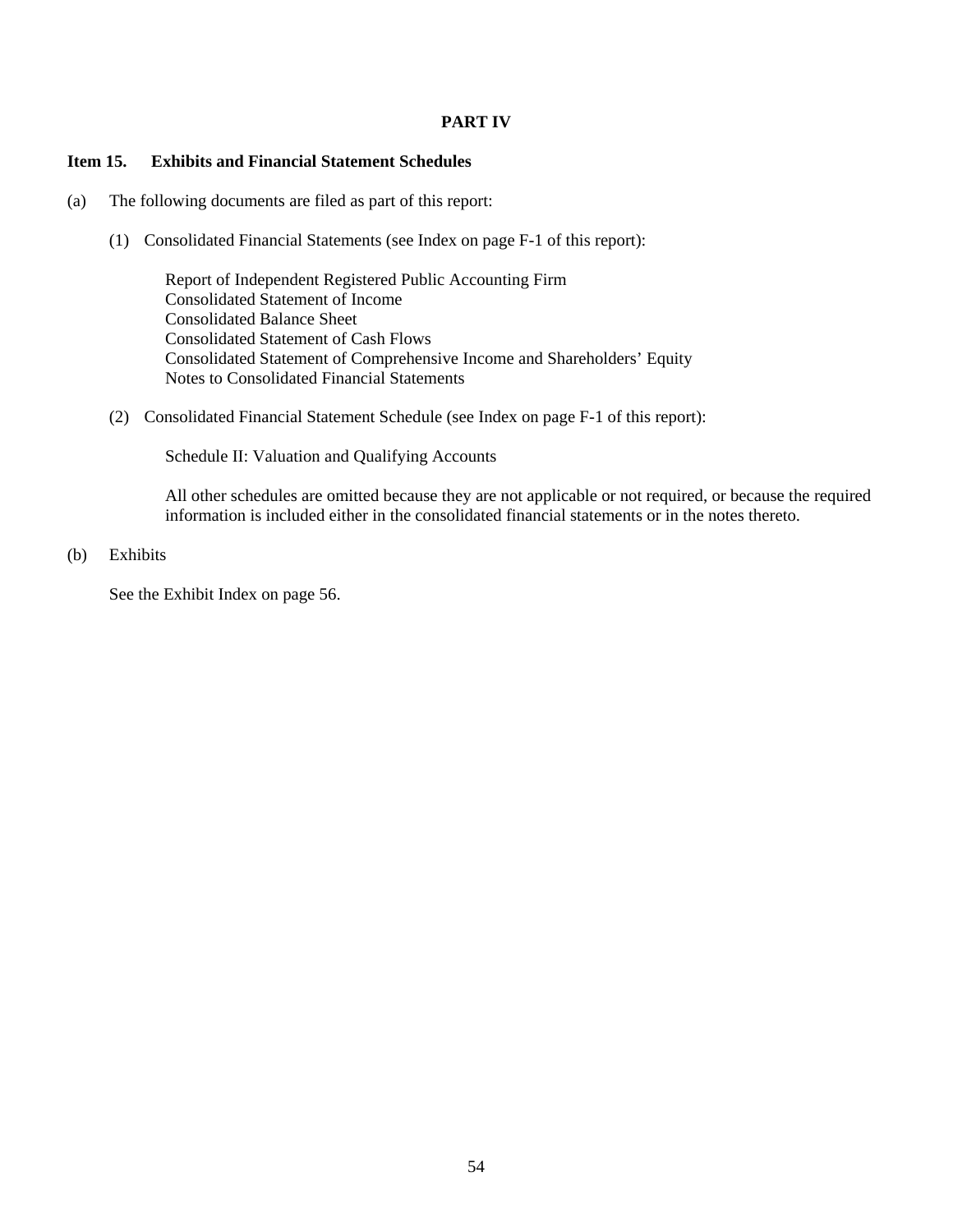### **SIGNATURES**

 Pursuant to the requirements of Section 13 or 15(d) of the Securities Exchange Act of 1934, the Registrant has duly caused this Report to be signed on its behalf by the undersigned, thereunto duly authorized.

Date: February 27, 2009 THERMO FISHER SCIENTIFIC INC.

 By: /s/ Marijn E. Dekkers Marijn E. Dekkers President and Chief Executive Officer

 Pursuant to the requirements of the Securities Exchange Act of 1934, this report has been signed below by the following persons on behalf of the Registrant and in the capacities indicated, as of February 27, 2009.

Signature Title

By: /s/ Marijn E. Dekkers Marijn E. Dekkers

By: /s/ Jim P. Manzi Jim P. Manzi

- By: /s/ Peter M. Wilver Peter M. Wilver
- By: /s/ Peter E. Hornstra Peter E. Hornstra

By: /s/ Michael A. Bell Michael A. Bell

- By: /s/ Stephen P. Kaufman Stephen P. Kaufman
- By: /s/ Judy C. Lewent Judy C. Lewent
- By: /s/ Peter J. Manning Peter J. Manning
- By: /s/ William G. Parrett William G. Parrett
- By: /s/ Michael E. Porter Michael E. Porter
- By: <u>/s/ Scott M. Sperling</u> Scott M. Sperling

By: /s/ Elaine S. Ullian Elaine S. Ullian

 President, Chief Executive Officer and Director (Principal Executive Officer)

Chairman of the Board and Director

 Senior Vice President and Chief Financial Officer (Principal Financial Officer)

 Vice President and Chief Accounting Officer (Principal Accounting Officer)

**Director** 

**Director** 

**Director** 

**Director** 

**Director** 

**Director** 

**Director** 

**Director**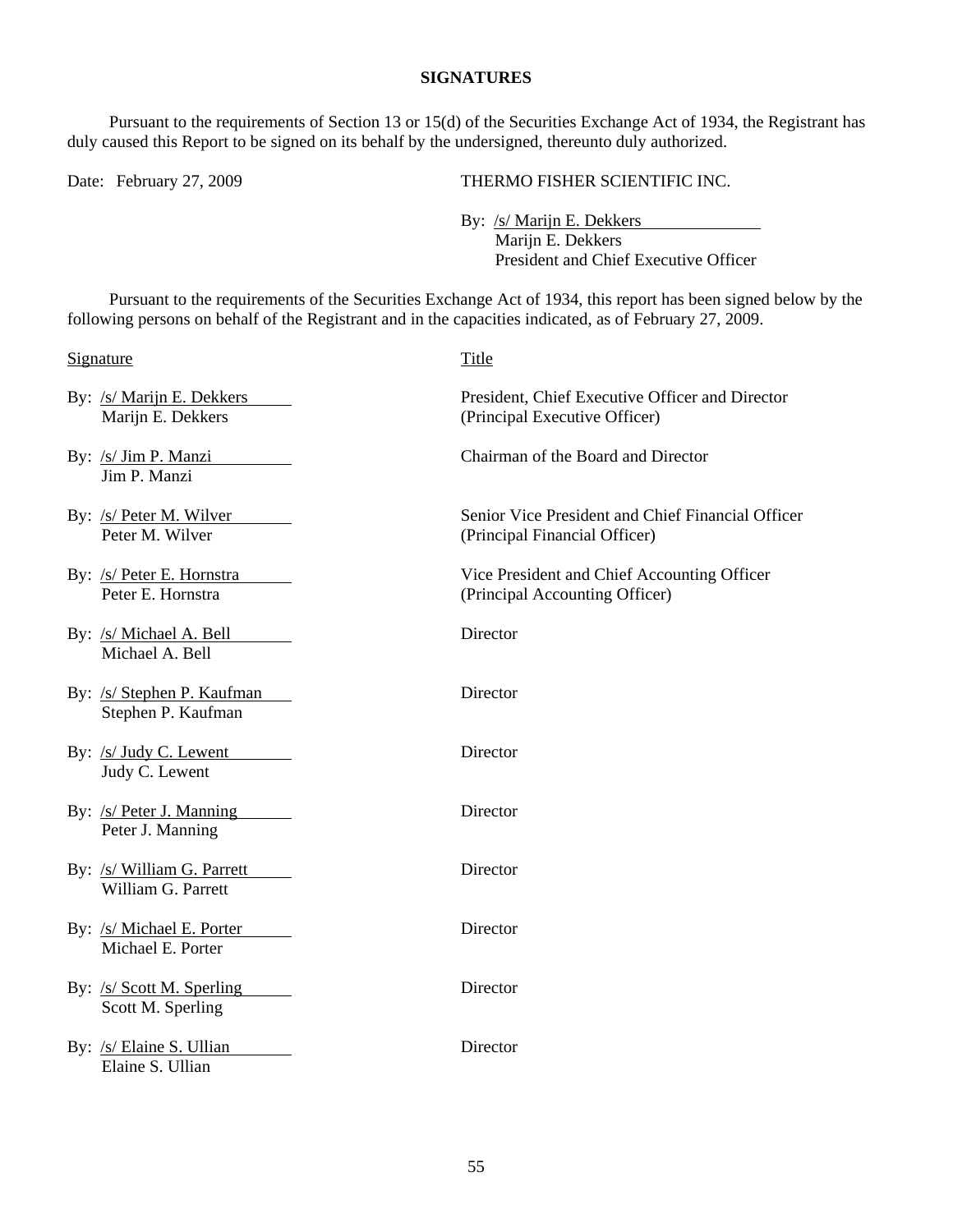| Exhibit<br>Number | Description of Exhibit                                                                                                                                                                                                                                                                                                                                                                                                                                                             |
|-------------------|------------------------------------------------------------------------------------------------------------------------------------------------------------------------------------------------------------------------------------------------------------------------------------------------------------------------------------------------------------------------------------------------------------------------------------------------------------------------------------|
| 2.1               | Agreement and Plan of Merger by and among Thermo Electron Corporation, Trumpet Merger<br>Corporation and Fisher Scientific International Inc., dated as of May 7, 2006 (filed as Exhibit 2.1 to the<br>Registrant's Current Report on Form 8-K filed May 11, 2006 [File No. 1-8002] and incorporated in this<br>document by reference).                                                                                                                                            |
| 3.1               | Amended and Restated Certificate of Incorporation of the Registrant (filed as Exhibit 3.1 to the<br>Registrant's Annual Report on Form 10-K for the fiscal year ended December 31, 2005 [File No. 1-<br>8002] and incorporated in this document by reference).                                                                                                                                                                                                                     |
| 3.2               | Amendment to Thermo Fisher Scientific Inc.'s Third Amended and Restated Certificate of<br>Incorporation (filed as Exhibit 3.1 to the Registrant's Current Report on Form 8-K filed November 14,<br>2006 [File No. 1-8002] and incorporated in this document by reference).                                                                                                                                                                                                         |
| 3.3               | Bylaws of the Company, as amended and effective as of May 15, 2008 (filed as Exhibit 3.1 to the<br>Registrant's Quarterly Report on Form 10-Q for the quarter ended June 28, 2008 [File No. 1-8002] and<br>incorporated in this document by reference).                                                                                                                                                                                                                            |
|                   | The Registrant agrees, pursuant to Item $601(b)(4)(iii)(A)$ of Regulation S-K, to furnish to the<br>Commission upon request, a copy of each instrument with respect to long-term debt of the Registrant<br>or its consolidated subsidiaries.                                                                                                                                                                                                                                       |
| 4.1               | Rights Agreement, dated as of September 15, 2005, by and between Thermo Electron Corporation and<br>American Stock Transfer & Trust Company, as Rights Agent, which includes as Exhibit A, the Terms<br>of Series B Junior Participating Preferred Stock, and as Exhibit B, the Form of Rights Certificate (filed<br>as Exhibit 4.1 to the Registrant's Current Report on Form 8-K filed September 16, 2005 [File No. 1-<br>8002] and incorporated in this document by reference). |
| 4.2               | Amendment No. 1 to the Rights Agreement, dated as of May 7, 2006, between Thermo Electron<br>Corporation and American Stock Transfer & Trust Company, as rights agent (filed as Exhibit 1.1 to the<br>Registrant's Registration Statement on Form 8-A/A filed May 12, 2006 [File No. 1-8002] and<br>incorporated in this document by reference).                                                                                                                                   |
| 10.1              | Revolving Credit Facility Letters from Barclays Bank PLC in favor of the Registrant and its<br>subsidiaries (filed as Exhibit 10.8 to the Registrant's Annual Report on Form 10-K for the fiscal year<br>ended January 3, 1998 [File No. 1-8002] and incorporated in this document by reference).                                                                                                                                                                                  |
| 10.2              | Thermo Fisher Scientific Inc. Deferred Compensation Plan for Directors of the Registrant, as amended<br>and restated on September 12, 2007 (filed as Exhibit 10.2 to the Registrant's Quarterly Report on Form<br>10-Q for the quarter ended September 29, 2007 [File No. 1-8002] and incorporated in this document by<br>reference).*                                                                                                                                             |
| 10.3              | Thermo Fisher Scientific Inc. Directors Stock Option Plan, as amended and restated as of November 9,<br>2006 (filed as Exhibit 10.21 to the Registrant's Current Report on Form 8-K filed November 14, 2006<br>[File No. 1-8002] and incorporated in this document by reference).*                                                                                                                                                                                                 |
| 10.4              | Thermo Fisher Scientific Inc. 2008 Annual Incentive Award Plan (filed as Exhibit 10.2 to the<br>Registrant's Current Report on Form 8-K filed May 22, 2008 [File No. 1-8002] and incorporated in this<br>document by reference).*                                                                                                                                                                                                                                                  |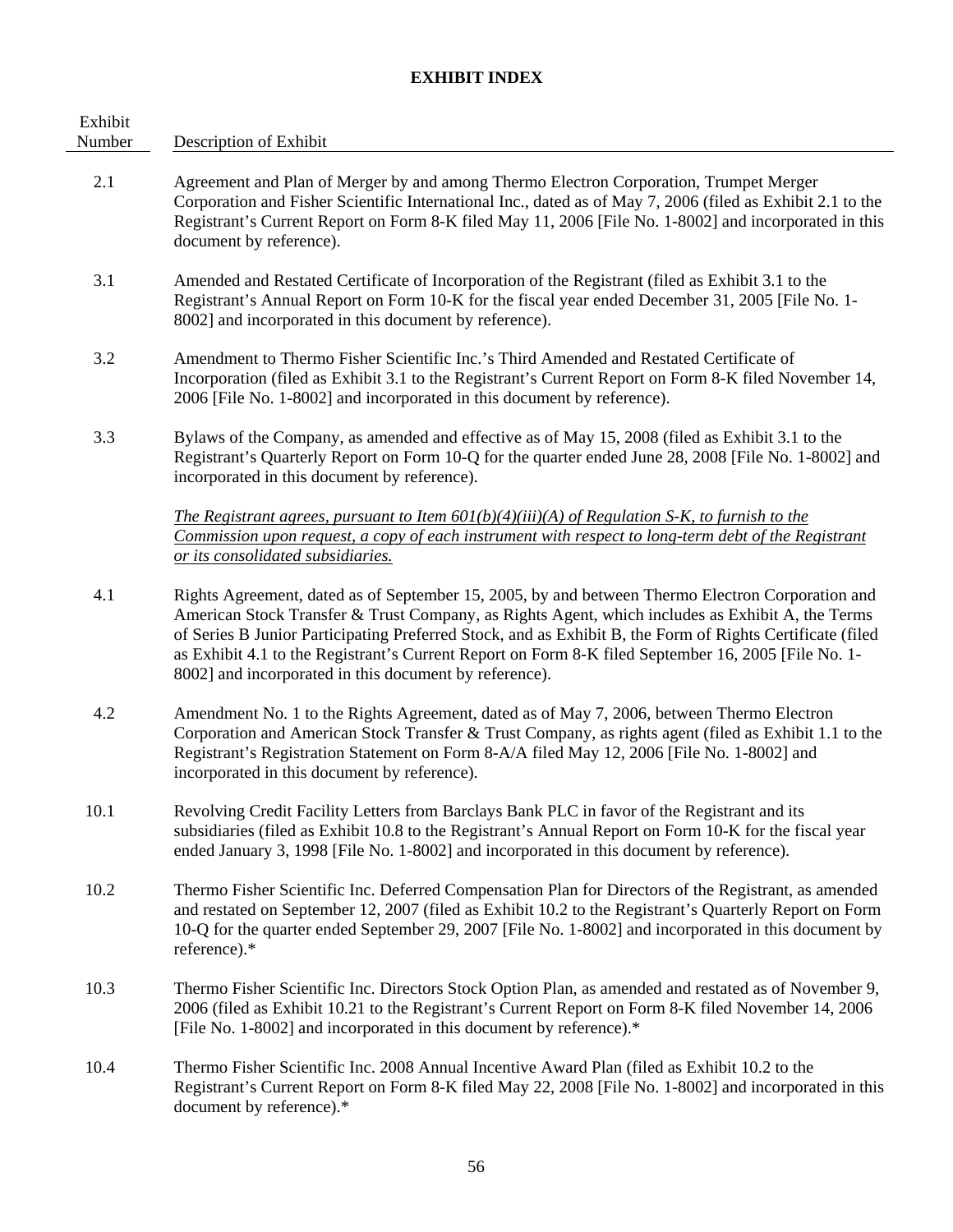| Exhibit<br>Number | Description of Exhibit                                                                                                                                                                                                                                                                                                       |
|-------------------|------------------------------------------------------------------------------------------------------------------------------------------------------------------------------------------------------------------------------------------------------------------------------------------------------------------------------|
| 10.5              | Thermo Fisher Scientific 2001 Equity Incentive Plan, as amended and restated as of November 9, 2006<br>(filed as Exhibit 10.6 to the Registrant's Annual Report on Form 10-K for the fiscal year ended<br>December 31, 2006 [File No. 1-8002] and incorporated in this document by reference).*                              |
| 10.6              | Thermo Electron Corporation Deferred Compensation Plan, effective November 1, 2001 (filed as<br>Exhibit 10.13 to the Registrant's Annual Report on Form 10-K for the fiscal year ended December 29,<br>2001 [File No. 1-8002] and incorporated in this document by reference).*                                              |
| 10.7              | 2000 Spectra-Physics Lasers, Inc. Stock Incentive Plan (filed as Exhibit 10.1 to Spectra-Physics'<br>Quarterly Report on Form 10-Q for the quarter ended September 30, 2000 [File No. 000-23461] and<br>incorporated in this document by reference). (Spectra-Physics merged with Thermo Electron on<br>February 25, 2002.)* |
| 10.8              | Description of Amendments to Certain Stock Option Plans made in February 2002 (filed as Exhibit<br>10.31 to the Registrant's Annual Report on Form 10-K for the fiscal year ended December 29, 2001<br>[File No. 1-8002] and incorporated in this document by reference).*                                                   |
| 10.9              | Form of Amended and Restated Indemnification Agreement between the Registrant and its directors<br>and officers (filed as Exhibit 10.2 to the Registrant's Registration Statement on Form S-4 [Reg. No.<br>333-90661] and incorporated in this document by reference).*                                                      |
| 10.10             | Amended and Restated Employment Agreement between the Registrant and Marijn Dekkers dated<br>April 7, 2008 (filed as 10.1 to the Registrant's Current Report on Form 8-K filed April 10, 2008 [File<br>No. 1-8002] and incorporated in this document by reference).*                                                         |
| 10.11             | Executive Registry Program at the Massachusetts General Hospital (filed as Exhibit 10.74 to the<br>Registrant's Annual Report on Form 10-K for the fiscal year ended December 28, 2002 [File No. 1-<br>8002] and incorporated in this document by reference).*                                                               |
| 10.12             | Form of Executive Change in Control Retention Agreement for Officers dated May 15, 2008 (filed as<br>Exhibit 10.1 to the Registrant's Current Report on Form 8-K filed May 19, 2008 [File No. 1-8002] and<br>incorporated in this document by reference).*                                                                   |
| 10.13             | Thermo Fisher Scientific Inc. Executive Severance Policy (filed as Exhibit 10.2 to the Registrant's<br>Current Report on Form 8-K filed May 19, 2008 [File No. 1-8002] and incorporated in this document<br>by reference).*                                                                                                  |
| 10.14             | 2008 Restatement to the Executive Severance Agreement with Marc Casper, dated November 21,<br>2008.*                                                                                                                                                                                                                         |
| 10.15             | Stock Option Agreement dated December 12, 2003, by and between the Registrant and Jim Manzi<br>(filed as Exhibit 10.72 to the Registrant's Annual Report on Form 10-K for the fiscal year ended<br>December 31, 2003 [File No. 1-8002] and incorporated in this document by reference).*                                     |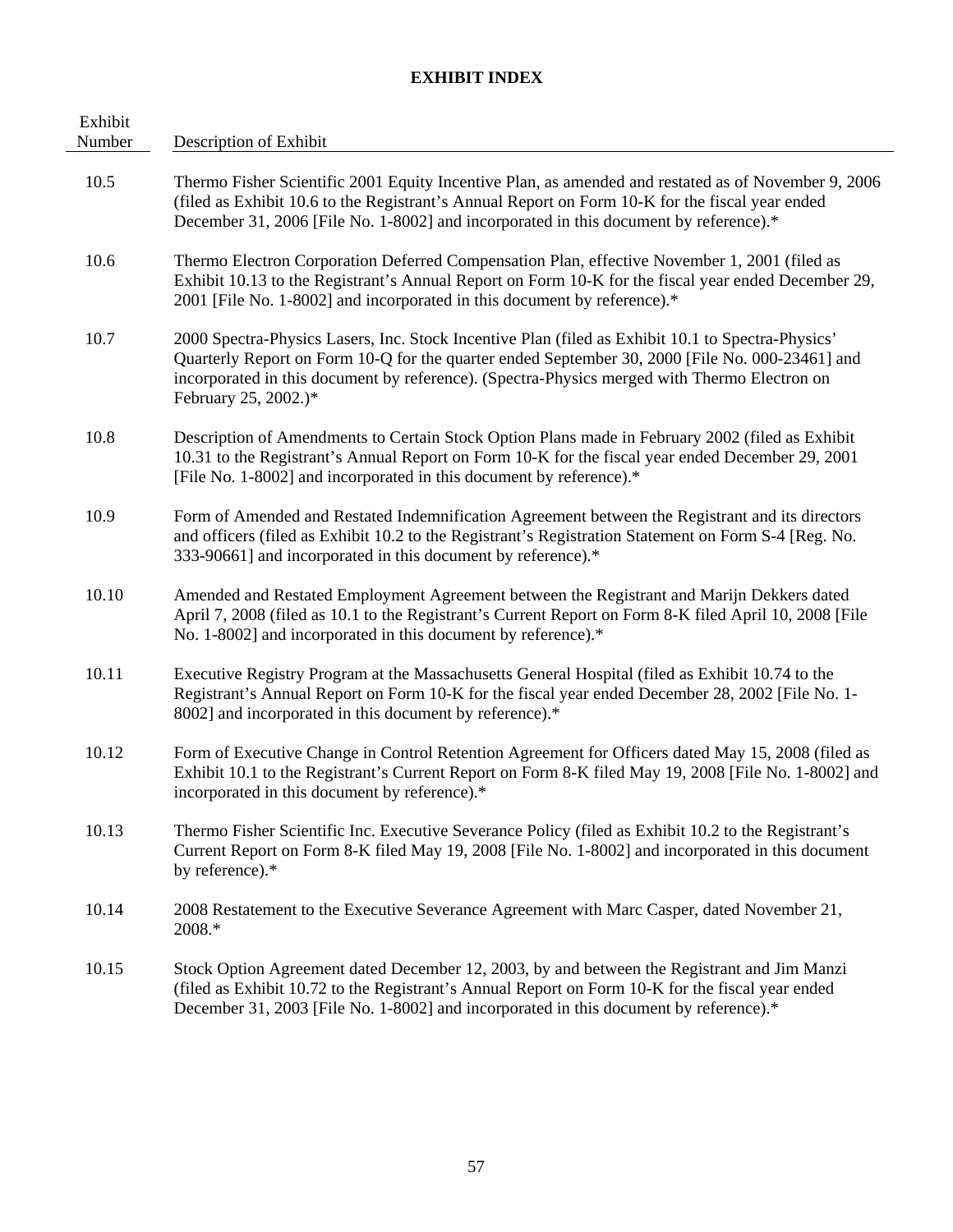Exhibit Number Description of Exhibit

10.16 Credit Agreement dated August 29, 2006, among the Company, as borrower, Bank of America, N.A., as administrative agent and swing line lender, Bank of America, N.A. and Barclays Bank PLC, as L/C issuers, the several banks and other financial institutions or entities from time to time parties thereto, as lenders, Banc of America Securities LLC and Barclays Capital, as joint lead arrangers and joint book managers, Barclays Bank PLC, as syndication agent, and ABN AMRO Bank, N.V., Deutsche Bank Securities, Inc., and JP Morgan Chase Bank, N.A., as documentation agents (filed as Exhibit 99.1 to the Registrant's Current Report on Form 8-K filed September 1, 2006 [File No. 1-8002] and incorporated in this document by reference).

- 10.17 Form of Thermo Electron Corporation Stock Option Agreement for use in connection with the grant of stock options under certain of the Registrant's equity incentive plans to officers and directors of the Registrant (filed as Exhibit 99.1 to the Registrant's Current Report on Form 8-K filed March 2, 2005 [File No. 1-8002] and incorporated herein by reference).\*
- 10.18 Form of Thermo Electron Corporation Stock Option Agreement for use in connection with the grant of stock options under the company's 2005 Stock Incentive Plan to officers and directors (other than Marijn Dekkers) (filed as Exhibit 99.1 to the company's Current Report on Form 8-K filed May 23, 2005 [File No. 1-8002] and incorporated in this document by reference).\*
- 10.19 Form of Thermo Fisher Scientific Inc. Stock Option Agreement for use in connection with the grant of stock options under the Registrant's equity plans, as amended and restated on November 9, 2006 to officers and directors of the Registrant (other than Marijn Dekkers and Marc Casper) (filed as Exhibit 10.12 to the Registrant's Current Report on Form 8-K filed November 14, 2006 [File No. 1-8002] and incorporated in this document by reference).\*
- 10.20 Form of Thermo Electron Corporation Stock Option Agreement for use in connection with the grant of stock options under the Registrant's equity incentive plans to Marijn Dekkers (filed as Exhibit 99.2 to the Registrant's Current Report on Form 8-K filed March 2, 2005 [File No. 1-8002] and incorporated in this document by reference).\*
- 10.21 Form of Thermo Fisher Scientific Inc. Stock Option Agreement for use in connection with the grant of stock options under the Registrant's 2005 Stock Incentive Plan, as amended and restated on November 9, 2006 to Marijn Dekkers (filed as Exhibit 10.13 to the Registrant's Current Report on Form 8-K filed November 14, 2006 [File No. 1-8002] and incorporated in this document by reference).\*
- 10.22 Stock Option Agreement dated November 9, 2006 with Marc Casper (filed as Exhibit 10.14 to the Registrant's Current Report on Form 8-K filed November 14, 2006 [File No. 1-8002] and incorporated in this document by reference).\*
- 10.23 Form of Thermo Fisher Scientific Inc.'s Restricted Stock Agreement for use in connection with the grant of restricted stock under the Registrant's 2005 Stock Incentive Plan, as amended and restated on November 9, 2006 to Marijn Dekkers (filed as Exhibit 10.17 to the Registrant's Current Report on Form 8-K filed November 14, 2006 [File No. 1-8002] and incorporated in this document by reference).\*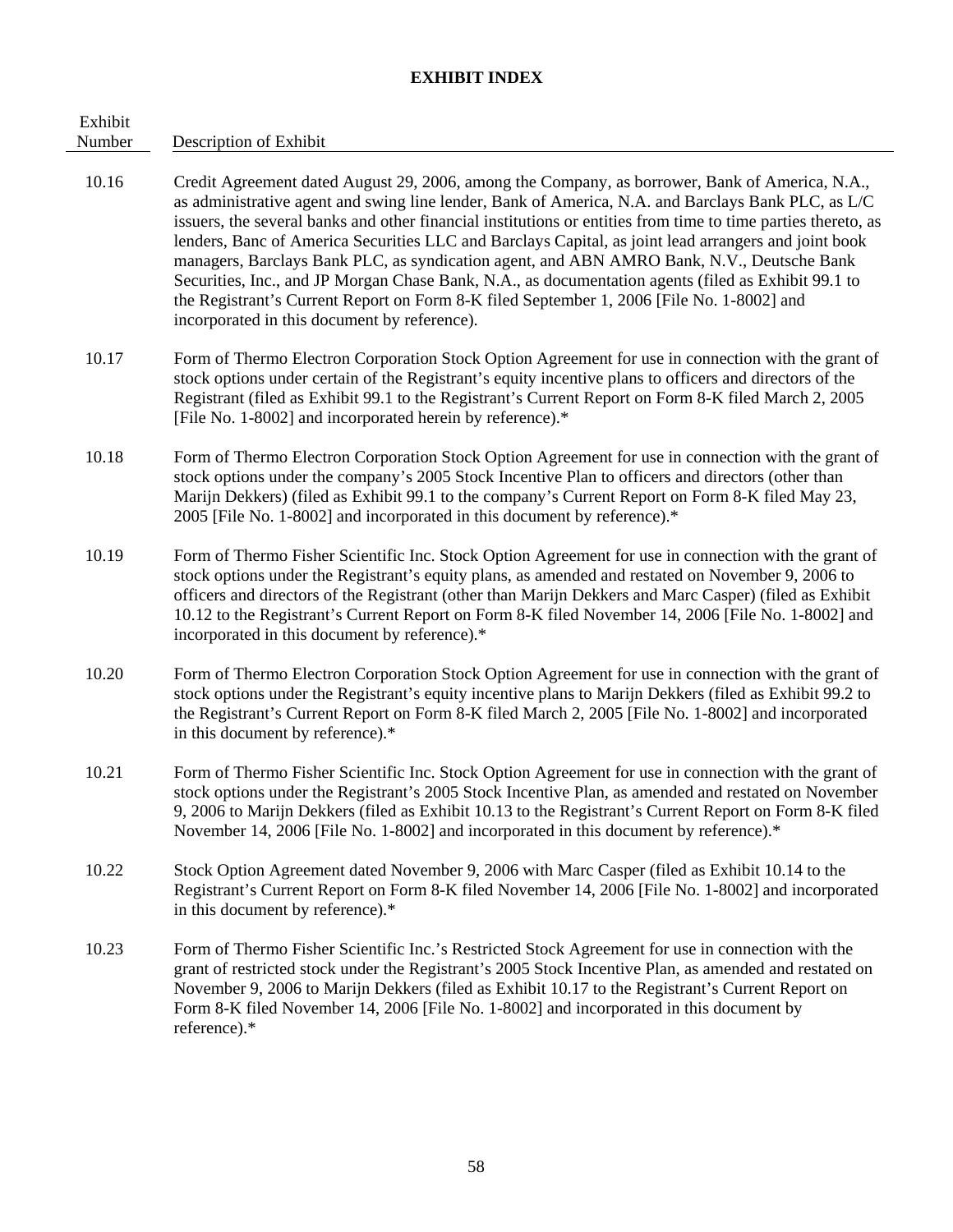| Exhibit<br>Number | Description of Exhibit                                                                                                                                                                                                                                                                                                                                                                                                                                                              |
|-------------------|-------------------------------------------------------------------------------------------------------------------------------------------------------------------------------------------------------------------------------------------------------------------------------------------------------------------------------------------------------------------------------------------------------------------------------------------------------------------------------------|
| 10.24             | Form of Thermo Fisher Scientific Inc.'s Restricted Stock Agreement for use in connection with the<br>grant of restricted stock under the Registrant's 2005 Stock Incentive Plan, as amended and restated on<br>November 9, 2006 to officers of the Registrant (other than Marijn Dekkers and Marc Casper) (filed as<br>Exhibit 10.16 to the Registrant's Current Report on Form 8-K filed November 14, 2006 [File No. 1-<br>8002] and incorporated in this document by reference).* |
| 10.25             | Restricted Stock Agreement dated November 9, 2006 with Marc Casper (filed as Exhibit 10.18 to the<br>Registrant's Current Report on Form 8-K filed November 14, 2006 [File No. 1-8002] and incorporated<br>in this document by reference).*                                                                                                                                                                                                                                         |
| 10.26             | Form of Thermo Fisher Scientific Inc.'s Performance Restricted Stock Agreement for use in connection<br>with the grant of performance restricted stock under the Registrant's 2005 Stock Incentive Plan, as<br>amended and restated on November 9, 2006 to the officers of the Registrant (filed as Exhibit 10.20 to<br>the Registrant's Current Report on Form 8-K filed November 14, 2006 [File No. 1-8002] and<br>incorporated in this document by reference).*                  |
| 10.27             | Summary of Thermo Fisher Scientific Inc. Annual Director Compensation.*                                                                                                                                                                                                                                                                                                                                                                                                             |
| 10.28             | Thermo Fisher Scientific Inc. 2005 Stock Incentive Plan, as amended and restated on November 9,<br>2006 (filed as Exhibit 10.9 to the Registrant's Current Report on Form 8-K filed November 14, 2006<br>[File No. 1-8002] and incorporated in this document by reference).*                                                                                                                                                                                                        |
| 10.29             | Fisher Scientific International Inc. 2005 Equity and Incentive Plan, as amended for awards granted on<br>or after November 9, 2006 (filed as Exhibit 10.10 to the Registrant's Current Report on Form 8-K filed<br>November 14, 2006 [File No. 1-8002] and incorporated in this document by reference).*                                                                                                                                                                            |
| 10.30             | Summary of Annual Incentive Program of Thermo Electron Corporation (filed as Exhibit 10.66 to the<br>Registrant's Annual Report on Form 10-K for the fiscal year ended December 31, 2004 [File No. 1-<br>8002] and incorporated in this document by reference).*                                                                                                                                                                                                                    |
| 10.31             | Summary of 2008 Annual Cash Incentive Plan Matters (set forth in Item 5.02 to the Registrant's<br>Current Report on Form 8-K filed March 10, 2008 [File No. 1-8002] under the heading "Annual Cash<br>Incentive Plans – Establishment of Criteria for 2008 Bonus" and incorporated herein by reference).*                                                                                                                                                                           |
| 10.32             | Marijn Dekkers Waiver Letter, dated as of May 7, 2006 (filed as Exhibit 10.1 to the company's Current<br>Report on Form 8-K filed May 11, 2006 [File No. 1-8002] and incorporated in this document by<br>reference).*                                                                                                                                                                                                                                                               |
| 10.33             | Form of Noncompetition Agreement between the Registrant and certain key employees and executive<br>officers (filed as Exhibit 10.4 to the Registrant's Current Report on Form 8-K filed November 14, 2006<br>[File No. 1-8002] and incorporated in this document by reference).*                                                                                                                                                                                                    |
| 10.34             | Noncompetition Agreement between the Registrant and Marc Casper, dated as of November 9, 2006<br>(filed as Exhibit 10.5 to the Registrant's Current Report on Form 8-K filed November 14, 2006 [File<br>No. 1-8002] and incorporated in this document by reference).*                                                                                                                                                                                                               |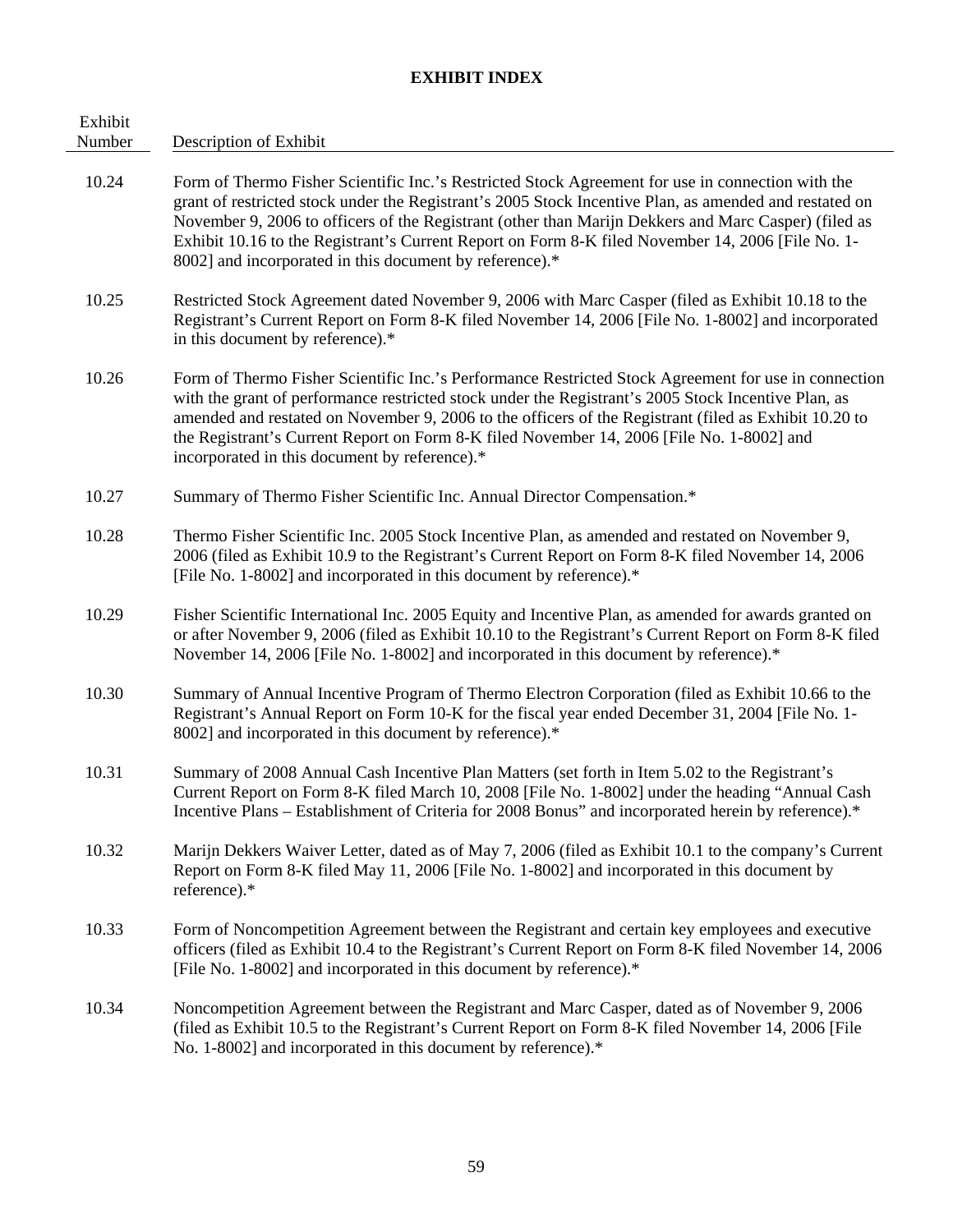| Exhibit<br>Number | Description of Exhibit                                                                                                                                                                                                                                                                                                                                                                 |
|-------------------|----------------------------------------------------------------------------------------------------------------------------------------------------------------------------------------------------------------------------------------------------------------------------------------------------------------------------------------------------------------------------------------|
| 10.35             | Retirement Plan for Non-Employee Directors of Fisher Scientific International Inc. (filed as Exhibit<br>10.12 to Fisher Scientific International Inc.'s Annual Report on Form 10-K for the year ended<br>December 31, 1992, filed March 24, 1993 [File No. 1-10920] and incorporated in this document by<br>reference).*                                                               |
| 10.36             | First Amendment to the Fisher Scientific International Inc. Retirement Plan for Non-Employee Directors<br>(filed as Exhibit 10.04 to Fisher Scientific International Inc.'s Quarterly Report on Form 10-Q filed<br>May 10, 2005 [File No. 1-10920] and incorporated in this document by reference).*                                                                                   |
| 10.37             | Amendment to Retirement Plan for Non-Employee Directors of Fisher Scientific International Inc. (filed<br>as Exhibit 10.02 to Fisher Scientific International Inc.'s Current Report on Form 8-K filed March 7,<br>2006 [File No. 1-10920] and incorporated in this document by reference).*                                                                                            |
| 10.38             | Fisher Scientific International Inc. 2001 Equity and Incentive Plan, effective as of May 16, 2001 (filed<br>as Annex I to Fisher Scientific International Inc.'s definitive proxy statement filed April 12, 2001 [File<br>No. 1-10920] and incorporated in this document by reference).*                                                                                               |
| 10.39             | Form of Fisher Scientific International Inc. Non-Qualified Stock Option Award Agreement<br>(Management Options — Fisher Scientific International Inc. 2001 Equity and Incentive Plan) (filed as<br>Exhibit 10.1 to Fisher Scientific International Inc.'s Quarterly Report on Form 10-Q filed November 9,<br>2004 [File No. 1-10920] and incorporated in this document by reference).* |
| 10.40             | Fisher Scientific International Inc. 2005 Equity and Incentive Plan, effective as of May 6, 2005 (filed as<br>Exhibit A to Fisher Scientific International Inc.'s definitive proxy statement filed April 4, 2005 [File<br>No. 1-10920] and incorporated in this document by reference).*                                                                                               |
| 10.41             | Form of 2005 Equity and Incentive Plan Non-Qualified Stock Option Award Agreement (filed as<br>Exhibit 10.01 to Fisher Scientific International Inc.'s Current Report on Form 8-K filed June 10, 2005<br>[File No. 1-10920] and incorporated in this document by reference).*                                                                                                          |
| 10.42             | Apogent Technologies Inc. 2001 Equity Incentive Plan (filed as Exhibit 99.5 to Fisher Scientific<br>International Inc.'s Registration Statement of Form S-8 filed August 13, 2004 [File No. 1-10920] and<br>incorporated in this document by reference).*                                                                                                                              |
| 10.43             | Thermo Fisher Scientific Inc. Amended and Restated 2005 Deferred Compensation Plan, effective<br>January 1, 2009.*                                                                                                                                                                                                                                                                     |
| 10.44             | Description of Amendments to certain Stock Option Plans made in February 2008 (filed as Exhibit<br>10.75 to the Registrant's Annual Report on Form 10-K for the year ended December 31, 2007 [File No.<br>1-8002] and incorporated in this document by reference).*                                                                                                                    |
| 10.45             | Amendment dated February 27, 2008 to Thermo Fisher Scientific Inc. Directors Stock Option Plan, as<br>amended and restated as of November 9, 2006 (filed as Exhibit 10.78 to the Registrant's Annual Report<br>on Form 10-K for the year ended December 31, 2007 [File No. 1-8002] and incorporated in this<br>document by reference).*                                                |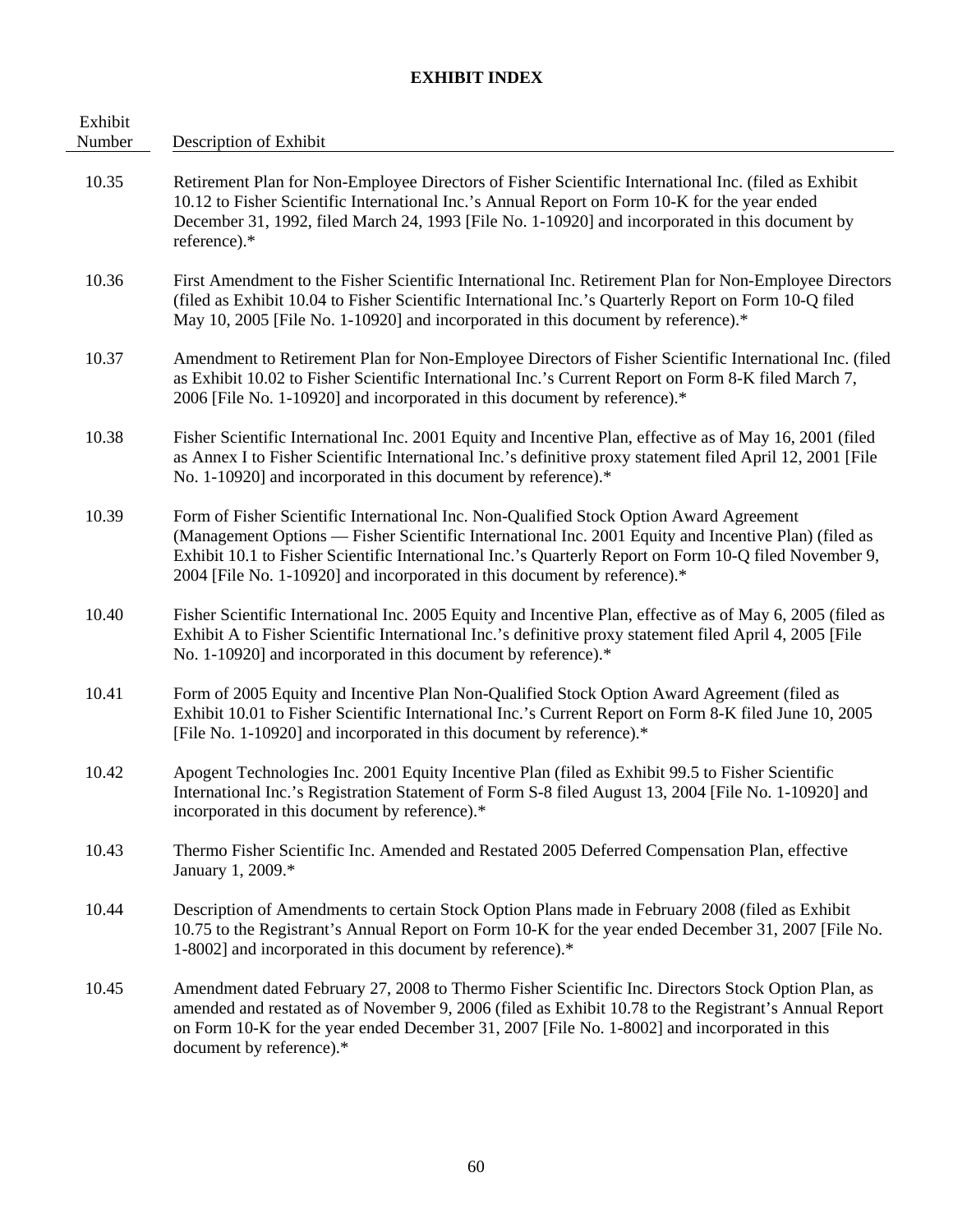| Exhibit<br>Number | Description of Exhibit                                                                                                                                                                                                                                                                                                                                                                                                                                                |
|-------------------|-----------------------------------------------------------------------------------------------------------------------------------------------------------------------------------------------------------------------------------------------------------------------------------------------------------------------------------------------------------------------------------------------------------------------------------------------------------------------|
| 10.46             | Amendment dated February 27, 2008 to Thermo Fisher Scientific Inc. 2005 Stock Incentive Plan, as<br>amended and restated on November 9, 2006 (filed as Exhibit 10.79 to the Registrant's Annual Report<br>on Form 10-K for the year ended December 31, 2007 [File No. 1-8002] and incorporated in this<br>document by reference).*                                                                                                                                    |
| 10.47             | Amendment dated February 27, 2008 to Fisher Scientific International Inc. 2005 Equity and Incentive<br>Plan, as amended and restated on November 9, 2006 (filed as Exhibit 10.80 to the Registrant's Annual<br>Report on Form 10-K for the year ended December 31, 2007 [File No. 1-8002] and incorporated in this<br>document by reference).*                                                                                                                        |
| 10.48             | Amendment dated February 27, 2008 to Thermo Fisher Scientific Inc. 2001 Equity Incentive Plan, as<br>amended and restated on November 9, 2006 (filed as Exhibit 10.81 to the Registrant's Annual Report<br>on Form 10-K for the year ended December 31, 2007 [File No. 1-8002] and incorporated in this<br>document by reference).*                                                                                                                                   |
| 10.49             | Form of Thermo Fisher Scientific Stock Option Agreement for use in connection with the grant of<br>stock options under the Registrant's equity plans to directors of the Registrant (filed as Exhibit 10.1 to<br>the Registrant's Quarterly Report on Form 10-Q for the quarter ended June 28, 2008 [File No. 1-8002]<br>and incorporated in this document by reference).*                                                                                            |
| 10.50             | Thermo Fisher Scientific Inc. 2008 Stock Incentive Plan (filed as Exhibit 10.1 to the Registrant's<br>Current Report on Form 8-K filed May 22, 2008 [File No. 1-8002] and incorporated in this document<br>by reference).*                                                                                                                                                                                                                                            |
| 10.51             | Stock Option Agreement dated May 15, 2008 between the Registrant and Marc Casper (filed as Exhibit<br>10.3 to the Registrant's Current Report on Form 8-K filed May 19, 2008 [File No. 1-8002] and<br>incorporated in this document by reference).*                                                                                                                                                                                                                   |
| 10.52             | Form of Thermo Fisher Scientific Inc.'s March 2008 Performance Restricted Stock Agreement for use<br>in connection with the grant of performance restricted stock under the Registrant's 2005 Stock<br>Incentive Plan, as amended and restated on November 9, 2006 to officers of the Registrant (filed as<br>Exhibit 10.2 to the Registrant's Current Report on Form 8-K filed March 10, 2008 [File No. 1-8002]<br>and incorporated in this document by reference).* |
| 10.53             | Letter Agreement dated April 7, 2008, between the Registrant and Marijn Dekkers (filed as Exhibit<br>10.2 to the Registrant's Current Report on Form 8-K filed April 10, 2008 [File No. 1-8002] and<br>incorporated in this document by reference).*                                                                                                                                                                                                                  |
| 10.54             | Letter Agreement dated April 7, 2008, between the Registrant and Marijn Dekkers (filed as Exhibit<br>10.3 to the Registrant's Current Report on Form 8-K filed April 10, 2008 [File No. 1-8002] and<br>incorporated in this document by reference).*                                                                                                                                                                                                                  |
| 10.55             | Form of Executive Change in Control Retention Agreement for Officers (for officers appointed after<br>February 26, 2009).*                                                                                                                                                                                                                                                                                                                                            |
| 10.56             | Form of Thermo Fisher Scientific Inc.'s February 2009 Performance Restricted Stock Unit Agreement<br>(filed as Exhibit 10.2 to the Registrant's Current Report on Form 8-K filed February 27, 2009 [File No.<br>1-8002] and incorporated in this document by reference).*                                                                                                                                                                                             |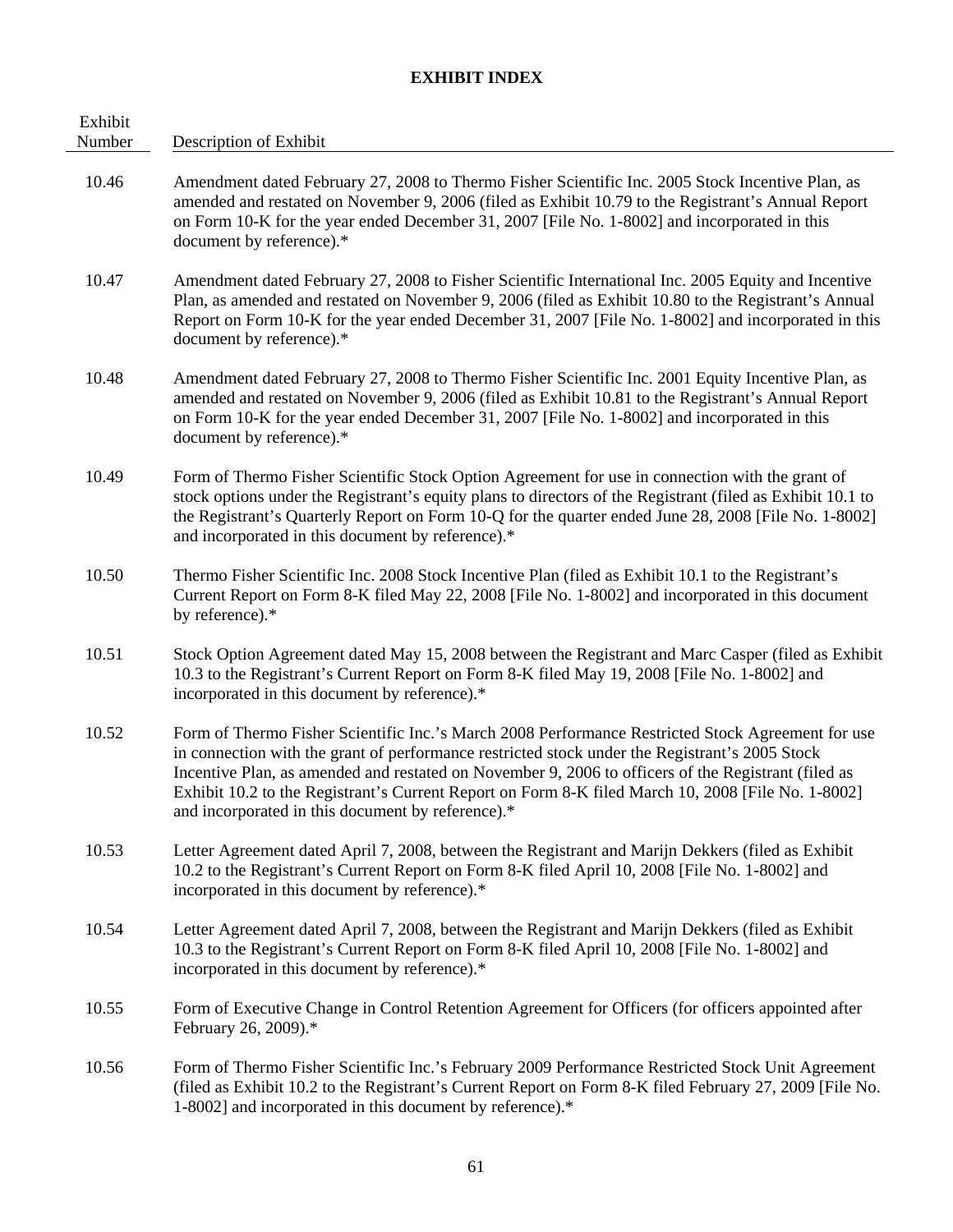$\overline{\phantom{0}}$ 

| Exhibit<br>Number | Description of Exhibit                                                                                                                                                                                                                          |
|-------------------|-------------------------------------------------------------------------------------------------------------------------------------------------------------------------------------------------------------------------------------------------|
| 10.57             | Form of Thermo Fisher Scientific Inc.'s Restricted Stock Unit Agreement (filed as Exhibit 10.1 to the<br>Registrant's Current Report on Form 8-K filed February 27, 2009 [File No. 1-8002] and incorporated<br>in this document by reference).* |
| 21                | Subsidiaries of the Registrant.                                                                                                                                                                                                                 |
| 23.1              | Consent of PricewaterhouseCoopers LLP.                                                                                                                                                                                                          |
| 31.1              | Certification of Chief Executive Officer required by Exchange Act Rules 13a-14(a) and 15d-14(a), as<br>adopted pursuant to Section 302 of the Sarbanes-Oxley Act of 2002.                                                                       |
| 31.2              | Certification of Chief Financial Officer required by Exchange Act Rules 13a-14(a) and 15d-14(a), as<br>adopted pursuant to Section 302 of the Sarbanes-Oxley Act of 2002.                                                                       |
| 32.1              | Certification of Chief Executive Officer required by Exchange Act Rules 13a-14(b) and 15d-14(b), as<br>adopted pursuant to Section 906 of the Sarbanes-Oxley Act of 2002.**                                                                     |
| 32.2              | Certification of Chief Financial Officer required by Exchange Act Rules 13a-14(b) and 15d-14(b), as<br>adopted pursuant to Section 906 of the Sarbanes-Oxley Act of 2002.**                                                                     |

\*Indicates management contract or compensatory plan, contract or arrangement.

<sup>\*\*</sup>Certification is not deemed "filed" for purposes of Section 18 of the Exchange Act or otherwise subject to the liability of that section. Such certification is not deemed to be incorporated by reference into any filing under the Securities Act or the Exchange Act except to the extent that the registrant specifically incorporates it by reference.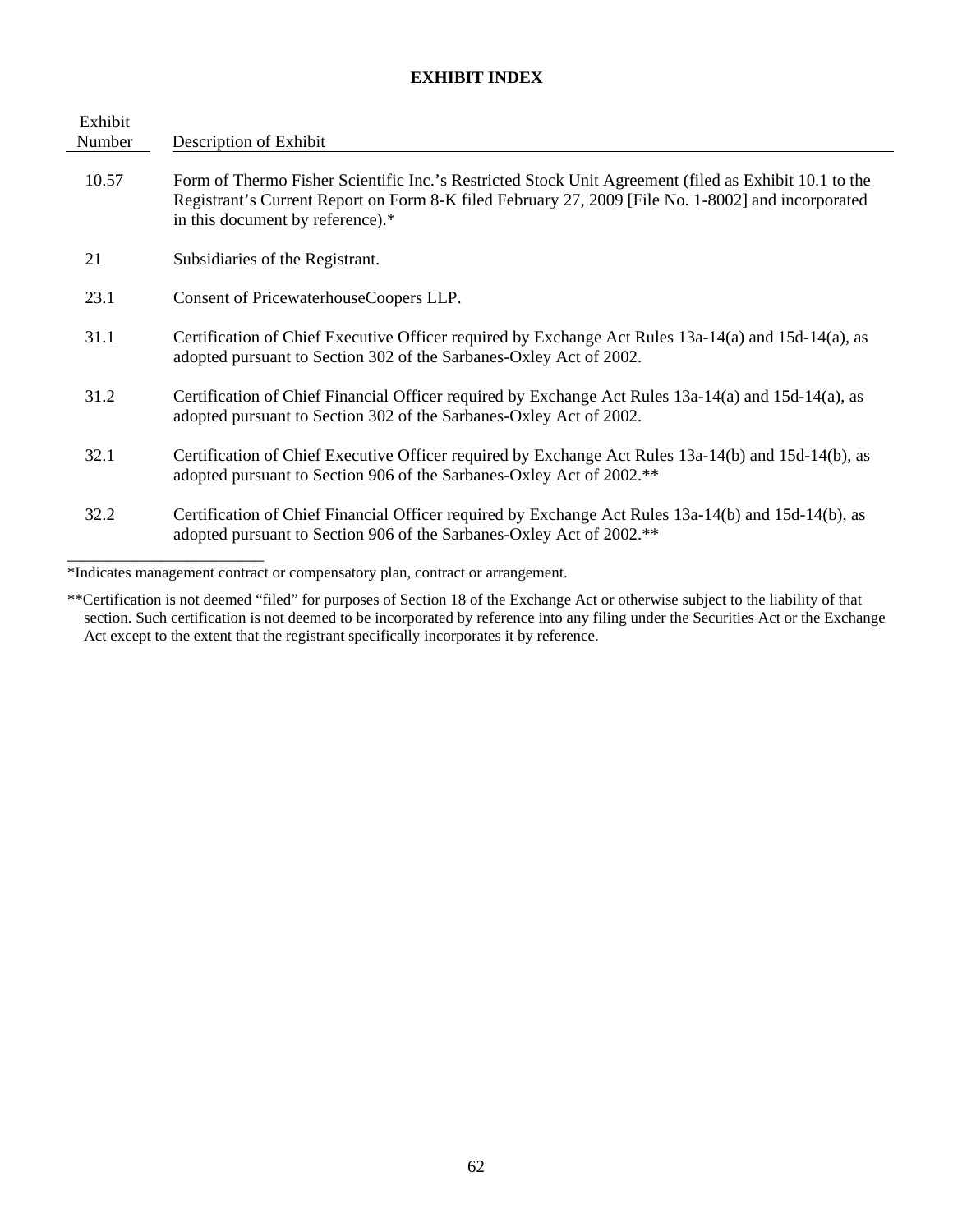# **THERMO FISHER SCIENTIFIC INC.**

# **ANNUAL REPORT ON FORM 10-K INDEX OF CONSOLIDATED FINANCIAL STATEMENTS AND SCHEDULE**

 The following Consolidated Financial Statements of the Registrant and its subsidiaries are required to be included in Item 15:

|                                                                                                                                 | Page   |
|---------------------------------------------------------------------------------------------------------------------------------|--------|
| Report of Independent Registered Public Accounting Firm                                                                         | $F-2$  |
| Consolidated Statement of Income for the years ended December 31, 2008, 2007 and 2006                                           | $F-3$  |
| Consolidated Balance Sheet as of December 31, 2008 and 2007                                                                     | $F-4$  |
| Consolidated Statement of Cash Flows for the years ended December 31, 2008, 2007 and 2006                                       | $F-6$  |
| Consolidated Statement of Comprehensive Income and Shareholders' Equity for the years ended<br>December 31, 2008, 2007 and 2006 | $F-8$  |
| Notes to Consolidated Financial Statements                                                                                      | $F-10$ |
|                                                                                                                                 |        |

 The following Consolidated Financial Statement Schedule of the Registrant and its subsidiaries is filed as part of this Report as required to be included in Item 15(a):

Schedule II – Valuation and Qualifying Accounts F-67

Note: All other financial statement schedules are omitted because they are not applicable or not required, or because the required information is included in the consolidated financial statements or in the notes thereto.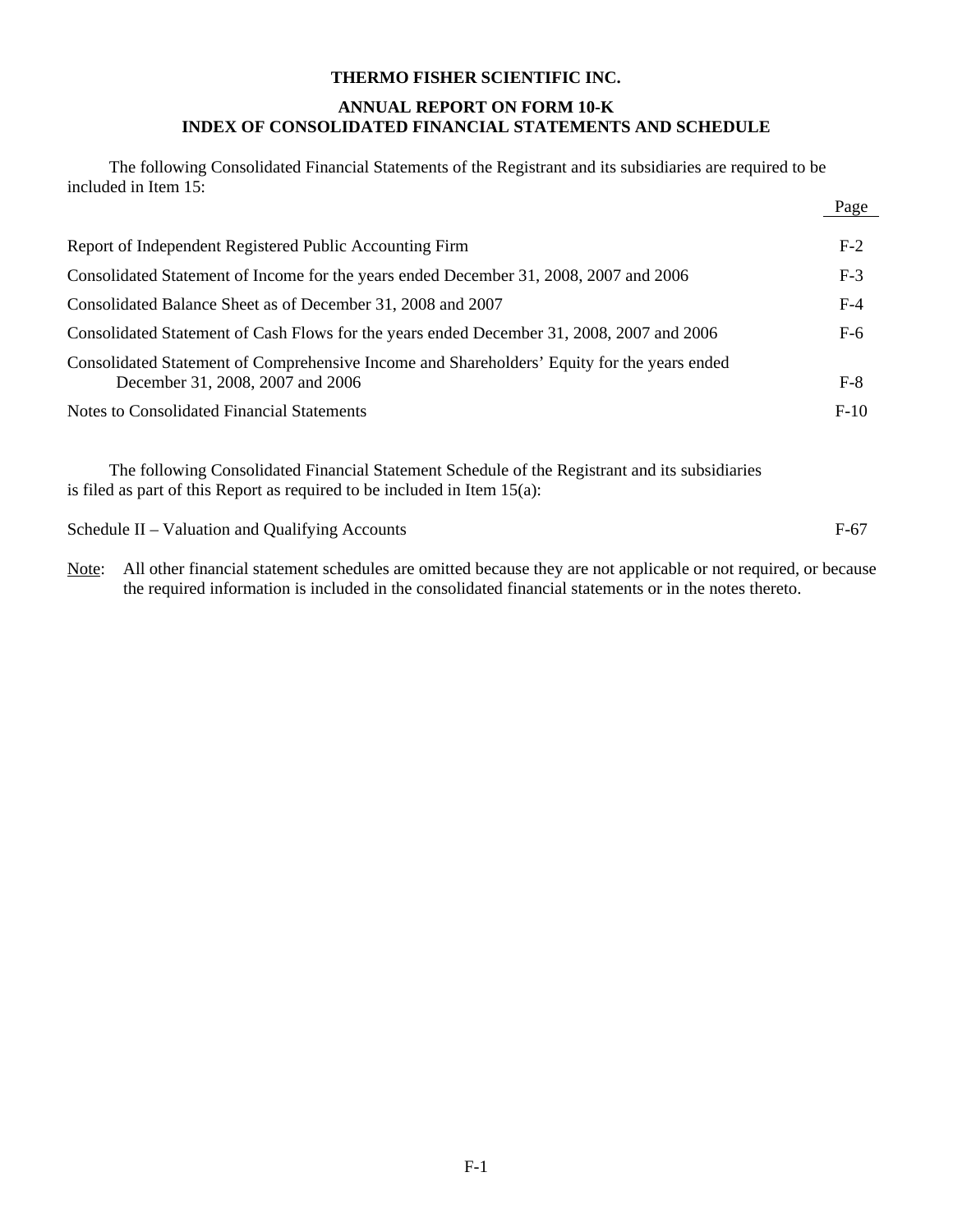# **THERMO FISHER SCIENTIFIC INC. REPORT OF INDEPENDENT REGISTERED PUBLIC ACCOUNTING FIRM**

To the Board of Directors and Shareholders of Thermo Fisher Scientific Inc.:

In our opinion, the accompanying consolidated financial statements listed in the accompanying index present fairly, in all material respects, the financial position of Thermo Fisher Scientific Inc. and its subsidiaries at December 31, 2008 and December 31, 2007, and the results of their operations and their cash flows for each of the three years in the period ended December 31, 2008 in conformity with accounting principles generally accepted in the United States of America. In addition, in our opinion, the financial statement schedule listed in the accompanying index presents fairly, in all material respects, the information set forth therein when read in conjunction with the related consolidated financial statements. Also in our opinion, the Company maintained, in all material respects, effective internal control over financial reporting as of December 31, 2008, based on criteria established in *Internal Control - Integrated Framework* issued by the Committee of Sponsoring Organizations of the Treadway Commission (COSO). The Company's management is responsible for these financial statements and financial statement schedule, for maintaining effective internal control over financial reporting and for its assessment of the effectiveness of internal control over financial reporting, included in Management's Annual Report on Internal Control over Financial Reporting appearing under Item 9A. Our responsibility is to express opinions on these financial statements, the financial statement schedule and on the Company's internal control over financial reporting based on our integrated audits. We conducted our audits in accordance with the standards of the Public Company Accounting Oversight Board (United States). Those standards require that we plan and perform the audits to obtain reasonable assurance about whether the financial statements are free of material misstatement and whether effective internal control over financial reporting was maintained in all material respects. Our audits of the financial statements included examining, on a test basis, evidence supporting the amounts and disclosures in the financial statements, assessing the accounting principles used and significant estimates made by management, and evaluating the overall financial statement presentation. Our audit of internal control over financial reporting included obtaining an understanding of internal control over financial reporting, assessing the risk that a material weakness exists, and testing and evaluating the design and operating effectiveness of internal control based on the assessed risk. Our audits also included performing such other procedures as we considered necessary in the circumstances. We believe that our audits provide a reasonable basis for our opinions.

As discussed in Note 5 to the consolidated financial statements, the Company changed the manner in which it accounts for defined benefit pension and other postretirement plans effective December 31, 2006.

A company's internal control over financial reporting is a process designed to provide reasonable assurance regarding the reliability of financial reporting and the preparation of financial statements for external purposes in accordance with generally accepted accounting principles. A company's internal control over financial reporting includes those policies and procedures that (i) pertain to the maintenance of records that, in reasonable detail, accurately and fairly reflect the transactions and dispositions of the assets of the company; (ii) provide reasonable assurance that transactions are recorded as necessary to permit preparation of financial statements in accordance with generally accepted accounting principles, and that receipts and expenditures of the company are being made only in accordance with authorizations of management and directors of the company; and (iii) provide reasonable assurance regarding prevention or timely detection of unauthorized acquisition, use, or disposition of the company's assets that could have a material effect on the financial statements.

Because of its inherent limitations, internal control over financial reporting may not prevent or detect misstatements. Also, projections of any evaluation of effectiveness to future periods are subject to the risk that controls may become inadequate because of changes in conditions, or that the degree of compliance with the policies or procedures may deteriorate.

PricewaterhouseCoopers LLP Boston, Massachusetts February 27, 2009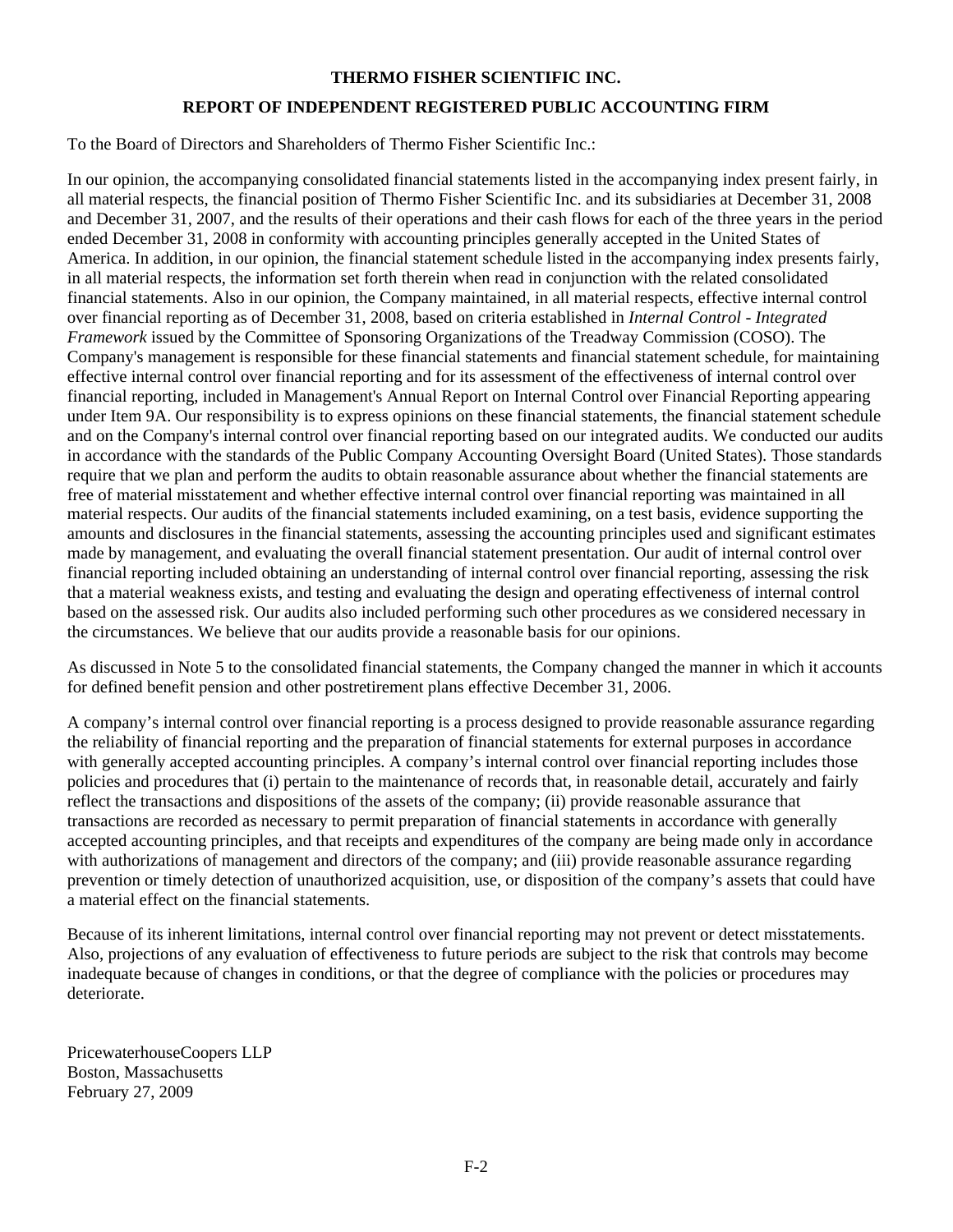# **THERMO FISHER SCIENTIFIC INC. CONSOLIDATED STATEMENT OF INCOME**

|                                                                                        |                         | Year Ended December 31,           |                      |
|----------------------------------------------------------------------------------------|-------------------------|-----------------------------------|----------------------|
| (In millions except per share amounts)                                                 | 2008                    | 2007                              | 2006                 |
| <b>Revenues</b>                                                                        |                         |                                   |                      |
| Product revenues                                                                       | \$8,838.8               | \$8,300.6                         | \$2,981.9            |
| Service revenues                                                                       | 1,659.2                 | <u>1,445.8</u>                    | 809.7                |
|                                                                                        |                         |                                   |                      |
|                                                                                        | 10,498.0                | 9,746.4                           | 3,791.6              |
| Costs and Operating Expenses:                                                          |                         |                                   |                      |
| Cost of product revenues                                                               | 5,299.6                 | 5,079.3                           | 1,723.0              |
| Cost of service revenues                                                               | 992.2                   | 862.7                             | 500.5                |
| Selling, general and administrative expenses                                           | 2,692.3                 | 2,549.1                           | 1,110.2              |
| Research and development expenses                                                      | 249.1                   | 238.7                             | 170.2                |
| Restructuring and other costs, net                                                     | 35.4                    | 42.2                              | 45.7                 |
|                                                                                        | 9,268.6                 | 8,772.0                           | 3,549.6              |
| <b>Operating Income</b>                                                                | 1,229.4                 | 974.4                             | 242.0                |
| Other Expense, Net                                                                     | (79.8)                  | (93.1)                            | (32.6)               |
| Income from Continuing Operations Before Provision for                                 |                         |                                   |                      |
| <b>Income Taxes</b>                                                                    | 1,149.6                 | 881.3                             | 209.4                |
| Provision for Income Taxes                                                             | (160.9)                 | (101.7)                           | (43.1)               |
| Income from Continuing Operations                                                      | 988.7                   | 779.6                             | 166.3                |
| Income from Discontinued Operations (net of income tax<br>provision of $$0.2$ in 2006) |                         |                                   | 0.5                  |
| Gain (Loss) on Disposal of Discontinued Operations, Net                                |                         |                                   |                      |
| (net of income tax provision of \$3.5 in 2008 and \$1.1 in                             |                         |                                   |                      |
| 2006, includes income tax provision of \$4.2 in 2007)                                  | 5.5                     | (18.5)                            | 2.1                  |
| <b>Net Income</b>                                                                      | \$994.2                 | 761.1<br>$\mathbb{S}^-$           | 168.9                |
| <b>Earnings per Share from Continuing Operations</b>                                   |                         |                                   |                      |
| Basic                                                                                  | $rac{S}{S}$<br>2.36     | 1.85<br>S                         | .85<br>¢.            |
| Diluted                                                                                | 2.27                    | \$<br>1.76                        | $\frac{1}{2}$<br>.82 |
| <b>Earnings per Share</b>                                                              |                         |                                   |                      |
| <b>Basic</b>                                                                           | 2.38                    | <u>1.81</u><br><u>\$</u>          | <u>.86</u>           |
| Diluted                                                                                | $\overline{\$}$<br>2.29 | $\mathbf{\underline{\$}}$<br>1.72 | .84                  |
| <b>Weighted Average Shares</b>                                                         |                         |                                   |                      |
| <b>Basic</b>                                                                           | 418.2                   | 421.5                             | 196.1                |
| Diluted                                                                                | 434.8                   | 443.7                             | 203.7                |

The accompanying notes are an integral part of these consolidated financial statements.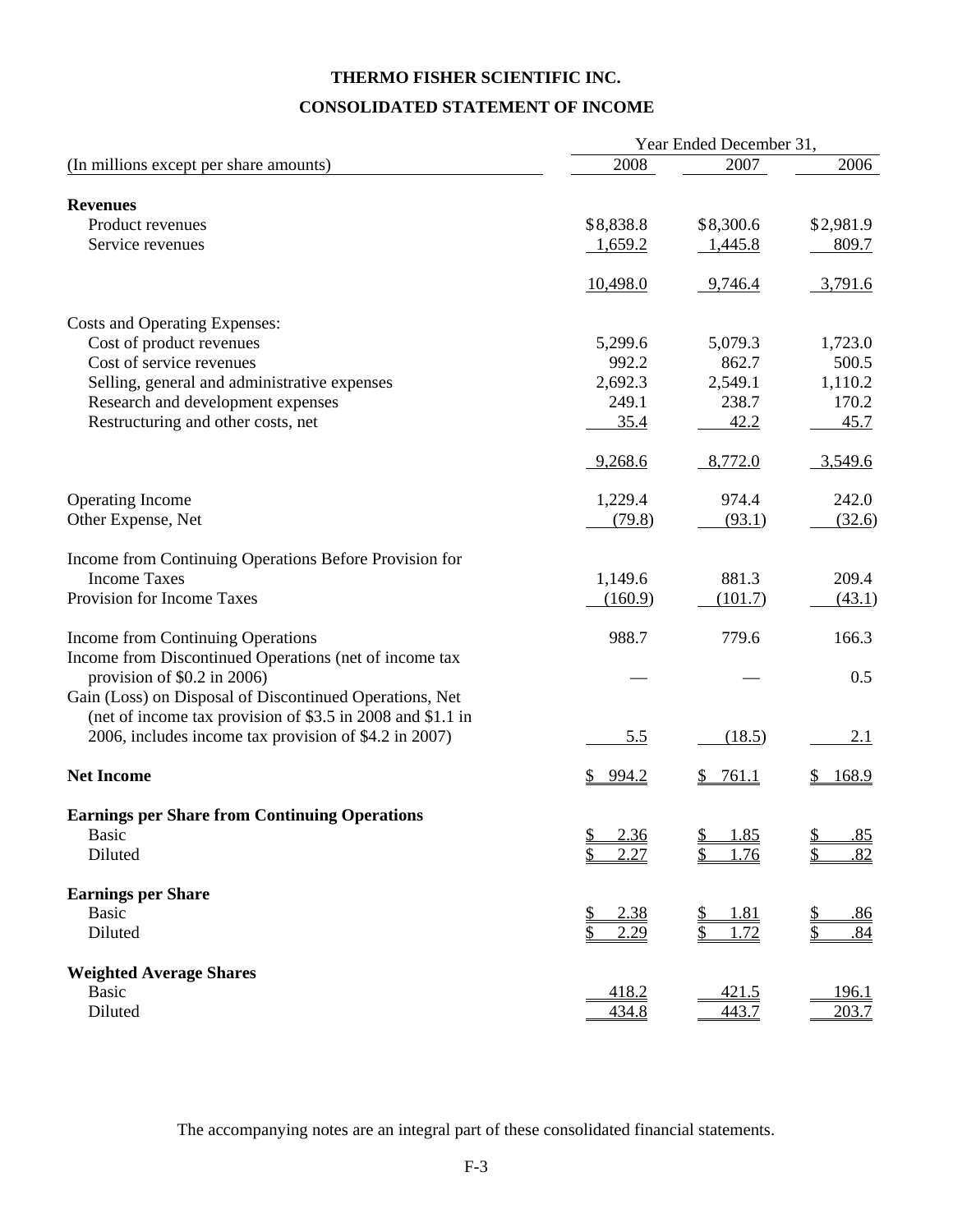# **THERMO FISHER SCIENTIFIC INC. CONSOLIDATED BALANCE SHEET**

|                                                           | December 31, |             |
|-----------------------------------------------------------|--------------|-------------|
| (In millions)                                             | 2008         | 2007        |
| <b>Assets</b>                                             |              |             |
| <b>Current Assets:</b>                                    |              |             |
| Cash and cash equivalents                                 | \$1,280.5    | \$<br>625.1 |
| Short-term investments, at quoted market value            | 7.5          | 14.1        |
| Accounts receivable, less allowances of \$43.1 and \$49.5 | 1,478.1      | 1,450.0     |
| Inventories                                               | 1,171.4      | 1,169.9     |
| Deferred tax assets                                       | 161.7        | 195.8       |
| Other current assets                                      | 246.7        | 210.4       |
|                                                           | 4,345.9      | 3,665.3     |
| Property, Plant and Equipment, at Cost, Net               | 1,275.3      | 1,267.4     |
| Acquisition-related Intangible Assets, Net                | 6,423.2      | 7,157.8     |
| <b>Other Assets</b>                                       | 367.9        | 403.7       |
| Goodwill                                                  | 8,677.7      | 8,713.2     |
|                                                           | \$21,090.0   | \$21,207.4  |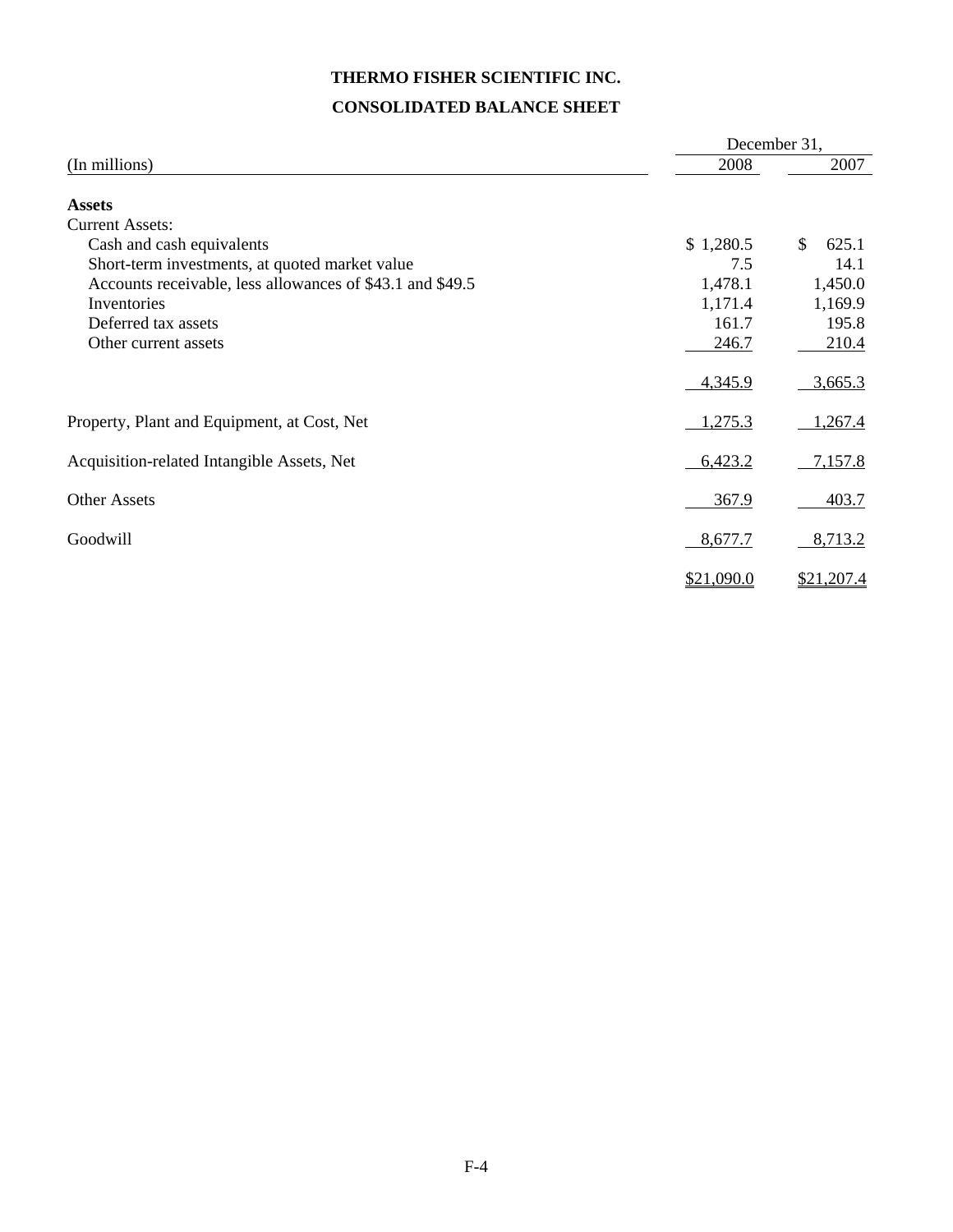# **THERMO FISHER SCIENTIFIC INC.**

# **CONSOLIDATED BALANCE SHEET – (Continued)**

|                                                                         | December 31,          |                       |
|-------------------------------------------------------------------------|-----------------------|-----------------------|
| (In millions except share amounts)                                      | 2008                  | 2007                  |
| <b>Liabilities and Shareholders' Equity</b>                             |                       |                       |
| <b>Current Liabilities:</b>                                             |                       |                       |
| Short-term obligations and current maturities of long-term              |                       |                       |
| obligations                                                             | $\mathcal{S}$<br>14.8 | $\mathbb{S}$<br>149.3 |
| Accounts payable                                                        | 539.5                 | 676.9                 |
| Accrued payroll and employee benefits                                   | 296.2                 | 295.1                 |
| Accrued income taxes                                                    | 32.9                  | 64.2                  |
| Deferred revenue                                                        | 135.3                 | 128.5                 |
| Other accrued expenses                                                  | 521.5                 | 587.6                 |
|                                                                         |                       |                       |
|                                                                         | 1,540.2               | 1,901.6               |
|                                                                         |                       |                       |
| <b>Deferred Income Taxes</b>                                            | 1,978.0               | 2,279.9               |
| Other Long-term Liabilities                                             | 601.7                 | 491.7                 |
| Long-term Obligations                                                   | 2,043.5               | 2,045.9               |
| Commitments and Contingencies (Note 10)                                 |                       |                       |
| Shareholders' Equity:                                                   |                       |                       |
| Preferred stock, \$100 par value, 50,000 shares authorized; none issued |                       |                       |
| Common stock, \$1 par value, 1,200,000,000 shares authorized;           |                       |                       |
| 421,791,009 and 439,340,851 shares issued                               | 421.8                 | 439.3                 |
| Capital in excess of par value                                          | 11,273.2              | 12,283.4              |
| Retained earnings                                                       | 3,528.7               | 2,534.5               |
| Treasury stock at cost, 3,825,245 and 24,102,880 shares                 | (151.3)               | (1, 157.3)            |
| Accumulated other comprehensive items                                   | (145.8)               | 388.4                 |
|                                                                         |                       |                       |
|                                                                         | 14,926.6              | 14,488.3              |
|                                                                         | \$21,090.0            | \$21,207.4            |

The accompanying notes are an integral part of these consolidated financial statements.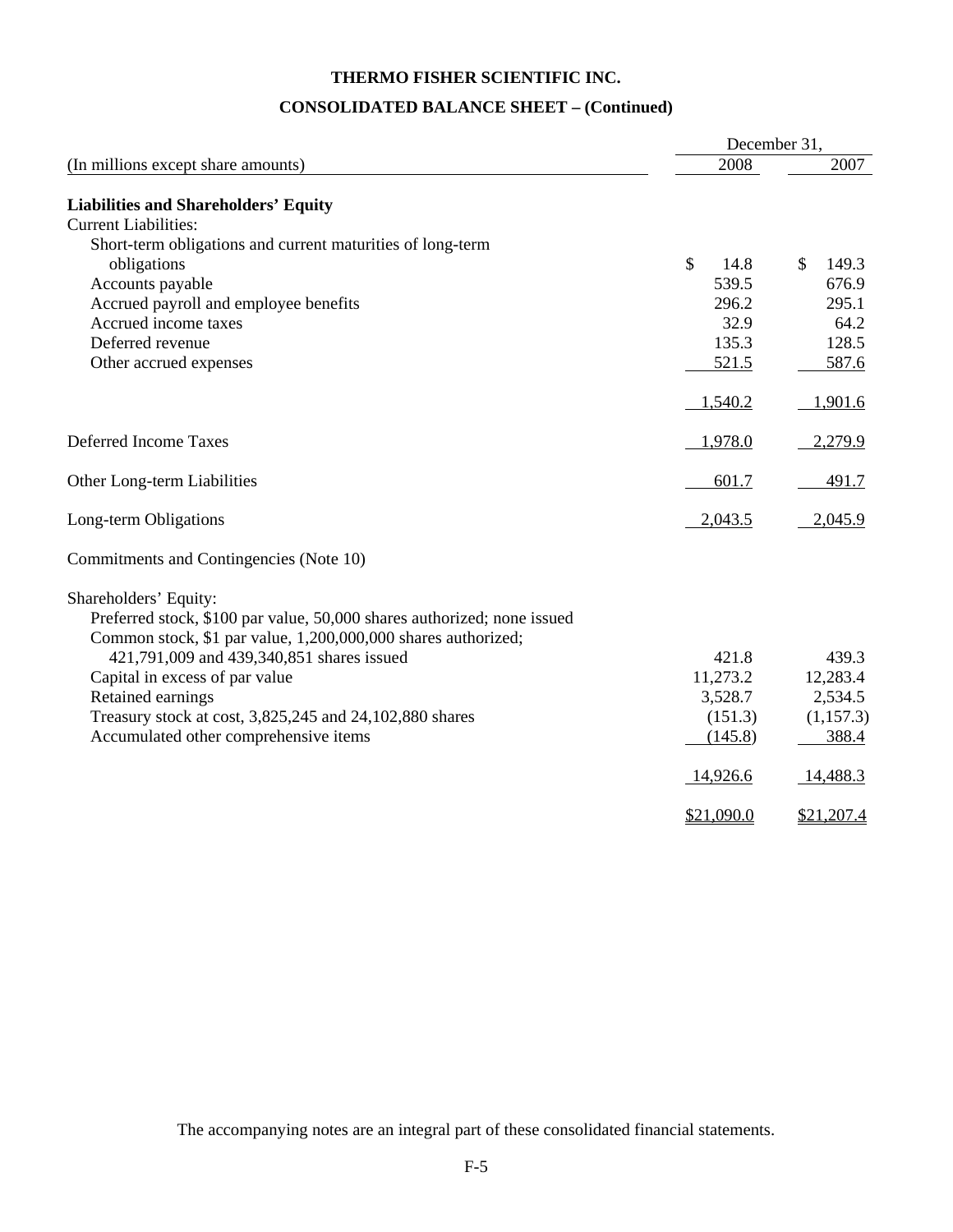# **THERMO FISHER SCIENTIFIC INC. CONSOLIDATED STATEMENT OF CASH FLOWS**

|                                                                                                             | Year Ended December 31, |                       |             |
|-------------------------------------------------------------------------------------------------------------|-------------------------|-----------------------|-------------|
| (In millions)                                                                                               | 2008                    | 2007                  | 2006        |
| <b>Operating Activities</b>                                                                                 |                         |                       |             |
| Net income                                                                                                  | \$<br>994.2             | 761.1<br>$\mathbb{S}$ | 168.9<br>\$ |
| Income from discontinued operations                                                                         |                         |                       | (0.5)       |
| (Gain) Loss on disposal of discontinued operations, net                                                     | (5.5)                   | 18.5                  | (2.1)       |
| Income from continuing operations                                                                           | 988.7                   | 779.6                 | 166.3       |
| Adjustments to reconcile income from continuing operations to net<br>cash provided by operating activities: |                         |                       |             |
| Depreciation and amortization                                                                               | 792.7                   | 756.8                 | 240.7       |
|                                                                                                             |                         |                       |             |
| Change in deferred income taxes                                                                             | (123.1)                 | (90.8)                | (73.6)      |
| Non-cash stock-based compensation                                                                           | 57.1                    | 51.1                  | 69.4        |
| Non-cash charges for the sale of inventories revalued at the                                                |                         |                       |             |
| date of acquisition                                                                                         | 1.0                     | 48.3                  | 74.7        |
| Tax benefits from stock-based compensation awards                                                           | (25.4)                  | (96.8)                | (17.4)      |
| Other non-cash expenses, net                                                                                | 48.5                    | 61.4                  | 29.6        |
| Changes in assets and liabilities, excluding the effects of                                                 |                         |                       |             |
| acquisitions and dispositions:                                                                              |                         |                       |             |
| Accounts receivable                                                                                         | (50.9)                  | (10.0)                | 32.1        |
| Inventories                                                                                                 | (49.6)                  | (14.0)                | 7.9         |
| Other assets                                                                                                | (40.6)                  | (13.9)                | (3.2)       |
| Accounts payable                                                                                            | (123.9)                 | 6.9                   | 11.1        |
| Other liabilities                                                                                           | (32.0)                  | 60.8                  | (79.8)      |
| Contributions to retirement plans                                                                           | (20.7)                  | (54.2)                | (50.3)      |
| Net cash provided by continuing operations                                                                  | 1,421.8                 | 1,485.2               | 407.5       |
| Net cash used in discontinued operations                                                                    | (1.6)                   | (1.7)                 | (1.8)       |
| Net cash provided by operating activities                                                                   | 1,420.2                 | 1,483.5               | 405.7       |
| <b>Investing Activities</b>                                                                                 |                         |                       |             |
| Cash acquired in Fisher merger, net of transaction costs                                                    |                         |                       | 359.9       |
| Acquisitions, net of cash acquired                                                                          | (201.5)                 | (492.5)               | (132.0)     |
| Purchases of property, plant and equipment                                                                  | (264.4)                 | (175.5)               | (76.8)      |
| Proceeds from sale of property, plant and equipment                                                         | 15.4                    | 19.2                  | 5.8         |
| Proceeds from sale of available-for-sale investments                                                        | 0.6                     | 7.7                   | 155.6       |
| Purchases of available-for-sale investments                                                                 | (0.1)                   | (8.1)                 | (87.8)      |
| Proceeds from maturities of available-for-sale investments                                                  |                         |                       | 1.9         |
| Distribution from retirement trust to fund disbursements                                                    | 0.8                     | 25.6                  | 39.9        |
| Proceeds from sale of product lines and businesses, net of cash                                             |                         |                       |             |
| divested                                                                                                    | 3.5                     |                       | 8.6         |
| Collection of notes receivable                                                                              |                         | 48.2                  | 2.8         |
| (Increase) decrease in other assets                                                                         | (12.2)                  | (41.9)                | 0.7         |
|                                                                                                             |                         |                       |             |
| Net cash provided by (used in) continuing operations                                                        | (457.9)                 | (617.3)               | 278.6       |
| Net cash provided by discontinued operations                                                                | <u>7.9</u>              | 31.3                  | 4.8         |
| Net cash provided by (used in) investing activities                                                         | \$ (450.0)              | \$ (586.0)            | \$283.4     |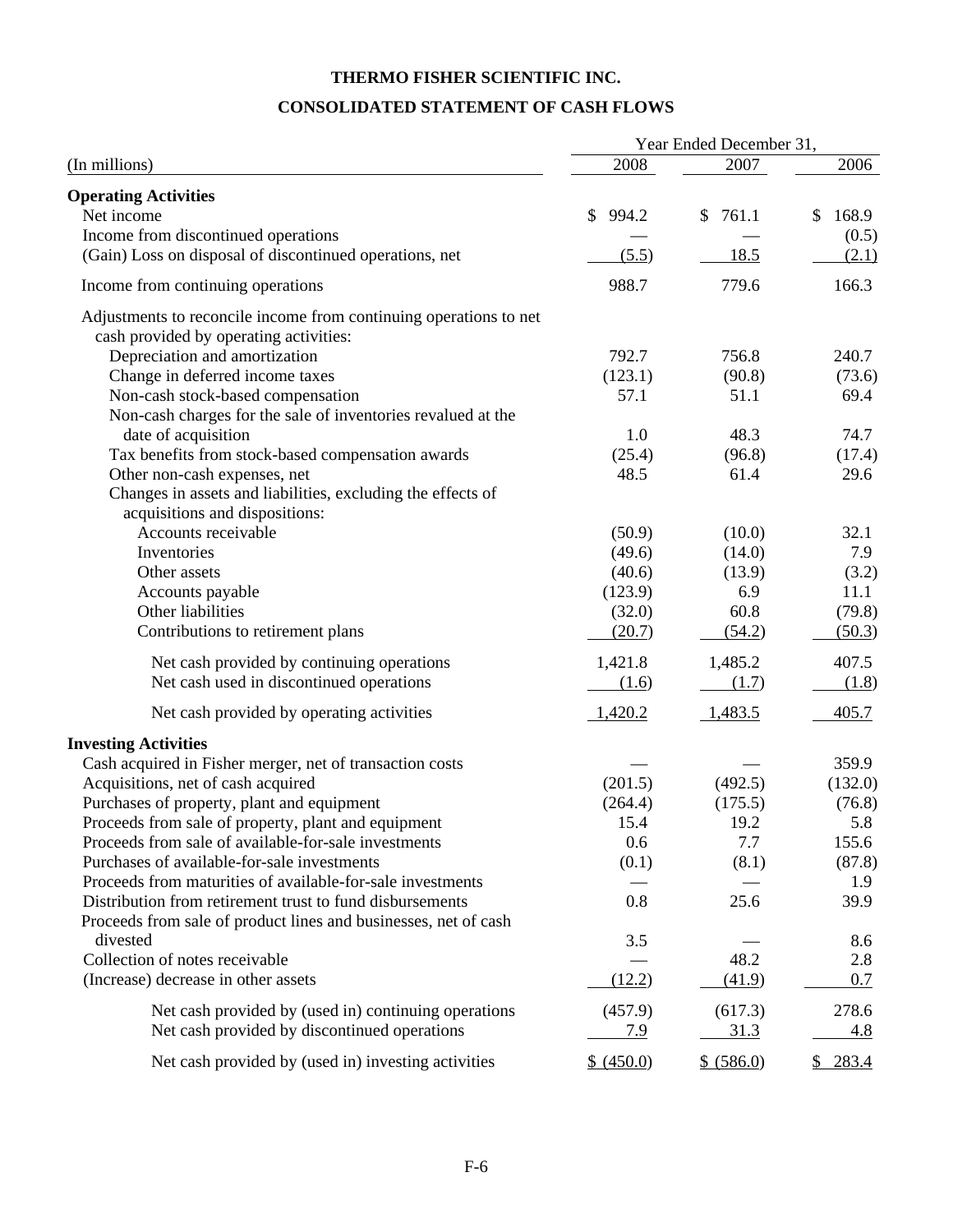# **THERMO FISHER SCIENTIFIC INC. CONSOLIDATED STATEMENT OF CASH FLOWS – (Continued)**

|                                                       | Year Ended December 31, |              |            |
|-------------------------------------------------------|-------------------------|--------------|------------|
| (In millions)                                         | 2008                    | 2007         | 2006       |
| <b>Financing Activities</b>                           |                         |              |            |
| Redemption and repayment of long-term obligations     | \$(136.1)               | \$<br>(9.4)  | \$ (334.6) |
| (Decrease) increase in short-term notes payable       | (15.4)                  | (463.5)      | 176.8      |
| Purchases of company common stock                     | (187.4)                 | (898.0)      | (300.0)    |
| Net proceeds from issuance of company common stock    | 85.1                    | 345.4        | 180.3      |
| Tax benefits from stock-based compensation awards     | 25.4                    | 96.8         | 17.4       |
| Net cash used in financing activities                 | (228.4)                 | (928.7)      | (260.1)    |
| Exchange Rate Effect on Cash of Continuing Operations | (86.4)                  | (11.1)       | 24.1       |
| Increase (Decrease) in Cash and Cash Equivalents      | 655.4                   | (42.3)       | 453.1      |
| Cash and Cash Equivalents at Beginning of Year        | 625.1                   | 667.4        | 214.3      |
| Cash and Cash Equivalents at End of Year              | \$1.280.5               | <u>625.1</u> | 667.4      |

See Note 13 for supplemental cash flow information.

The accompanying notes are an integral part of these consolidated financial statements.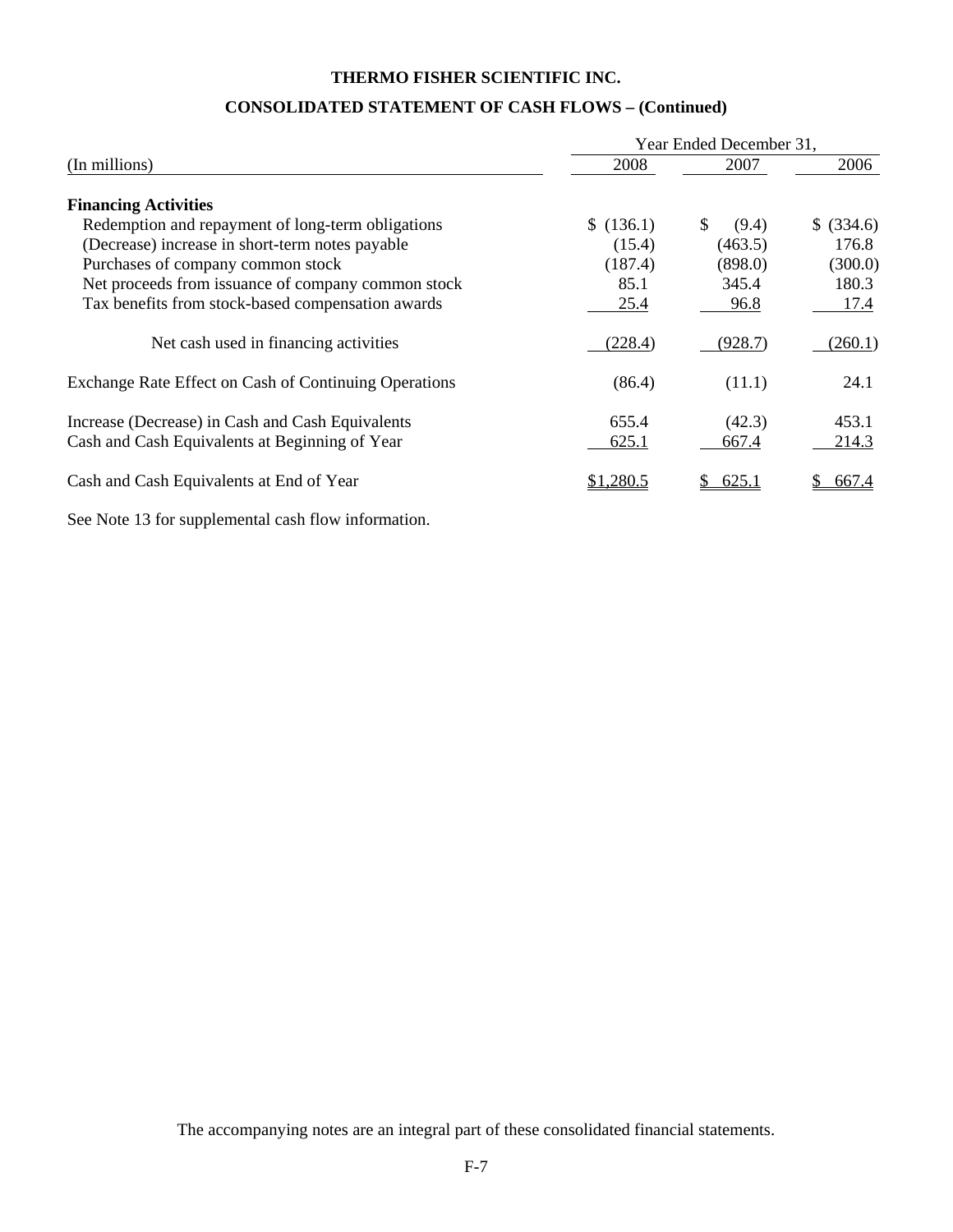# **THERMO FISHER SCIENTIFIC INC.**

# **CONSOLIDATED STATEMENT OF COMPREHENSIVE INCOME AND SHAREHOLDERS' EQUITY**

|                                                                                                                                                                                   | Year Ended December 31, |                  |                              |
|-----------------------------------------------------------------------------------------------------------------------------------------------------------------------------------|-------------------------|------------------|------------------------------|
| (In millions except share amounts)                                                                                                                                                | 2008                    | 2007             | 2006                         |
| <b>Comprehensive Income</b><br>Net Income                                                                                                                                         | 994.2<br>\$             | \$<br>761.1      | \$<br>168.9                  |
| Other Comprehensive Items:<br>Currency translation adjustment                                                                                                                     | (431.6)                 | 200.9            | 118.6                        |
| Unrealized (losses) gains on available-for-sale investments,<br>net of tax<br>Unrealized gains on hedging instruments, net of tax                                                 | (1.3)<br>0.2            | 1.5<br>0.3       | 0.2                          |
| Pension and other postretirement benefit liability adjustments,<br>net of tax                                                                                                     | (101.5)                 | 35.5             | (1.0)                        |
|                                                                                                                                                                                   | (534.2)                 | 238.2            | 117.8                        |
|                                                                                                                                                                                   | 460.0                   | 999.3            | 286.7<br>\$                  |
| <b>Shareholders' Equity</b><br>Common Stock, \$1 Par Value:<br>Balance at beginning of year (439,340,851; 424,240,292 and                                                         |                         |                  |                              |
| 181,817,452 shares)<br>Issuance of shares for merger with Fisher (251,164,572 shares)                                                                                             | \$<br>439.3             | \$<br>424.2      | \$<br>181.8<br>251.2         |
| Issuance of shares for conversion of debt (74,089; 9,536 and<br>1,668,141 shares)<br>Retirement of treasury shares (25,000,000 and 20,000,000 shares)                             | 0.1<br>(25.0)           |                  | 1.7<br>(20.0)                |
| Issuance of shares upon exercise of warrants (3,307,170 shares)<br>Issuance of shares under employees' and directors' stock plans<br>(4,068,899; 15,091,023 and 9,590,127 shares) | 3.3<br>4.1              | 15.1             | 9.5                          |
| Balance at end of year (421,791,009; 439,340,851 and<br>424,240,292 shares)                                                                                                       | 421.8                   | 439.3            | 424.2                        |
| Capital in Excess of Par Value:                                                                                                                                                   |                         |                  |                              |
| Balance at beginning of year<br>Elimination of deferred compensation<br>Issuance of equity for merger with Fisher                                                                 | 12,283.4                | 11,810.4         | 1,421.3<br>(3.8)<br>10,028.9 |
| Fair value of Fisher convertible debt allocable to equity<br>Issuance of shares for conversion of debt<br>Retirement of treasury shares                                           | (0.1)<br>(1, 193.2)     | 0.4              | 546.8<br>68.0<br>(500.4)     |
| Issuance of shares upon exercise of warrants<br>Activity under employees' and directors' stock plans<br>Stock-based compensation                                                  | 12.7<br>88.2<br>57.1    | 316.6<br>56.9    | 162.8<br>69.4                |
| Tax benefit related to employees' and directors' stock plans                                                                                                                      | 25.1                    | 99.1             | 17.4                         |
| Balance at end of year                                                                                                                                                            | 11,273.2                | 12,283.4         | 11,810.4                     |
| <b>Retained Earnings:</b><br>Balance at beginning of year<br>Net income                                                                                                           | 2,534.5<br>994.2        | 1,773.4<br>761.1 | 1,604.5<br><u>168.9</u>      |
| Balance at end of year                                                                                                                                                            | \$3,528.7               | \$2,534.5        | \$1,773.4                    |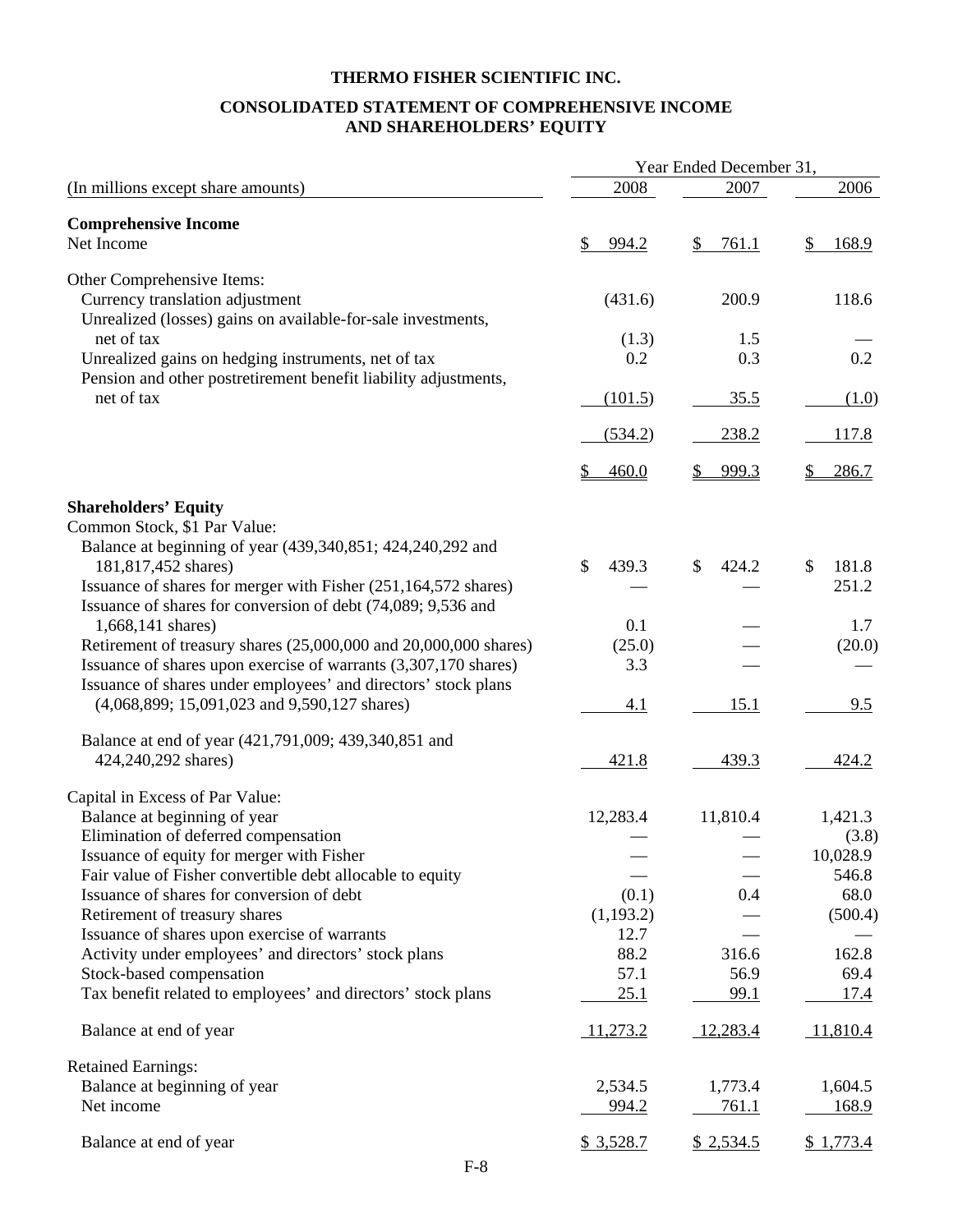# **THERMO FISHER SCIENTIFIC INC.**

# **CONSOLIDATED STATEMENT OF COMPREHENSIVE INCOME AND SHAREHOLDERS' EQUITY – (Continued)**

|                                                                  | Year Ended December 31, |               |               |
|------------------------------------------------------------------|-------------------------|---------------|---------------|
| (In millions except share amounts)                               | 2008                    | 2007          | 2006          |
| <b>Treasury Stock:</b>                                           |                         |               |               |
| Balance at beginning of year (24,102,880; 7,635,184 and          |                         |               |               |
| 19,335,163 shares)                                               | \$(1,157.3)             | \$<br>(246.4) | (437.7)<br>\$ |
| Purchases of company common stock (4,273,950; 16,370,945 and     |                         |               |               |
| 7,881,113 shares)                                                | (187.4)                 | (898.0)       | (300.0)       |
| Retirement of treasury shares (25,000,000 and 20,000,000 shares) | 1,218.2                 |               | 520.4         |
| Shares received for exercise of warrants (280,540 shares)        | (16.0)                  |               |               |
| Activity under employees' and directors' stock plans (167,875;   |                         |               |               |
| 96,751 and 418,908 shares)                                       | (8.8)                   | (12.9)        | (29.1)        |
| Balance at end of year (3,825,245; 24,102,880 and 7,635,184      |                         |               |               |
| shares)                                                          | (151.3)                 | (1,157.3)     | (246.4)       |
| Deferred Compensation:                                           |                         |               |               |
| Balance at beginning of year                                     |                         |               | (3.8)         |
| Elimination of deferred compensation                             |                         |               | 3.8           |
| Balance at end of year                                           |                         |               |               |
| Accumulated Other Comprehensive Items:                           |                         |               |               |
| Balance at beginning of year                                     | 388.4                   | 150.2         | 27.2          |
| Initial impact upon adoption of SFAS No. 158, net of taxes       |                         |               | 5.2           |
| Other comprehensive items                                        | (534.2)                 | 238.2         | 117.8         |
| Balance at end of year                                           | (145.8)                 | 388.4         | 150.2         |
|                                                                  | \$14,926.6              | \$14,488.3    | \$13,911.8    |

The accompanying notes are an integral part of these consolidated financial statements.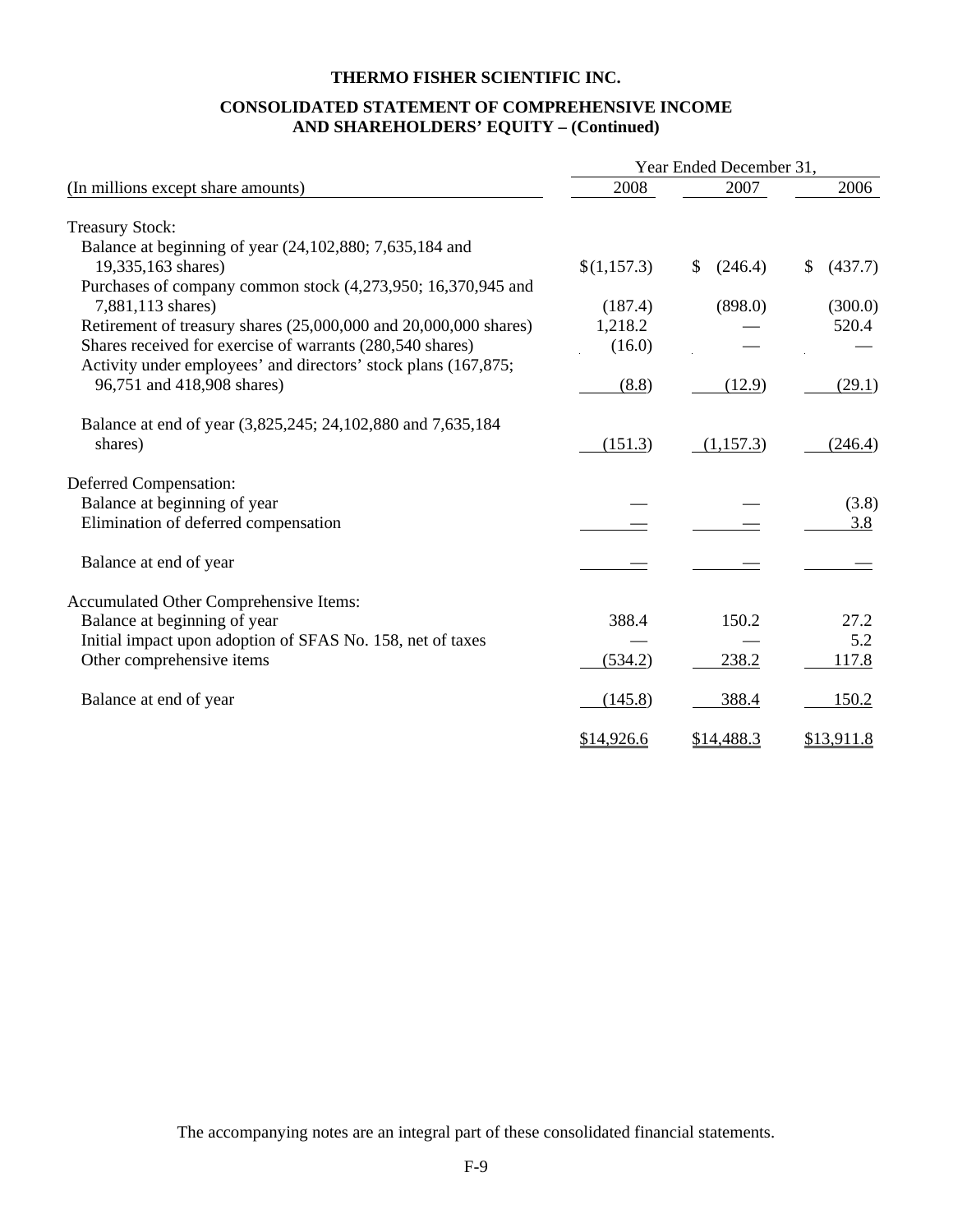# **THERMO FISHER SCIENTIFIC INC. NOTES TO CONSOLIDATED FINANCIAL STATEMENTS**

# **Note 1. Nature of Operations and Summary of Significant Accounting Policies**

#### *Nature of Operations*

 Thermo Fisher Scientific Inc. (the company, formerly Thermo Electron Corporation) enables customers to make the world healthier, cleaner and safer. The company offers customers a complete range of high-end analytical instruments, software, services, consumables and reagents to enable integrated laboratory workflow solutions and a complete portfolio of laboratory equipment, chemicals, supplies and services used in healthcare, scientific research, safety and education. Markets served include pharmaceutical and biotech companies, hospitals and clinical diagnostic labs, universities, research institutions and government agencies, as well as environmental and industrial process control settings.

# *Principles of Consolidation*

 On November 9, 2006, the company completed a merger with Fisher Scientific International Inc. (Fisher). Fisher's accounts and results are included in the accompanying financial statements from that date (Note 2). The accompanying financial statements include the accounts of the company and its wholly and majority-owned subsidiaries. All material intercompany accounts and transactions have been eliminated. The company accounts for investments in businesses in which it owns between 20% and 50% using the equity method.

# *Revenue Recognition and Accounts Receivable*

 Revenue is recognized after all significant obligations have been met, collectibility is probable and title has passed, which typically occurs upon shipment or delivery or completion of services. If customer-specific acceptance criteria exist, the company recognizes revenue after demonstrating adherence to the acceptance criteria. The company recognizes revenue and related costs for arrangements with multiple deliverables, such as equipment and installation, as each element is delivered or completed based upon its relative fair value. If fair value is not available for any undelivered element, revenue for all elements is deferred until delivery is completed. When a portion of the customer's payment is not due until installation or acceptance, the company defers that portion of the revenue until completion of installation or acceptance has been obtained. Provisions for discounts, warranties, rebates to customers, returns and other adjustments are provided for in the period the related sales are recorded.

 The company recognizes revenue from the sale of software. License fee revenues relate primarily to sales of perpetual licenses to end-users and are recognized when a formal agreement exists, the license fee is fixed and determinable, delivery of the software has occurred and collection is probable. Software arrangements with customers often include multiple elements, including software products, maintenance and support. The company recognizes software license fees based on the residual method after all elements have either been delivered or vendor specific objective evidence (VSOE) of fair value exists for such undelivered elements. In the event VSOE is not available for any undelivered element, revenue for all elements is deferred until delivery is completed. Revenues from software maintenance and support contracts are recognized on a straight-line basis over the term of the contract, which is generally a period of one year. VSOE of fair value of software maintenance and support is determined based on the price charged for the maintenance and support when sold separately. Revenues from training and consulting services are recognized as services are performed, based on VSOE, which is determined by reference to the price customers pay when the services are sold separately.

 Service revenues represent the company's service offerings including biopharma outsourcing, asset management, diagnostic testing, training, extended service contracts, and field service including related time and materials. Service revenues are recognized as the service is performed. Revenues for extended service contracts are recognized ratably over the contract period.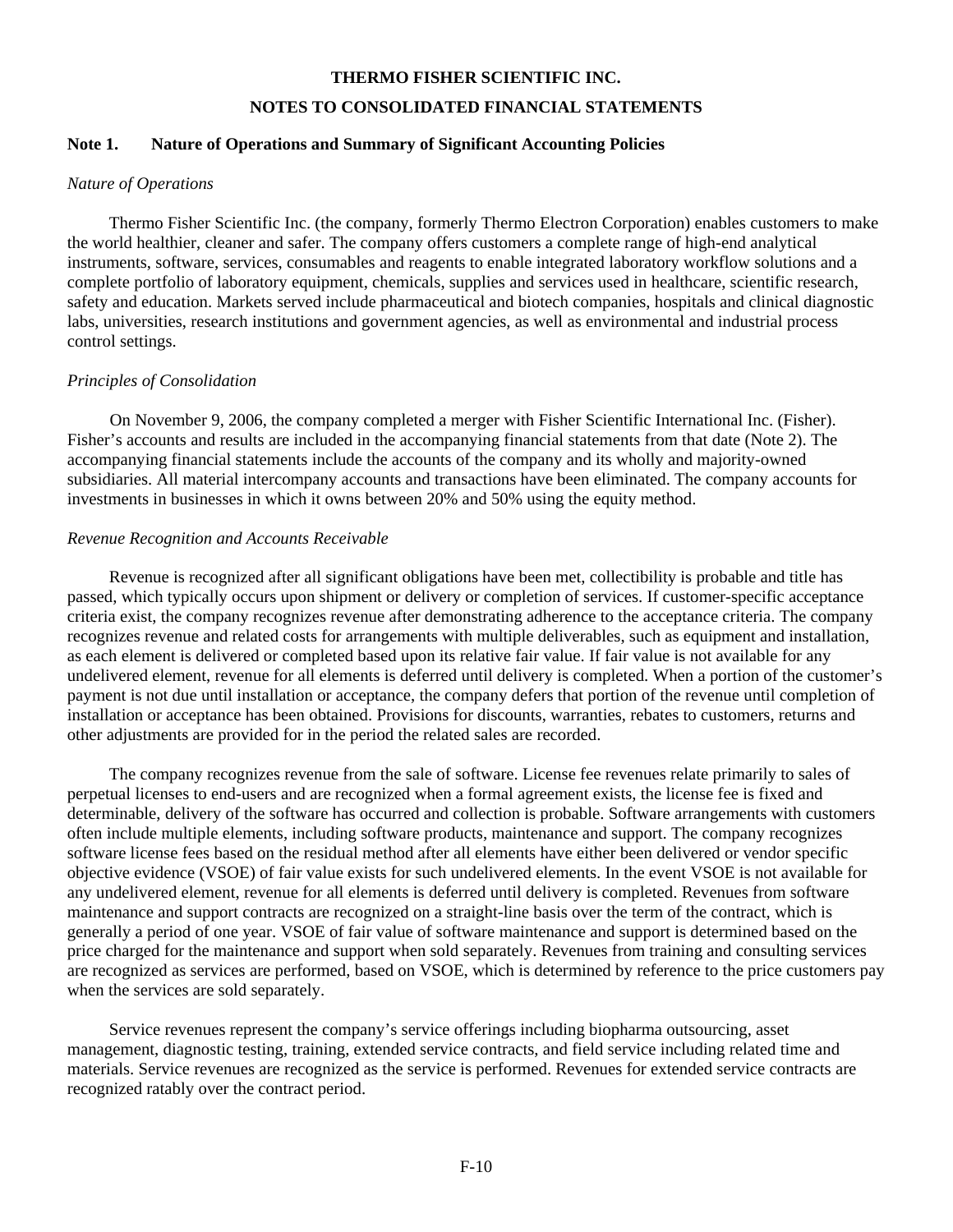## **NOTES TO CONSOLIDATED FINANCIAL STATEMENTS – (Continued)**

#### **Note 1. Nature of Operations and Summary of Significant Accounting Policies (continued)**

 Accounts receivable are recorded at the invoiced amount and do not bear interest. The company maintains allowances for doubtful accounts for estimated losses resulting from the inability of its customers to pay amounts due. The allowance for doubtful accounts is the company's best estimate of the amount of probable credit losses in existing accounts receivable. The company determines the allowance based on historical write-off experience. Past due balances are reviewed individually for collectibility. Account balances are charged off against the allowance when the company believes it is probable the receivable will not be recovered. The company does not have any off-balancesheet credit exposure related to customers.

 The company records shipping and handling charges billed to customers in net sales and records shipping and handling costs in cost of goods sold for all periods presented.

 Deferred revenue in the accompanying balance sheet consists primarily of unearned revenue on service contracts, which is recognized ratably over the terms of the contracts. Substantially all of the deferred revenue in the accompanying 2008 balance sheet will be recognized within one year.

#### *Warranty Obligations*

 The company provides for the estimated cost of product warranties, primarily from historical information, in cost of revenues at the time product revenue is recognized. While the company engages in extensive product quality programs and processes, including actively monitoring and evaluating the quality of its component supplies, the company's warranty obligation is affected by product failure rates, utilization levels, material usage, service delivery costs incurred in correcting a product failure and supplier warranties on parts delivered to the company. Should actual product failure rates, utilization levels, material usage, service delivery costs or supplier warranties on parts differ from the company's estimates, revisions to the estimated warranty liability would be required. The liability for warranties is included in other accrued expenses in the accompanying balance sheet. The changes in the carrying amount of warranty obligations are as follows:

#### (In millions)

| <b>Balance at December 31, 2006</b>                | \$45.5 |
|----------------------------------------------------|--------|
| Provision charged to income                        | 40.5   |
| Usage                                              | (38.3) |
| Acquisitions                                       | 0.6    |
| Adjustments to previously provided warranties, net | (0.5)  |
| Other, net $(a)$                                   | 2.8    |
| <b>Balance at December 31, 2007</b>                | 50.6   |
| Provision charged to income                        | 34.7   |
| Usage                                              | (38.0) |
| Acquisitions                                       | 0.3    |
| Adjustments to previously provided warranties, net | (1.8)  |
| Other, net $(a)$                                   | (1.7)  |
| <b>Balance at December 31, 2008</b>                | \$44.1 |

(a) Primarily represents the effects of currency translation.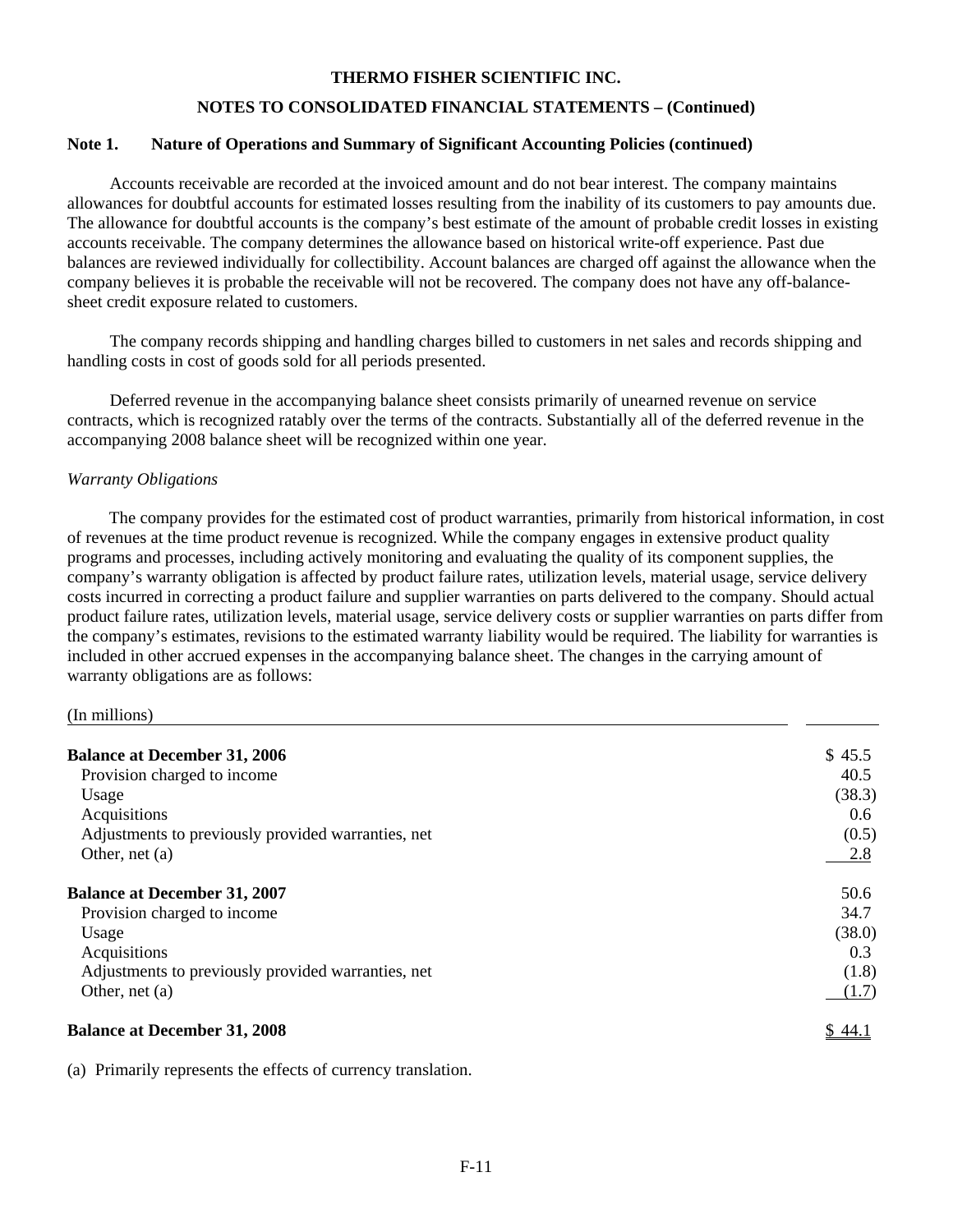## **NOTES TO CONSOLIDATED FINANCIAL STATEMENTS – (Continued)**

## **Note 1. Nature of Operations and Summary of Significant Accounting Policies (continued)**

#### *Income Taxes*

 In accordance with SFAS No. 109, "Accounting for Income Taxes," the company recognizes deferred income taxes based on the expected future tax consequences of differences between the financial statement basis and the tax basis of assets and liabilities, calculated using enacted tax rates in effect for the year in which the differences are expected to be reflected in the tax return.

 In accordance with FIN 48, "Accounting for Uncertainty in Income Taxes—an Interpretation of FASB Statement No. 109" the financial statements reflect expected future tax consequences of uncertain tax positions that the company has taken or expects to take on a tax return presuming the taxing authorities' full knowledge of the positions and all relevant facts, but without discounting for the time value of money (Note 6).

#### *Earnings per Share*

 Basic earnings per share has been computed by dividing net income by the weighted average number of shares outstanding during the year. Except where the result would be antidilutive to income from continuing operations, diluted earnings per share has been computed in 2006 assuming the conversion of the company's 3.25% Subordinated Convertible Debentures and the elimination of the related interest expense, and for all periods using the treasury stock method for the remaining convertible obligations, warrants and the exercise of stock options, as well as their related income tax effects (Note 7). Substantially all of the company's 3.25% Subordinated Convertible Debentures were converted to common stock in December 2006 and the remainder was redeemed in early January 2007.

#### *Cash and Cash Equivalents*

 Cash equivalents consists principally of money market funds, commercial paper and other marketable securities purchased with an original maturity of three months or less. These investments are carried at cost, which approximates market value.

#### *Investments*

 The company's marketable equity and debt securities that are part of its cash management activities are considered short-term investments in the accompanying balance sheet. Such securities principally represent availablefor-sale investments. In addition, the company owns marketable equity securities that represent less than 20% ownership and for which the company does not have the ability to exert significant influence. Such investments are also considered available-for-sale. All available-for-sale securities are carried at market value, with the difference between cost and market value, net of related tax effects, recorded in the "Accumulated other comprehensive items" component of shareholders' equity (Notes 8 and 12). Decreases in market values of individual securities below cost for a duration of six to nine months are deemed indicative of other than temporary impairment, and the company assesses the need to write down the carrying amount of the investments to market value through other expense, net, in the accompanying statement of income (Note 4).

 Other investments for which there are not readily determinable market values are accounted for under the cost method of accounting. The company periodically evaluates the carrying value of its investments accounted for under the cost method of accounting, which provides that they are recorded at the lower of cost or estimated net realizable value. At December 31, 2008 and 2007, the company had cost method investments with carrying amounts of \$10.4 million and \$8.0 million, respectively, which are included in other assets.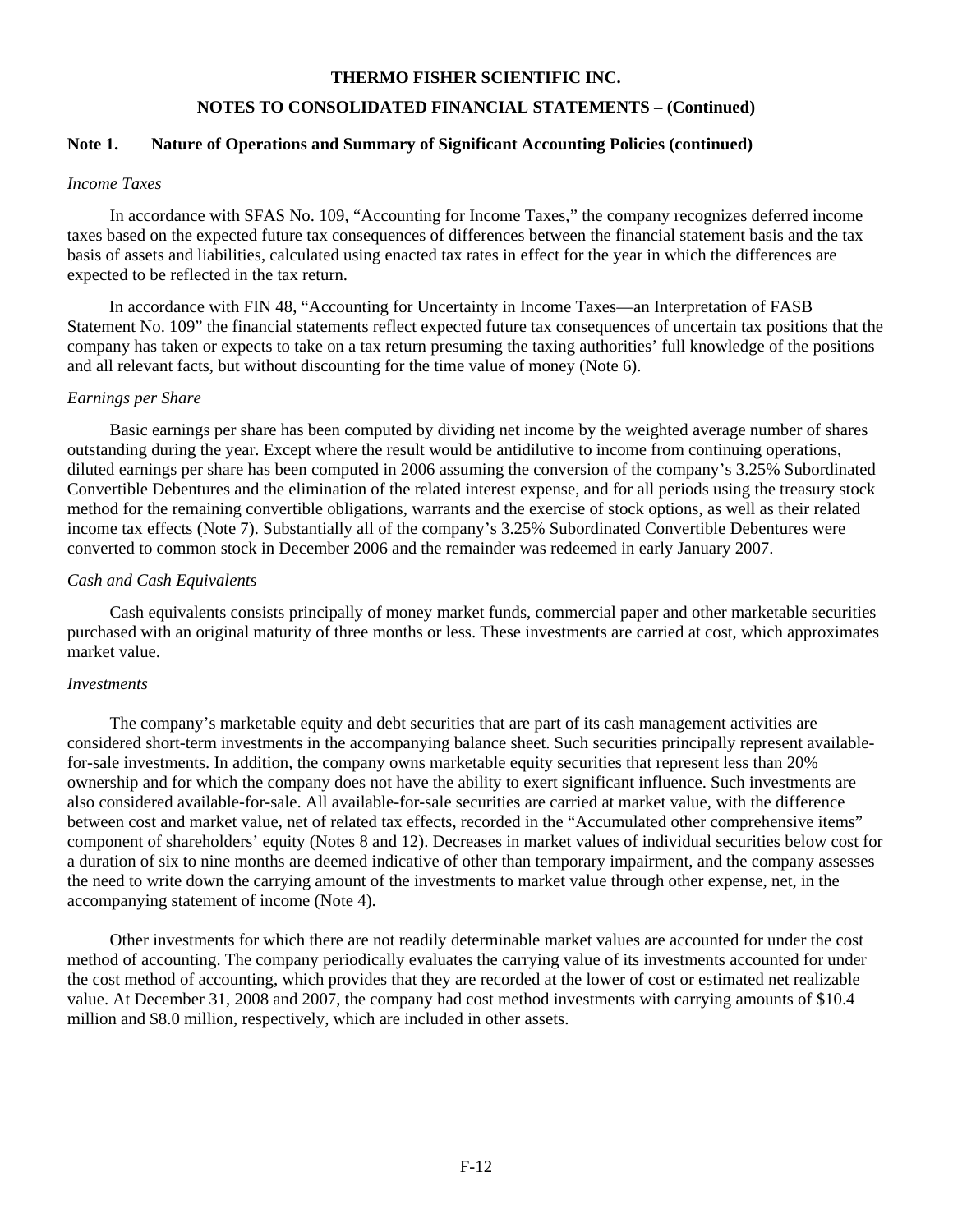## **NOTES TO CONSOLIDATED FINANCIAL STATEMENTS – (Continued)**

## **Note 1. Nature of Operations and Summary of Significant Accounting Policies (continued)**

#### *Inventories*

 Inventories are valued at the lower of cost or market, cost being determined principally by the first-in, first-out (FIFO) method with certain of the company's businesses utilizing the last-in, first-out (LIFO) method. The company periodically reviews quantities of inventories on hand and compares these amounts to the expected use of each product or product line. In addition, the company has certain inventory that is subject to fluctuating market pricing. The company assesses the carrying value of this inventory based on a lower of cost or market analysis. The company records a charge to cost of sales for the amount required to reduce the carrying value of inventory to net realizable value. Costs associated with the procurement of inventories, such as inbound freight charges, purchasing and receiving costs, and internal transfer costs, are included in cost of revenues in the accompanying statement of income. The components of inventories are as follows:

|                       |             | December 31, |
|-----------------------|-------------|--------------|
| (In millions)         | 2008        | 2007         |
| Raw Materials         | 310.6<br>\$ | 316.5<br>\$  |
| Work in Progress      | 120.3       | 118.4        |
| <b>Finished Goods</b> | 740.5       | 735.0        |
|                       | \$1,171.4   | \$1,169.9    |

 The value of inventory maintained using the LIFO method was \$178.6 million and \$175.6 million at December 31, 2008 and 2007, respectively, which approximated estimated replacement cost.

#### *Property, Plant and Equipment*

 Property, plant and equipment are recorded at cost. The costs of additions and improvements are capitalized, while maintenance and repairs are charged to expense as incurred. The company provides for depreciation and amortization using the straight-line method over the estimated useful lives of the property as follows: buildings and improvements, 25 to 40 years; machinery and equipment, 3 to 10 years; and leasehold improvements, the shorter of the term of the lease or the life of the asset. When assets are retired or otherwise disposed of, the assets and related accumulated depreciation are eliminated from the accounts and only the resulting gain or loss is reflected in the accompanying statement of income. Property, plant and equipment consists of the following:

|                                                 |              | December 31, |  |  |
|-------------------------------------------------|--------------|--------------|--|--|
| (In millions)                                   | 2008         | 2007         |  |  |
| Land                                            | 143.4<br>\$. | 140.0<br>\$  |  |  |
| Buildings and Improvements                      | 593.0        | 536.1        |  |  |
| Machinery, Equipment and Leasehold Improvements | 1,118.4      | 1,040.4      |  |  |
|                                                 | 1,854.8      | 1,716.5      |  |  |
| Less: Accumulated Depreciation and Amortization | 579.5        | 449.1        |  |  |
|                                                 | \$1,275.3    | .267.4       |  |  |

 Depreciation and amortization expense of property, plant and equipment including amortization of assets held under capital leases, was \$189.9 million, \$185.7 million and \$69.9 million in 2008, 2007 and 2006, respectively.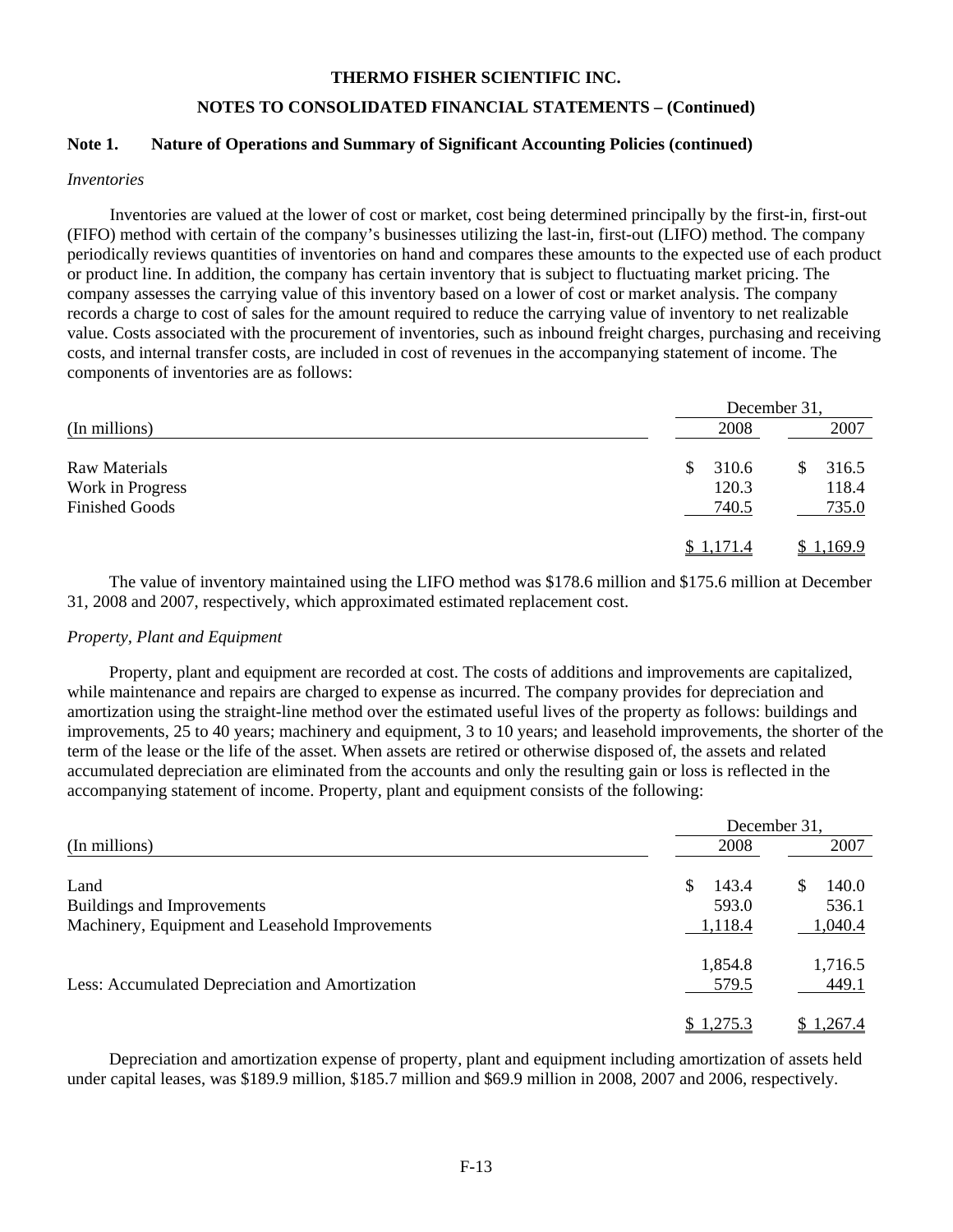## **NOTES TO CONSOLIDATED FINANCIAL STATEMENTS – (Continued)**

## Note 1. Nature of Operations and Summary of Significant Accounting Policies (continued)

#### *Acquisition-related Intangible Assets*

 Acquisition-related intangible assets include the costs of acquired product technology, patents, tradenames and other specifically identifiable intangible assets, and are being amortized using the straight-line method over their estimated useful lives, which range from 3 to 20 years. In addition, the company has tradenames that it acquired in the merger with Fisher that have indefinite lives and which are not amortized. The company reviews other intangible assets for impairment when indication of potential impairment exists, such as a significant reduction in cash flows associated with the assets. Intangible assets with indefinite lives are reviewed for impairment annually or whenever events or changes in circumstances indicate they may be impaired. Acquisition-related intangible assets are as follows:

|                                 |           | Accumulated  |           |
|---------------------------------|-----------|--------------|-----------|
| (In millions)                   | Gross     | Amortization | Net       |
| 2008                            |           |              |           |
| Definite Lives:                 |           |              |           |
| Customer relationships          | \$4,751.3 | \$ (946.7)   | \$3,804.6 |
| Product technology              | 1,055.0   | (320.2)      | 734.8     |
| Tradenames                      | 690.9     | (142.7)      | 548.2     |
| Patents                         | 20.0      | (16.7)       | 3.3       |
| Other                           | 12.3      | (6.9)        | 5.4       |
|                                 | 6,529.5   | (1,433.2)    | 5,096.3   |
| <b>Indefinite Lives:</b>        |           |              |           |
| Tradenames                      | 1,326.9   |              | 1,326.9   |
|                                 | \$7,856.4 | \$(1,433.2)  | \$6,423.2 |
| 2007                            |           |              |           |
| Definite Lives:                 |           |              |           |
| <b>Customer relationships</b>   | \$4,844.1 | \$ (567.7)   | \$4,276.4 |
| Product technology              | 1,088.3   | (210.2)      | 878.1     |
| Tradenames                      | 743.4     | (80.1)       | 663.3     |
| Patents                         | 20.1      | (15.9)       | 4.2       |
| Other                           | 12.8      | (3.9)        | 8.9       |
|                                 | 6,708.7   | (877.8)      | 5,830.9   |
| Indefinite Lives:<br>Tradenames | 1,326.9   |              | 1,326.9   |
|                                 | \$8,035.6 | \$ (877.8)   | \$7,157.8 |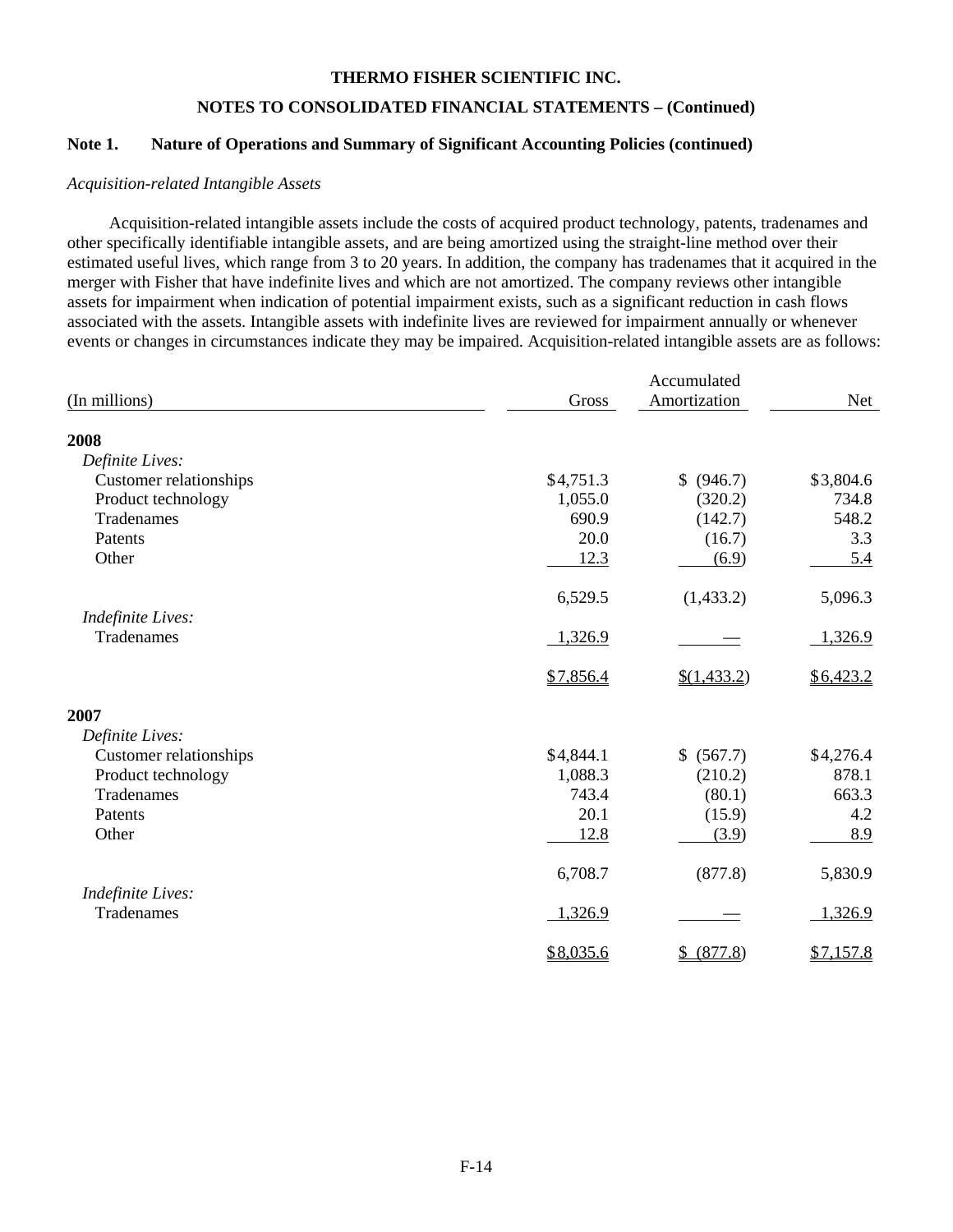#### **NOTES TO CONSOLIDATED FINANCIAL STATEMENTS – (Continued)**

## **Note 1. Nature of Operations and Summary of Significant Accounting Policies (continued)**

 The estimated future amortization expense of acquisition-related intangible assets with definite lives is as follows:

#### (In millions)

| 2009                | \$577.6 |
|---------------------|---------|
| 2010                | 510.3   |
| 2011                | 475.3   |
| 2012                | 467.6   |
| 2013                | 451.3   |
| 2014 and thereafter | 2,614.2 |
|                     |         |

\$5,096.3

 Amortization of acquisition-related intangible assets was \$602.8 million, \$571.1 million and \$170.8 million in 2008, 2007 and 2006, respectively.

#### *Other Assets*

 Other assets in the accompanying balance sheet include deferred tax assets, insurance recovery receivables related to product liability matters, notes receivable, cash surrender value of life insurance, deferred debt expense, capitalized catalog costs, cost-method investments, investments in joint ventures and other assets.

 In May and July 2007, the company contributed businesses with annualized third-party revenues and net assets of \$43 million and \$101 million, respectively, to newly formed joint ventures with third parties. The joint ventures were formed to combine the company's capabilities with those of businesses contributed by the respective joint venture partners in the fields of integrated response technology services and disposable laboratory glass products. The company owns 49% - 50% of the joint ventures and, following the formation of these entities, no longer consolidates the results of the subsidiaries that were contributed but instead records its pro rata share of the joint ventures' results in other expense, net, in the accompanying statement of income, using the equity method of accounting. The results of the joint ventures were not material from their formation through December 31, 2008. The company made purchases of products for resale from the glass products joint venture totaling \$47.2 million and \$20.9 million in 2008 and 2007, respectively.

#### *Goodwill*

 The company assesses the realizability of goodwill annually and whenever events or changes in circumstances indicate it may be impaired. Such events or circumstances generally include the occurrence of operating losses or a significant decline in earnings associated with one or more of the company's reporting units. The company estimates the fair value of its reporting units by using forecasts of discounted future cash flows and peer market multiples. When an impairment is indicated, any excess of carrying value over fair value of goodwill is recorded as an operating loss.

 The company completed annual tests for impairment at December 31, 2008 and 2007, and determined that goodwill was not impaired. The company used an income approach and peer market multiples approach to determine the fair value of its reporting units.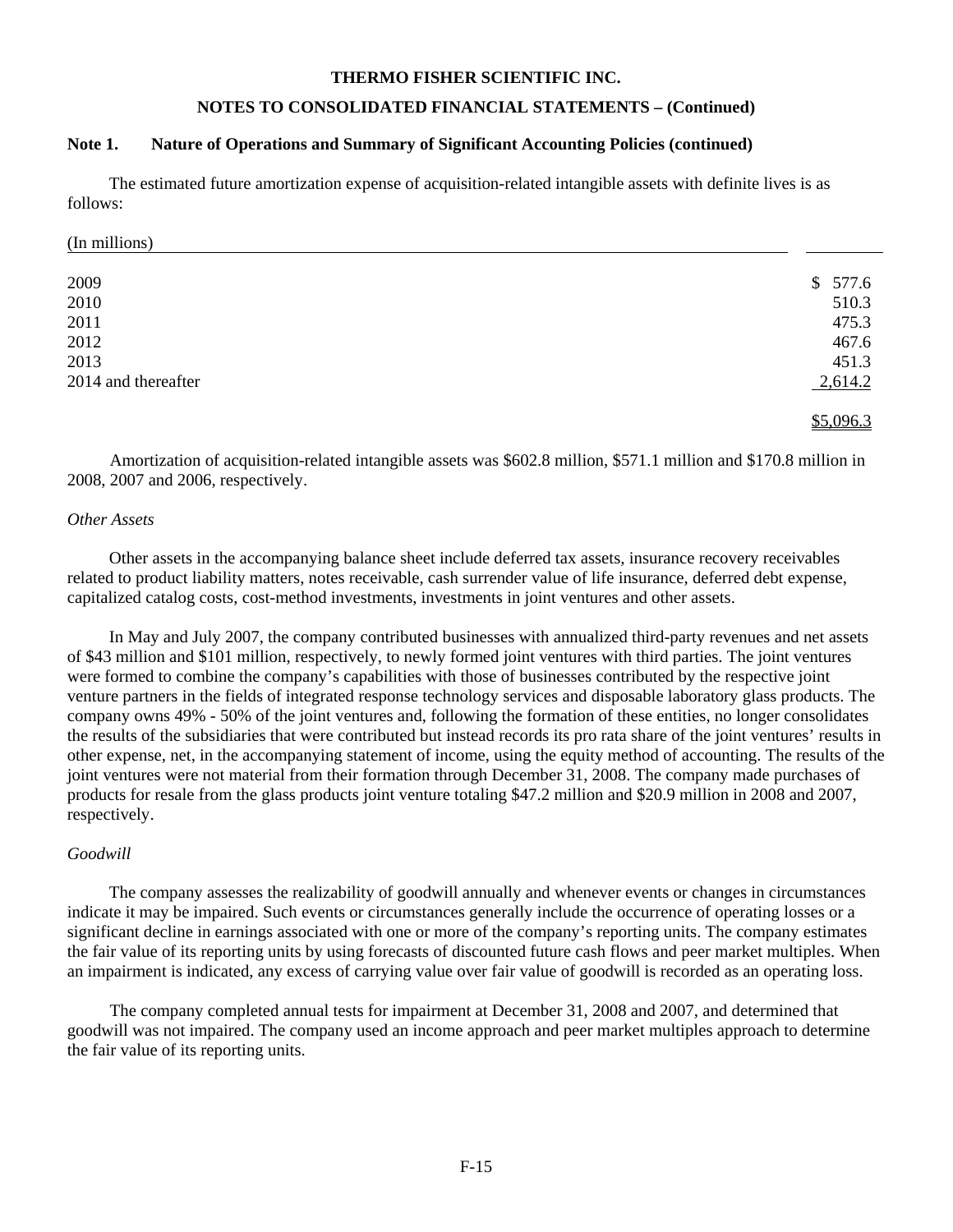#### **NOTES TO CONSOLIDATED FINANCIAL STATEMENTS – (Continued)**

## **Note 1. Nature of Operations and Summary of Significant Accounting Policies (continued)**

The changes in the carrying amount of goodwill by segment are as follows:

|                                                            |              | Laboratory   |           |
|------------------------------------------------------------|--------------|--------------|-----------|
|                                                            | Analytical   | Products     |           |
| (In millions)                                              | Technologies | and Services | Total     |
| <b>Balance at December 31, 2006</b>                        | \$3,205.1    | \$5,319.9    | \$8,525.0 |
| Acquisitions                                               | 88.7         | 165.7        | 254.4     |
| Finalization of purchase price allocation for Fisher and   |              |              |           |
| Cohesive                                                   | (61.8)       | 114.0        | 52.2      |
| Tax benefits from exercise of stock options                | (21.0)       | (46.8)       | (67.8)    |
| Write off due to planned sale of business                  | (15.0)       |              | (15.0)    |
| Contribution of businesses to joint ventures               |              | (41.5)       | (41.5)    |
| Currency translation                                       | 9.0          | 0.9          | 9.9       |
| Other                                                      | (7.1)        | 3.1          | (4.0)     |
| <b>Balance at December 31, 2007</b>                        | 3,197.9      | 5,515.3      | 8,713.2   |
| Acquisitions                                               | 54.9         | 39.7         | 94.6      |
| Tax benefits from exercise of stock options                | (2.9)        | (6.1)        | (9.0)     |
| Finalization of purchase price allocations for 2007        |              |              |           |
| acquisitions                                               | (0.8)        | (2.7)        | (3.5)     |
| Reversal of tax valuation allowance established at date of |              |              |           |
| Fisher merger                                              | (13.6)       | (28.3)       | (41.9)    |
| Currency translation                                       | (46.3)       | (19.1)       | (65.4)    |
| Other                                                      | (2.8)        | (7.5)        | (10.3)    |
| <b>Balance at December 31, 2008</b>                        | \$3,186.4    | \$5,491.3    | \$8,677.7 |

#### *Asset Retirement Obligations*

 The company records obligations associated with its lease obligations, the retirement of tangible long-lived assets and the associated asset-retirement costs in accordance with SFAS No. 143, "Accounting for Asset Retirement Obligations" and FIN 47, "Accounting for Conditional Asset Retirement Obligations—an Interpretation of SFAS No. 143." The company reviews legal obligations associated with the retirement of long-lived assets that result from contractual obligations or the acquisition, construction, development and/or normal use of the assets. If it is determined that a legal obligation exists, regardless of whether the obligation is conditional on a future event, the fair value of the liability for an asset retirement obligation is recognized in the period in which it is incurred, if a reasonable estimate of fair value can be made. The fair value of the liability is added to the carrying amount of the associated asset, and this additional carrying amount is depreciated over the life of the asset. The difference between the gross expected future cash flow and its present value is accreted over the life of the related lease as interest expense. At December 31, 2008 and 2007, the company had recorded asset retirement obligations of \$23.9 million and \$31.3 million, respectively.

#### *Accounts Payable*

 The company, in accordance with FIN 39, "Offsetting of Amounts Related to Certain Contracts," reclassifies net book overdrafts to accounts payable at period end. Amounts reclassified to accounts payable totaled \$24.5 million and \$83.9 million at December 31, 2008 and 2007, respectively.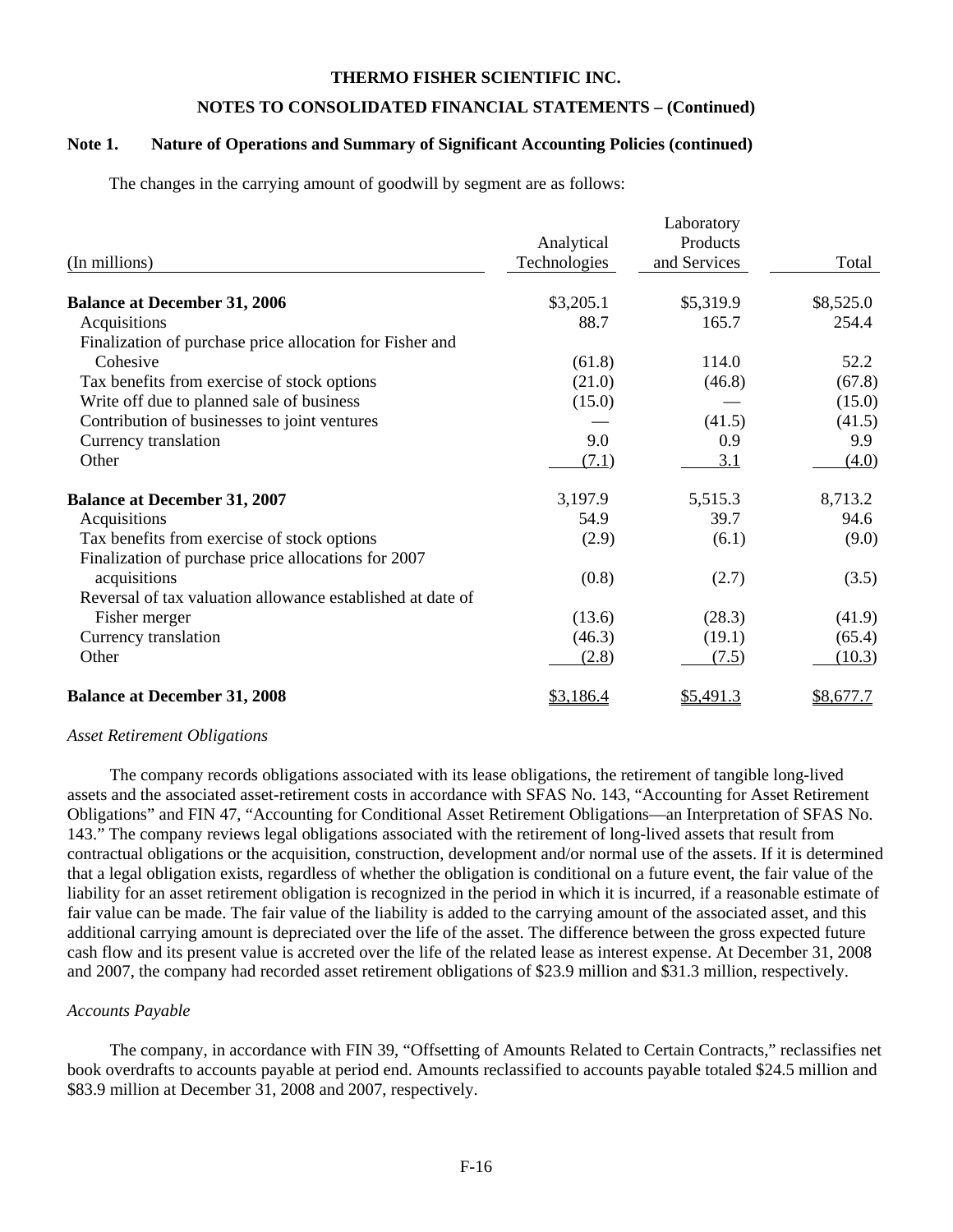#### **NOTES TO CONSOLIDATED FINANCIAL STATEMENTS – (Continued)**

## **Note 1. Nature of Operations and Summary of Significant Accounting Policies (continued)**

#### *Loss Contingencies*

 Accruals are recorded for various contingencies, including legal proceedings, environmental, workers' compensation, product, general and auto liabilities, self-insurance and other claims that arise in the normal course of business. The accruals are based on management's judgment, historical claims experience, the probability of losses and, where applicable, the consideration of opinions of internal and/or external legal counsel and actuarial estimates. Additionally, the company records receivables from third-party insurers up to the amount of the loss when recovery has been determined to be probable. Liabilities acquired in the merger with Fisher have been recorded at their fair value and, as such, were discounted to their present value at the date of acquisition.

#### *Advertising*

 The company expenses advertising costs as incurred, except for certain direct-response advertising, which is capitalized and amortized on a straight-line basis over its expected period of future benefit, generally two years. The company has capitalized advertising costs of \$13.4 million and \$11.2 million at December 31, 2008 and 2007, respectively, included in other assets in the accompanying balance sheet. Direct-response advertising consists of external catalog production and mailing costs, and amortization begins on the date the catalogs are first mailed. Advertising expense, which following the merger with Fisher includes amortization of capitalized direct-response advertising, as described above, was \$78.5 million, \$76.0 million and \$57.8 million in 2008, 2007 and 2006, respectively. Included in advertising expense was catalog amortization of \$13.1 million, \$12.7 million and \$2.0 million for 2008, 2007 and 2006, respectively.

#### *Currency Translation*

 All assets and liabilities of the company's non-U.S. subsidiaries are translated at year-end exchange rates, and revenues and expenses are translated at average exchange rates for the year in accordance with SFAS No. 52, "Foreign Currency Translation." Resulting translation adjustments are reflected in the "Accumulated other comprehensive items" component of shareholders' equity. Currency transaction gains and losses are included in the accompanying statement of income and are not material for the three years presented.

## *Forward Contracts*

 The company accounts for forward currency contracts under SFAS No. 133, "Accounting for Derivative Instruments and Hedging Activities." SFAS No. 133, as amended, requires that all derivatives, including forward currency-exchange contracts, be recognized in the balance sheet at fair value. Derivatives that are not hedges, as defined by SFAS No. 133, are recorded at fair value through earnings. If a derivative is a hedge, depending on the nature of the hedge, changes in the fair value of the derivative are either offset against the change in fair value of the hedged item through earnings or recognized in other comprehensive income until the hedged item is recognized in earnings.

 The company uses forward currency-exchange contracts primarily to hedge certain operational (cash-flow hedges) and balance sheet (fair-value hedges) exposures resulting from changes in currency exchange rates. Such exposures result from purchases, sales and intercompany loans that are denominated in currencies other than the functional currencies of the respective operations. These contracts principally hedge transactions denominated in euros, U.S. dollars, British pounds sterling, Canadian dollars, Danish krone and Australian dollars. The company enters into these currency-exchange contracts to hedge anticipated product purchases and sales and assets and liabilities arising in the normal course of business, principally accounts receivable and intercompany loans. Accordingly, the hedges are not speculative in nature. As part of the company's overall strategy to manage the level of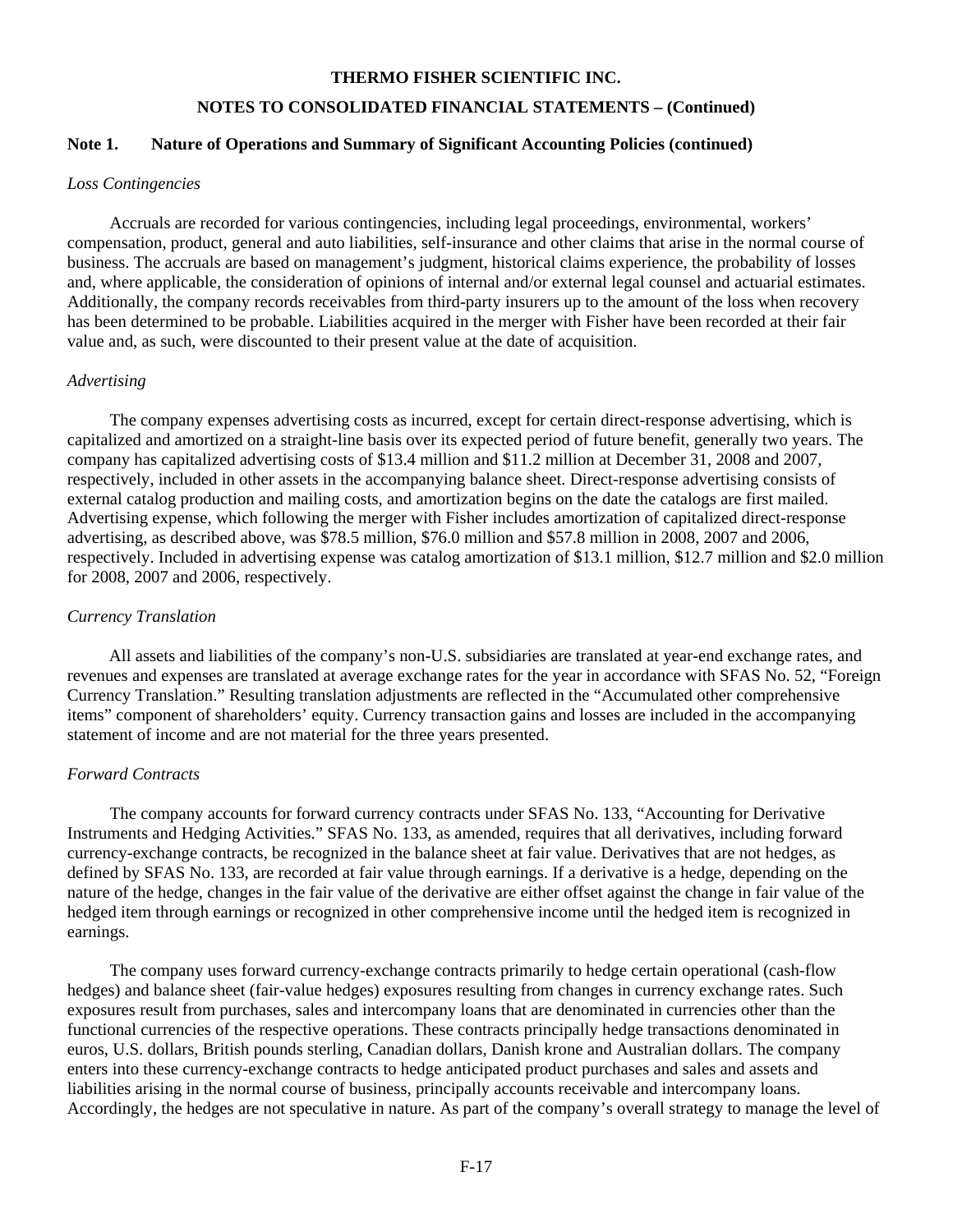# **THERMO FISHER SCIENTIFIC INC. NOTES TO CONSOLIDATED FINANCIAL STATEMENTS – (Continued)**

## **Note 1. Nature of Operations and Summary of Significant Accounting Policies (continued)**

exposure to the risk of currency-exchange fluctuations, some operating units hedge a portion of their currency exposures anticipated over the ensuing 12-month period, using exchange contracts that have maturities of 12 months or less. The company does not hold or engage in transactions involving derivative instruments for purposes other than risk management. The company has elected not to account for its forward-currency exchange contracts as hedges as defined by SFAS No. 133, thus these derivatives are recorded at fair value in its balance sheet in other current assets or other accrued expenses with the changes in fair value reflected immediately in earnings.

#### *Recent Accounting Pronouncements*

 In September 2006, the FASB issued SFAS No. 157, "Fair Value Measurements." SFAS No. 157 defines fair value, establishes a framework for measuring fair value and expands disclosures about fair value measurements. This statement applies to other accounting pronouncements that require or permit fair value measurements. This statement does not require any new fair value measurements. SFAS No. 157 was effective for the company's monetary assets and liabilities in the first quarter of 2008 and for non-financial assets and liabilities beginning January 1, 2009 (Note 12). The company does not believe the impact of adopting the fair value guidance outlined in SFAS No. 157 to its nonfinancial assets and liabilities will have a material impact on its financial statements.

 In February 2007, the FASB issued SFAS No. 159, "The Fair Value Option for Financial Assets and Financial Liabilities - including an Amendment of FASB Statement No. 115." SFAS No. 159 permits entities to measure eligible financial assets, financial liabilities and certain other assets and liabilities at fair value on an instrument-by-instrument basis. The company adopted SFAS No. 159 beginning January 1, 2008. Adoption of the standard did not result in any change in the valuation of the company's assets and liabilities.

 In December 2007, the FASB issued SFAS No. 141R, "Business Combinations." SFAS No. 141R does the following: requires the acquiring entity in a business combination to recognize all (and only) the assets acquired and liabilities assumed in the transaction; establishes the acquisition-date fair value as the measurement objective for all assets acquired and liabilities assumed; and requires the acquirer to disclose certain information to enable users to understand the nature and financial effect of the business combination. The statement requires that cash outflows such as transaction costs and post-acquisition restructuring be charged to expense instead of capitalized as a cost of the acquisition. Contingent purchase price will be recorded at its initial fair value and then re-measured as time passes through adjustments to net income. SFAS No. 141R is effective for the company, on a prospective basis, beginning January 1, 2009. The company expects no material effect at the adoption date; however, upon adoption, this statement may materially affect the accounting for any future business combinations.

 In December 2007, the FASB issued SFAS No. 160, "Noncontrolling Interests in Consolidated Financial Statements." SFAS No. 160 will change the accounting for minority interests, which will be reclassified as noncontrolling interests and classified as a component of equity. SFAS No. 160 is effective for the company beginning January 1, 2009. The company does not expect a material effect from adoption of this standard.

 In March 2008, the FASB issued SFAS No. 161, "Disclosures about Derivative Instruments and Hedging Activities." SFAS No. 161 requires disclosures of how and why an entity uses derivative instruments; how derivative instruments and related hedged items are accounted for; and how derivative instruments and related hedged items affect an entity's financial position, financial performance and cash flows. SFAS No. 161 is effective for the company beginning January 1, 2009. The company does not expect a material effect from adoption of this standard.

 In May 2008, the FASB issued FSP APB No. 14-1, "Accounting for Convertible Debt Instruments That May Be Settled in Cash upon Conversion (Including Partial Cash Settlement)." FSP APB No. 14-1 requires the issuers of certain convertible debt instruments that may be settled in cash (or other assets) on conversion to separately account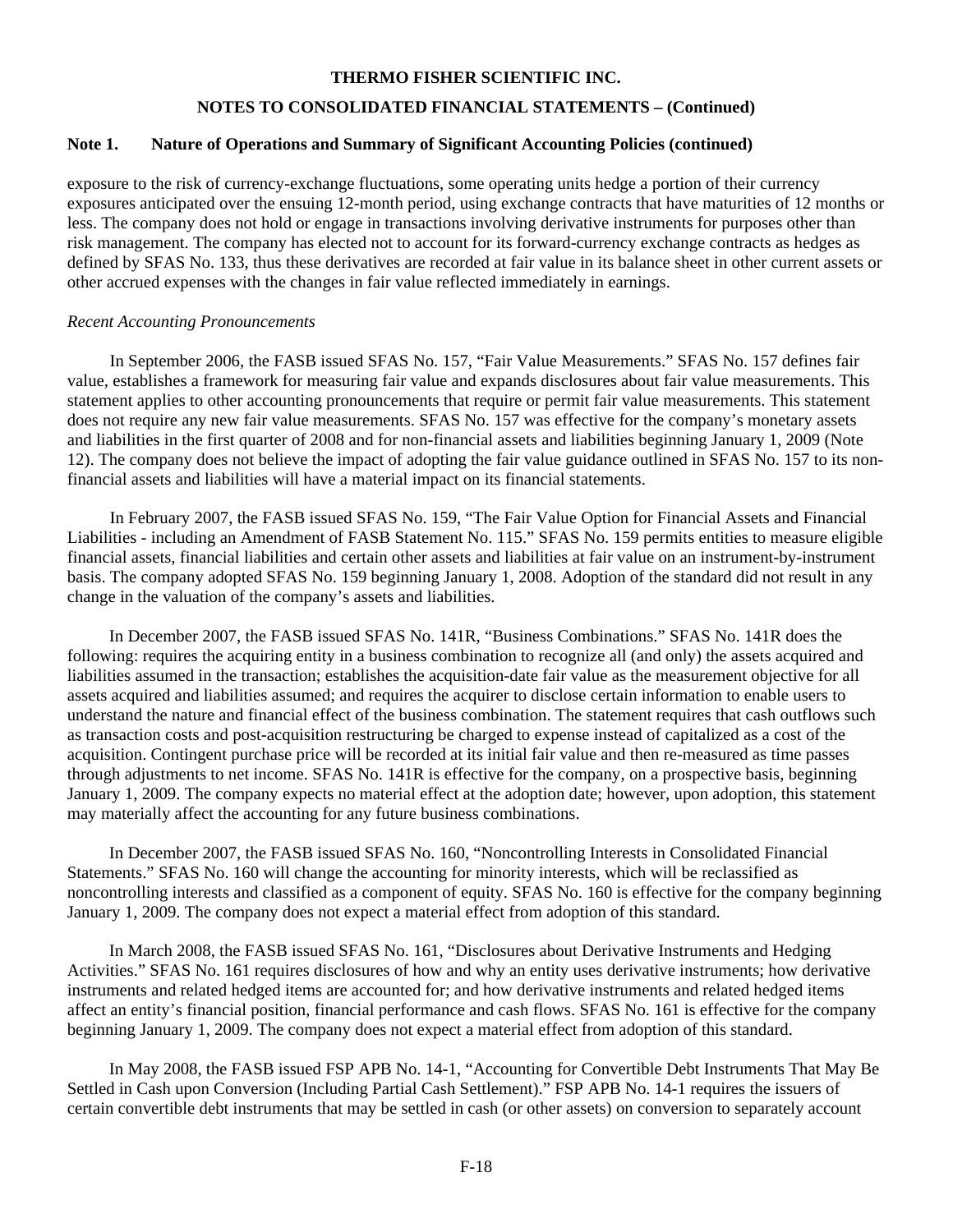## **NOTES TO CONSOLIDATED FINANCIAL STATEMENTS – (Continued)**

## **Note 1. Nature of Operations and Summary of Significant Accounting Policies (continued)**

for the liability (debt) and equity (conversion option) components in a manner that reflects the issuer's nonconvertible debt borrowing rate when interest cost is recognized in subsequent periods. FSP ABP No. 14-1 is effective for the company beginning January 1, 2009. Prior periods will be restated as if the new rule had been in effect in prior periods. Early adoption is not permitted. While the company's cash payments for interest will not be affected, based on current debt outstanding, the adoption of FSP APB No. 14-1 will increase the company's reported interest expense in a manner that reflects interest rates of similar non-convertible debt. The company expects that annual interest expense will increase by approximately \$23 million, which will unfavorably affect earnings per share by approximately \$.03 per year following adoption of the rule.

 In June 2008, the FASB issued FSP EITF 03-6-1, "Determining Whether Instruments Granted in Share-Based Payment Transactions Are Participating Securities." FSP EITF 03-6-1 clarifies that share-based payment awards that entitle their holders to receive nonforfeitable dividends before vesting should be considered participating securities. As participating securities, these instruments should be included in the calculation of basic earnings per share. FSP EITF 03-6-1 is effective for the company beginning January 1, 2009. The company does not expect a material effect from adoption of this rule.

 In December 2008, the FASB issued FSP No. 132(R)-1, "Employers' Disclosures about Postretirement Benefit Plan Assets." FSP No. 132(R)-1 requires additional disclosures about an employer's plan assets of defined benefit pension or other postretirement plans. This rule expands current disclosures of defined benefit pension and postretirement plan assets to include information regarding the fair value measurements of plan assets similar to the company's current SFAS No. 157 disclosures. FSP No. 132(R)-1 is effective for the company beginning in January 2009.

#### *Use of Estimates*

 The preparation of financial statements in conformity with generally accepted accounting principles requires management to make estimates and assumptions that affect the reported amounts of assets and liabilities, disclosure of contingent assets and liabilities at the date of the financial statements and the reported amounts of revenues and expenses during the reporting period. In addition, significant estimates were made in estimating future cash flows to quantify impairment of assets, and in determining the ultimate loss from abandoning leases at facilities being exited (Note 14). Actual results could differ from those estimates.

#### **Note 2. Mergers, Acquisitions and Dispositions**

#### *2008 Acquisitions*

 In 2008, the company's Analytical Technologies segment acquired the intellectual property of an immunohistochemistry control slide business; a manufacturer and distributor of analytical instruments serving the life sciences and environmental industries; a provider of RNAi, genomics and antibody tools used by life science researchers; a manufacturer and distributor of antibodies and reagents; a manufacturer of water analysis systems; a manufacturer of histology and anatomical pathology labeling and tracking products; and an iron testing reagent product line. The company's Laboratory Products and Services segment acquired, in separate transactions, three distributors of laboratory equipment and consumables; a manufacturer of carbon fiber centrifuge rotors; a network of depots providing clinical trial packaging and distribution, and the intellectual property and other assets of a manufacturer of automated cell factory equipment. No individual acquisition exceeded \$50 million in purchase price. Aggregate consideration for the acquisitions of both segments was \$190 million cash, net of cash acquired, plus \$8 million of assumed debt, and up to \$19 million of additional future payments based on the achievement of specified milestones and operating results, of which \$5 million was earned and accrued as of December 31, 2008. The company also paid purchase price obligations, transaction costs and post-closing purchase price adjustments aggregating \$11 million in 2008, for several acquisitions completed prior to 2008.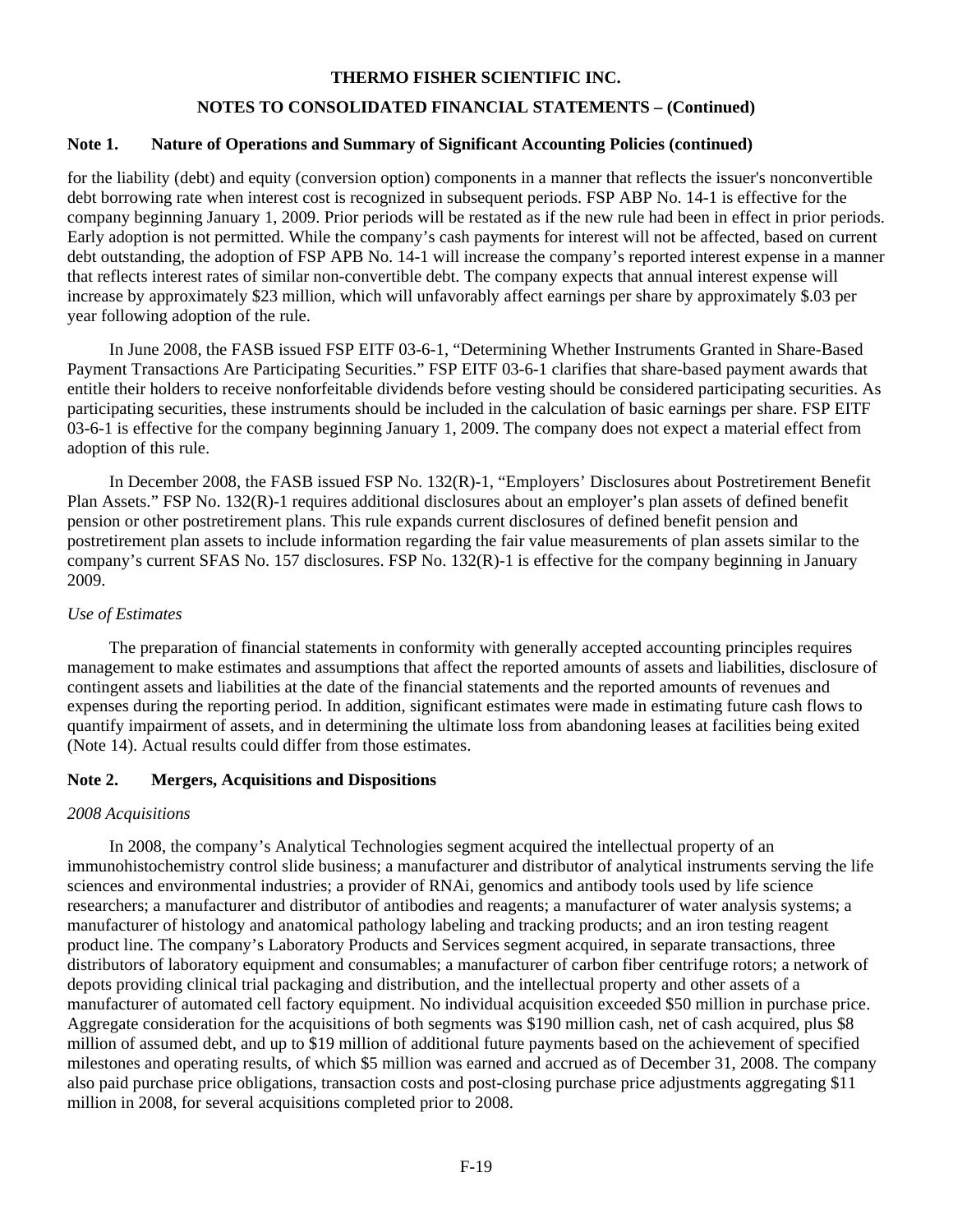# **THERMO FISHER SCIENTIFIC INC. NOTES TO CONSOLIDATED FINANCIAL STATEMENTS – (Continued)**

## **Note 2. Mergers, Acquisitions and Dispositions (continued)**

#### *2007 Acquisitions*

 In September 2007, the company's Laboratory Products and Services segment acquired Qualigens Fine Chemicals, a division of GlaxoSmithKline Pharmaceuticals Ltd. based in Mumbai, India. Qualigens is India's largest chemical manufacturer and supplier, serving customers in a variety of industries including pharmaceutical, petrochemical and food and beverage. The purchase price totaled \$59 million. The acquisition provided an established business in a fast-growing region to extend the company's reach. Revenues of Qualigens totaled \$24 million in 2006. The purchase price exceeded the fair value of the acquired net assets and, accordingly, \$25 million was allocated to goodwill, none of which is tax deductible.

 In October 2007, the company's Laboratory Products and Services segment acquired Priority Solutions International, a U.S.-based leading third-party logistics provider to the pharmaceutical and healthcare industries. The purchase price totaled \$164 million, net of cash acquired and a \$1 million post-closing purchase price refund received in 2008. The acquisition broadened the segment's clinical trials management services offerings. Revenues of Priority Solutions totaled \$96 million in 2006. The purchase price exceeded the fair value of the acquired net assets and, accordingly, \$107 million was allocated to goodwill, \$37 million of which is tax deductible.

 In October 2007, the company's Analytical Technologies segment acquired NanoDrop Technologies, Inc., a U.S.-based supplier of UV-Vis spectrophotometry and fluorescence scientific instruments to the life sciences and pharmaceutical industries. The purchase price totaled \$156 million, net of cash acquired and including \$12 million of payments made in 2008 and \$15 million due in 2009. Of the \$12 million of payments made in 2008, \$10 million represented contingent consideration earned for achievement of specified operating results in 2007 and \$2 million represented a post-closing purchase price adjustment. Of the \$15 million due in 2009, \$8 million represents deferred purchase price and \$7 million represents contingent consideration payable for the achievement of specified operating results in 2008. In addition, the purchase agreement calls for additional contingent consideration of up to \$10 million based on the successful approval of certain pending patent applications. The acquisition broadened the segment's technology offerings. Revenues of NanoDrop totaled \$27 million in 2006. The purchase price exceeded the fair value of the acquired net assets and, accordingly, \$76 million was allocated to goodwill, all of which is tax deductible.

 In December 2007, the company's Laboratory Products and Services segment acquired La-Pha-Pack, a European-based manufacturer and provider of chromatography consumables and related accessories. The purchase price totaled \$50 million, net of cash acquired, and included \$4 million of contingent consideration based upon 2008 operating results which was earned and accrued as an obligation at December 31, 2008 through an increase to goodwill. The acquisition broadened the segment's chromatography consumables offerings and expanded its geographic coverage in Europe. Revenues of La-Pha-Pack totaled \$21 million in 2006. The purchase price exceeded the fair value of the acquired net assets and, accordingly, \$12 million was allocated to goodwill, none of which is tax deductible.

 In addition to the acquisitions described above, in 2007 the Analytical Technologies segment acquired a distributor of mass spectrometry, chromatography and surface science instruments, a manufacturer of high performance liquid chromatography pumps and software, a manufacturer of electrostatic discharge products, the intellectual property of a diagnostics business and the assets of a water testing business. The Laboratory Products and Services segment acquired a provider of test, measurement and process control instruments, an independent test and research laboratory, a developer of liquid handling pipette tips and a cell culture product line. The total aggregate consideration was \$88 million, net of cash acquired. The company also paid transaction costs and post-closing and contingent purchase price adjustments aggregating \$11 million in 2007 for various acquisitions completed prior to 2007. The company obtained a refund of \$5 million in 2007 related to a post-closing adjustment for a 2006 acquisition.

## *2006 Merger with Fisher Scientific International Inc.*

 Thermo Electron Corporation and Fisher Scientific International Inc. announced on May 8, 2006 that the boards of directors of both companies had unanimously approved a definitive agreement to combine the two companies in a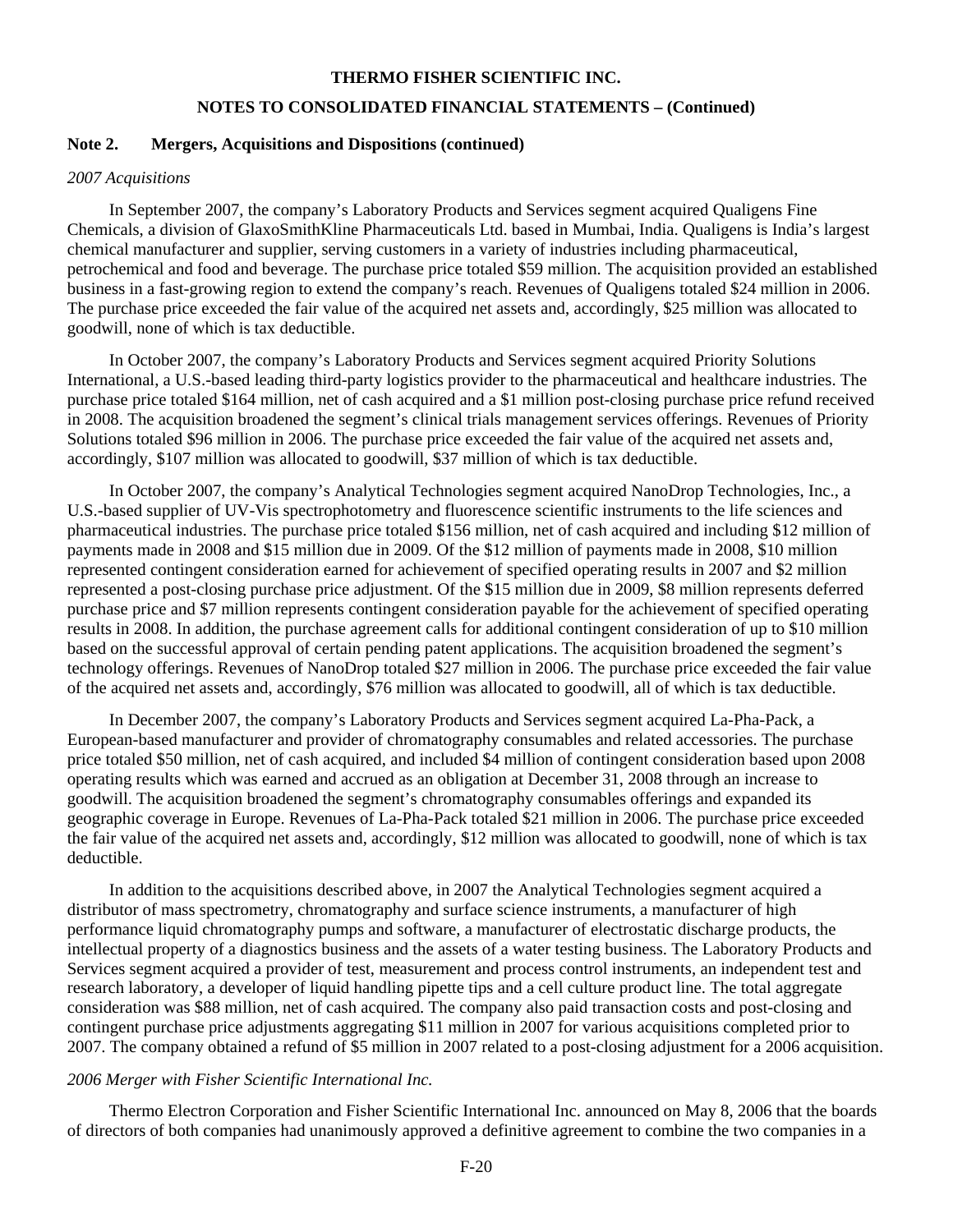# **NOTES TO CONSOLIDATED FINANCIAL STATEMENTS – (Continued)**

#### **Note 2. Mergers, Acquisitions and Dispositions (continued)**

tax-free, stock-for-stock exchange. The Fisher businesses are a leading provider of products and services to the scientific research community and clinical laboratories. The Fisher businesses provide a suite of products and services to customers worldwide from biochemicals, cell-culture media and proprietary RNAi technology to rapid-diagnostic tests, safety products and other consumable supplies. Fisher had revenues of \$5.4 billion in 2005. The transaction was approved by both companies' shareholders, in separate meetings, held on August 30, 2006 and, following regulatory approvals, was completed on November 9, 2006. The results of the operations of Fisher have been included in the results of the company from the date of acquisition. Following the merger, the company was renamed Thermo Fisher Scientific Inc.

 Under the terms of the agreement, Fisher shareholders received two shares of company common stock for each share of Fisher common stock they owned. Based on the average closing price for the two trading days before and after the announcement date of \$38.93 per share, this exchange represented a value of \$77.86 per Fisher share, or an aggregate equity value of \$10.28 billion. The company also assumed Fisher's debt (\$2.28 billion). The merger enabled the two companies to broaden their customer offerings to include a full range of analytical instruments, equipment, reagents and consumables, software and services for research, analysis, discovery and diagnostics.

 Upon completion of the transaction, Thermo's shareholders owned approximately 39 percent of the combined company, and Fisher's shareholders owned approximately 61 percent. Based upon pre-merger members of the company's board of directors and senior management representing a majority of the composition of the combined company's board and senior management and the Fisher shareholders receiving a premium (as of the date preceding the merger announcement) over the fair market value of Fisher common stock on such date, the company is considered to be the acquirer for accounting purposes.

 The purchase price exceeded the fair value of the acquired net assets, and accordingly, \$6.5 billion was allocated to goodwill, approximately \$450 million of which is deductible for tax purposes.

 The company allocated \$15 million of the purchase price for Fisher to in-process research and development, which represents the estimated fair value at November 9, 2006 related to in-process projects that had not yet reached technological feasibility and had no alternative future uses as of the date of the merger. The company recorded as expense the value attributable to these projects at the date of the merger.

 The company uses the income approach to determine the fair values of its purchased research and development. This approach determines fair value by estimating the after-tax cash flows attributable to an in-process project over its useful life and then discounting these after-tax cash flows back to a present value. In determining the value of the inprocess projects, the company considers, among other factors, the in-process projects' stage of completion, the complexity of the work completed as of the acquisition date, the costs already incurred, the projected costs to complete, the contribution of core technologies and other acquired assets, the expected introduction date and the estimated useful life of the technology. The company bases the discount rate used to arrive at a present value as of the date of acquisition on the time value of money and life science technology investment risk factors. The company believes that the estimated purchased research and development amounts so determined represent the fair value at the date of acquisition and do not exceed the amount a third-party would pay for the projects.

#### *2006 Acquisitions*

 In December 2006, the company's Analytical Technologies segment acquired Cohesive Technologies Inc., a Massachusetts-based provider of advanced sample extraction and liquid chromatography products. The purchase price totaled \$71 million in cash, net of cash acquired. Cohesive had revenues of \$14 million in 2006 through the date of acquisition. The acquisition of Cohesive enabled the segment to broaden its in-line sample preparation capabilities. The purchase price exceeded the fair value of the acquired net assets and, accordingly, \$33 million was allocated to goodwill, none of which is tax deductible.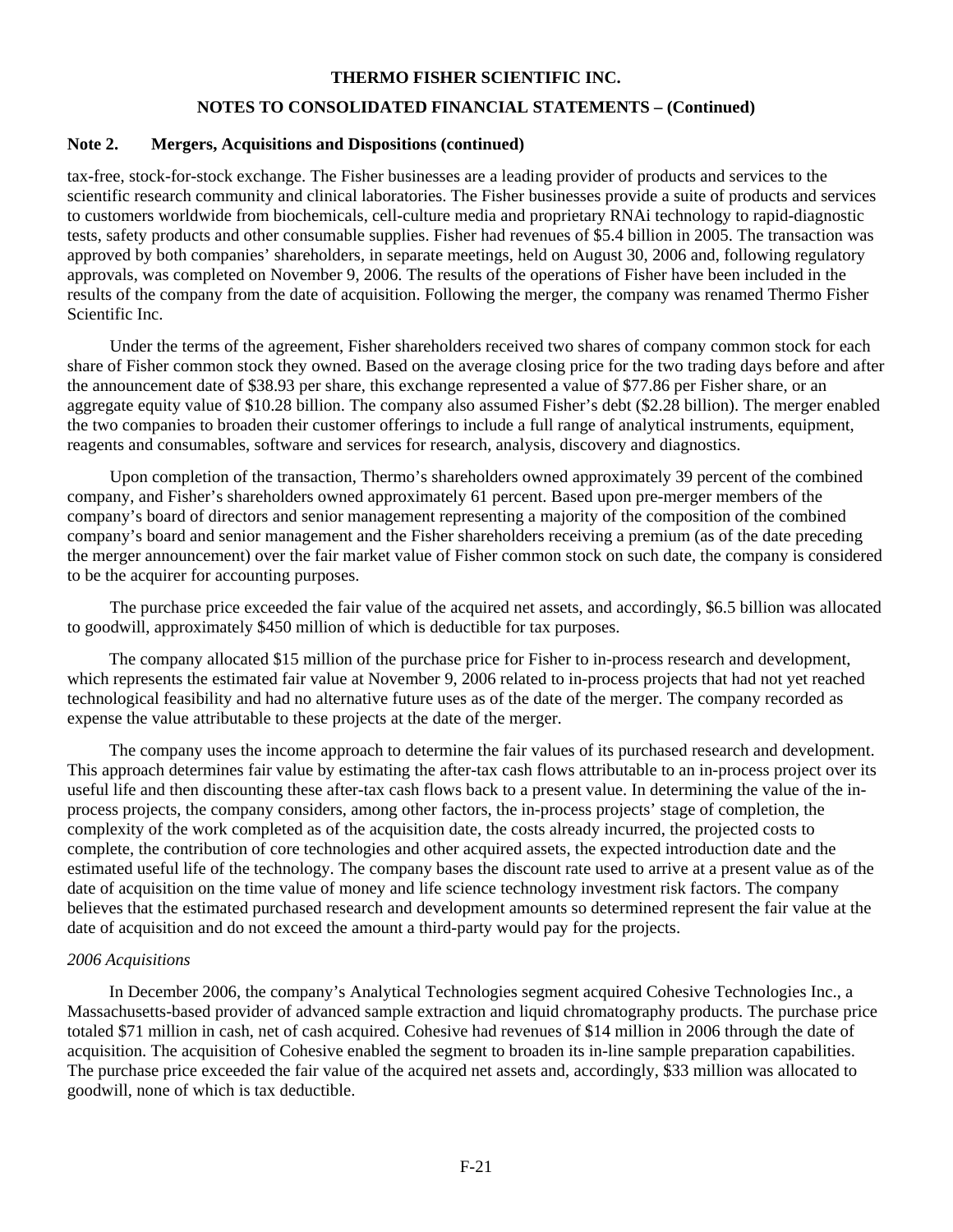## **NOTES TO CONSOLIDATED FINANCIAL STATEMENTS – (Continued)**

## **Note 2. Mergers, Acquisitions and Dispositions (continued)**

 In addition to this acquisition, the Analytical Technologies segment acquired a manufacturer of polymer web gauging products, a provider of isotope ratio mass spectrometry instuments and a small manufacturer of on-line elemental analyzer products, as well as a product line and a small distributor, for aggregate consideration of \$58 million.

 The company's acquisitions have historically been made at prices above the fair value of the acquired assets, resulting in goodwill, due to expectations of synergies of combining the businesses. These synergies include elimination of redundant facilities, functions and staffing; use of the company's existing commercial infrastructure to expand sales of the acquired businesses' products; and use of the commercial infrastructure of the acquired businesses to cost-effectively expand sales of company products.

 Acquisitions have been accounted for using the purchase method of accounting, and the acquired companies' results have been included in the accompanying financial statements from their respective dates of acquisition. Allocation of the purchase price for acquisitions was based on estimates of the fair value of the net assets acquired and, for acquisitions completed within the past year, is subject to adjustment upon finalization of the purchase price allocation. The company is not aware of any information that indicates the final purchase price allocations will differ materially from the preliminary estimates.

The components of the preliminary purchase price allocations for 2008 acquisitions by segment are as follows:

| (In millions)                         | Analytical<br>Technologies | Laboratory<br>Products<br>and Services | Total      |
|---------------------------------------|----------------------------|----------------------------------------|------------|
| <b>Purchase Price</b>                 |                            |                                        |            |
| Cash paid including transaction costs | \$108.0                    | 85.8<br>$\mathcal{S}$                  | \$193.8    |
| Debt assumed                          | 0.1                        | 8.1                                    | 8.2        |
| Purchase price payable                | 2.0                        | 3.1                                    | 5.1        |
| Cash acquired                         | (1.5)                      | (1.9)                                  | (3.4)      |
|                                       | \$108.6                    | \$95.1                                 | \$203.7    |
| <b>Allocation</b>                     |                            |                                        |            |
| Current assets                        | \$<br>13.1                 | \$32.8                                 | \$<br>45.9 |
| Property, plant and equipment         | 3.6                        | 15.3                                   | 18.9       |
| Customer relationships                | 23.2                       | 25.3                                   | 48.5       |
| Product technology                    | 25.7                       | 6.3                                    | 32.0       |
| Tradenames and other                  | 5.1                        | 2.9                                    | 8.0        |
| Goodwill                              | 54.9                       | 39.7                                   | 94.6       |
| Other assets                          | 0.3                        | 0.1                                    | 0.4        |
| Liabilities assumed                   | (17.3)                     | (27.3)                                 | (44.6)     |
|                                       | \$108.6                    | 95.1<br>\$                             | \$203.7    |

 The weighted-average amortization periods for intangible assets acquired in 2008 are 8 years for customer relationships, 7 years for product technology and 8 years for tradenames and other. The weighted average amortization period for all intangible assets in the above table is 8 years.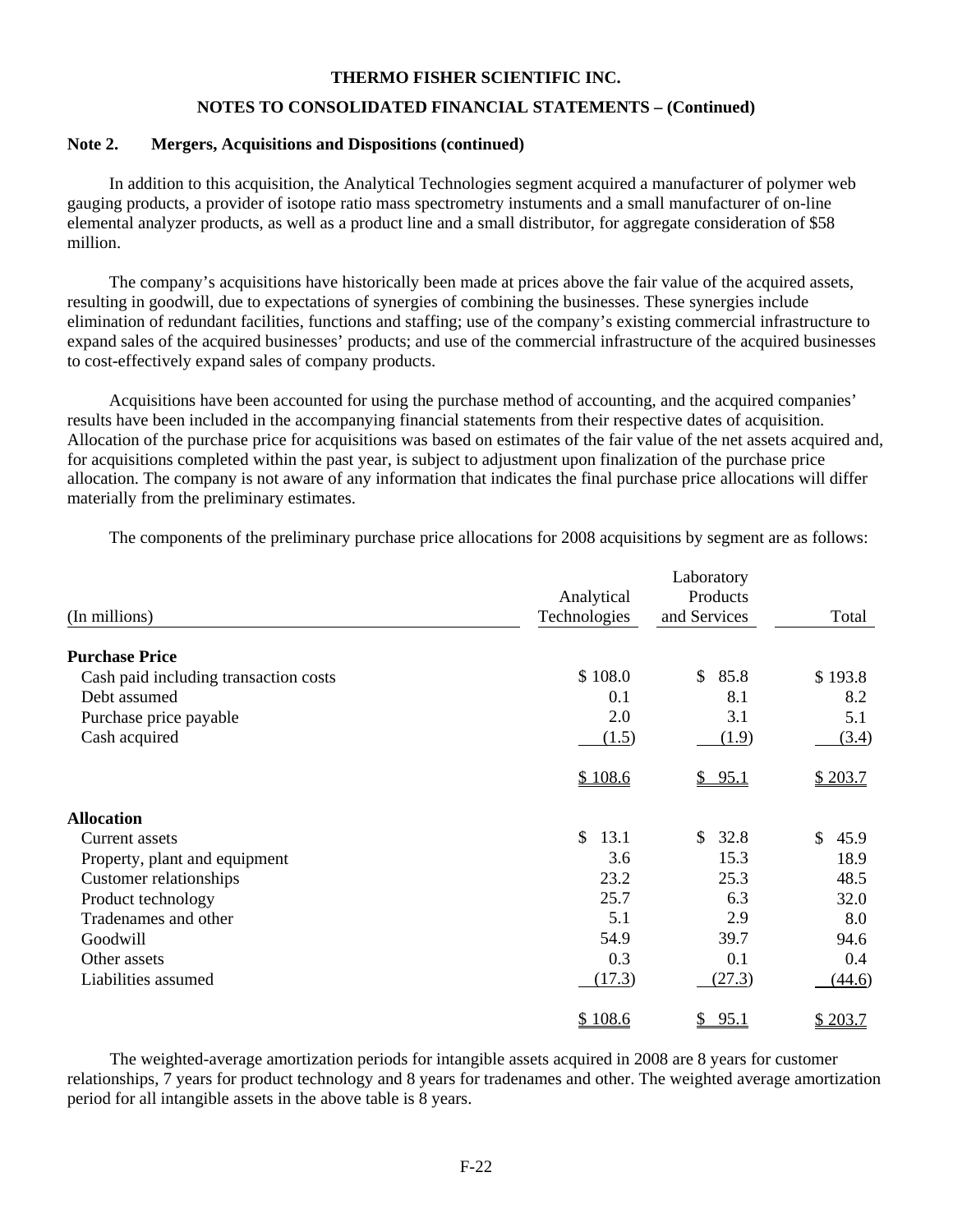# **NOTES TO CONSOLIDATED FINANCIAL STATEMENTS – (Continued)**

#### **Note 2. Mergers, Acquisitions and Dispositions (continued)**

 The components of the purchase price allocations for 2007 acquisitions, as revised in 2008 for finalization of the purchase price allocations and earned contingent purchase price payments where applicable, are as follows:

| (In millions)          | Qualigens | Priority               | NanoDrop  | La-Pha-Pack | Other  | Total   |
|------------------------|-----------|------------------------|-----------|-------------|--------|---------|
| <b>Purchase Price</b>  |           |                        |           |             |        |         |
| Cash paid (a)          | \$59.0    | \$165.6                | \$141.7   | \$46.8      | \$89.6 | \$502.7 |
| Purchase price payable |           |                        | 15.4      | 4.2         | 0.6    | 20.2    |
| Cash acquired          |           | (1.9)                  | (1.3)     | (1.0)       | (2.1)  | (6.3)   |
|                        |           |                        |           |             |        |         |
|                        | \$59.0    | \$163.7                | \$155.8   | \$50.0      | \$88.1 | \$516.6 |
| <b>Allocation</b>      |           |                        |           |             |        |         |
| Current assets         | \$11.3    | 17.0<br>$\mathbb{S}^-$ | \$<br>7.9 | \$11.4      | \$19.7 | \$67.3  |
| Property, plant and    |           |                        |           |             |        |         |
| equipment              | 0.1       | 4.5                    | 0.2       | 4.1         | 6.0    | 14.9    |
| Customer relationships | 24.4      | 44.0                   | 33.8      | 33.5        | 26.7   | 162.4   |
| Product technology     |           |                        | 38.6      | 0.5         | 16.8   | 55.9    |
| Tradenames and other   | 2.7       | 23.0                   | 1.8       | 4.2         | 6.2    | 37.9    |
| Goodwill               | 24.5      | 106.7                  | 76.0      | 12.4        | 31.3   | 250.9   |
| Other long-term assets |           | 6.9                    |           | 0.1         |        | 7.0     |
| Liabilities assumed    | (4.0)     | (38.4)                 | (2.5)     | (16.2)      | (18.6) | (79.7)  |
|                        | \$59.0    | \$163.7                | \$155.8   | \$50.0      | \$88.1 | \$516.6 |

(a) Includes transaction costs, subsequent payments of contingent consideration and cash settlements of post-closing adjustments.

 The weighted-average amortization periods for the customer relationships, product technology and tradenames acquired in 2007 are 7 years, 8 years and 11 years, respectively. The weighted-average amortization period for all intangible assets acquired in 2007 is 8 years.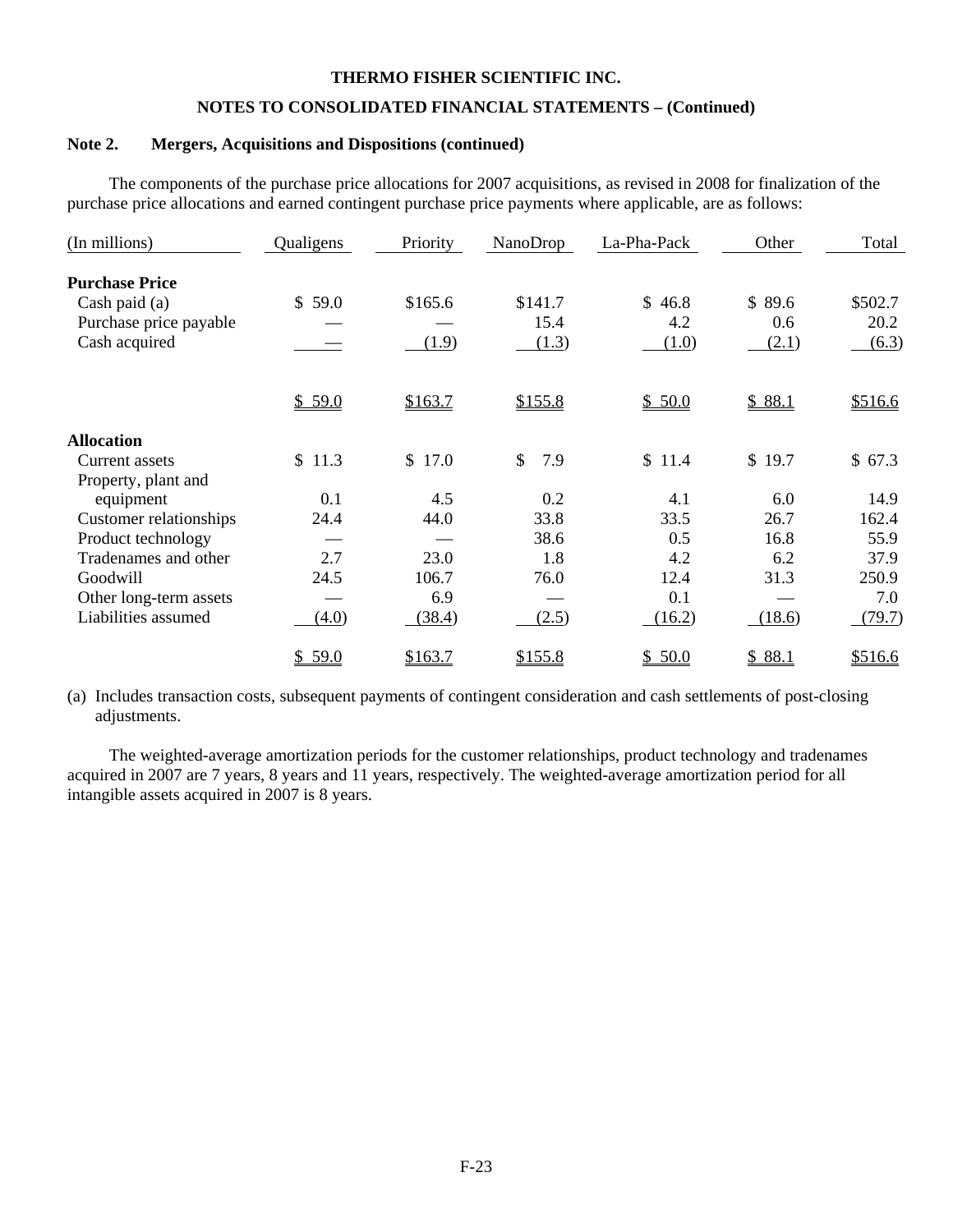# **NOTES TO CONSOLIDATED FINANCIAL STATEMENTS – (Continued)**

#### **Note 2. Mergers, Acquisitions and Dispositions (continued)**

 During 2007, the company refined estimates recorded in the fourth quarter of 2006 of acquisition-related intangible assets related to the November 2006 merger with Fisher Scientific International Inc. and the December 2006 acquisition of Cohesive Technologies Inc. and finalized the valuation of such intangible assets. The purchase price allocation for Fisher, as revised, is as follows:

#### (In millions)

| <b>Purchase Price</b>                                                                              |            |
|----------------------------------------------------------------------------------------------------|------------|
| Fair value of common stock issued to Fisher shareholders                                           | \$9,777.8  |
| Fair value of Fisher stock options and warrants converted into options in                          |            |
| company common stock                                                                               | 502.3      |
| Debt assumed                                                                                       | 2,284.7    |
| Cash paid including transaction costs                                                              | 37.5 (a)   |
| Cash acquired                                                                                      | (392.0)    |
|                                                                                                    | \$12,210.3 |
| <b>Allocation</b>                                                                                  |            |
| Current assets                                                                                     | \$1,928.9  |
| Property, plant and equipment                                                                      | 949.4      |
| Acquired intangible assets                                                                         | 7,048.8    |
| Goodwill                                                                                           | 6,500.6    |
| Other assets                                                                                       | 357.1      |
| Liabilities assumed                                                                                | (4,027.7)  |
| Fair value of convertible debt allocable to equity                                                 | (546.8)    |
|                                                                                                    | \$12,210.3 |
| (a) Of the transaction costs, \$32.1 million were paid in 2006 and the remainder was paid in 2007. |            |

The acquired intangible assets from the merger with Fisher are as follows:

(In millions)

| Indefinite Lives:<br>Trademarks | \$1,326.9 |
|---------------------------------|-----------|
| Definite Lives:                 |           |
| Customer relationships          | 4,262.3   |
| Product technology              | 827.5     |
| Tradenames                      | 632.1     |

## \$ 7,048.8

 The weighted-average amortization periods for intangible assets with definite lives are: 14 years for customer relationships, 9 years for product technology and 10 years for tradenames. The weighted-average amortization period for all intangible assets with definite lives in the above table is 13 years.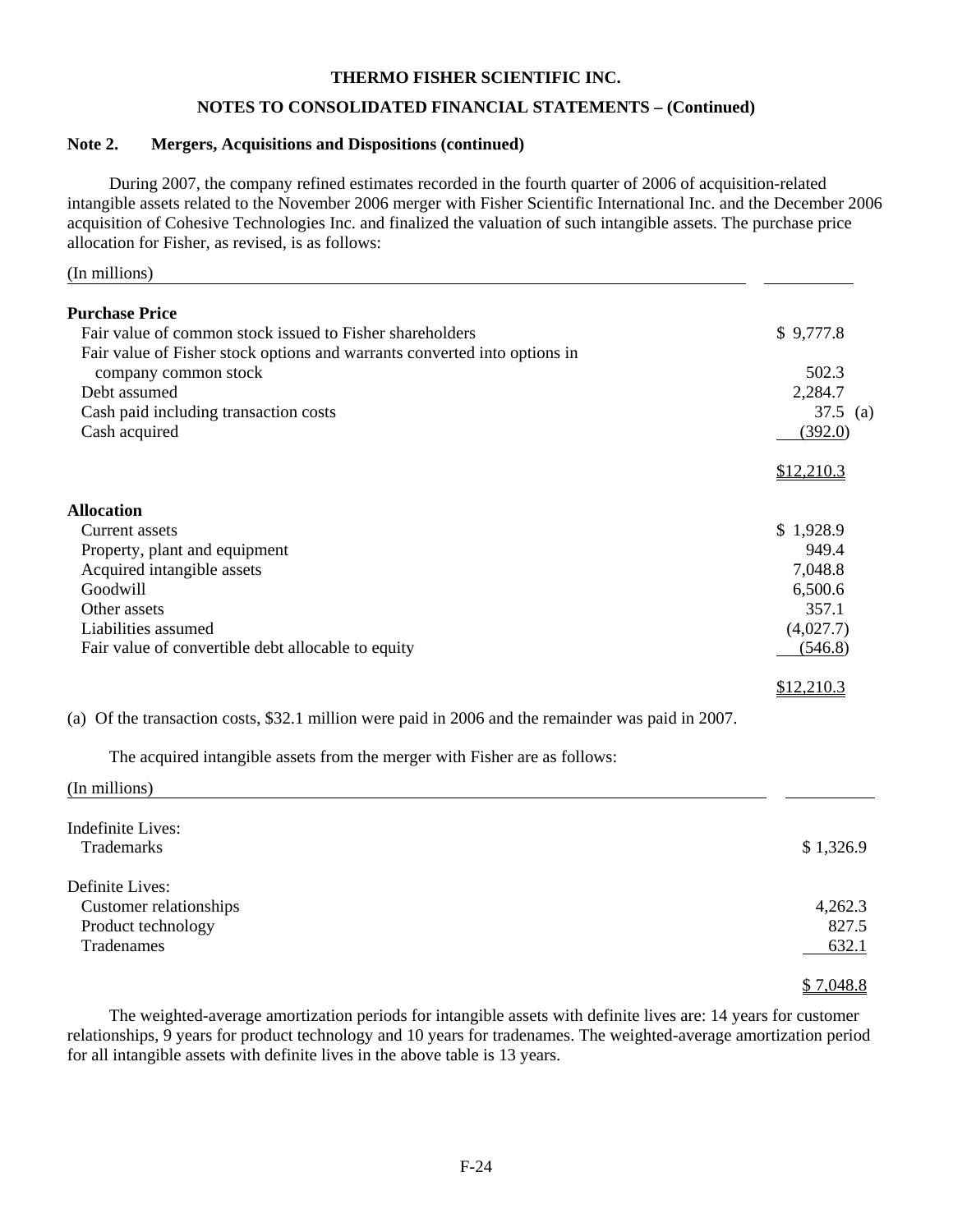## **NOTES TO CONSOLIDATED FINANCIAL STATEMENTS – (Continued)**

#### **Note 2. Mergers, Acquisitions and Dispositions (continued)**

 The components of the purchase price allocations for the company's 2006 acquisitions, as revised in 2007 for finalization of the purchase price allocation, are as follows:

| (In millions)                 | Cohesive  | Other  | Total   |
|-------------------------------|-----------|--------|---------|
| <b>Purchase Price</b>         |           |        |         |
| Cash paid (a)                 | \$71.2    | \$59.5 | \$130.7 |
| Cash acquired                 | (0.3)     | (1.8)  | (2.1)   |
|                               | \$70.9    | \$57.7 | \$128.6 |
| <b>Allocation</b>             |           |        |         |
| Current assets                | \$<br>5.6 | \$19.7 | \$25.3  |
| Property, plant and equipment | 1.0       | 1.2    | 2.2     |
| Customer relationships        | 19.0      | 16.4   | 35.4    |
| Product technology            | 14.6      | 12.4   | 27.0    |
| Tradenames                    | 3.4       |        | 3.4     |
| Goodwill                      | 32.8      | 42.5   | 75.3    |
| Other assets                  |           | 2.4    | 2.4     |
| Liabilities assumed           | (5.5)     | (36.9) | (42.4)  |
|                               | \$70.9    | \$57.7 | \$128.6 |

(a) Includes transaction costs, subsequent payments of contingent consideration and cash settlements of post-closing adjustments.

 The weighted-average amortization periods for intangible assets with definite lives acquired in 2006, excluding those acquired in the merger with Fisher, are: 9 years for customer relationships and 6 years for product technology. The weighted-average amortization period for all intangible assets with definite lives acquired in 2006, including the merger with Fisher, is 13 years.

 Had the merger with Fisher been completed as of the beginning of 2006, the company's pro forma results for 2006 would have been as follows:

| (In millions except per share amounts)                             | 2006(a)                |
|--------------------------------------------------------------------|------------------------|
| Revenues                                                           | \$8,870                |
| Net Income                                                         | \$310                  |
| Earnings per Share from Continuing Operations:<br>Basic<br>Diluted | \$<br>.74<br>\$<br>.71 |
| Earnings Per Share:<br>Basic<br>Diluted                            | .76<br>.72             |

(a) Includes \$121 million pre-tax charge to cost of revenues for the sale of Fisher inventories revalued at the date of merger, \$15 million pre-tax charge for Fisher's in-process research and development and \$37 million pre-tax charge for accelerated vesting of stock-based awards resulting from the change in control occurring at the date of the Fisher merger.

 The company's results for 2007 or 2008 would not have been materially different from its reported results had the company's 2007 and 2008 acquisitions occurred at the beginning of 2007.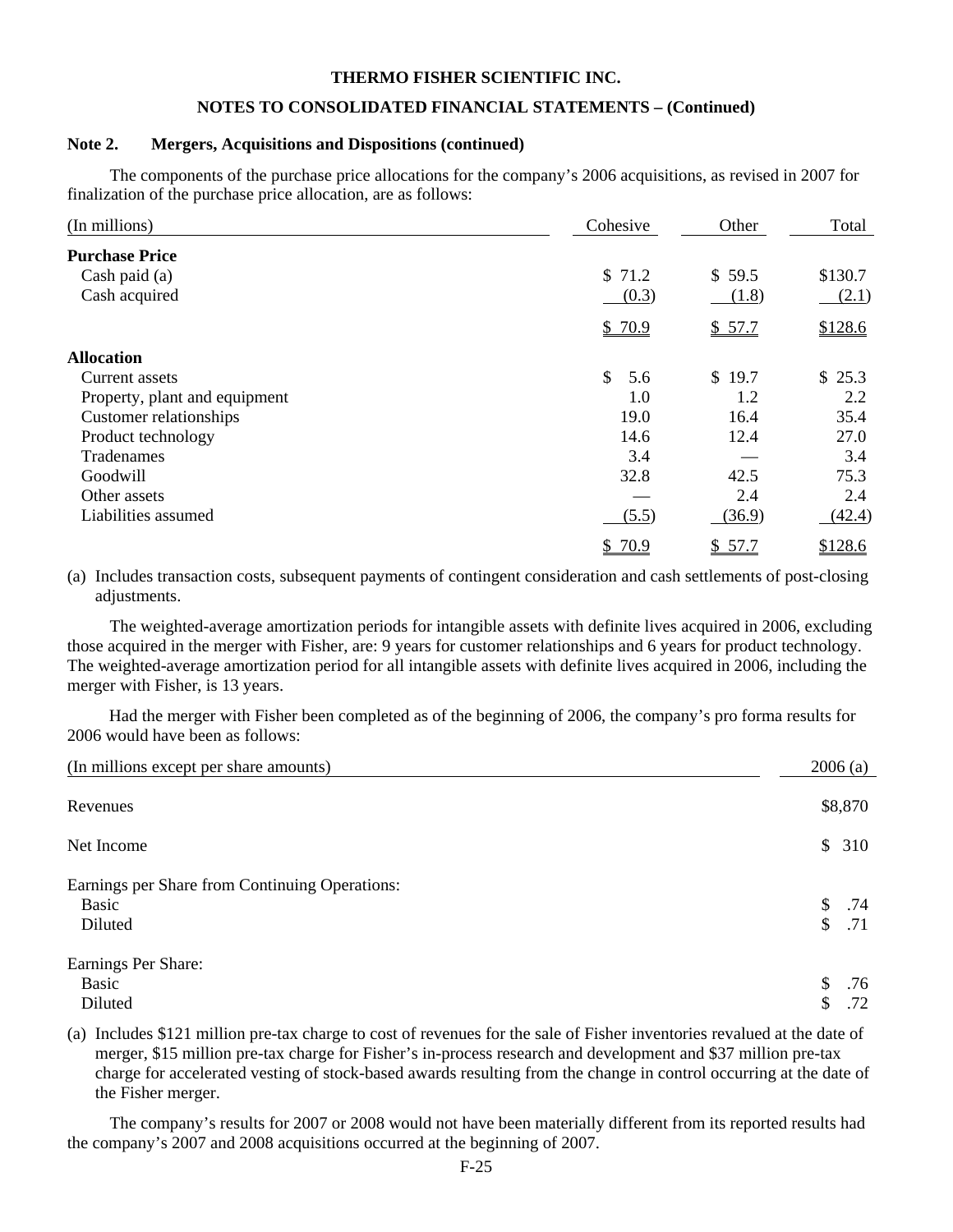# **THERMO FISHER SCIENTIFIC INC. NOTES TO CONSOLIDATED FINANCIAL STATEMENTS – (Continued)**

## **Note 2. Mergers, Acquisitions and Dispositions (continued)**

#### *Restructuring Activities at Acquired Businesses*

 The company has undertaken restructuring activities at acquired businesses. These activities, which were accounted for in accordance with Emerging Issues Task Force (EITF) Issue No. 95-3, "Recognition of Liabilities in Connection with a Purchase Business Combination," have primarily included reductions in staffing levels and the abandonment of excess facilities. In connection with these restructuring activities, as part of the cost of acquisitions, the company established reserves, primarily for severance and excess facilities. In accordance with EITF Issue No. 95-3, the company finalizes its restructuring plans no later than one year from the respective dates of the acquisitions. Upon finalization of restructuring plans or settlement of obligations for less than the expected amount, any excess reserves are reversed with a corresponding decrease in goodwill or other intangible assets when no goodwill exists. Accrued acquisition expenses are included in other accrued expenses in the accompanying balance sheet. No accrued acquisition expenses have been established for 2008 acquisitions.

The changes in accrued acquisition expenses for acquisitions completed prior to 2008 are as follows:

| (In millions)                                                      | Severance | Abandonment<br>of Excess<br>Facilities | Other                | Total     |
|--------------------------------------------------------------------|-----------|----------------------------------------|----------------------|-----------|
| <b>Balance at December 31, 2005</b>                                | \$<br>2.6 | \$<br>3.5                              | $\mathcal{S}$<br>0.1 | \$<br>6.2 |
| Reserves established                                               | 30.0      | 3.5                                    | 1.9                  | 35.4      |
| Payments                                                           | (3.5)     | (1.4)                                  | (0.1)                | (5.0)     |
| Decrease recorded as a reduction                                   |           |                                        |                      |           |
| in goodwill                                                        | (1.3)     | (0.2)                                  | (0.5)                | (2.0)     |
| Divestiture of product line                                        |           | (0.2)                                  |                      | (0.2)     |
| Currency translation                                               | 0.5       | 0.5                                    |                      | 1.0       |
| <b>Balance at December 31, 2006</b>                                | 28.3      | 5.7                                    | 1.4                  | 35.4      |
| Reserves established                                               | 10.2      | 4.0                                    | 0.1                  | 14.3      |
| Payments                                                           | (34.7)    | (1.7)                                  | (1.1)                | (37.5)    |
| Decrease recorded as a reduction                                   |           |                                        |                      |           |
| in goodwill                                                        | (0.4)     | (0.6)                                  |                      | (1.0)     |
| Reserves reclassified to long-term<br>asset retirement obligations |           | (2.0)                                  |                      | (2.0)     |
| Currency translation                                               | 0.2       | 0.1                                    |                      | 0.3       |
| <b>Balance at December 31, 2007</b>                                | 3.6       | 5.5                                    | 0.4                  | 9.5       |
| Reserves established                                               | 0.1       | 0.4                                    | 0.2                  | 0.7       |
| Payments                                                           | (1.0)     | (2.7)                                  | (0.1)                | (3.8)     |
| Decrease recorded as a reduction                                   |           |                                        |                      |           |
| in goodwill                                                        | (1.6)     | (0.9)                                  | (0.5)                | (3.0)     |
| Currency translation                                               | (0.9)     | (0.7)                                  |                      | (1.6)     |
| <b>Balance at December 31, 2008</b>                                | 0.2<br>\$ | 1.6<br>\$                              |                      | 1.8<br>\$ |

 The remaining amounts accrued for pre-2008 acquisitions include severance and facility obligations for various facility consolidations, primarily related to the company's merger with Fisher. The amounts captioned as "other" primarily represent employee relocation, contract termination and other exit costs. The severance costs are expected to be paid in 2009. The abandoned facilities costs are expected to be paid over the remaining term of the leases through 2010.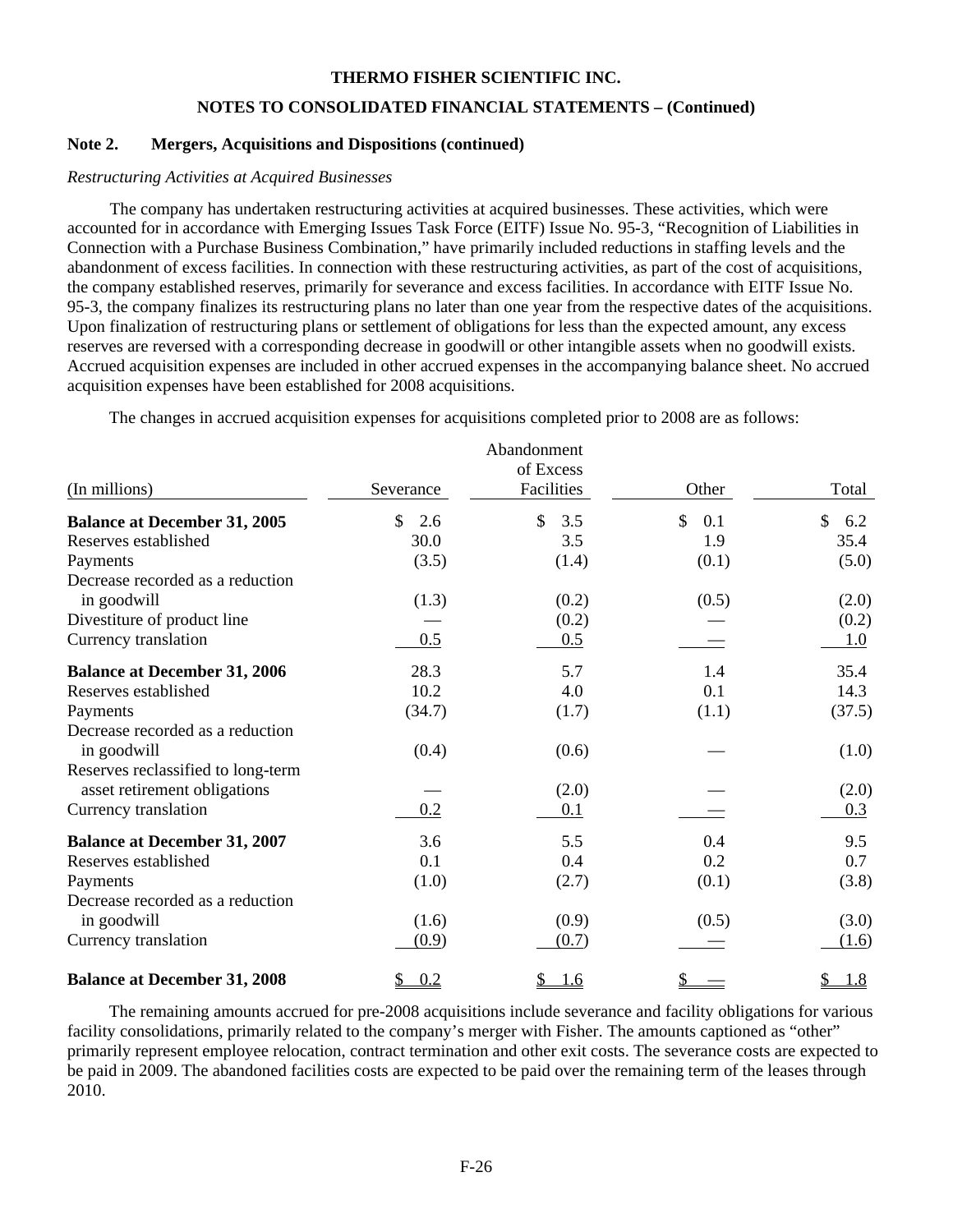#### **NOTES TO CONSOLIDATED FINANCIAL STATEMENTS – (Continued)**

## **Note 2. Mergers, Acquisitions and Dispositions (continued)**

#### *Dispositions*

 The company sold small business units in 2008 and 2007 and recorded losses of \$3 million and \$2 million, respectively. The net cash proceeds were \$4 million in 2008 and a nominal amount in 2007. The company sold non-core businesses and product lines for net cash proceeds of \$9 million in 2006 and recorded \$0.6 million of pre-tax gains. Gains and losses from these transactions are included in restructuring and other costs, net, in the accompanying statement of income.

#### **Note 3. Business Segment and Geographical Information**

 Following the merger with Fisher, the company reorganized management responsibility and manages the combined company in two segments. During the first quarter of 2008, the company transferred management responsibility and the related financial reporting and monitoring for several small product lines between segments. The company has historically moved a product line between segments when a shift in strategic focus of either the product line or a segment more closely aligns the product line with a segment different than that in which it had previously been reported. Prior period segment information has been reclassified to reflect these transfers. The company's segments are as follows:

 Analytical Technologies: serves research scientists, as well as customers in healthcare and clinical laboratories, in manufacturing and in the field, with a suite of advanced analytical technologies, including scientific instruments, robotics and software for creating advanced integrated workflows. The segment also includes a range of diagnostic reagents and instruments used by hospitals and reference laboratories.

 Laboratory Products and Services: serves life science, healthcare and safety markets with a broad portfolio of products and consumables used for routine laboratory processes, as well as a range of biopharma outsourcing services such as clinical packaging and biological sample management. The segment also includes the company's extensive customer channels network consisting of catalog, e-commerce and other sales avenues.

 The company's management evaluates operating segment performance based on operating income before certain charges to cost of revenues, principally associated with acquisition accounting; restructuring and other costs/income including costs arising from facility consolidations such as severance and abandoned lease expense and gains and losses from the sale of real estate and product lines; amortization of acquisition-related intangible assets; and charges for the acceleration of stock-based compensation following the merger with Fisher. The company uses this measure because it helps management understand and evaluate the segments' core operating results and facilitates comparison of performance for determining compensation.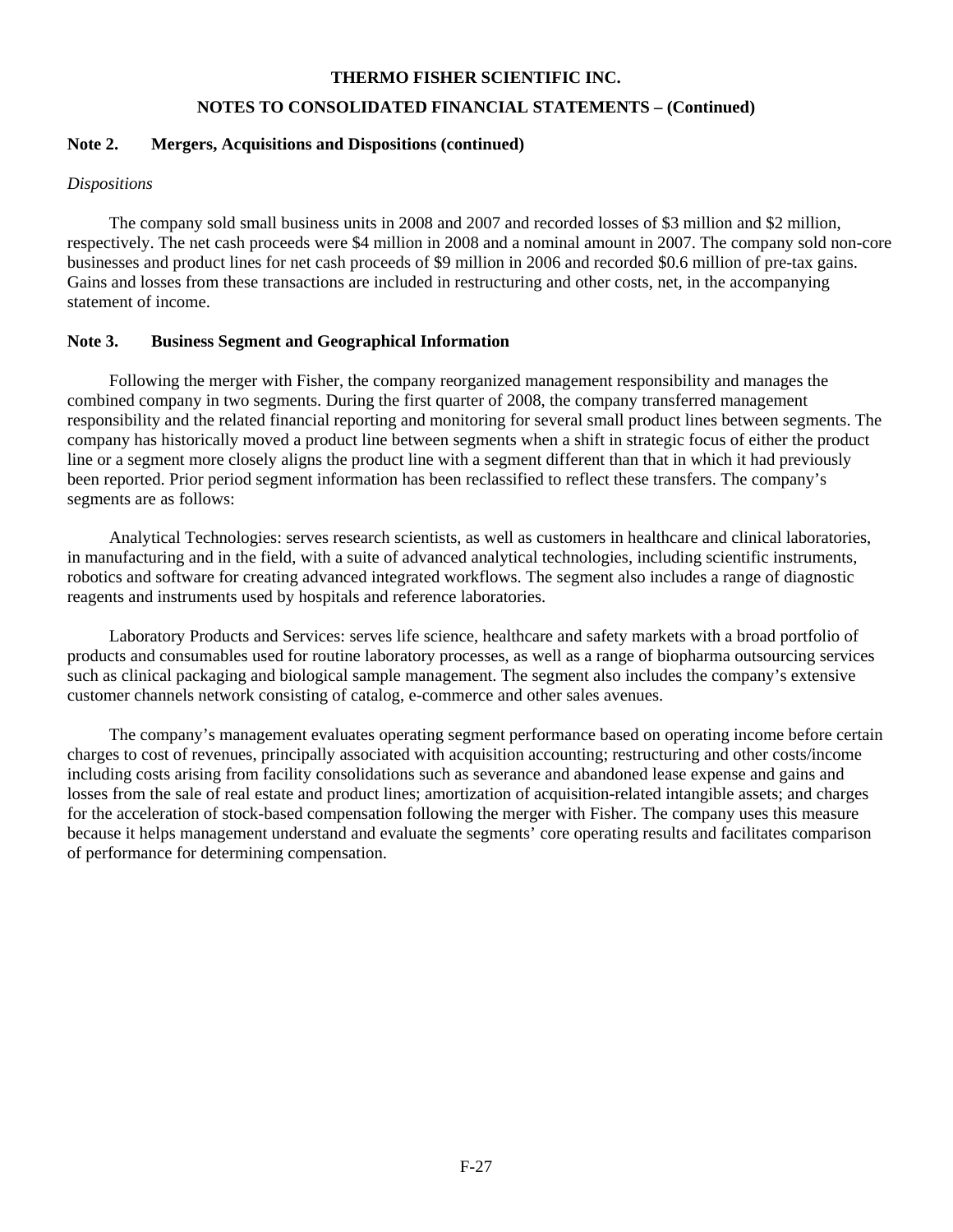# **NOTES TO CONSOLIDATED FINANCIAL STATEMENTS – (Continued)**

# **Note 3. Business Segment and Geographical Information (continued)**

 *Business Segment Information* 

| (In millions)                                                 | 2008        | 2007                   | 2006                  |
|---------------------------------------------------------------|-------------|------------------------|-----------------------|
| <b>Revenues</b>                                               |             |                        |                       |
| <b>Analytical Technologies</b>                                | \$4,471.2   | \$4,181.7              | \$2,368.0             |
| <b>Laboratory Products and Services</b>                       | 6,453.3     | 5,911.1                | 1,463.9               |
| Eliminations                                                  | (426.5)     | (346.4)                | (40.3)                |
| Consolidated revenues                                         | \$10,498.0  | \$9,746.4              | \$ 3,791.6            |
| <b>Operating Income</b>                                       |             |                        |                       |
| Analytical Technologies (a)                                   | \$<br>957.1 | 825.4<br>\$            | 370.5<br>\$           |
| Laboratory Products and Services (a)                          | 912.0       | 811.5                  | 202.4                 |
| Subtotal reportable segments (a)                              | 1,869.1     | 1,636.9                | 572.9                 |
| Cost of revenues charges                                      | (1.5)       | (49.2)                 | (77.7)                |
| Restructuring and other costs, net                            | (35.4)      | (42.2)                 | (45.7)                |
| Amortization of acquisition-related intangible assets         | (602.8)     | (571.1)                | (170.8)               |
| Stock-based compensation acceleration charge                  |             |                        | (36.7)                |
| Consolidated operating income                                 | 1,229.4     | 974.4                  | 242.0                 |
| Other expense, net (b)                                        | (79.8)      | (93.1)                 | (32.6)                |
| Income from continuing operations before provision for income |             |                        |                       |
| taxes                                                         | \$1,149.6   | 881.3<br>\$            | 209.4<br>\$           |
| <b>Total Assets</b>                                           |             |                        |                       |
| <b>Analytical Technologies</b>                                | \$7,736.1   | \$7,935.9              | \$8,402.7             |
| <b>Laboratory Products and Services</b>                       | 12,667.2    | 13,124.8               | 12,799.1              |
| Corporate/Other (c)                                           | 686.7       | 146.7                  | 60.4                  |
| Consolidated total assets                                     | \$21,090.0  | \$21,207.4             | \$21,262.2            |
| <b>Depreciation</b>                                           |             |                        |                       |
| <b>Analytical Technologies</b>                                | \$<br>87.5  | \$<br>82.7             | \$<br>35.9            |
| <b>Laboratory Products and Services</b>                       | 102.4       | 103.0                  | 34.0                  |
| Consolidated depreciation                                     | 189.9<br>\$ | $\frac{1}{2}$<br>185.7 | $\frac{1}{2}$<br>69.9 |
| <b>Capital Expenditures</b>                                   |             |                        |                       |
| <b>Analytical Technologies</b>                                | \$<br>105.2 | \$<br>88.7             | \$<br>47.6            |
| <b>Laboratory Products and Services</b>                       | 147.4       | 78.7                   | 24.4                  |
| Corporate/Other                                               | 11.8        | 8.1                    | 4.8                   |
| Consolidated capital expenditures                             | 264.4       | 175.5                  | 76.8<br>\$            |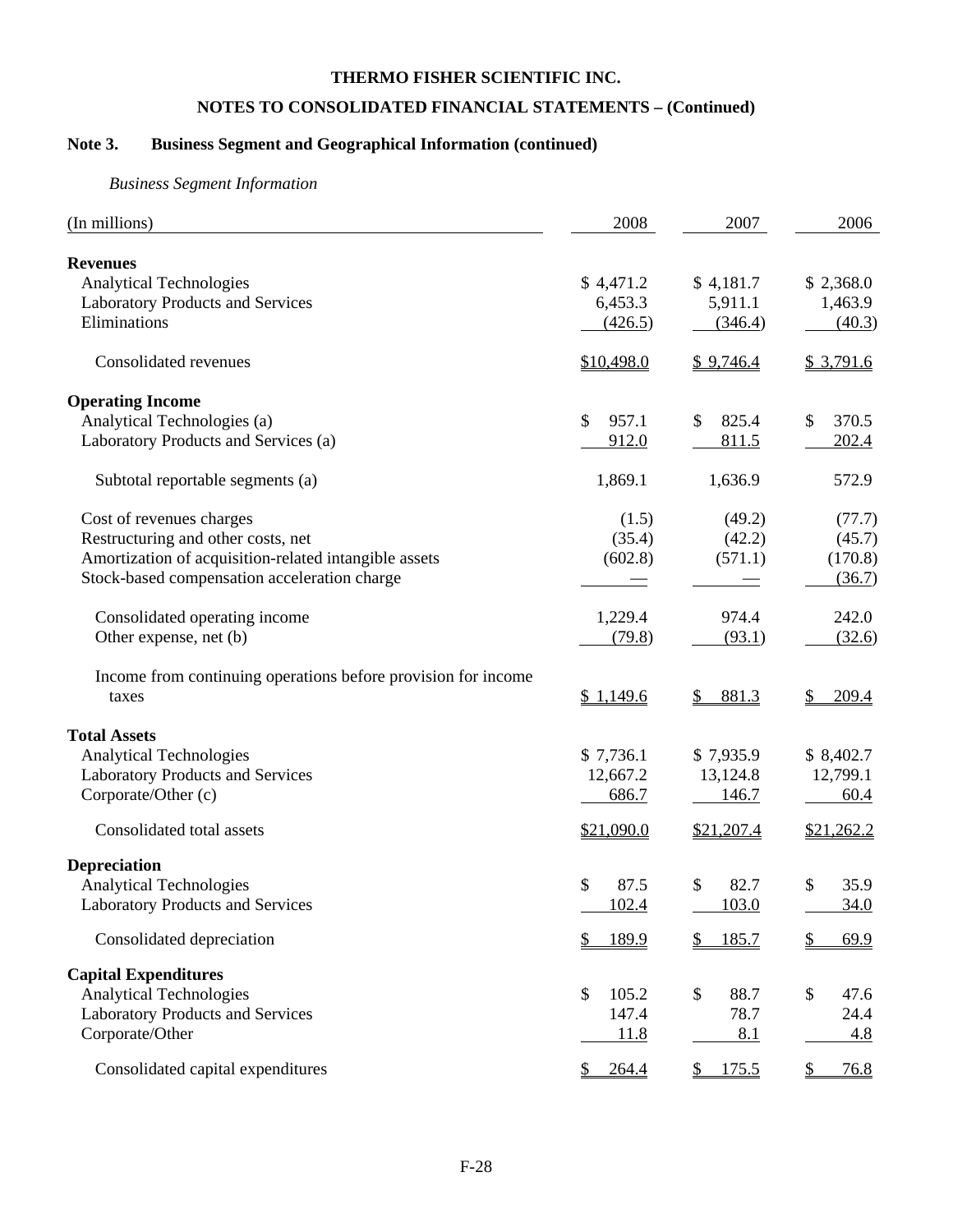## **NOTES TO CONSOLIDATED FINANCIAL STATEMENTS – (Continued)**

## **Note 3. Business Segment and Geographical Information (continued)**

 *Geographical Information* 

| (In millions)                                             | 2008        | 2007        | 2006        |
|-----------------------------------------------------------|-------------|-------------|-------------|
| <b>Revenues</b> $(d)$                                     |             |             |             |
| <b>United States</b>                                      | \$7,165.0   | \$6,784.4   | \$2,359.0   |
| Germany                                                   | 1,134.6     | 974.1       | 641.8       |
| England                                                   | 978.2       | 980.8       | 416.6       |
| Other                                                     | 2,934.3     | 2,478.0     | 1,201.5     |
| Transfers among geographical areas (e)                    | (1,714.1)   | (1,470.9)   | (827.3)     |
|                                                           | \$10,498.0  | \$9,746.4   | \$3,791.6   |
| <b>Long-lived Assets (f)</b>                              |             |             |             |
| <b>United States</b>                                      | \$<br>750.1 | 712.0<br>\$ | \$<br>800.7 |
| Germany                                                   | 98.9        | 100.0       | 84.3        |
| England                                                   | 129.3       | 172.7       | 145.3       |
| Other                                                     | 297.0       | 282.7       | 226.4       |
|                                                           | \$1,275.3   | \$1,267.4   | \$1,256.7   |
| Export Sales Included in United States Revenues Above (g) | 611.4<br>\$ | 477.5<br>\$ | \$<br>304.6 |

(a) Represents operating income before certain charges to cost of revenues; restructuring and other costs, net; amortization of acquisition-related intangibles; and stock-based compensation acceleration expense.

- (b) The company does not allocate other expense, net to its segments.
- (c) Total assets for corporate in 2006 include \$32.9 million of assets of discontinued operations. Corporate assets consist primarily of cash and cash equivalents, short-term investments and property and equipment at the company's corporate office.
- (d) Revenues are attributed to countries based on selling location.
- (e) Transfers among geographical areas are accounted for at prices that are representative of transactions with unaffiliated parties.
- (f) Includes property, plant and equipment, net.
- (g) In general, export revenues are denominated in U.S. dollars.

## **Note 4. Other Expense, Net**

The components of other expense, net, in the accompanying statement of income are as follows:

| (In millions)                                     | 2008       | 2007    | 2006   |
|---------------------------------------------------|------------|---------|--------|
| Interest Income                                   | 51.7<br>S. | 46.5    | 16.4   |
| <b>Interest Expense</b>                           | (129.9)    | (139.8) | (51.9) |
| (Loss) Gain on Investments, Net                   | (5.6)      | (9.0)   | 0.7    |
| Equity in Earnings of Unconsolidated Subsidiaries | 3.4        | 2.6     | 1.8    |
| Other Items, Net                                  | 0.6        | 6.6     | 0.4    |
|                                                   | (79.8)     | (93.1)  | (32.6) |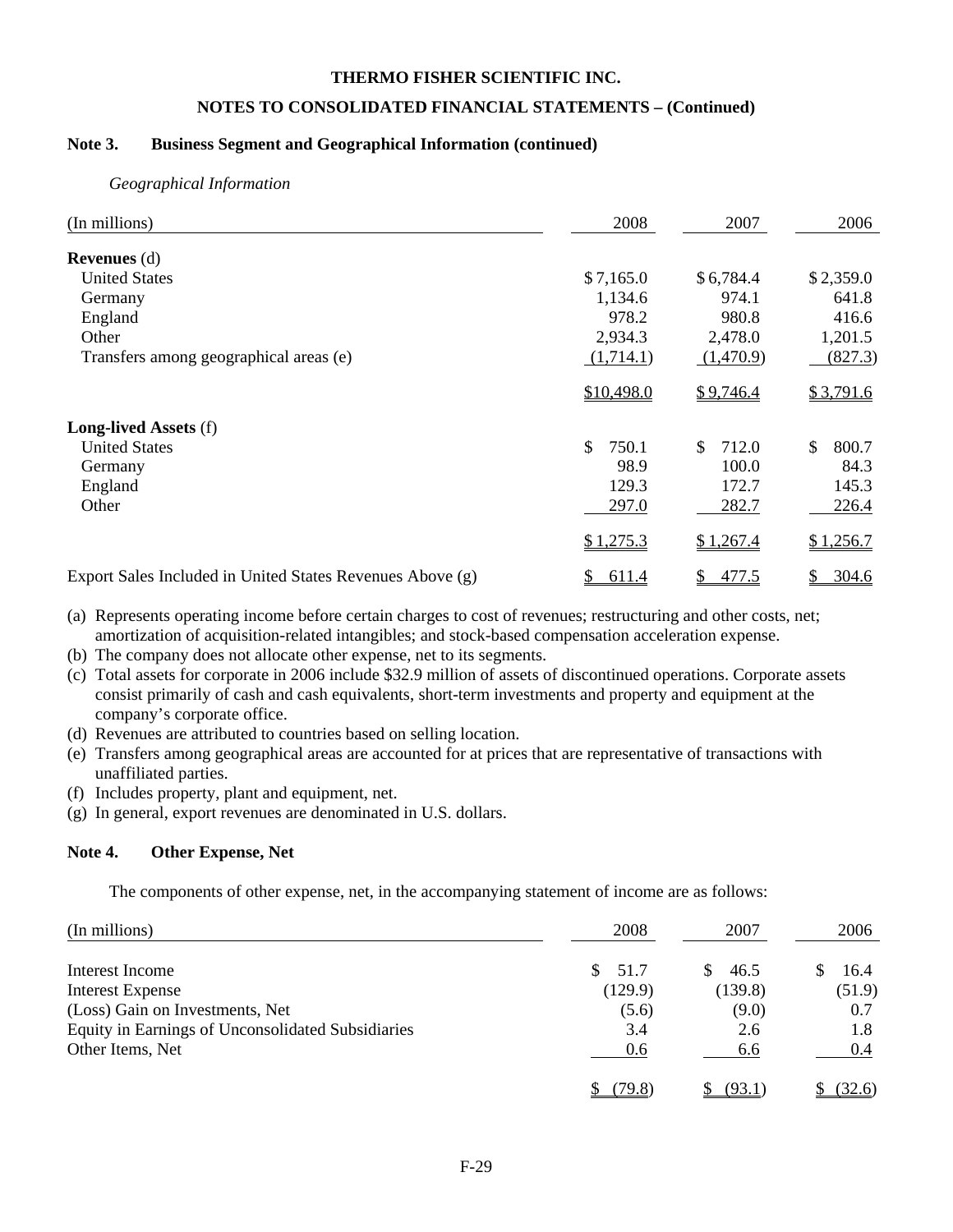# **THERMO FISHER SCIENTIFIC INC. NOTES TO CONSOLIDATED FINANCIAL STATEMENTS – (Continued)**

## **Note 4. Other Expense, Net (continued)**

 The company acquired 5,660,000 shares of Nanogen Inc. as a result of the Fisher merger. In December 2007, the company recorded a loss of \$8.9 million on the investment in Nanogen for other than temporary impairment following a decline in the quoted fair market value of the shares that occurred between April and December 2007. In 2008, the company recorded an additional loss of \$1.2 million on the investment in Nanogen for other than temporary impairment that occurred in the second half of 2008. In addition, the company recorded a charge of \$4.9 million in 2008 for other than temporary impairment of other available-for-sale investments that decreased in value primarily in the prior 6-9 months.

(Loss) gain on investments, net, also includes portfolio gains from the company's day-to-day investing activities.

## **Note 5. Employee Benefit Plans**

#### *Stock-based Compensation Plans*

 The company has stock-based compensation plans for its key employees, directors and others. These plans permit the grant of a variety of stock and stock-based awards, including restricted stock, stock options, stock bonus shares or performance-based shares, as determined by the compensation committee of the company's Board of Directors or in limited circumstances, by the company's option committee, which consists of its chief executive officer. Options granted prior to July 2000 under these plans vested over 0-10 years and had terms ranging from 3-12 years. Options granted in or after July 2000 under these plans generally vested over 3-5 years with terms of 7-10 years, assuming continued employment with certain exceptions. The company practice is to grant options at fair market value. The company generally issues new shares of its common stock to satisfy option exercises. The merger with Fisher resulted in a change in control and consequently, the vesting of substantially all of Thermo Electron's option and restricted stock awards accelerated except for those options of the company's chief executive officer who waived acceleration. As a result, substantially all shares became immediately exercisable and shares acquired upon exercise cease to be subject to transfer restrictions and the company's repurchase rights. The acceleration resulted in a pre-tax charge in 2006 of \$36.7 million. Grants of stock options and restricted stock on or after November 9, 2006, provide that upon a future change in control of the company and qualifying termination of an option holder's employment, all options and time-based restricted stock awards held by the recipient become immediately vested unless an employment or other agreement with the employee provides for different treatment.

 Effective January 1, 2006, the company adopted the provisions of SFAS No. 123R "Share-based Payment," using the modified prospective application transition method. Under this transition method, the compensation cost recognized beginning January 1, 2006 includes compensation cost for (i) all share-based payments granted prior to, but not yet vested as of January 1, 2006, based on the grant-date fair value estimated in accordance with the original provisions of SFAS No. 123, and (ii) all share-based payments granted subsequent to December 31, 2005 based on the grant-date fair value estimated in accordance with the provisions of SFAS No. 123R. Compensation cost is recognized ratably over the requisite vesting period or, for 2006 and later grants, to the retirement date for retirement eligible employees, if earlier.

The components of pre-tax stock-based compensation expense are as follows:

| (In millions)                                                     | 2008           | 2007           | 2006(a)       |
|-------------------------------------------------------------------|----------------|----------------|---------------|
| <b>Stock Option Awards</b><br><b>Restricted Share/Unit Awards</b> | \$35.9<br>21.2 | \$35.2<br>15.9 | \$61.9<br>7.5 |
| <b>Total Stock-based Compensation Expense</b>                     | - S57.         | \$51.1         | \$69.4        |

(a) Includes \$33.8 million and \$2.9 million of stock option and restricted share expense, respectively, resulting from the accelerated vesting upon the change of control that occurred as a result of the Fisher merger.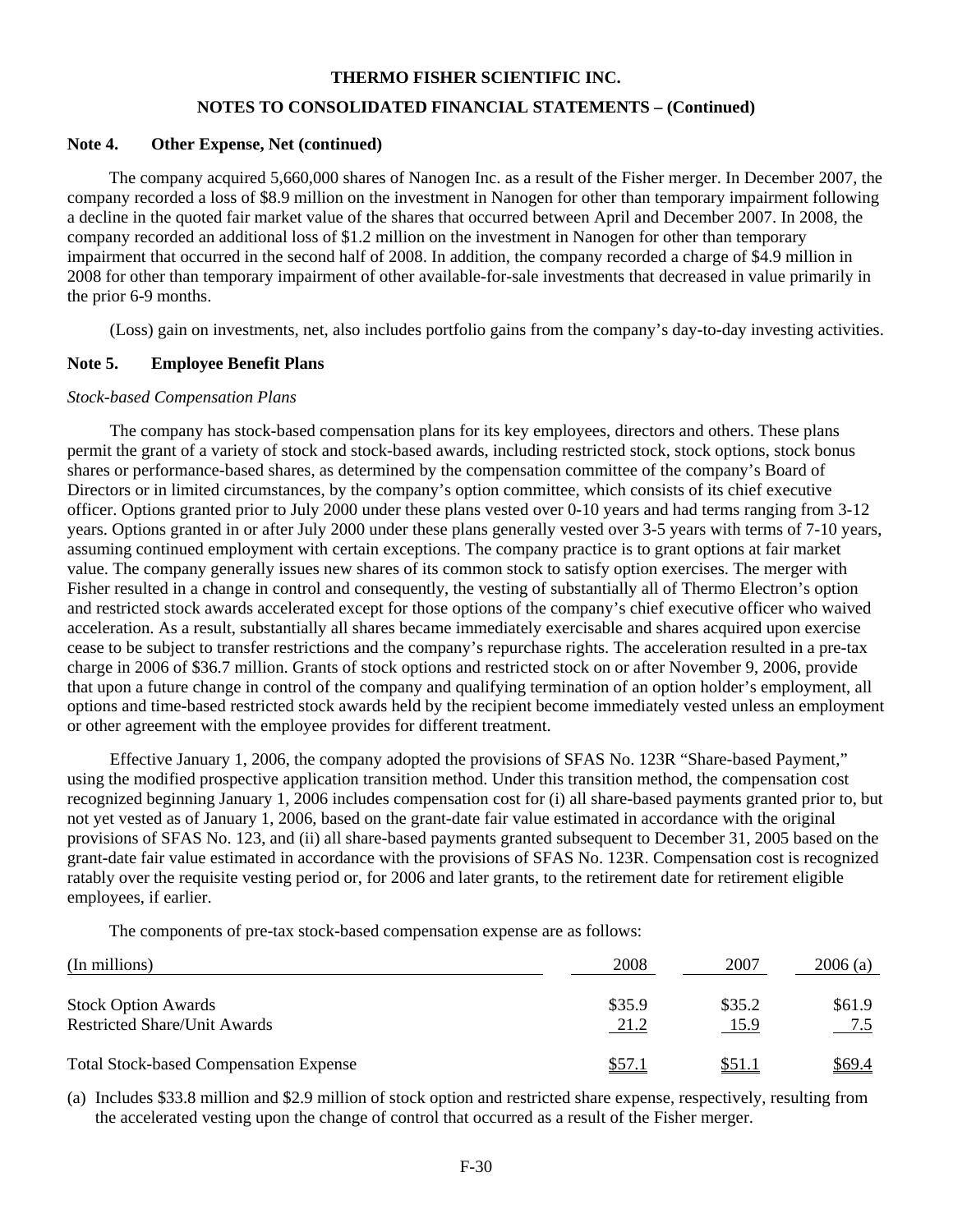#### **NOTES TO CONSOLIDATED FINANCIAL STATEMENTS – (Continued)**

#### **Note 5. Employee Benefit Plans (continued)**

Stock-based compensation expense is included in the accompanying statement of income as follows:

| (In millions)                                 | 2008  | 2007   | 2006(a) |
|-----------------------------------------------|-------|--------|---------|
| <b>Cost of Revenues</b>                       | \$4.2 | \$ 3.6 | \$ 7.1  |
| Selling, General and Administrative Expenses  | 51.3  | 45.9   | 58.5    |
| <b>Research and Development Expenses</b>      | 1.6   |        | 3.8     |
| <b>Total Stock-based Compensation Expense</b> |       | \$51.1 | \$69.4  |

(a) Includes \$3.8 million, \$30.8 million, and \$2.1 million of cost of revenues, selling, general and administrative and research and development expense resulting from the accelerated vesting upon the change of control that occurred as a result of the Fisher merger.

 In accordance with SFAS No. 123R, SFAS No. 109 and EITF Topic D-32, "Intraperiod Tax Allocation of the Tax Effect of Pretax Income from Continuing Operations," the company has elected to recognize any excess income tax benefits from stock option exercises in capital in excess of par value only if an incremental income tax benefit would be realized after considering all other tax attributes presently available to the company. The company measures the tax benefit associated with excess tax deductions related to stock-based compensation expense by multiplying the excess tax deductions by the statutory tax rates. The company uses the incremental tax benefit approach for utilization of tax attributes. Tax benefits recognized in capital in excess of par value on the accompanying balance sheet were \$25.1 million, \$99.1 million and \$17.4 million, respectively, in 2008, 2007 and 2006.

 *Stock Options* — The fair value of each option grant is estimated using the Black-Scholes option pricing model. The fair value is then amortized on a straight-line basis over the requisite service periods of the awards, which is generally the vesting period. Use of a valuation model requires management to make certain assumptions with respect to selected model inputs. Expected volatility was calculated based on the historical volatility of the company's stock. The average expected life of grants through 2007 was estimated using the simplified method for "plain vanilla" options as permitted by SAB 107. Thereafter, historical data on exercise patterns became the basis for estimating the expected life of an option. The risk-free interest rate is based on U.S. Treasury zero-coupon issues with a remaining term which approximates the expected life assumed at the date of grant. The compensation expense recognized for all stock-based awards is net of estimated forfeitures. Forfeitures are estimated based on an analysis of actual option forfeitures.

The weighted average assumptions used in the Black-Scholes option pricing model are as follows:

|                                        | Years Ended |      |      |
|----------------------------------------|-------------|------|------|
|                                        | 2008        | 2007 | 2006 |
| <b>Expected Stock Price Volatility</b> | 22%         | 22%  | 26%  |
| <b>Risk Free Interest Rate</b>         | 2.4%        | 4.3% | 4.4% |
| Expected Life of Options (years)       | 4.4         | 4.5  | 4.7  |
| Expected Annual Dividend per Share     |             |      |      |

 The weighted average per share grant-date fair values of options granted during 2008, 2007 and 2006 were \$12.70, \$14.16 and \$12.40, respectively. The total intrinsic value of options exercised during the same periods was \$95.4 million, \$429.9 million and \$224.3 million, respectively. The intrinsic value is the difference between the market value of the shares on the exercise date and the exercise price of the option.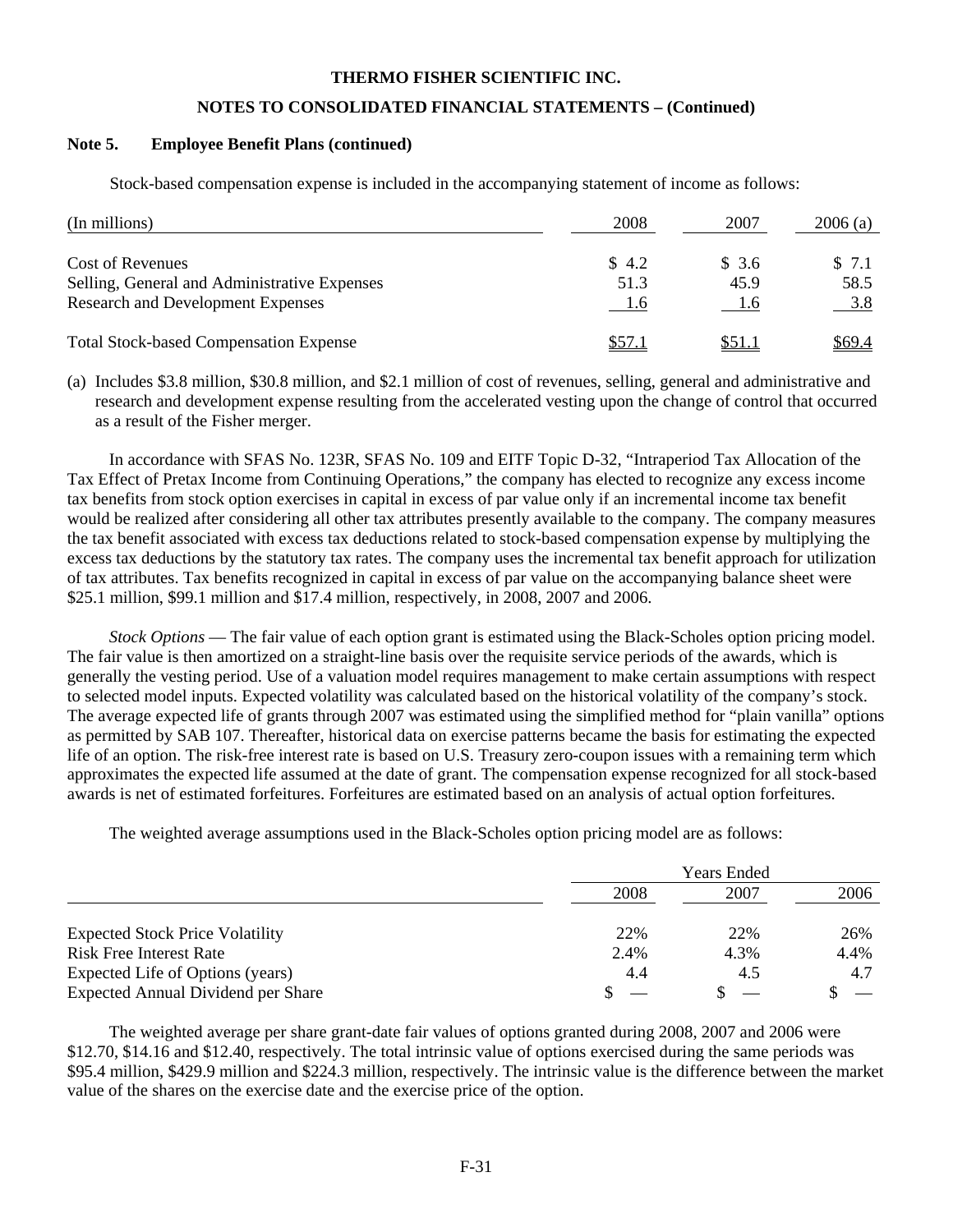#### **NOTES TO CONSOLIDATED FINANCIAL STATEMENTS – (Continued)**

#### **Note 5. Employee Benefit Plans (continued)**

 As a result of the merger with Fisher, options to purchase 9,661,000 shares of Fisher common stock were converted into options to purchase 19,322,000 shares of company stock. These options had a fair value at the merger date of \$394.5 million, which was recorded as part of the merger consideration. Of the total options issued in connection with the merger, options to purchase 1,621,000 shares of company common stock were not fully vested. The fair value of these options (\$15.1 million) was treated as a reduction of the merger consideration and is being recorded as compensation cost over the vesting period.

 A summary of option activity as of December 31, 2008 and changes during the three years then ended is presented below:

|                                         |               |                     | Weighted<br>Average      |                        |
|-----------------------------------------|---------------|---------------------|--------------------------|------------------------|
|                                         |               | Weighted<br>Average | Remaining<br>Contractual | Aggregate<br>Intrinsic |
|                                         | <b>Shares</b> | Exercise            | Term                     | Value $(a)$            |
|                                         | (in millions) | Price               | (in years)               | (in millions)          |
| <b>Outstanding at December 31, 2005</b> | 12.1          | \$22.65             |                          |                        |
| Granted                                 | 8.9           | 40.53               |                          |                        |
| Issued in connection with Fisher merger | 19.3          | 21.75               |                          |                        |
| Exercised                               | (9.5)         | 19.07               |                          |                        |
| Canceled                                | (0.2)         | 30.45               |                          |                        |
| Expired                                 | (0.1)         | 32.67               |                          |                        |
| <b>Outstanding at December 31, 2006</b> | 30.5          | 28.30               |                          |                        |
| Granted                                 | 0.7           | 52.01               |                          |                        |
| Exercised                               | (15.1)        | 22.90               |                          |                        |
| Canceled                                | (0.8)         | 41.49               |                          |                        |
| Expired                                 |               |                     |                          |                        |
| <b>Outstanding at December 31, 2007</b> | 15.3          | 33.99               |                          |                        |
| Granted                                 | 4.4           | 55.23               |                          |                        |
| Exercised                               | (3.2)         | 26.95               |                          |                        |
| Canceled                                | (0.4)         | 48.47               |                          |                        |
| Expired                                 |               |                     |                          |                        |
| <b>Outstanding at December 31, 2008</b> | 16.1          | 40.72               | 4.9                      |                        |
| Vested and Unvested Expected to Vest at |               |                     |                          |                        |
| <b>December 31, 2008</b>                | 15.7          | 40.47               | 4.9                      | \$38.5                 |
| <b>Exercisable at December 31, 2008</b> | 9.1           | 33.05               | 4.3                      | \$38.5                 |

(a) Market price per share on December 31, 2008 was \$34.07.

 As of December 31, 2008, there was \$68.7 million of total unrecognized compensation cost related to unvested stock options granted. The cost is expected to be recognized over a weighted average period of 2.6 years.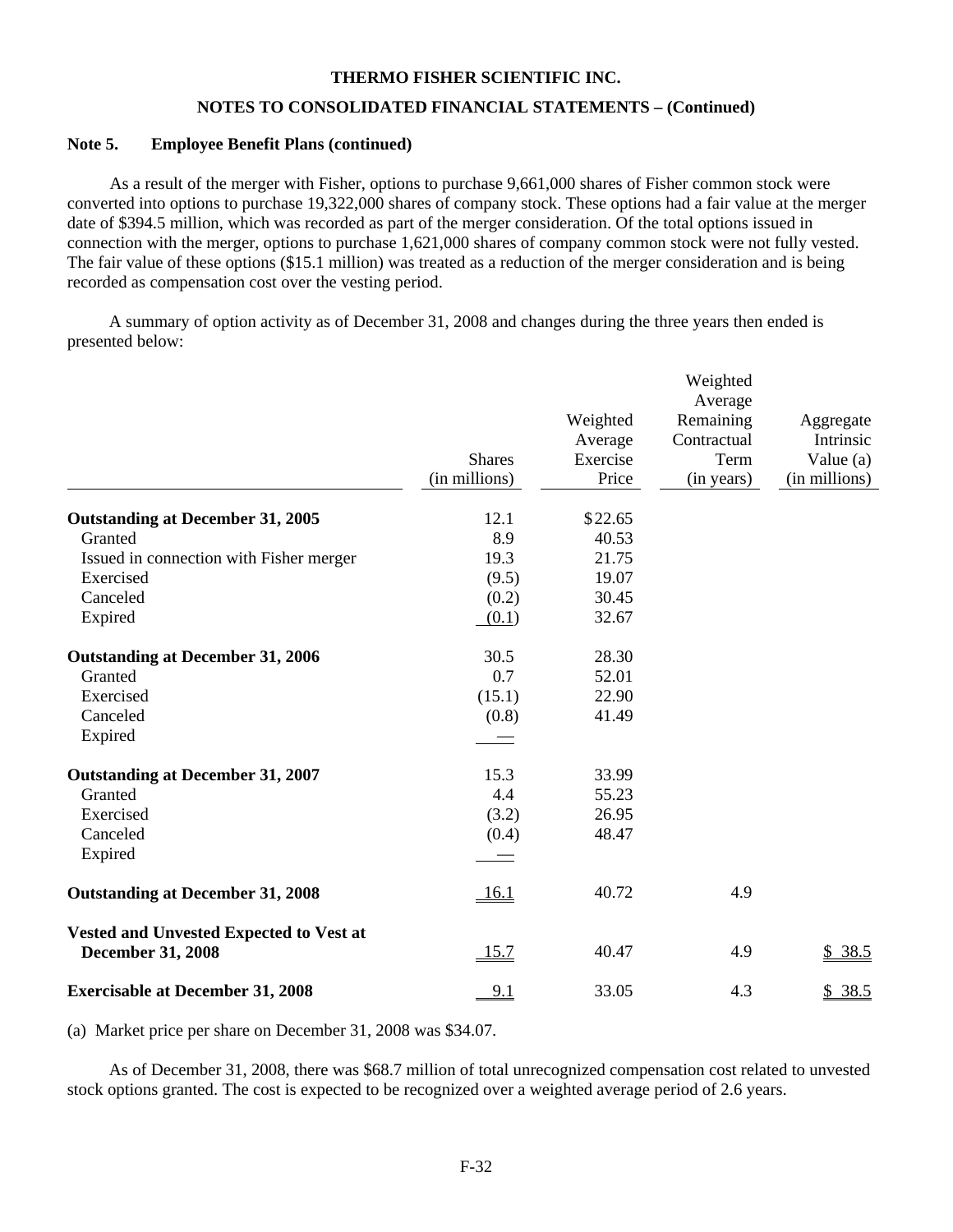# **THERMO FISHER SCIENTIFIC INC. NOTES TO CONSOLIDATED FINANCIAL STATEMENTS – (Continued)**

## **Note 5. Employee Benefit Plans (continued)**

 *Restricted Share Awards* — The company awards to a number of key employees restricted company common stock or restricted units that convert into an equivalent number of shares of common stock assuming continued employment, with some exceptions. The awards generally vest in equal annual installments over three years, assuming continued employment, with some exceptions. The fair market value of the award at the time of the grant is amortized to expense over the period of vesting. Recipients of restricted shares have the right to vote such shares and receive cash dividends, whereas recipients of restricted units have no voting rights but are entitled to receive dividend equivalents. The fair value of restricted share/unit awards is determined based on the number of shares/units granted and the market value of the company's shares on the grant date.

 During 2008, 2007 and 2006, the company granted 396,800, 62,500 and 401,900 share awards respectively, at a weighted average fair value of \$55.09, \$54.97 and \$42.66, respectively, per share on the grant date.

 In 2006, the company awarded certain key employees 134,000 restricted shares of common stock, the vesting of which was contingent upon meeting certain operating targets and stock performance. The company is recognizing the cost of the awards over the contingent vesting periods of 4-5 years. The actual vesting periods may be shorter if certain performance goals are achieved. The ultimate value of the awards will be determined when they are earned. The company established an initial value for the awards based on the fair market value at the date of grant and marks them to market for changes in fair market value. At December 31, 2008, 50% of the shares were not expected to vest and, as a result, the company reversed the expense recognized in prior periods on those shares which are not expected to vest. The company recognized \$1.7 million and \$0.2 million of cost associated with the awards in 2007 and 2006, respectively. In 2008, the company recorded a net reversal of cost associated with these awards of \$0.8 million, and at December 31, 2008, the awards expected to vest had a total value of \$2.2 million. Should the performance targets not be met, any recognized compensation cost would be reversed.

 In 2008, the company awarded certain key employees up to 158,000 restricted shares of common stock, the vesting of which was contingent upon 2008 operating performance. The company established a value for the awards based on the fair market value at the date of grant of \$54.85 per share. Based on actual operating performance achieved, 135,600 of the restricted shares are expected to vest. The company is recognizing the cost of the awards expected to vest over the vesting periods of 1-3 years. The company recognized \$4.0 million of cost associated with these awards in 2008.

 As a result of the merger with Fisher, restricted units convertible into 468,000 shares of Fisher common stock were converted into restricted units convertible into 936,000 shares of company stock. These restricted units had a fair value at the merger date of \$36.4 million, which was recorded as part of the merger consideration. The restricted units issued in connection with the merger were not fully vested. The fair value of the unvested portion of these units (\$29.1 million) was treated as a reduction of the merger consideration and is being recorded as compensation cost over the vesting period.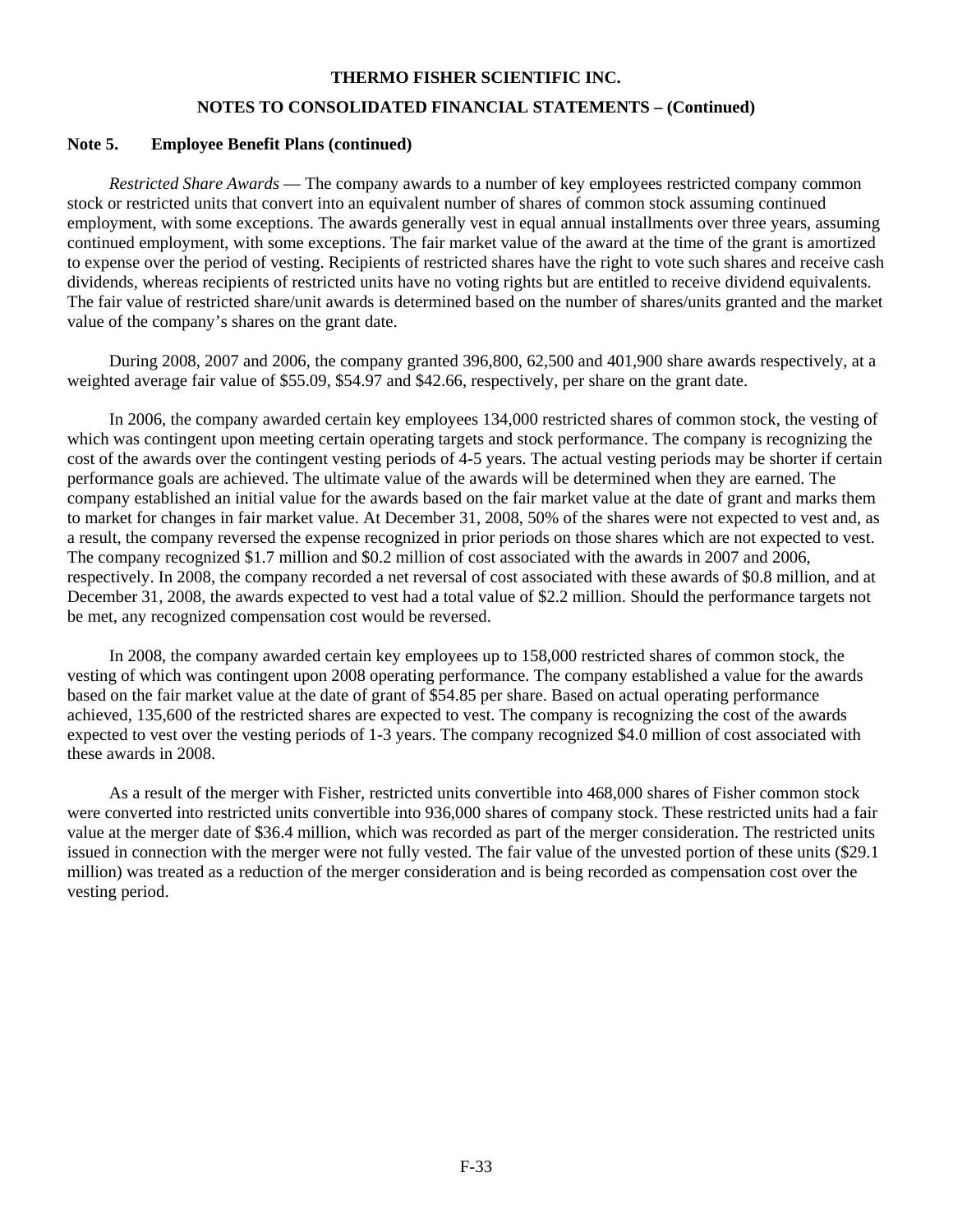#### **NOTES TO CONSOLIDATED FINANCIAL STATEMENTS – (Continued)**

#### **Note 5. Employee Benefit Plans (continued)**

A summary of the status of the company's restricted shares/units as of December 31, 2008 and changes during the three years then ended are presented below:

Weighted

|                                         |                                 | Weighted                            |
|-----------------------------------------|---------------------------------|-------------------------------------|
|                                         | <b>Shares</b><br>(in thousands) | Average<br>Grant-Date<br>Fair Value |
| <b>Unvested at December 31, 2005</b>    | 199                             | \$27.03                             |
| Granted                                 | 402                             | 42.66                               |
| Issued in connection with Fisher merger | 936                             | 38.93                               |
| Vesting                                 | (268)                           | 29.62                               |
| <b>Unvested at December 31, 2006</b>    | 1,269                           | 40.21                               |
| Granted                                 | 62                              | 54.97                               |
| Vesting                                 | (477)                           | 43.34                               |
| Forfeited                               | (63)                            | 45.07                               |
| <b>Unvested at December 31, 2007</b>    | 791                             | 46.55                               |
| Granted                                 | 397                             | 55.09                               |
| Vesting                                 | (374)                           | 44.68                               |
| Forfeited                               | (19)                            | 51.87                               |
| <b>Unvested at December 31, 2008</b>    | <u>795</u>                      | 47.80                               |

 As of December 31, 2008, there was \$20.2 million of total unrecognized compensation cost related to unvested restricted share awards. That cost is expected to be recognized over a weighted average period of 2.0 years. The total fair value of shares vested during 2008, 2007 and 2006 was \$16.7 million, \$20.7 million and \$7.9 million, respectively.

 Prior to 2006, the company recorded the unrecognized compensation cost associated with restricted stock awards as a separate account within shareholders equity. Upon the adoption of SFAS No. 123R in 2006, the balance of the deferred compensation was eliminated against capital in excess of par value on the balance sheet.

#### *Employee Stock Purchase Plans*

 Qualifying employees are eligible to participate in an employee stock purchase plan sponsored by the company. Shares may be purchased under the program at 95% of the fair market value at the end of the purchase period and the shares purchased are not subject to a holding period. Shares are purchased through payroll deductions of up to 10% of each participating employee's gross wages. The company issued 124,000, 66,000 and 59,000 shares, respectively, of its common stock for the 2008, 2007 and 2006 plan years, which ended on December 31.

#### *401(k) Savings Plan and Other Defined Contribution Plans*

 The company's 401(k) savings and other defined contribution plans cover the majority of the company's eligible U.S. and certain non-U.S. employees. Contributions to the plans are made by both the employee and the company. Company contributions are based on the level of employee contributions. Certain of the company's subsidiaries offer retirement plans in lieu of participation in the company's 401(k) savings plans. Company contributions to these plans are based on formulas determined by the company. In 2008, 2007 and 2006, the company charged to expense \$55.5 million, \$56.8 million and \$26.9 million, respectively, related to its defined contribution plans.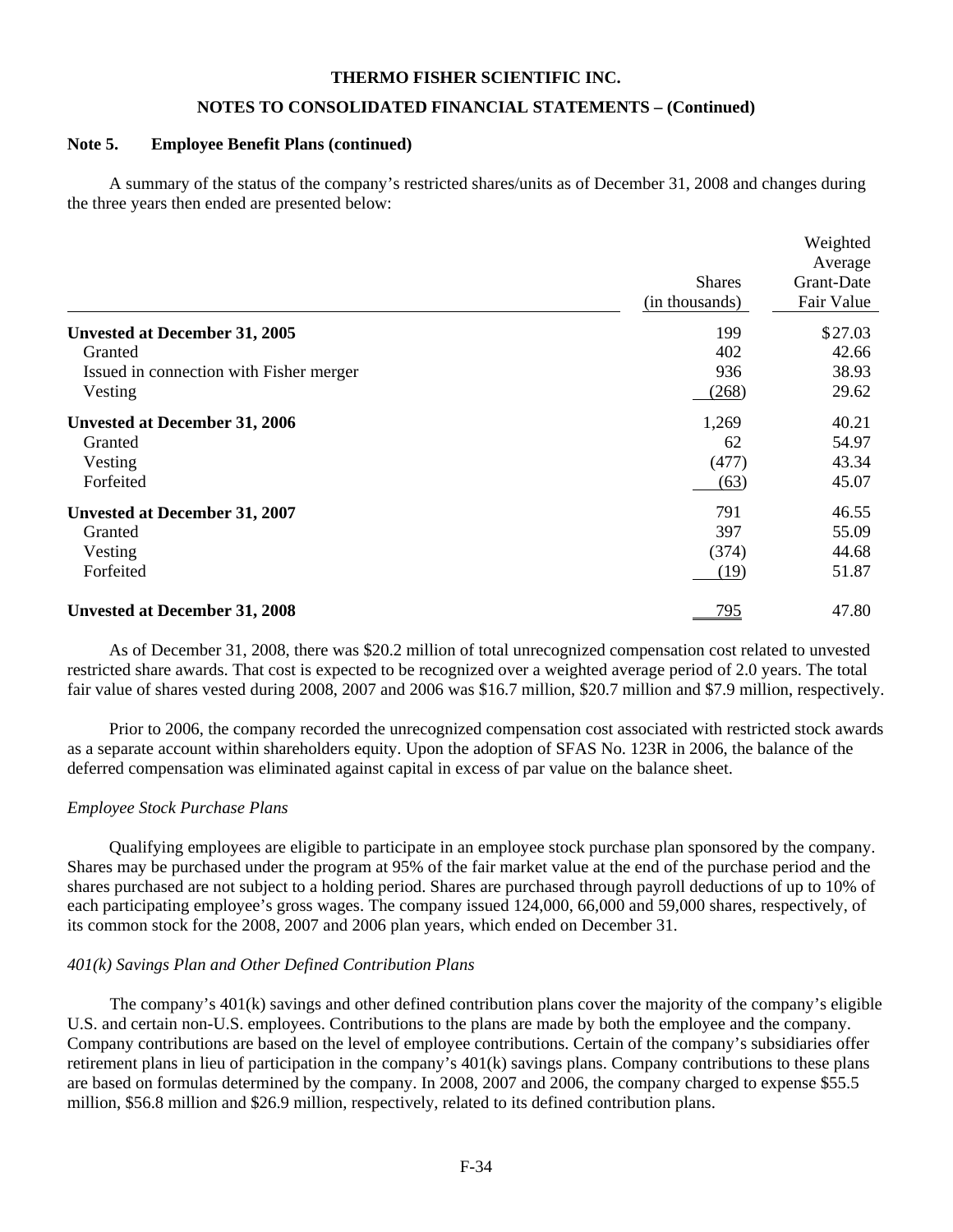# **THERMO FISHER SCIENTIFIC INC. NOTES TO CONSOLIDATED FINANCIAL STATEMENTS – (Continued)**

## **Note 5. Employee Benefit Plans (continued)**

#### *Defined Benefit Pension Plans*

 Employees of a number of non-U.S. and certain U.S. subsidiaries participate in defined benefit pension plans covering substantially all full-time employees at those subsidiaries. Some of the plans are unfunded, as permitted under the plans and applicable laws. The company also has a postretirement healthcare program in which certain employees are eligible to participate. The costs of the healthcare program are funded on a self-insured and insured-premium basis.

 Effective December 31, 2006, the company adopted SFAS No. 158, "Employers' Accounting for Defined Benefits Pension and Other Postretirement Plans, an amendment of FASB Statements No. 87, 88, 106 and 132R." SFAS No. 158 requires an employer to recognize the funded status of defined benefit pension and other postretirement benefit plans as an asset or liability. This amount is defined as the difference between the fair value of plan assets and the benefit obligation. The company is required to recognize as a component of other comprehensive income, net of tax, the actuarial (gains) losses and prior service costs (credits) that arise but were not previously required to be recognized as components of net periodic benefit cost. Other comprehensive income is adjusted as these amounts are later recognized in income as components of net periodic benefit cost.

 In accordance with SFAS No. 87, "Employers' Accounting for Pensions" and SFAS No. 106, "Employers' Accounting for Postretirement Benefits Other Than Pensions," when an employer is acquired as part of a merger, any excess of projected benefit obligation over the plan assets is recognized as a liability and any excess of plan assets over the projected benefit obligation is recognized as a plan asset. The recognition of a new liability or a new asset results in the elimination of (a) previously existing unrecognized net gain or loss, (b) unrecognized prior service cost and (c) unrecognized net transition obligation. Fisher's pension obligations were recorded by the company at the date of merger pursuant to these rules. The funding of Fisher's plans is not directly affected by the merger.

 The company funds annually, at a minimum, the statutorily required minimum amount as actuarially determined. During 2008, 2007 and 2006, the company made contributions of approximately \$20.7 million, \$54.2 million and \$50.3 million, respectively. Contributions are estimated at between \$20 and \$30 million for 2009.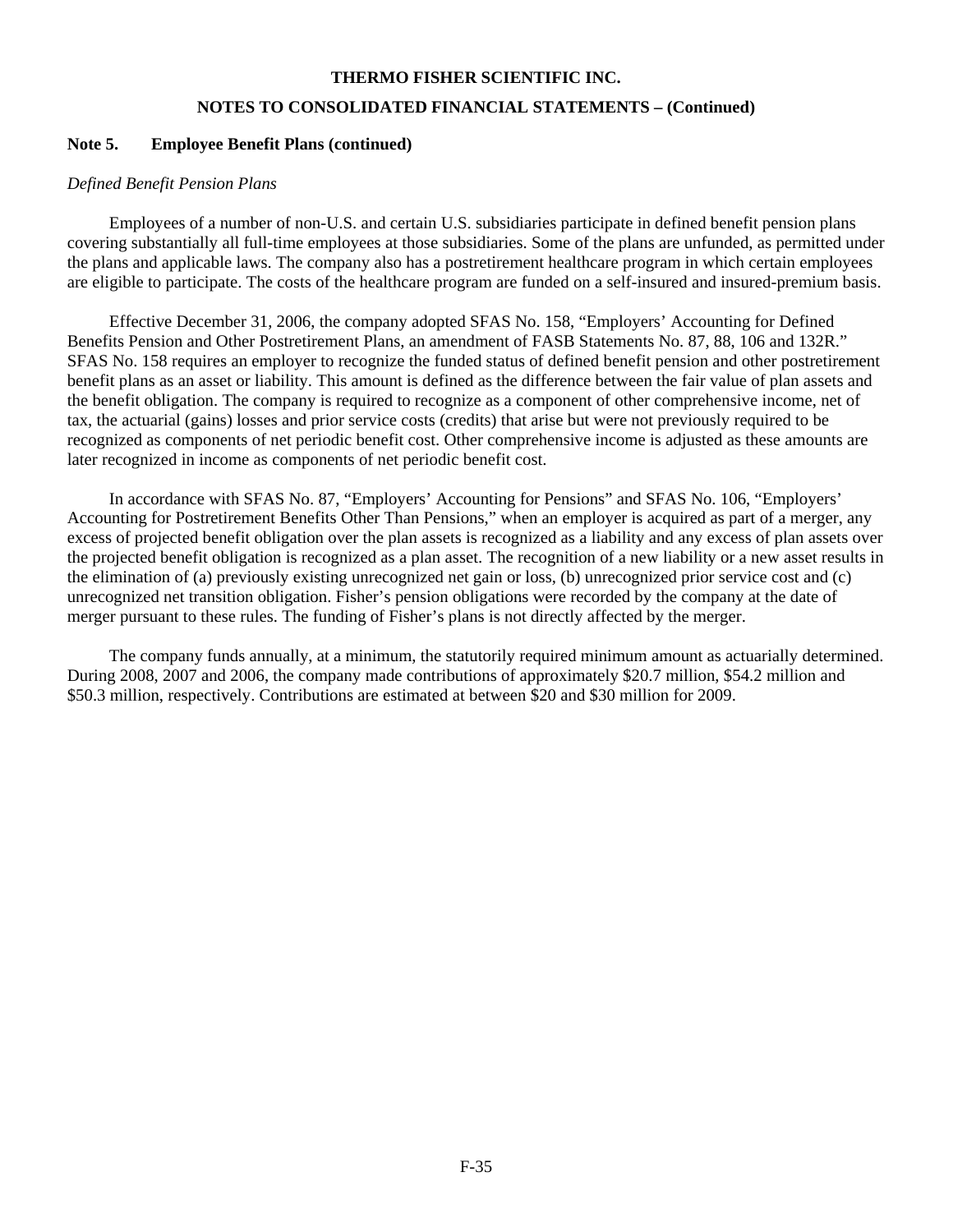# **NOTES TO CONSOLIDATED FINANCIAL STATEMENTS – (Continued)**

# **Note 5. Employee Benefit Plans (continued)**

 The following table provides a reconciliation of benefit obligations and plan assets of the company's domestic and non-U.S. pension plans:

|                                                | <b>Domestic Pension Benefits</b> |                       | Non-U.S. Pension Benefits |                       |
|------------------------------------------------|----------------------------------|-----------------------|---------------------------|-----------------------|
| (In millions)                                  | 2008                             | 2007                  | 2008                      | 2007                  |
| <b>Change in Projected Benefit Obligations</b> |                                  |                       |                           |                       |
| Benefit Obligation at Beginning of Year        | \$<br>405.5                      | $\mathbb{S}$<br>406.8 | $\mathcal{S}$<br>663.3    | \$<br>672.1           |
| Service costs                                  | 2.9                              | 6.0                   | 10.9                      | 9.8                   |
| Interest costs                                 | 22.0                             | 22.7                  | 32.8                      | 31.8                  |
| Curtailment                                    | (19.3)                           |                       |                           |                       |
| Plan participants' contribution                |                                  |                       | 3.0                       | 2.4                   |
| Actuarial (gains) losses                       | 23.3                             | 2.0                   | (73.3)                    | (51.0)                |
| Benefits paid                                  | (25.9)                           | (26.0)                | (21.7)                    | (19.9)                |
| Currency translation and other                 |                                  | (6.0)                 | (103.3)                   | 18.1                  |
| Benefit Obligation at End of Year              | 408.5                            | 405.5                 | \$511.7                   | $\mathbb{S}$<br>663.3 |
| <b>Change in Fair Value of Plan Assets</b>     |                                  |                       |                           |                       |
| Fair Value of Plan Assets at Beginning of Year | \$<br>417.1                      | \$<br>411.8           | \$<br>525.9               | \$<br>496.0           |
| Actual return on plan assets                   | (99.4)                           | 28.0                  | (64.4)                    | 28.2                  |
| <b>Employer contribution</b>                   | 0.2                              | 8.9                   | 17.5                      | 15.4                  |
| Plan participants' contributions               |                                  |                       | 3.0                       | 2.4                   |
| Benefits paid                                  | (25.9)                           | (26.0)                | (21.7)                    | (19.9)                |
| Currency translation and other                 |                                  | (5.6)                 | (91.4)                    | 3.8                   |
| Fair Value of Plan Assets at End of Year       | 292.0<br>\$                      | $\mathbb{S}$<br>417.1 | 368.9<br>$\mathfrak{D}$   | \$525.9               |
| <b>Funded Status</b>                           | \$(116.5)                        | 11.6                  | \$(142.8)                 | \$(137.4)             |
| <b>Accumulated Benefit Obligation</b>          | 405.5                            | \$378.5               | 483.4<br>$S_{-}$          | S<br>630.5            |
| <b>Amounts Recognized in Balance Sheet</b>     |                                  |                       |                           |                       |
| Non-current asset                              | \$                               | \$<br>23.3            | \$<br>1.2                 | \$<br>1.4             |
| Current liability                              |                                  |                       | (4.0)                     | (4.5)                 |
| Non-current liability                          | (116.5)                          | (11.7)                | (140.0)                   | (134.3)               |
| Net amount recognized                          | \$(116.5)                        | $\frac{1}{2}$<br>11.6 | (142.8)<br>$\mathsf{S}$   | \$(137.4)             |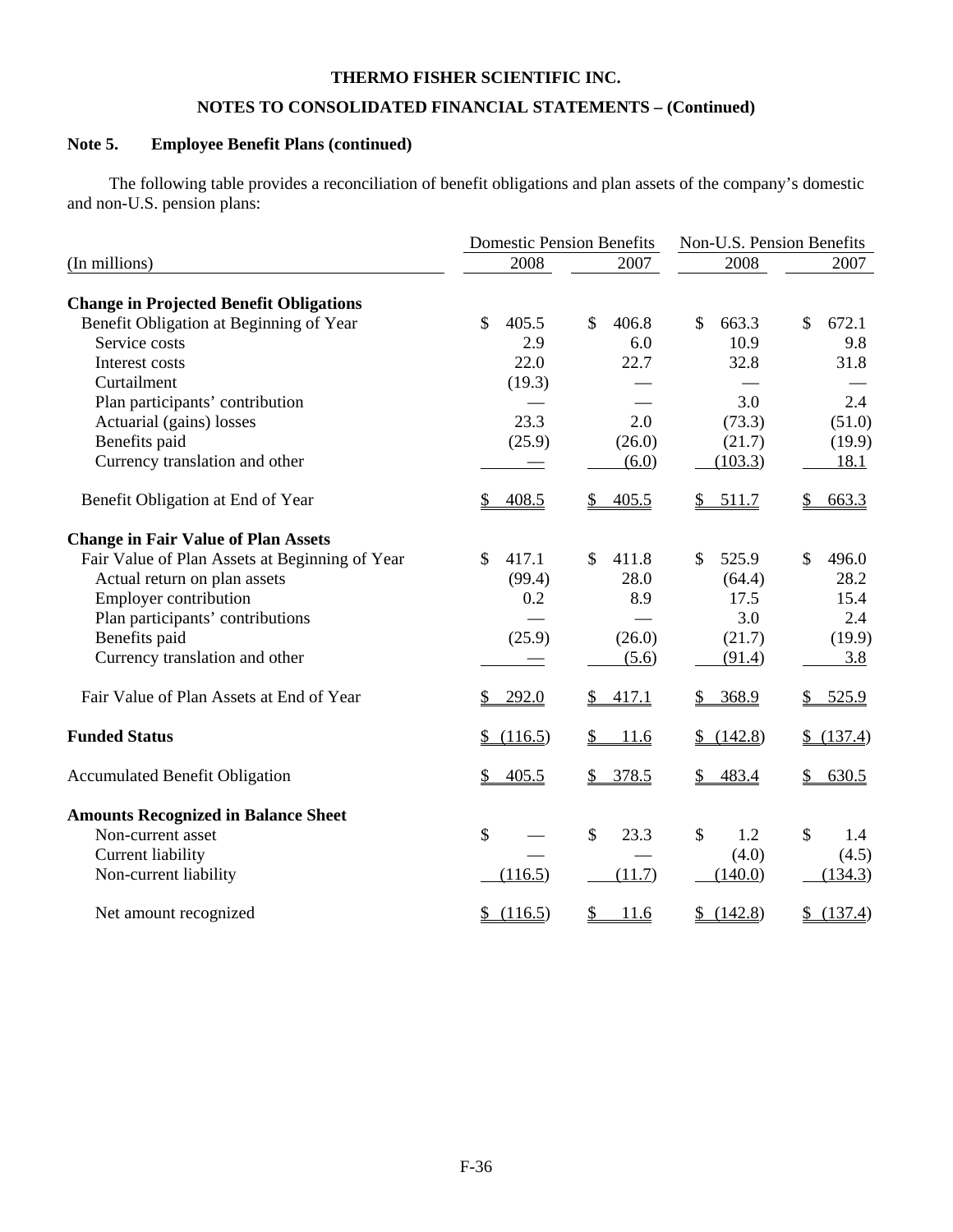# **NOTES TO CONSOLIDATED FINANCIAL STATEMENTS – (Continued)**

#### **Note 5. Employee Benefit Plans (continued)**

|                                                                                      | <b>Domestic Pension Benefits</b> |       | Non-U.S. Pension Benefits |      |
|--------------------------------------------------------------------------------------|----------------------------------|-------|---------------------------|------|
| (In millions)                                                                        | 2008                             | 2007  | 2008                      | 2007 |
| <b>Amounts Recognized in Accumulated Other</b><br><b>Comprehensive (Income) Loss</b> |                                  |       |                           |      |
| Net actuarial (gain) loss                                                            | 146.9                            | (6.9) | 31.3<br>S.                | 19.4 |
| Prior service costs                                                                  |                                  |       | (0.5)                     |      |
| Net amount recognized                                                                | 146.9                            | (6.9) | 30.8                      | 19.4 |

 The actuarial assumptions used to compute the funded (unfunded) status for the plans are based upon information available as of December 31, 2008 and 2007 and are as follows:

|                                                       |       | <b>Domestic Pension Benefits</b> |       | Non-U.S. Pension Benefits |  |
|-------------------------------------------------------|-------|----------------------------------|-------|---------------------------|--|
|                                                       | 2008  | 2007                             | 2008  | 2007                      |  |
| <b>Weighted Average Assumptions Used to Determine</b> |       |                                  |       |                           |  |
| <b>Projected Benefit Obligations</b>                  |       |                                  |       |                           |  |
| Discount rate                                         | 5.25% | 5.75%                            | 5.43% | 5.20%                     |  |
| Average rate of increase in employee compensation     | 4.00% | 4.04%                            | 3.29% | 3.60%                     |  |

 The actuarial assumptions used to compute the net periodic pension benefit cost (income) are based upon information available as of the beginning of the year, as presented in the following table:

| <b>Domestic Pension Benefits</b> |       |              | Non-U.S. Pension Benefits |       |       |
|----------------------------------|-------|--------------|---------------------------|-------|-------|
| 2008                             |       | 2006<br>2007 |                           | 2007  | 2006  |
|                                  |       |              |                           |       |       |
|                                  |       |              |                           |       |       |
|                                  |       |              |                           |       |       |
| 5.75%                            | 5.77% | 5.50%        | 5.20%                     | 4.65% | 4.54% |
|                                  |       |              |                           |       |       |
| 4.04%                            | 4.04% | 4.03%        | 3.60%                     | 3.44% | 3.39% |
|                                  |       |              |                           |       |       |
| 7.75%                            | 7.78% | 7.81%        | 6.08%                     | 5.60% | 5.80% |
|                                  |       |              |                           | 2008  |       |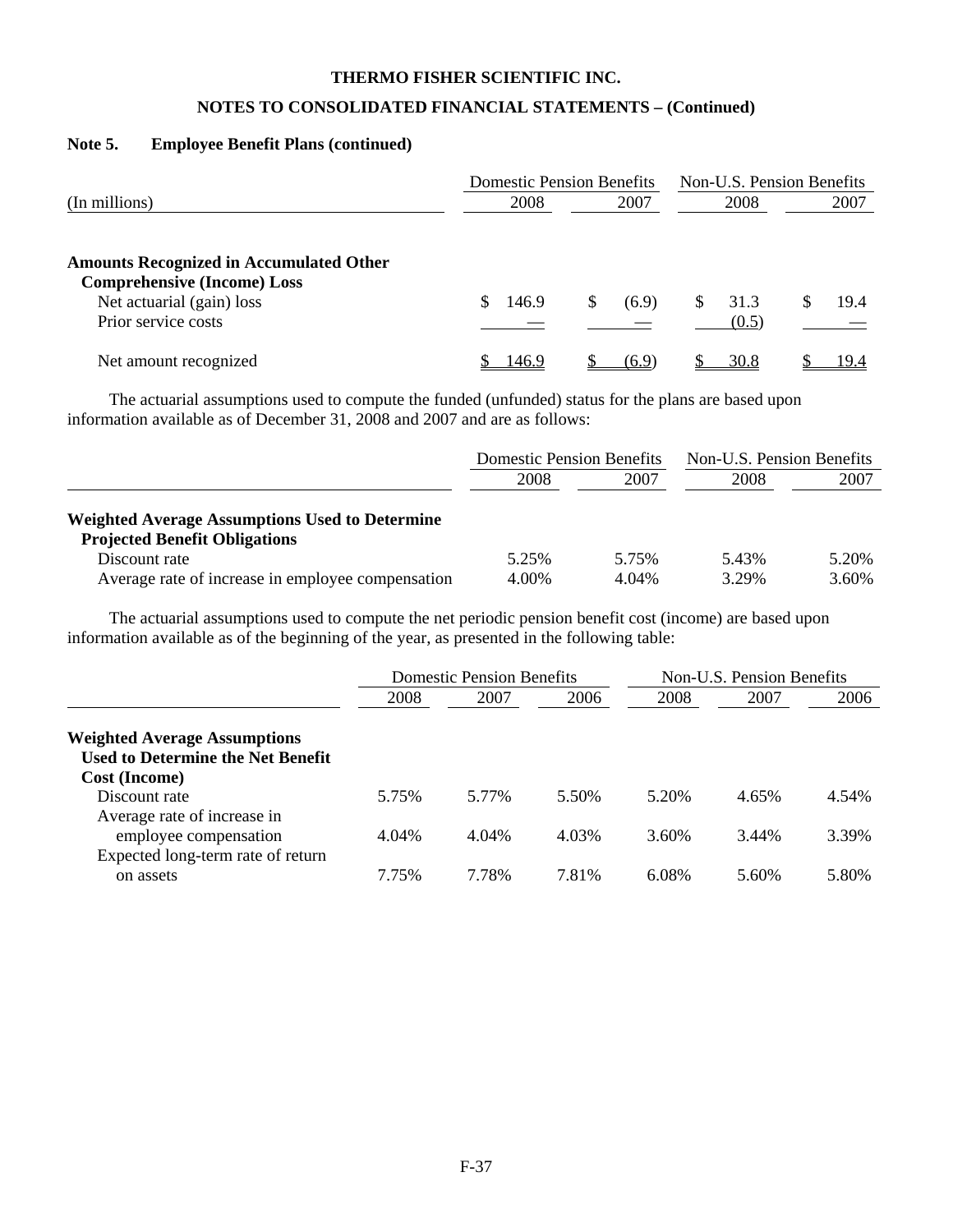# **NOTES TO CONSOLIDATED FINANCIAL STATEMENTS – (Continued)**

# **Note 5. Employee Benefit Plans (continued)**

 The following table provides a reconciliation of benefit obligations and plan assets of the company's SERP and other postretirement benefit plans:

|                                                | <b>SERP Benefits</b> |          | <b>Postretirement Benefits</b> |           |  |
|------------------------------------------------|----------------------|----------|--------------------------------|-----------|--|
| (In millions)                                  | 2008                 | 2007     | 2008                           | 2007      |  |
| <b>Change in Benefit Obligations</b>           |                      |          |                                |           |  |
| Benefit Obligation at Beginning of Year        | \$11.5               | \$36.9   | \$32.9                         | \$28.9    |  |
| <b>Business combination</b>                    |                      |          |                                | 3.2       |  |
| Service costs                                  |                      | 0.1      | 0.8                            | 1.0       |  |
| Interest costs                                 | 0.6                  | 1.8      | 1.8                            | 1.8       |  |
| Plan participants' contribution                |                      |          | 1.4                            | 1.0       |  |
| Actuarial (gains) losses                       | 1.3                  | (0.4)    | (0.7)                          | (1.0)     |  |
| Benefits paid                                  | (1.3)                | (27.4)   | (3.1)                          | (3.5)     |  |
| Currency translation and other                 | 0.2                  | 0.5      | (1.7)                          | 1.5       |  |
| Benefit Obligation at End of Year              | \$12.3               | \$11.5   | \$31.4                         | \$32.9    |  |
| <b>Change in Fair Value of Plan Assets</b>     |                      |          |                                |           |  |
| Fair Value of Plan Assets at Beginning of Year | $\$$                 | \$       | \$                             | \$        |  |
| <b>Employer contribution</b>                   | 1.3                  | 27.4     | 1.7                            | 2.5       |  |
| Plan participants' contributions               |                      |          | 1.4                            | 1.0       |  |
| Benefits paid                                  | (1.3)                | (27.4)   | (3.1)                          | (3.5)     |  |
| Fair Value of Plan Assets at End of Year       | $\frac{\S}{}$ —      | $s =$    | $\frac{1}{2}$                  | S.        |  |
| <b>Funded Status</b>                           | \$(12.3)             | \$(11.5) | $$$ (31.4)                     | \$ (32.9) |  |
| <b>Accumulated Benefit Obligation</b>          | \$12.3               | \$11.5   |                                |           |  |
| <b>Amounts Recognized in Balance Sheet</b>     |                      |          |                                |           |  |
| Current liability                              | \$ (0.5)             | (1.2)    | (2.3)                          | (2.2)     |  |
| Non-current liability                          | (11.8)               | (10.3)   | (29.1)                         | (30.7)    |  |
| Net amount recognized                          | \$(12.3)             | \$(11.5) | $$$ (31.4)                     | \$ (32.9) |  |
| <b>Amounts Recognized in Accumulated Other</b> |                      |          |                                |           |  |
| <b>Comprehensive Income</b>                    |                      |          |                                |           |  |
| Net actuarial (gain) loss                      | \$0.6                | (0.2)    | (2.0)                          | (1.6)     |  |
| Prior service costs                            |                      |          | (0.9)                          |           |  |
| Net amount recognized                          | \$0.6                | 6(0.2)   | (2.9)                          | (1.6)     |  |
| <b>Weighted Average Assumptions Used to</b>    |                      |          |                                |           |  |
| <b>Determine Benefit Obligations</b>           |                      |          |                                |           |  |
| Discount rate                                  | 5.25%                | 5.75%    | 5.73%                          | 5.66%     |  |
| Average rate of increase in employee           |                      |          |                                |           |  |
| compensation                                   | 4.00%                | 4.00%    |                                |           |  |
| Initial healthcare cost trend rate             |                      |          | 9.37%                          | 9.66%     |  |
| Ultimate healthcare cost trend rate            |                      |          | 5.72%                          | 5.41%     |  |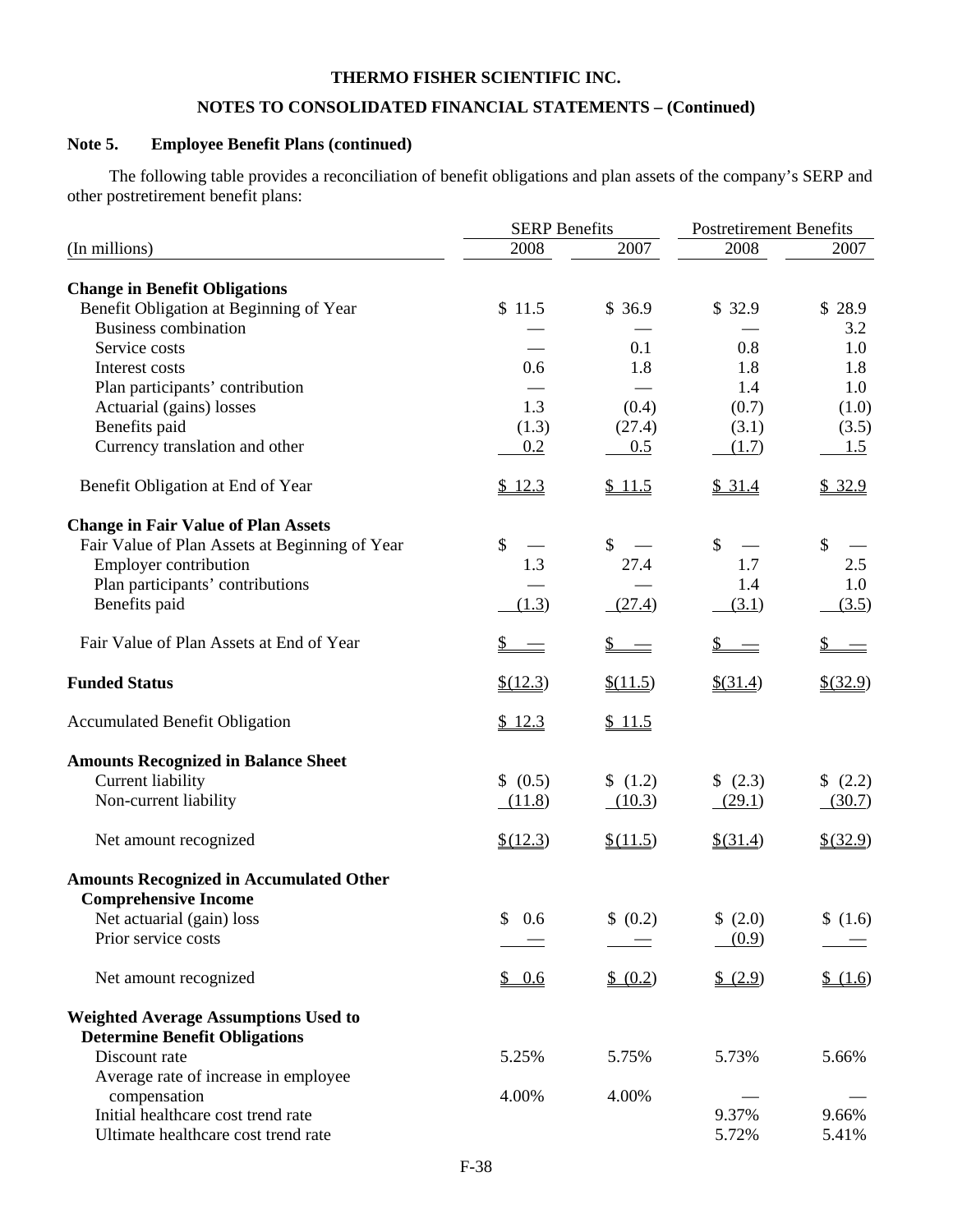#### **NOTES TO CONSOLIDATED FINANCIAL STATEMENTS – (Continued)**

#### **Note 5. Employee Benefit Plans (continued)**

 The ultimate healthcare cost trend rates for the postretirement benefit plans are expected to be reached between 2012 and 2016.

|                                                                  | <b>SERP Benefits</b> |       |       | <b>Postretirement Benefits</b> |       |       |  |
|------------------------------------------------------------------|----------------------|-------|-------|--------------------------------|-------|-------|--|
|                                                                  | 2008<br>2007         |       | 2006  | 2008                           | 2007  | 2006  |  |
| <b>Weighted Average Assumptions</b>                              |                      |       |       |                                |       |       |  |
| <b>Used to Determine the Net Benefit</b><br><b>Cost (Income)</b> |                      |       |       |                                |       |       |  |
| Discount rate                                                    | 5.75%                | 5.75% | 5.50% | 5.66%                          | 5.62% | 5.44% |  |
| Average rate of increase in                                      |                      |       |       |                                |       |       |  |
| employee compensation                                            | 4.00%                | 4.00% | 4.00% |                                |       |       |  |

 The discount rate reflects the rate the company would have to pay to purchase high-quality investments that would provide cash sufficient to settle its current pension obligations. The discount rate is determined based on a range of factors, including the rates of return on high-quality, fixed-income corporate bonds and the related expected duration of the obligations or, in certain instances, the company has used a hypothetical portfolio of high quality instruments with maturities that mirror the benefit obligation in order to accurately estimate the discount rate relevant to a particular plan.

 The expected long-term rate of return on plan assets reflects the average rate of earnings expected on the funds invested, or to be invested, to provide for the benefits included in the projected benefit obligations. In determining the expected long-term rate of return on plan assets, the company considers the relative weighting of plan assets, the historical performance of total plan assets and individual asset classes and economic and other indicators of future performance. In addition, the company may consult with and consider the opinions of financial and other professionals in developing appropriate return benchmarks.

 Asset management objectives include maintaining an adequate level of diversification to reduce interest rate and market risk and providing adequate liquidity to meet immediate and future benefit payment requirements.

 The expected rate of compensation increase reflects the long-term average rate of salary increases and is based on historic salary increase experience and management's expectations of future salary increases.

 The amounts in accumulated other comprehensive income expected to be recognized as components of net periodic benefit cost in 2009 are as follows:

| (In millions)                                                 | Domestic<br>Pension<br><b>Benefits</b> | Non-U.S.<br>Pension<br><b>Benefits</b> | Post-<br>retirement<br><b>Benefits</b> |
|---------------------------------------------------------------|----------------------------------------|----------------------------------------|----------------------------------------|
| Net actuarial loss (gain)<br>Net prior service costs (credit) | \$0.2                                  | \$1.5                                  | \$(0.1)<br>(0.1)                       |
|                                                               | \$0.2                                  | \$ 1.5                                 | \$ (0.2)                               |

 There are no amounts in accumulated other comprehensive income related to the SERP expected to be recognized in net periodic benefit cost in 2009.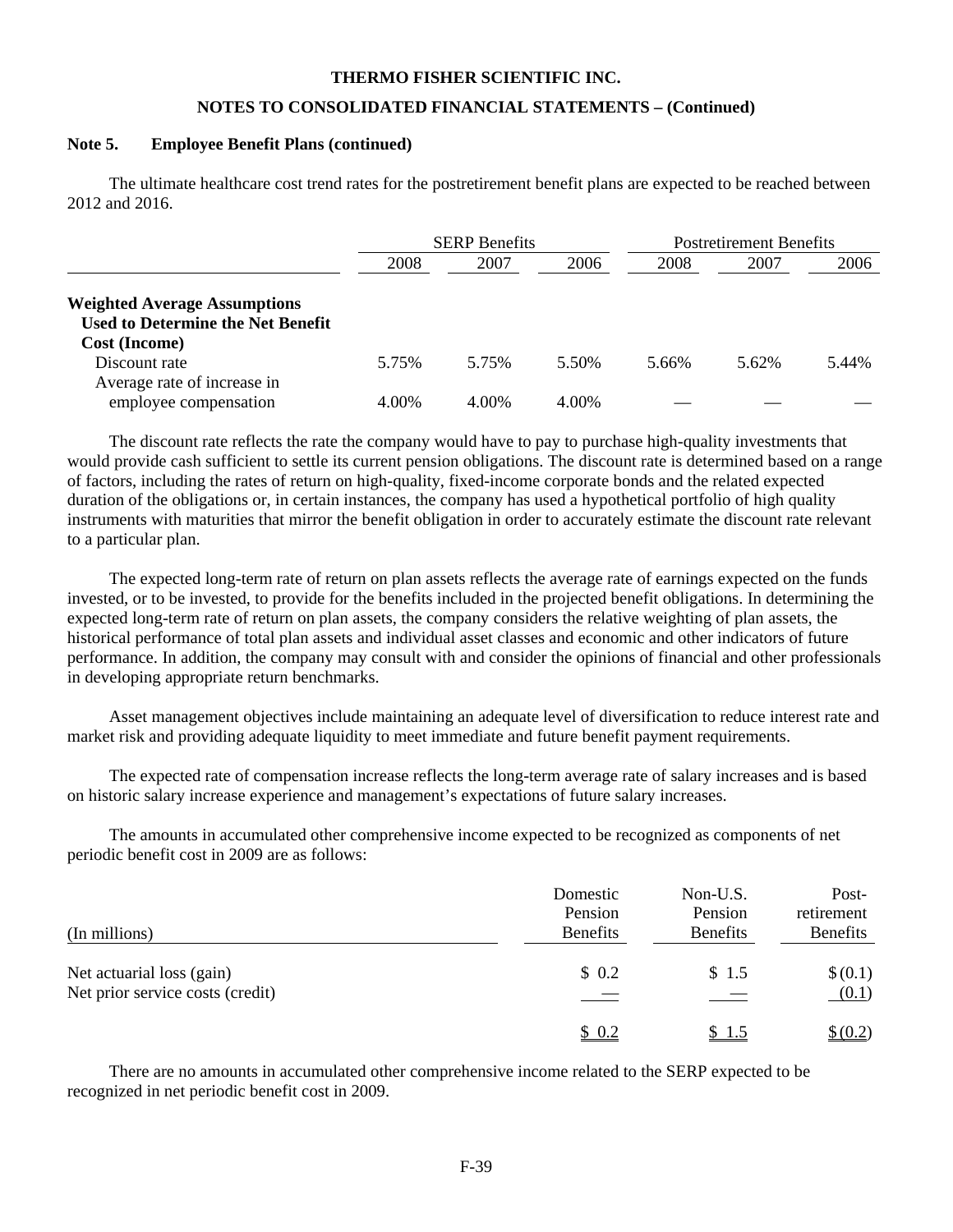## **NOTES TO CONSOLIDATED FINANCIAL STATEMENTS – (Continued)**

#### **Note 5. Employee Benefit Plans (continued)**

 The projected benefit obligation and fair value of plan assets for the company's qualified and non-qualified pension plans with projected benefit obligations in excess of plan assets are as follows:

|                                                                                  | Pension Plans |         |  |
|----------------------------------------------------------------------------------|---------------|---------|--|
| (In millions)                                                                    | 2008          | 2007    |  |
| <b>Pension Plans with Projected Benefit Obligations in Excess of Plan Assets</b> |               |         |  |
| Projected benefit obligation                                                     | \$930.2       | \$717.3 |  |
| Fair value of plan assets                                                        | 657.3         | 555.3   |  |

 The accumulated benefit obligation and fair value of plan assets for the company's qualified and non-qualified pension plans with accumulated benefit obligations in excess of plan assets are as follows:

|                                                                                                                                                   | Pension Plans    |                  |  |
|---------------------------------------------------------------------------------------------------------------------------------------------------|------------------|------------------|--|
| (In millions)                                                                                                                                     | 2008             | 2007             |  |
| <b>Pension Plans with Accumulated Benefit Obligations in Excess of Plan Assets</b><br>Accumulated benefit obligation<br>Fair value of plan assets | \$890.5<br>648.5 | \$523.8<br>396.6 |  |

 The company has other postretirement benefit plans discussed elsewhere in this note with an accumulated postretirement benefit obligation of \$31.4 million that is unfunded. The plans are excluded from the above table.

 The measurement date used to determine benefit information is December 31 for all plan assets and benefit obligations.

The net periodic pension benefit cost (income) includes the following components for 2008, 2007 and 2006:

|                                           |           | <b>Domestic Pension Benefits</b> |           | Non-U.S. Pension Benefits |           |        |  |
|-------------------------------------------|-----------|----------------------------------|-----------|---------------------------|-----------|--------|--|
| (In millions)                             | 2008      | 2007                             | 2006      | 2008                      | 2007      | 2006   |  |
| <b>Components of Net Periodic Benefit</b> |           |                                  |           |                           |           |        |  |
| Cost (income)                             |           |                                  |           |                           |           |        |  |
| Service cost-benefits earned              | 2.9       | \$<br>6.0                        | \$<br>1.8 | \$10.9                    | S.<br>9.8 | 5.5    |  |
| Interest cost on benefit obligation       | 22.0      | 22.7                             | 4.7       | 32.8                      | 31.8      | 15.8   |  |
| Expected return on plan assets            | (31.1)    | (30.8)                           | (6.1)     | (30.4)                    | (28.4)    | (13.3) |  |
| Recognized actuarial net loss             |           | 0.4                              | 0.5       | 1.4                       | 3.1       | 3.3    |  |
| Amortization of prior service             |           |                                  |           |                           |           |        |  |
| henefit                                   |           |                                  |           | 0.1                       | 0.1       | 2.6    |  |
| Settlement/curtailment (gain) loss        | (19.3)    | (0.9)                            |           |                           | 0.1       |        |  |
| Special termination benefit               |           |                                  |           |                           |           |        |  |
| recognized                                |           | 0.1                              |           | 0.1                       | 0.3       |        |  |
|                                           |           |                                  |           |                           |           |        |  |
| Net periodic benefit cost (income)        | \$ (25.5) | (2.5)                            | 0.9       | \$14.9                    | \$16.8    | \$13.9 |  |
|                                           |           |                                  |           |                           |           |        |  |

 In 2008, the company curtailed part of a defined benefit plan in the U.S. and, as a result, recorded a gain of \$19.3 million.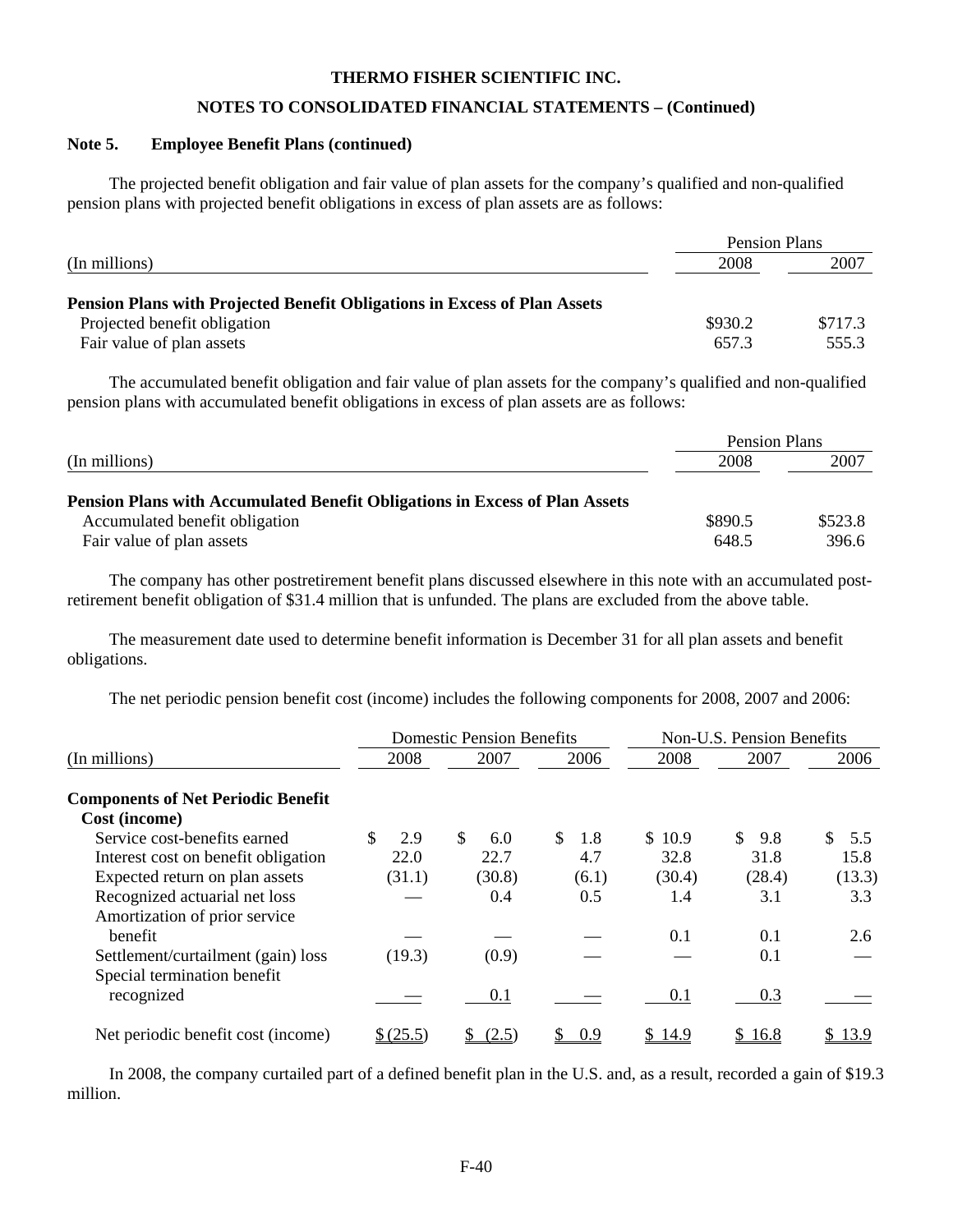#### **NOTES TO CONSOLIDATED FINANCIAL STATEMENTS – (Continued)**

#### **Note 5. Employee Benefit Plans (continued)**

The SERP and other postretirement benefits include the following components for 2008, 2007 and 2006:

|                                                                      |      | <b>SERP Benefits</b> |    |       |     |      | <b>Postretirement Benefits</b> |            |     |      |    |      |  |
|----------------------------------------------------------------------|------|----------------------|----|-------|-----|------|--------------------------------|------------|-----|------|----|------|--|
| (In millions)                                                        | 2008 |                      |    | 2007  |     | 2006 |                                | 2008       |     | 2007 |    | 2006 |  |
| <b>Components of Net Periodic Benefit</b><br>Cost (income)           |      |                      |    |       |     |      |                                |            |     |      |    |      |  |
| Service cost-benefits earned                                         | \$   |                      | \$ | 0.1   | \$. | 0.1  | \$.                            | $0.8\,$    | \$. | 1.0  | \$ | 0.1  |  |
| Interest cost on benefit obligation<br>Amortization of prior service |      | 0.6                  |    | 1.8   |     | 0.4  |                                | 1.8        |     | 1.8  |    | 0.2  |  |
| benefit                                                              |      |                      |    |       |     |      |                                | (0.1)      |     |      |    |      |  |
| Settlement/curtailment gain<br>Special termination benefit           |      |                      |    | (0.2) |     |      |                                |            |     |      |    |      |  |
| recognized                                                           |      | 0.2                  |    |       |     |      |                                |            |     |      |    |      |  |
| Net periodic benefit cost                                            |      | 0.8                  |    |       |     | 0.5  |                                | <u>2.5</u> |     | 2.8  |    | 0.3  |  |

 Expected benefit payments are estimated using the same assumptions used in determining the company's benefit obligation at December 31, 2008. Benefit payments will depend on future employment and compensation levels, average years employed and average life spans, among other factors, and changes in any of these factors could significantly affect these estimated future benefit payments. Estimated future benefit payments during the next five years and in the aggregate for the five fiscal years thereafter, are as follows:

| (In millions) | Domestic<br>Pension<br><b>Benefits</b> | Non-U.S.<br>Pension<br>Benefits | <b>SERP</b><br><b>Benefits</b> | Post-<br>retirement<br>Benefits |
|---------------|----------------------------------------|---------------------------------|--------------------------------|---------------------------------|
| 2009          | \$21.0                                 | \$18.5                          | S.<br>- 1.0                    | <sup>\$</sup><br>2.2            |
| 2010          | 21.3                                   | 19.5                            | 0.5                            | 2.2                             |
| 2011          | 22.4                                   | 20.0                            | 0.5                            | 2.2                             |
| 2012          | 23.2                                   | 21.4                            | 0.5                            | 2.1                             |
| 2013          | 23.8                                   | 29.4                            | 0.5                            | 2.2                             |
| 2014-2018     | 132.8                                  | 123.6                           | 8.0                            | 10.3                            |

 The company's investment policy for its pension plans is to balance risk and return through a diversified portfolio to reduce interest rate and market risk. Maturities are managed so that sufficient liquidity exists to meet immediate and future benefit payment requirements.

For the company's plans, the asset allocation at the respective year ends by asset category was as follows:

|                          | 2008             | 2007 |
|--------------------------|------------------|------|
| <b>Equity Securities</b> | 46%              | 50%  |
| <b>Debt Securities</b>   | 36%              | 34%  |
| <b>Real Estate</b>       | 2%               | 3%   |
| Cash and Other           | <u>16%</u>       | 13%  |
|                          | 100 <sup>%</sup> | 100% |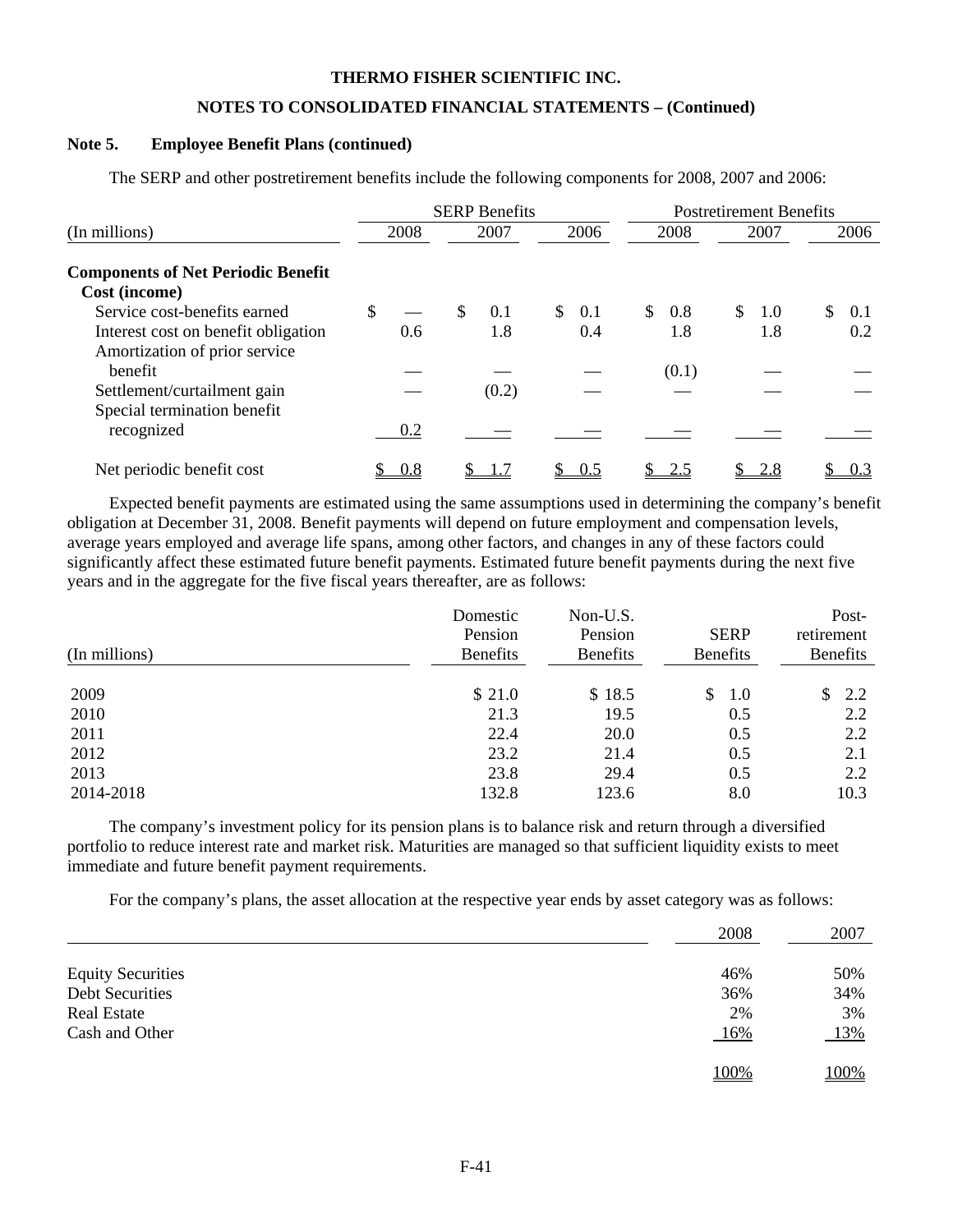## **NOTES TO CONSOLIDATED FINANCIAL STATEMENTS – (Continued)**

#### **Note 5. Employee Benefit Plans (continued)**

 The weighted-average asset allocation presented above approximates target allocation. Decisions regarding investment policy are made with an understanding of the effect of asset allocation on funded status, future contributions and projected expenses.

 A change in the assumed healthcare cost trend rate by one percentage point effective January 2008 would change the accumulated postretirement benefit obligation as of December 31, 2008 and the 2008 aggregate of service and interest costs, as follows:

| (In millions)                                                                                                                                    | Increase      | Decrease         |
|--------------------------------------------------------------------------------------------------------------------------------------------------|---------------|------------------|
| <b>One Percentage Point</b><br>Effect on total of service and interest cost components<br>Effect on postretirement healthcare benefit obligation | \$ 0.5<br>3.1 | \$(0.4)<br>(2.5) |
|                                                                                                                                                  |               |                  |

## **Note 6. Income Taxes**

The components of income from continuing operations before provision for income taxes are as follows:

| (In millions)    | 2008             | 2007                 | 2006                |
|------------------|------------------|----------------------|---------------------|
| U.S.<br>Non-U.S. | \$726.3<br>423.3 | 660.5<br>\$<br>220.8 | 23.4<br>\$<br>186.0 |
|                  | \$1,149.6        | 881.3                | 209.4               |

The components of the provision for income taxes of continuing operations are as follows:

| (In millions)                                  | 2008    | 2007       | 2006                 |
|------------------------------------------------|---------|------------|----------------------|
| <b>Income Tax Provision</b>                    |         |            |                      |
| Federal                                        | \$185.0 | 57.0<br>\$ | $\mathbb{S}$<br>45.0 |
| Non-U.S.                                       | 81.7    | 90.9       | 77.8                 |
| <b>State</b>                                   | 36.7    | 24.5       | 4.4                  |
|                                                | 303.4   | 172.4      | 127.2                |
| <b>Deferred Income Tax Provision (Benefit)</b> |         |            |                      |
| Federal                                        | (52.7)  | 75.0       | (43.8)               |
| Non-U.S.                                       | (63.1)  | (134.0)    | (29.5)               |
| <b>State</b>                                   | (26.7)  | (11.7)     | (10.8)               |
|                                                | (142.5) | (70.7)     | (84.1)               |
|                                                | \$160.9 | \$101.7    | 43.1<br>\$           |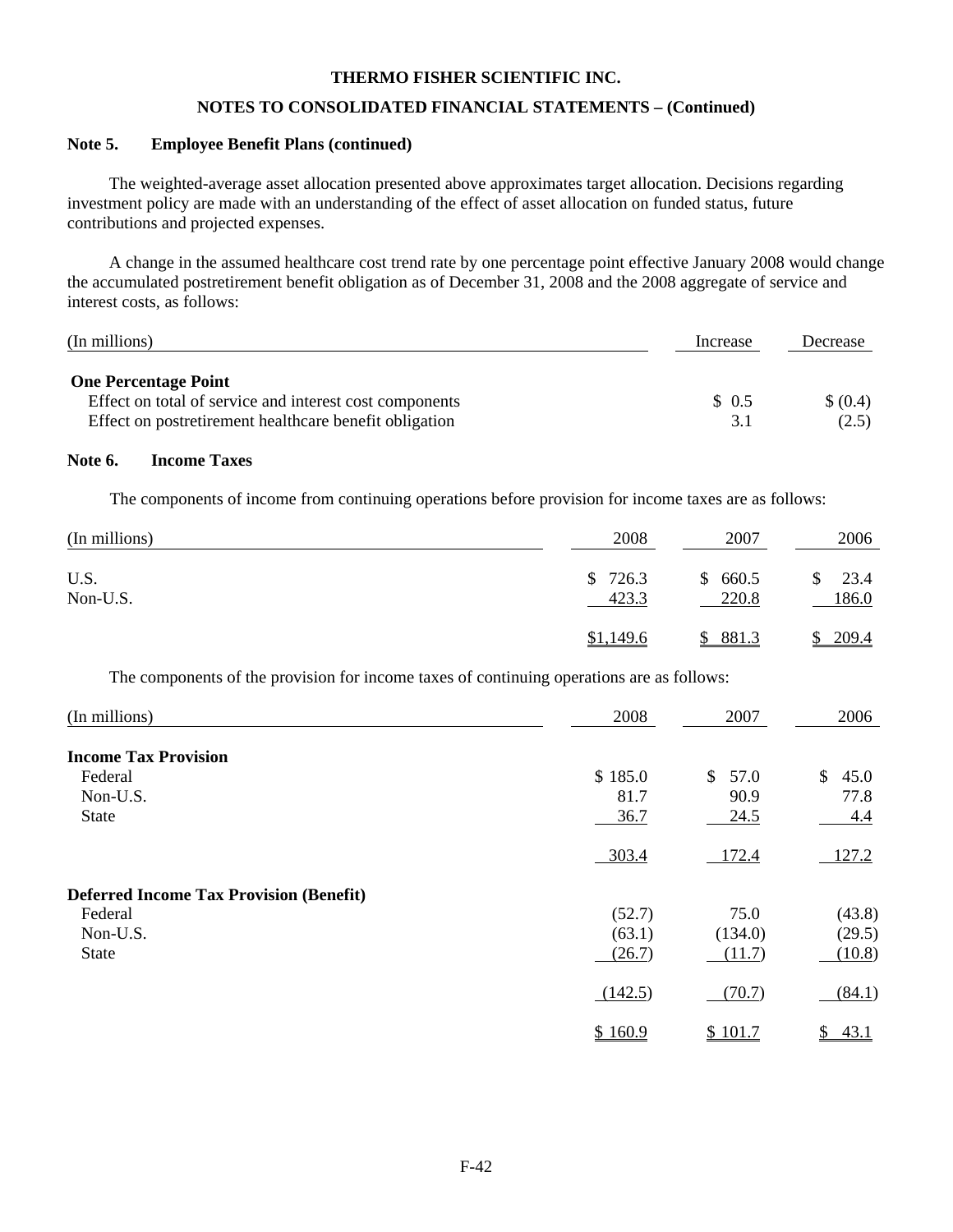## **NOTES TO CONSOLIDATED FINANCIAL STATEMENTS – (Continued)**

#### **Note 6. Income Taxes (continued)**

The income tax provision included in the accompanying statement of income is as follows:

| (In millions)                                                  | 2008                  | 2007           | 2006   |
|----------------------------------------------------------------|-----------------------|----------------|--------|
| <b>Continuing Operations</b><br><b>Discontinued Operations</b> | \$160.9<br><u>3.5</u> | \$101.7<br>4.2 | \$43.1 |
|                                                                | \$164.4               | \$105.9        | \$44.4 |

 The company receives a tax deduction upon the exercise of non-qualified stock options by employees for the difference between the exercise price and the market price of the underlying common stock on the date of exercise. The provision for income taxes that is currently payable does not reflect \$25.1 million, \$99.1 million and \$17.4 million of such benefits of the company that have been allocated to capital in excess of par value in 2008, 2007 and 2006, respectively.

 The provision for income taxes in the accompanying statement of income differs from the provision calculated by applying the statutory federal income tax rate of 35% to income from continuing operations before provision for income taxes due to the following:

| (In millions)                                     | 2008    | 2007    | 2006        |
|---------------------------------------------------|---------|---------|-------------|
| Provision for Income Taxes at Statutory Rate      | \$402.4 | \$308.5 | 73.3<br>\$  |
| Increases (Decreases) Resulting From:             |         |         |             |
| Foreign rate differential                         | (165.6) | (148.6) | (30.7)      |
| Change in tax laws and apportionment              | (27.9)  | (31.6)  |             |
| Income tax credits                                | (54.2)  | (33.2)  | (5.9)       |
| Extraterritorial income exclusion                 |         |         | (4.9)       |
| Manufacturing deduction                           | (17.5)  | (15.3)  | (2.5)       |
| Basis difference of businesses sold or terminated |         |         | 2.4         |
| State income taxes, net of federal tax            | 11.8    | 10.0    | (4.7)       |
| Nondeductible expenses                            | 6.1     | 6.4     | 13.9        |
| FIN 48 reserves, net                              | 6.5     | 3.2     |             |
| Tax return reassessments and settlements          | (1.2)   |         | 2.0         |
| Other, net                                        | 0.5     | 2.3     | 0.2         |
|                                                   | \$160.9 | \$101.7 | <u>43.1</u> |

 During 2008, the company recorded an income tax benefit of \$27.9 million, net, principally due to a reduction in deferred income taxes resulting from a change in the apportionment of state tax rates and newly enacted reductions in tax rates in Switzerland. During 2007, the company recorded an income tax benefit of \$31.6 million, net, principally due to a reduction in deferred income taxes as a result of tax law changes in the United Kingdom, Denmark, Canada and Germany.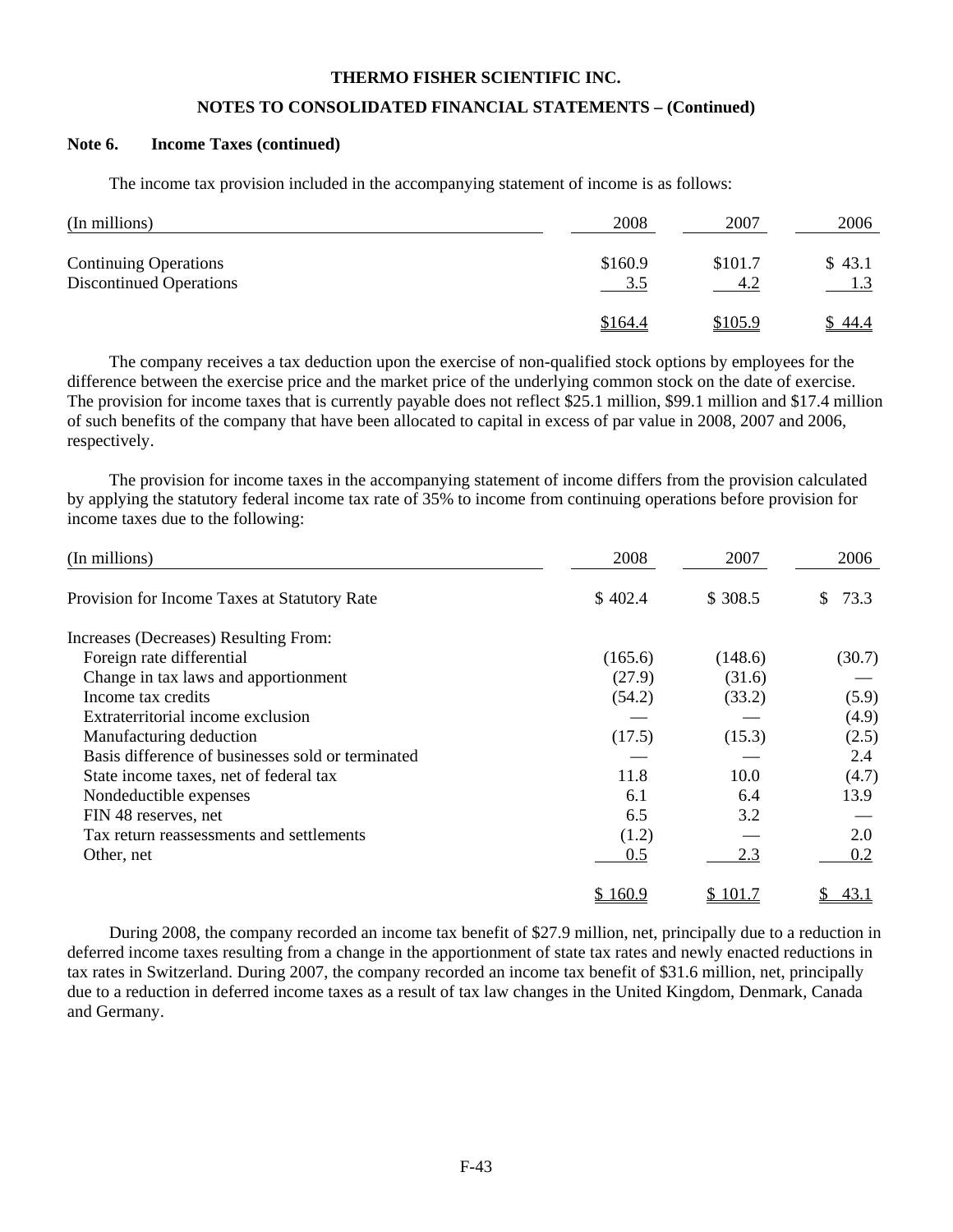#### **NOTES TO CONSOLIDATED FINANCIAL STATEMENTS – (Continued)**

#### **Note 6. Income Taxes (continued)**

Net deferred tax asset (liability) in the accompanying balance sheet consists of the following:

| (In millions)                               | 2008        | 2007        |
|---------------------------------------------|-------------|-------------|
| <b>Deferred Tax Asset (Liability)</b>       |             |             |
| Depreciation and amortization               | \$(2,293.3) | \$(2,549.2) |
| Net operating loss and credit carryforwards | 380.7       | 433.2       |
| Reserves and accruals                       | 128.0       | 146.5       |
| Accrued compensation                        | 158.1       | 101.2       |
| Inventory basis difference                  | 29.6        | 34.7        |
| Available-for-sale investments              | 5.6         | 5.6         |
| Other, net                                  | 13.6        | 15.0        |
|                                             | (1,577.7)   | (1,813.0)   |
| Less: Valuation allowance                   | 161.4       | 197.0       |
|                                             | \$(1,739.1) | \$(2,010.0) |

 The company estimates the degree to which tax assets and loss carryforwards will result in a benefit based on expected profitability by tax jurisdiction and provides a valuation allowance for tax assets and loss and credit carryforwards that it believes will more likely than not go unused. At the time of the merger with Fisher in November 2006, the company established a \$41.9 million valuation allowance for foreign tax credit carryforwards that it did not expect would be used based on the combined company's tax position. During 2008, the company reduced its valuation allowance for the foreign tax credit carryforwards by \$41.9 million, all of which reduced goodwill, due to an expectation that the benefit will be realized. At December 31, 2008, \$161.4 million of the company's valuation allowance relates to deferred tax assets for which any subsequently recognized tax benefits will reduce income tax expense following the adoption of SFAS No. 141(R).

 At December 31, 2008, the company had federal, state and non-U.S. net operating loss carryforwards of \$176.6 million, \$635.3 million and \$556.0 million, respectively. Use of the carryforwards is limited based on the future income of certain subsidiaries. The federal and state net operating loss carryforwards expire in the years 2009 through 2028. Of the non-U.S. net operating loss carryforwards, \$158.6 million expire in the years 2009 through 2028, and the remainder do not expire. The company also had \$97.7 million of federal foreign tax credit carryforwards as of December 31, 2008, which expire in the years 2009 through 2018.

 A provision has not been made for U.S. or additional non-U.S. taxes on \$2.72 billion of undistributed earnings of international subsidiaries that could be subject to taxation if remitted to the U.S. because the company plans to keep these amounts permanently reinvested overseas except for instances where the company can remit such earnings to the U.S. without an associated net tax cost.

#### *Adoption of FASB Interpretation No. 48*

 The company adopted the provisions of FIN 48 on January 1, 2007. As a result of the implementation of FIN 48, the company recognized no material adjustment in the liability for unrecognized tax benefits. As of the adoption date of January 1, 2007, the company had \$82.4 million of unrecognized tax benefits, of which \$33.2 million, if recognized, would reduce the effective tax rate and the remaining \$49.2 million, if recognized, would have decreased goodwill. As of December 31, 2008, the company had \$70.4 million of unrecognized tax benefits which, if recognized, would reduce the effective tax rate following adoption of SFAS No. 141(R) in 2009.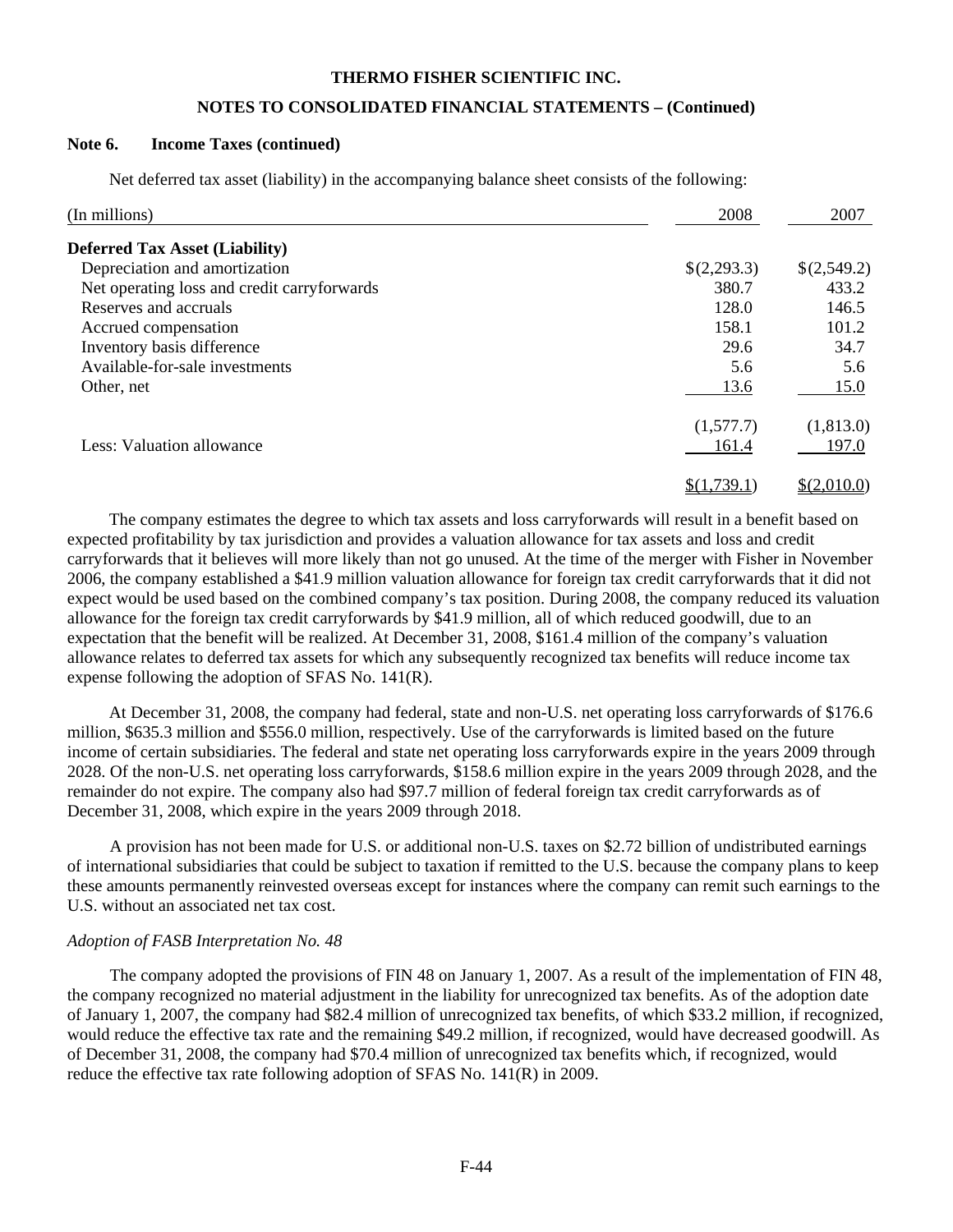## **NOTES TO CONSOLIDATED FINANCIAL STATEMENTS – (Continued)**

#### **Note 6. Income Taxes (continued)**

A reconciliation of the beginning and ending amount of unrecognized tax benefits is as follows:

| (In millions)                               | 2008   | 2007   |
|---------------------------------------------|--------|--------|
| Balance at beginning of year                | \$73.9 | \$82.4 |
| Additions for tax positions of current year | 6.5    | 3.5    |
| Closure of tax years                        | (3.0)  | (12.0) |
| Settlements                                 | (7.0)  |        |
| Balance at end of year                      | \$70.4 | 5 73.9 |

 The company classified interest and penalties related to unrecognized tax benefits as income tax expense. The total amount of interest and penalties related to uncertain tax positions and recognized in the balance sheet as of December 31, 2008 and 2007 was \$5.3 million for interest.

 The company conducts business globally and, as a result, Thermo Fisher or one or more of its subsidiaries files income tax returns in the U.S. federal jurisdiction and various state and foreign jurisdictions. In the normal course of business, the company is subject to examination by taxing authorities throughout the world, including such major jurisdictions as Australia, Canada, China, Denmark, Finland, France, Germany, Italy, Japan, the United Kingdom and the United States. With few exceptions, the company is no longer subject to U.S. federal, state and local, or non-U.S., income tax examinations for years before 2001.

 During 2008, the statute of limitations on certain unrecognized tax benefits lapsed which resulted in a \$3.0 million decrease in the liability for unrecognized tax benefits, all of which reduced goodwill. During 2007, the statute of limitations on certain unrecognized tax benefits lapsed which resulted in a \$2.3 million decrease in the liability for unrecognized tax benefits, \$2.0 million of which reduced goodwill and \$0.3 million of which reduced income tax expense.

 In 2008, the company settled IRS audits of the 2004 and 2005 pre-acquisition tax years of Fisher, which resulted in a \$7 million decrease in the liability for unrecognized tax benefits and goodwill. This decrease in the liability for unrecognized tax benefits was substantially offset by an accrual for unrecognized tax benefits related to the sale of a non-U.S. subsidiary. During 2007, the company settled audits of the 2003 pre-acquisition tax years of certain Fisher subsidiaries which resulted in a \$2.6 million decrease in both the liability for unrecognized tax benefits and goodwill. The company also settled audits of the 1994-1997 tax years of certain German subsidiaries which resulted in a \$7.1 million decrease in both the liability for unrecognized tax benefits and goodwill. The company is currently under audit by the Internal Revenue Service for the 2001 to 2004 tax years. The examination of those years is at the appeals level of the IRS. The company does not currently expect any significant changes to previously recorded unrecognized tax benefits. The company is also currently under audit by the IRS for the 2006 and 2007 tax years and the 2006 preacquisition tax years of certain Fisher subsidiaries. It is likely that the examination phase of these audits will be completed within twelve months. There have been no significant changes to the status of these examinations during 2008, and the company does not currently expect any significant changes to previously recorded unrecognized tax benefits.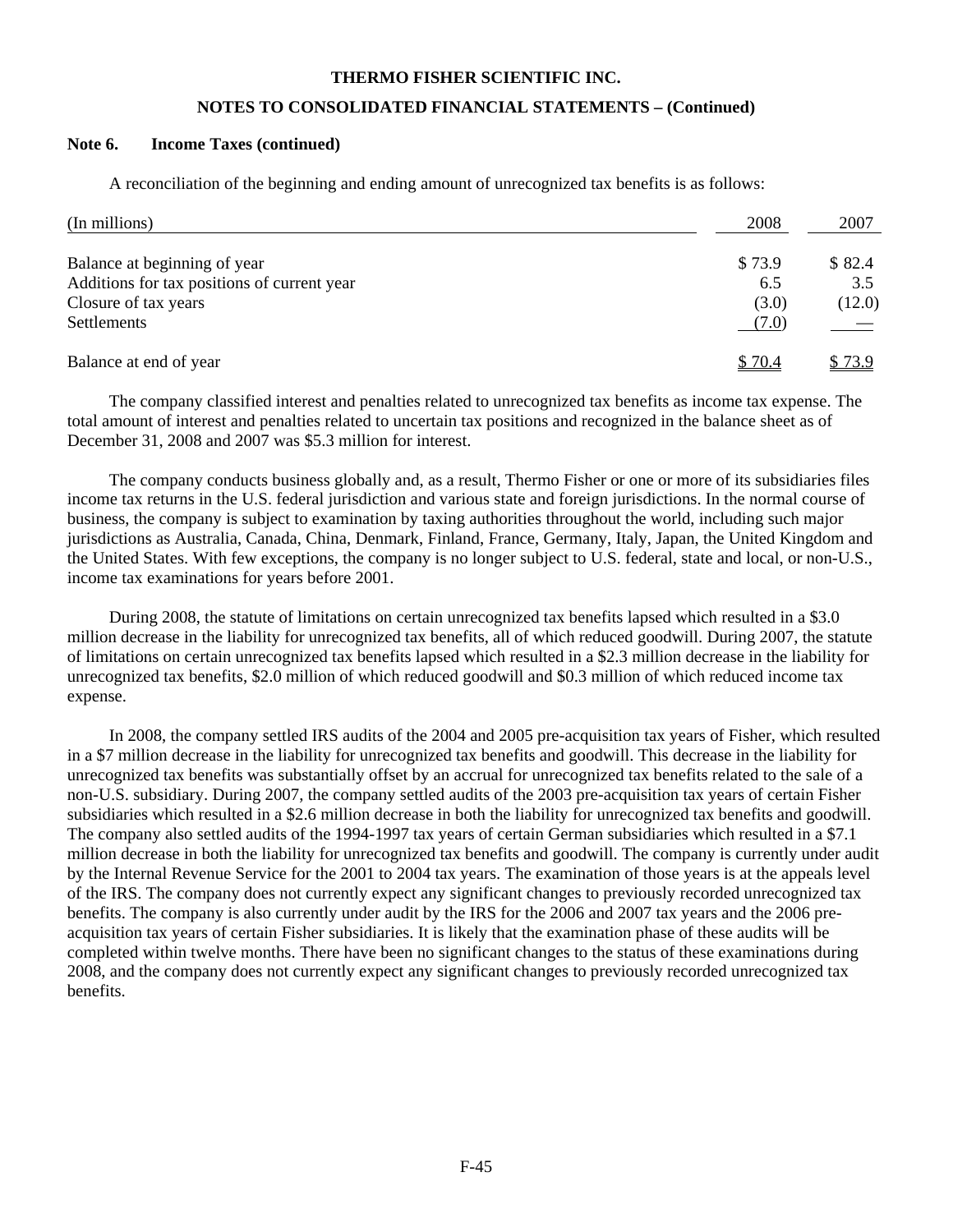## **NOTES TO CONSOLIDATED FINANCIAL STATEMENTS – (Continued)**

## **Note 7. Earnings per Share**

| (In millions except per share amounts)                                             | 2008    | 2007              | 2006           |
|------------------------------------------------------------------------------------|---------|-------------------|----------------|
| Income from Continuing Operations<br><b>Income from Discontinued Operations</b>    | \$988.7 | \$779.6           | \$166.3<br>0.5 |
| (Loss) Gain on Disposal of Discontinued Operations, Net                            | 5.5     | (18.5)            | 2.1            |
| Net Income for Basic Earnings per Share<br><b>Effect of Convertible Debentures</b> | 994.2   | 761.1             | 168.9<br>1.6   |
| Income Available to Common Shareholders, as Adjusted for                           |         |                   |                |
| Diluted Earnings per Share                                                         | \$994.2 | \$761.1           | \$170.5        |
| <b>Basic Weighted Average Shares</b><br>Effect of:                                 | 418.2   | 421.5             | 196.1          |
| Convertible debentures                                                             | 13.3    | 13.8              | 3.2            |
| Stock options, restricted stock awards and warrants                                | 3.3     | 8.4               | 4.4            |
| Diluted Weighted Average Shares                                                    | 434.8   | 443.7             | 203.7          |
| Basic Earnings per Share:                                                          |         |                   |                |
| Continuing operations                                                              | \$2.36  | \$<br>1.85        | \$<br>.85      |
| Discontinued operations                                                            | .01     | (.04)             | .01            |
|                                                                                    | \$2.38  | \$1.81            | .86            |
| Diluted Earnings per Share:                                                        |         |                   |                |
| Continuing operations                                                              | \$2.27  | \$<br>1.76        | \$<br>.82      |
| Discontinued operations                                                            | .01     | (.04)             | .01            |
|                                                                                    | \$2.29  | 1.72<br><u>\$</u> | .84<br>\$      |

 Options to purchase 3.6 million, 3.7 million and 3.8 million shares of common stock were not included in the computation of diluted earnings per share for 2008, 2007 and 2006, respectively, because their effect would have been antidilutive.

 Under EITF No. 04-08 "The Effect of Contingently Convertible Instruments on Diluted Earnings Per Share," and EITF No. 90-19 "Convertible Bonds with Issuer Option to Settle for Cash upon Conversion," because of the company's obligation to settle the par value of its convertible notes in cash, the company is not required to include any shares underlying the convertible notes in its diluted weighted average shares outstanding until the average stock price per share for the period exceeds the \$23.73, \$29.55, and \$40.20 conversion price for the 2.50% Senior Convertible Notes due 2023, the Floating Rate Senior Convertible Debentures due 2033 and the 3.25% Senior Convertible Subordinated Notes due 2024, respectively, and only to the extent of the additional shares the company may be required to issue in the event the company's conversion obligation exceeds the principal amount of the notes or debentures converted (Note 9). At such time, only the number of shares that would be issuable (under the treasury stock method of accounting for share dilution) are included, which is based upon the amount by which the average stock price exceeds the conversion price.

 The table below discloses the effect of changes in the company's stock price on the amount of shares to be included in the earnings per share calculation. The securities are convertible only if the common stock price equals or exceeds the trigger price. The table assumes normal conversion for the 2.50% Senior Convertible Notes due 2023, the Floating Rate Senior Convertible Debentures due 2033 and the 3.25% Senior Convertible Subordinated Notes due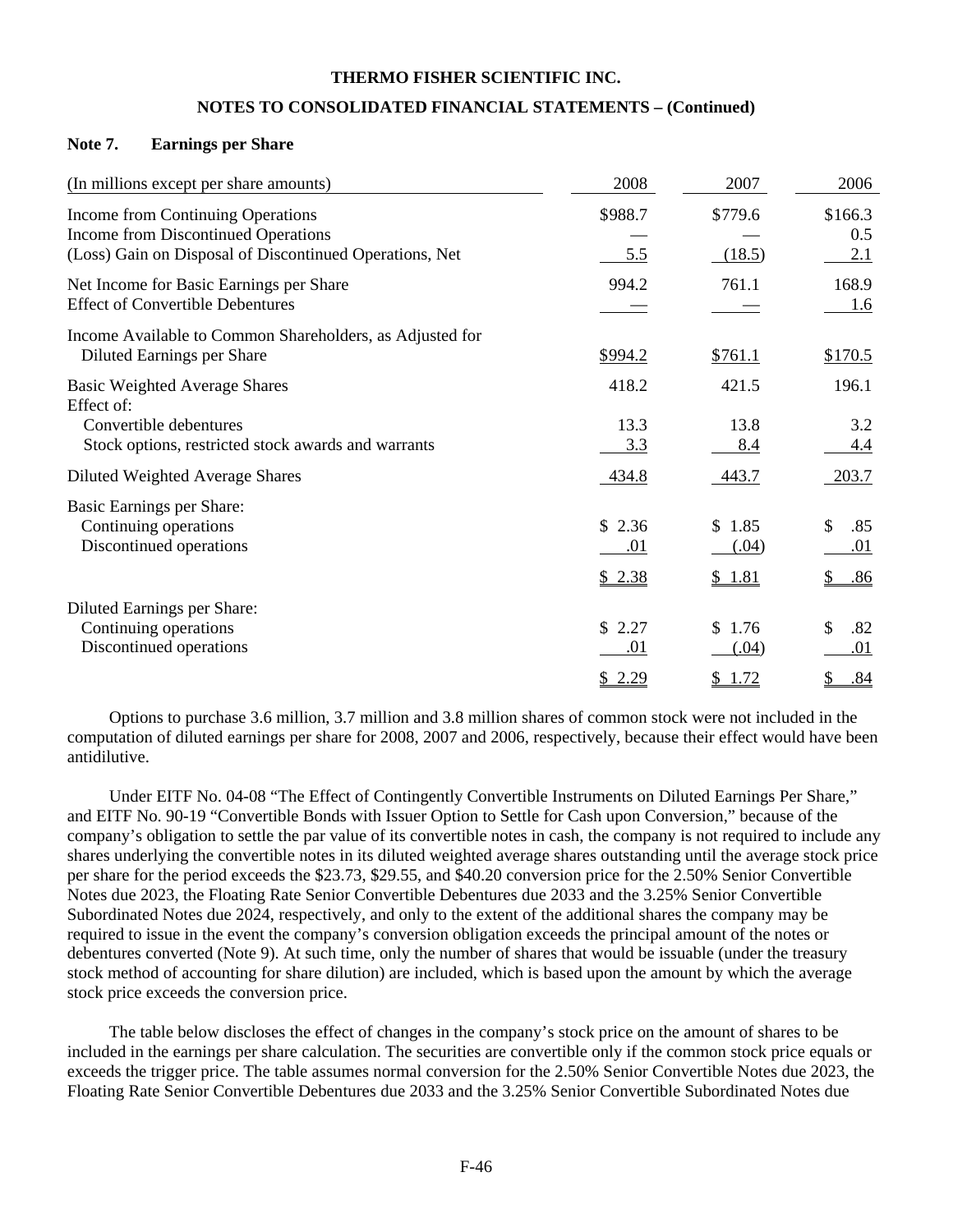# **NOTES TO CONSOLIDATED FINANCIAL STATEMENTS – (Continued)**

#### **Note 7. Earnings per Share (continued)**

2024 in which the principal amount is paid in cash, and the excess up to the conversion value is paid in shares of the company's stock as follows:

|                                     |              | Floating    | 3.25%        |
|-------------------------------------|--------------|-------------|--------------|
|                                     | 2.50%        | Rate        | Senior       |
|                                     | Senior       | Senior      | Convertible  |
|                                     | Convertible  | Convertible | Subordinated |
|                                     | <b>Notes</b> | Debentures  | <b>Notes</b> |
| Principal Outstanding (In millions) | \$295.4      | \$344.4     | \$329.3      |
| <b>Conversion Price Per Share</b>   | 23.73        | 29.55       | 40.20        |
| <b>Trigger Price</b>                | 28.48        | 38.41       | 48.24        |

| (Shares amounts in millions)     | <b>Total Potential Shares</b> |             |              |           |
|----------------------------------|-------------------------------|-------------|--------------|-----------|
|                                  |                               | Floating    | 3.25%        |           |
|                                  | 2.50%                         | Rate        | Senior       |           |
|                                  | Senior                        | Senior      | Convertible  | Potential |
|                                  | Convertible                   | Convertible | Subordinated | Share     |
| <b>Future Common Stock Price</b> | <b>Notes</b>                  | Debentures  | <b>Notes</b> | Increase  |
| \$23.73                          |                               |             |              |           |
| \$24.73                          | 0.5                           |             |              | 0.5       |
| \$29.55                          | 2.5                           |             |              | 2.5       |
| \$30.55                          | 2.8                           | 0.4         |              | 3.2       |
| \$40.20                          | 5.2                           | 3.1         |              | 8.3       |
| \$41.20                          | 5.4                           | 3.3         | 0.2          | 8.9       |
| \$50.00                          | 6.6                           | 4.8         | 1.6          | 13.0      |
| \$55.00                          | 7.2                           | 5.4         | 2.2          | 14.8      |
| \$60.00                          | 7.7                           | 5.9         | 2.7          | 16.3      |
| \$65.00                          | 8.0                           | 6.4         | 3.1          | 17.5      |
| \$70.00                          | 8.4                           | 6.7         | 3.5          | 18.6      |

# **Note 8. Comprehensive Income**

 Comprehensive income combines net income and other comprehensive items. Other comprehensive items represent certain amounts that are reported as components of shareholders' equity in the accompanying balance sheet, including currency translation adjustments, unrealized gains and losses, net of tax, on available-for-sale investments and hedging instruments; and pension and other postretirement benefit liability adjustments.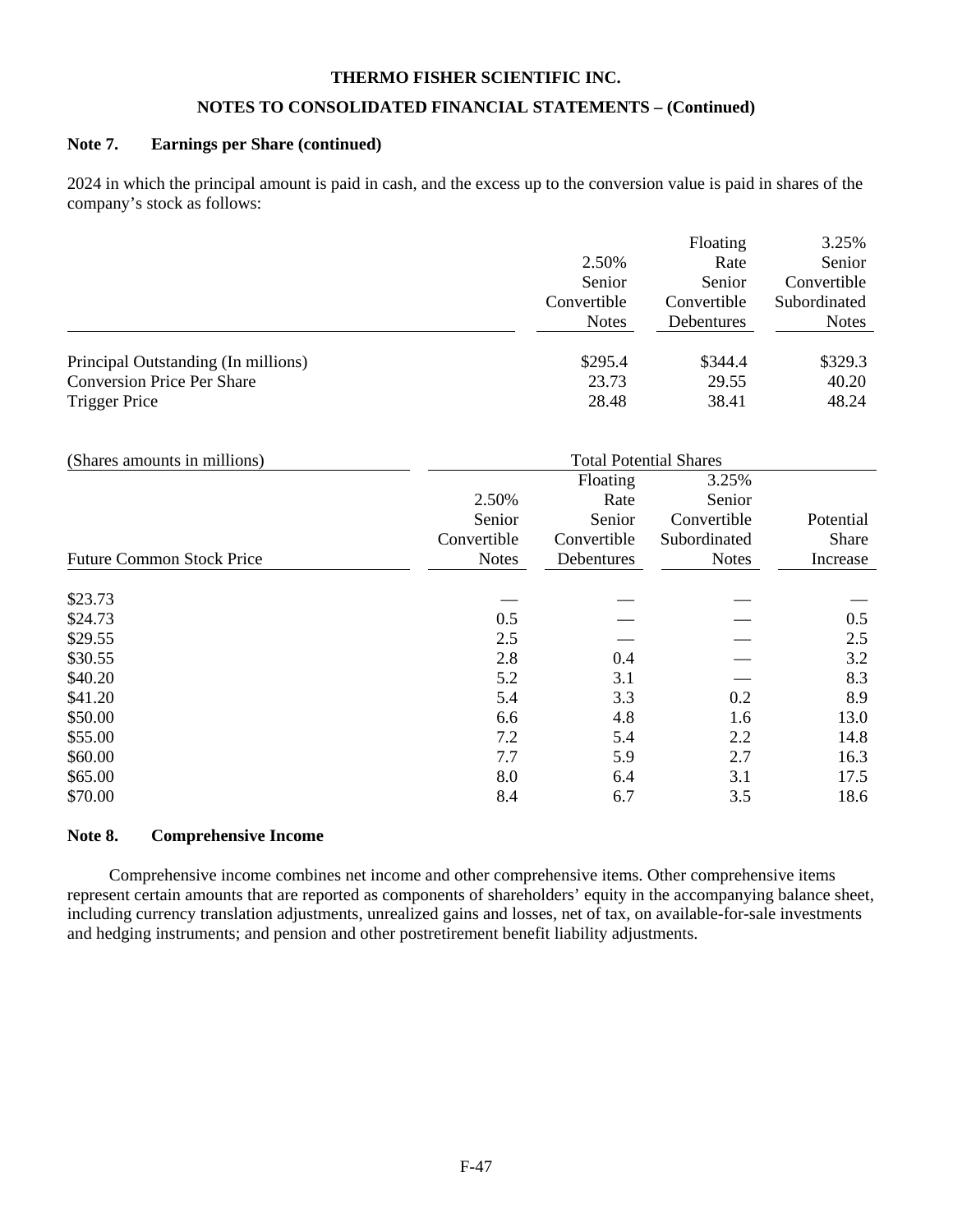# **NOTES TO CONSOLIDATED FINANCIAL STATEMENTS – (Continued)**

#### **Note 8. Comprehensive Income (continued)**

Accumulated other comprehensive items in the accompanying balance sheet consist of the following:

| (In millions)                                                                                                              | 2008      | 2007          |
|----------------------------------------------------------------------------------------------------------------------------|-----------|---------------|
| <b>Cumulative Translation Adjustment</b>                                                                                   | \$ (37.1) | \$394.5       |
| Net Unrealized Gain on Available-for-sale Investments (net of tax provision of \$0.4<br>in 2008 and $$0.6$ in 2007)        | 0.2       | $1.5^{\circ}$ |
| Net Unrealized Losses on Hedging Instruments (net of tax benefit of \$0.7 in 2008)<br>and \$0.9 in 2007)                   | (1.2)     | (1.4)         |
| Pension and Other Postretirement Benefit Liability Adjustments (net of tax benefit<br>of \$67.7 in 2008 and \$4.1 in 2007) | (107.7)   | (6.2)         |
|                                                                                                                            | \$(145.8) | \$388.4       |

 The amounts of pension and other postretirement benefit liability adjustments recognized in net income in 2008 and 2007 were \$1.0 million and \$2.3 million, net of tax, respectively. No amounts were recognized in 2006.

#### **Note 9. Debt and Other Financing Arrangements**

| (In millions)                                                                | 2008                  | 2007      |
|------------------------------------------------------------------------------|-----------------------|-----------|
| 2.50% Senior Convertible Notes, Due 2023 Convertible at \$23.73 per Share    | 295.4<br><sup>S</sup> | 300.0     |
| Floating Rate Senior Convertible Debentures, Due 2033 Convertible at \$29.55 |                       |           |
| per Share                                                                    | 344.4                 | 344.4     |
| 3.25% Senior Subordinated Convertible Notes, Due 2024 Convertible at \$40.20 |                       |           |
| per Share                                                                    | 329.3                 | 329.3     |
| 5% Senior Notes, Due 2015                                                    | 250.0                 | 250.0     |
| 7 5/8% Senior Notes, Due 2008                                                |                       | 130.3     |
| 6 3/4% Senior Subordinated Notes, Due 2014                                   | 306.3                 | 307.3     |
| 6 1/8% Senior Subordinated Notes, Due 2015                                   | 500.0                 | 500.0     |
| Other                                                                        | 32.9                  | 33.9      |
|                                                                              | 2,058.3               | 2,195.2   |
| Less: Short-term Obligations and Current Maturities                          | 14.8                  | 149.3     |
|                                                                              |                       | \$2,045.9 |

The annual repayment requirements for long-term obligations are as follows:

| (In millions)       | 2008       |
|---------------------|------------|
| 2009                | 14.8<br>\$ |
| 2010                | 2.5        |
| 2011                | 2.7        |
| 2012                | 1.9        |
| 2013                | 0.9        |
| 2014 and thereafter | 2,035.5    |
|                     |            |

\$ 2,058.3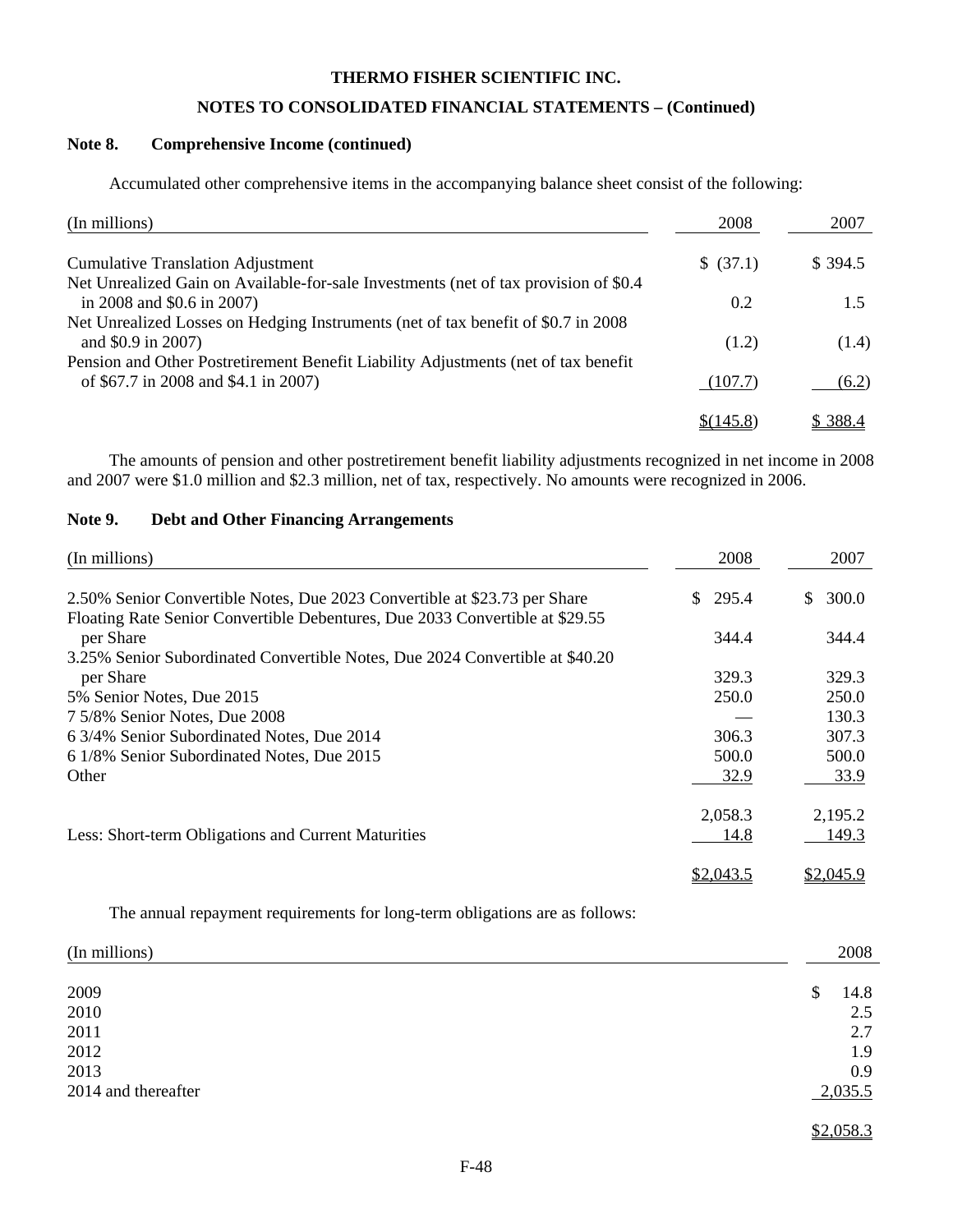# **Note 9. Debt and Other Financing Arrangements (continued)**

See Note 12 for fair value information pertaining to the company's long-term obligations.

 Short-term obligations and current maturities of long-term obligations in the accompanying balance sheet included \$11.3 million and \$11.4 million at year-end 2008 and 2007, respectively, of short-term bank borrowings and borrowings under lines of credit of certain of the company's subsidiaries. The weighted average interest rate for shortterm borrowings was 1.63% and 1.75% at December 31, 2008 and 2007, respectively. In addition to available borrowings under the company's revolving credit agreements and a money market loan fund arrangement, all discussed below, the company had unused lines of credit of \$124.5 million as of December 31, 2008. These unused lines of credit generally provide for short-term unsecured borrowings at various interest rates.

 On November 9, 2006, in connection with the merger with Fisher, the company entered into a new \$1 billion multi-currency credit facility, discussed below. The company used proceeds from this facility to prepay Fisher debt. The company also terminated its \$250 million revolving credit and 175 million euro credit facilities. There were no outstanding balances when those facilities were terminated.

 In connection with the Fisher merger, the company assumed three issuances of convertible debt as well as two issuances of fixed-rate debt, described below. The company became a co-obligor of this debt. The debt was recorded at the merger date at its fair value. The excess of the fair value over the principal value of the convertible debt, or \$546.8 million, was deemed to arise from the value of the conversion features and was allocated to capital in excess of par value.

 On December 15, 2006, the company provided a notice to the holders of the 3.25% subordinated convertible debentures due 2007 that the debentures would be redeemed on January 5, 2007. The holders' right to convert the debentures into common shares of the company expired on December 28, 2006. The holders of \$69.8 million in aggregate principal amount converted their debentures into common shares. On January 5, 2007, the remaining debentures totaling \$7.4 million in aggregate principal amount were redeemed at par plus accrued interest.

# *Credit Facilities*

 In November 2006, the company entered into a revolving credit facility (the "Revolving Credit Facility") with a bank group that provides for up to \$1 billion of unsecured multi-currency revolving credit that will expire in August 2012. The agreement calls for interest at either a LIBOR-based rate or a rate based on the prime lending rate of the agent bank, at the company's option. The rate at December 31, 2008, was between 0.66% and 2.02% (depending on duration) under the more favorable of the two rates. The Revolving Credit Facility allows for the issuance of letters of credit, which reduces the amount available for borrowing. The agreement contains affirmative, negative and financial covenants, and events of default customary for financings of this type. The financial covenant requires the company to maintain total leverage below a certain maximum level. The credit agreement permits the company to use the facility for working capital; acquisitions; repurchases of common stock, debentures and other securities; the refinancing of debt; and general corporate purposes. As of December 31, 2008, there were no borrowings under the revolver and \$50.2 million in letters of credit outstanding, resulting in \$949.8 million of borrowings available under the Revolving Credit Facility.

#### *Money Market Loans*

 The company has an uncommitted line of credit of up to \$250 million through a series of short-term money market loans funded on an ongoing basis in the secondary market. Such money market loans typically have maturity periods of between one and three months, however they can have longer durations as the market will bear. Furthermore, they bear varying rates of interest based on the maturity date and market rate at the time of issuance. As of December 31, 2008, the company did not have any outstanding borrowings under this line.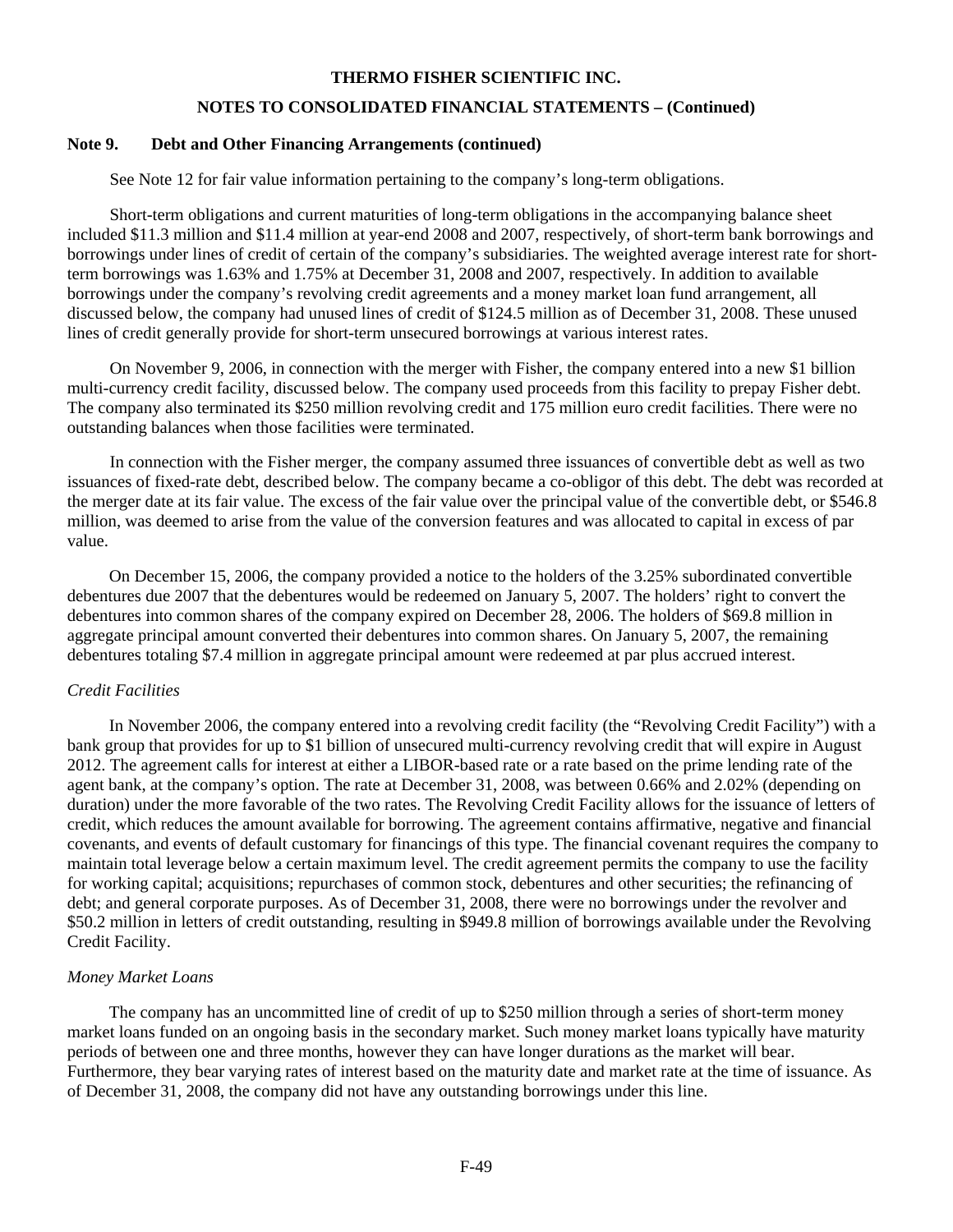# **Note 9. Debt and Other Financing Arrangements (continued)**

### *2.50% Senior Convertible Notes due 2023*

 At the closing date of the merger with Fisher, the company assumed \$300.0 million aggregate principal amount of 2.50% Senior Convertible Notes due 2023. Interest on the notes is payable on April 1 and October 1 of each year. The notes are convertible at the option of the holder, at a price of \$23.73 per share, if the common stock price exceeds the trigger price of \$28.48 for a period of time as defined in the agreement, or upon the occurrence of certain other events. The company will be required to deliver cash to holders upon conversion, up to the principal amount of the notes converted. The company will have the option to satisfy any amount of conversion obligation in excess of the principal amount in cash and/or shares of common stock. The notes may be redeemed, in whole or in part, at the company's option on or after October 2, 2010, at 100% of the principal amount plus accrued interest. In addition, holders of the notes have the option, subject to certain conditions, to require the company to purchase any notes held by them for 100% of the principal amount plus accrued interest on October 1, 2010, October 1, 2015, and October 1, 2020, or upon a change of control.

# *Floating Rate Senior Convertible Debentures due 2033*

 At the closing date of the merger with Fisher, the company assumed \$344.4 million aggregate principal amount of Floating Rate Senior Convertible Debentures due 2033. Interest on the notes is payable on March 15, June 15, September 15 and December 15 of each year at an annual rate of 90-day LIBOR minus 1.25% (0.75% as of December 31, 2008). Additional quarterly interest equal to 0.0625% of the market value of the notes will be paid commencing with the quarterly interest period beginning December 15, 2009, if the market value of the notes during specified testing periods is 120% or more of the principal value. The notes are convertible at the option of the holder, at a price of \$29.55 per share, if the common stock price exceeds the trigger price of \$38.41 for a period of time as defined in the agreement, or upon the occurrence of certain other events. The company will be required to deliver cash to holders upon conversion, up to the principal amount of notes converted. The company will have the option to satisfy any amount of conversion obligation in excess of the principal amount in cash and/or shares of common stock. The notes may be redeemed, in whole or in part, at the company's option on or after March 15, 2010, at 100% of the principal amount plus accrued interest. In addition, holders of the notes have the option, subject to certain conditions, to require the company to purchase any notes held by them for 100% of the principal amount plus accrued interest on March 15, 2010, December 15, 2014, December 15, 2019, December 15, 2024, and December 15, 2029, or upon a change of control.

# *3.25% Senior Subordinated Convertible Notes due 2024*

 At the closing date of the merger with Fisher, the company assumed \$330.0 million aggregate principal amount of 3.25% Senior Subordinated Convertible Notes due 2024. Interest on the notes is payable on March 1 and September 1 of each year. The notes are convertible at the option of the holder, at a price of \$40.20 per share, if the common stock price exceeds the trigger price of \$48.24 for a period of time as defined in the agreement, or upon the occurrence of certain other events. The company will be required to deliver cash to holders upon conversion, up to the principal amount of notes converted. The company will have the option to satisfy any amount of conversion obligation in excess of the principal amount in cash and/or shares of common stock. The notes may be redeemed, in whole or in part, at the company's option, on or after March 2, 2011, at 100% of the principal amount plus accrued interest. In addition, holders of the notes have the option, subject to certain conditions, to require the company to purchase any notes held by them for 100% of the principal amount plus accrued interest on March 1, 2011, March 1, 2016 and March 1, 2021, or upon a change of control.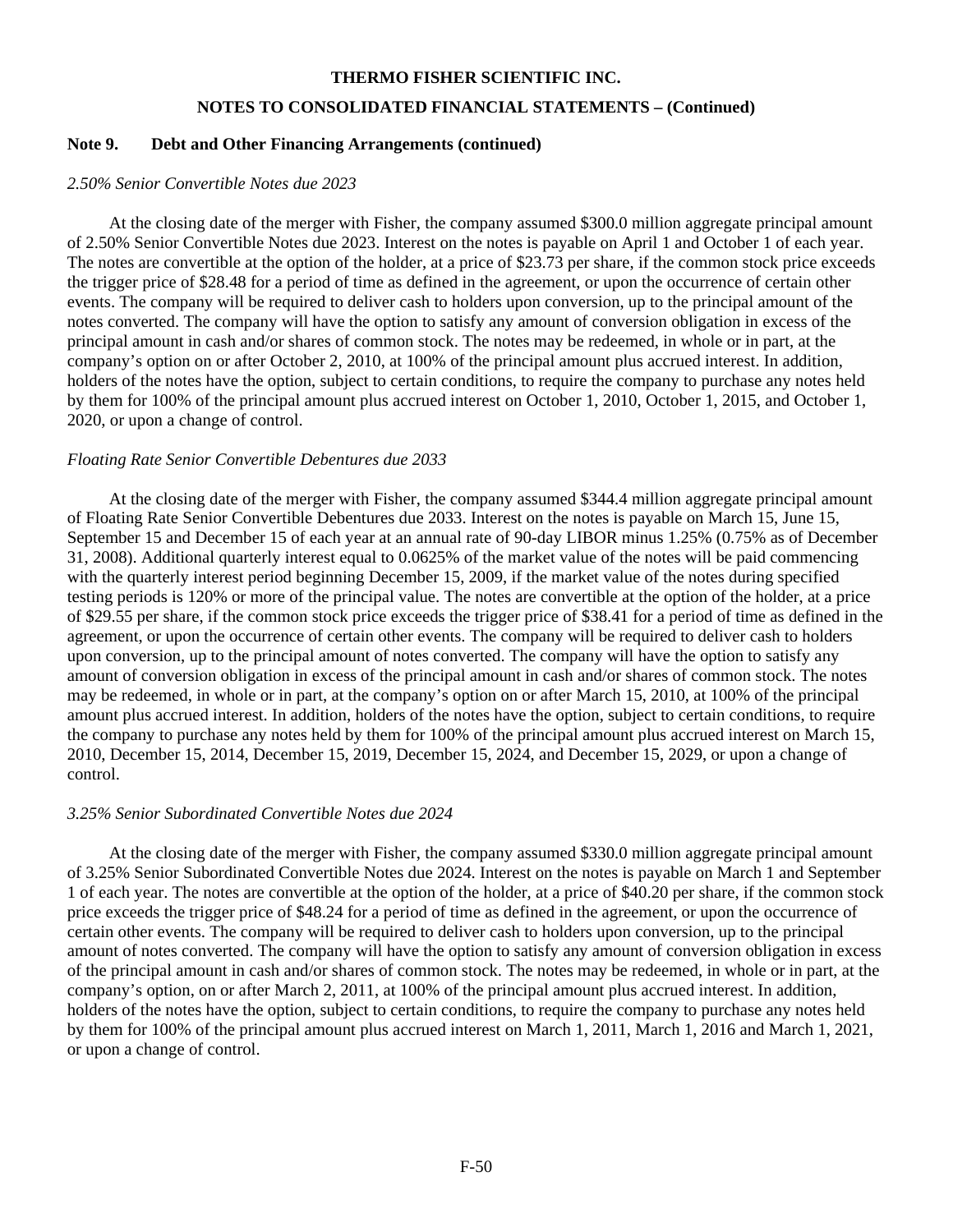#### **NOTES TO CONSOLIDATED FINANCIAL STATEMENTS – (Continued)**

#### **Note 9. Debt and Other Financing Arrangements (continued)**

 Should any of the company's convertible obligations be converted or if such debt is put to the company by holders on the next put dates in 2010 and 2011, the company currently intends to finance the cash payments that would be payable through borrowings under its revolving credit agreement

#### *5% Senior Notes due 2015*

 The company has \$250 million principal amount of 5% Senior Notes due 2015. Interest on the notes is payable on June 1 and December 1 of each year. The notes may be redeemed at any time at a redemption price of 100% of the principal amount plus a specified make-whole premium plus accrued interest. The company is subject to certain affirmative and negative covenants.

 Prior to issuing this debt, the company entered into forward starting pay fixed swap agreements with several banks to mitigate the risk of interest rates rising prior to completion of a debt offering. Based on the company's conclusion that a debt offering was probable and that such debt would carry semi-annual interest payments over a 10 year term, the swaps hedged the cash flow risk for each of the semi-annual fixed-rate interest payments on \$250 million of principal amount of the 10-year fixed-rate debt issue (or any subsequent refinancing of such debt). The change in the fair value of the hedge upon termination was \$2.0 million, net of tax, and was classified as a reduction of accumulated other comprehensive items within shareholders' equity and is being amortized to interest expense over the term of the debt through 2015.

#### *7 5/8% Senior Notes due 2008*

 The company had \$128.7 million principal amount of 7 5/8% Senior Notes due 2008. Interest on the notes was payable on April 30 and October 30 of each year. The principal and accrued interest on these notes was paid in full in 2008.

#### *6 3/4% Senior Subordinated Notes due 2014*

 At the closing date of the merger with Fisher, the company assumed \$300 million principal amount of 6 3/4% Senior Subordinated Notes due 2014. Interest on the notes is payable on February 15 and August 15 of each year. The notes may be redeemed, in whole or in part, at the company's option, on or after August 15, 2009, at specified redemption prices plus accrued interest. At any period prior to August 15, 2009, the company may redeem the notes at a redemption price of 100% of the principal amount plus a specified make-whole premium plus accrued interest. If a change of control occurs and the notes fail to maintain at least a BBB- rating by S&P and a Baa3 rating by Moody's, each holder of notes may require the company to repurchase some or all of its notes at a purchase price equal to 101% of the principal amount plus accrued interest.

#### *6 1/8% Senior Subordinated Notes due 2015*

 At the closing date of the merger with Fisher, the company assumed \$500 million principal amount of 6 1/8% Senior Subordinated Notes due 2015. Interest on the notes is payable on January 1 and July 1 of each year. The notes may be redeemed, in whole or in part, at the company's option, on or after July 1, 2010, at specified redemption prices plus accrued interest. At any period prior to July 1, 2010, the company may redeem the notes at a redemption price of 100% of the principal amount plus a specified make-whole premium plus accrued interest. If a change of control occurs and the notes fail to maintain at least a BBB- rating by S&P and a Baa3 rating by Moody's, each holder of notes may require the company to repurchase some or all of its notes at a purchase price equal to 101% of the principal amount plus accrued interest.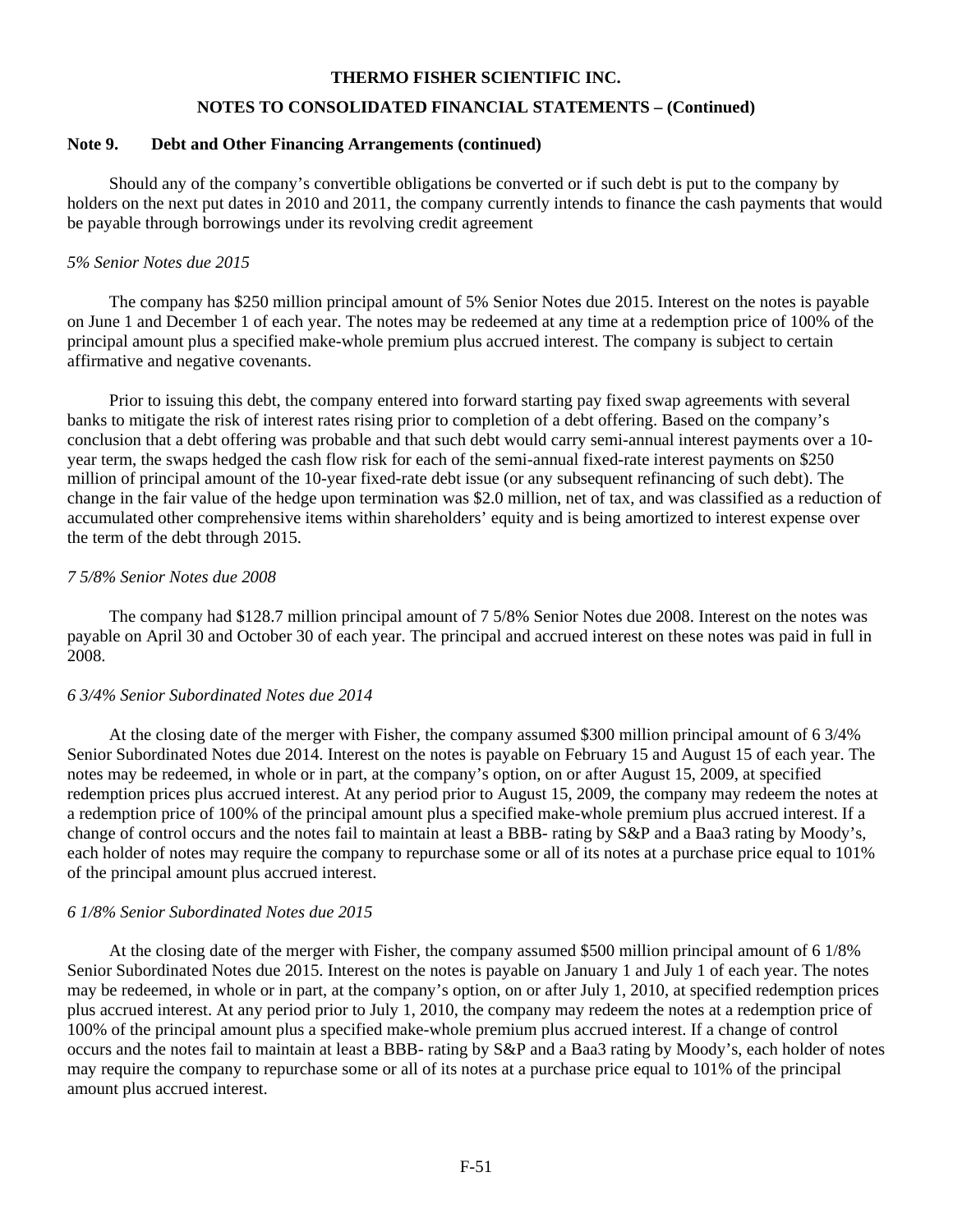# **Note 10. Commitments and Contingencies**

# *Operating Leases*

 The company leases certain logistics, office, and manufacturing facilities. Income from continuing operations includes expense from operating leases of \$108.8 million, \$97.0 million and \$48.5 million in 2008, 2007 and 2006, respectively. The following is a summary of annual future minimum lease and rental commitments under noncancelable operating leases as of December 31, 2008:

|                                      | Operating |
|--------------------------------------|-----------|
| (In millions)                        | Leases    |
| 2009                                 | \$92.1    |
| 2010                                 | 72.5      |
| 2011                                 | 53.5      |
| 2012                                 | 39.7      |
| 2013                                 | 28.8      |
| Thereafter                           | 69.7      |
| <b>Future Minimum Lease Payments</b> | \$356.3   |

# *Purchase Obligations*

 The company has entered into unconditional purchase obligations, in the ordinary course of business, that include agreements to purchase goods or services that are enforceable and legally binding and that specify all significant terms including: fixed or minimum quantities to be purchased; fixed, minimum or variable price provisions; and the approximate timing of the transaction. Purchase obligations exclude agreements that are cancelable at any time without penalty. The aggregate amount of the company's unconditional purchase obligations totaled \$162.5 million at December 31, 2008 and the majority of these obligations are expected to be settled during 2009.

# *Letters of Credit, Guarantees and Other Commitments*

 Outstanding letters of credit and bank guarantees totaled \$101.5 million at December 31, 2008, including \$3.3 million for businesses that have been sold. The expiration of these credits and guarantees ranges through 2030.

 Outstanding surety bonds and other guarantees totaled \$34.9 million at December 31, 2008. The expiration of these bonds and guarantees ranges through 2011.

 The letters of credit, bank guarantees and surety bonds principally secure performance obligations, and allow the holder to draw funds up to the face amount of the letter of credit, bank guarantee or surety bond if the applicable business unit does not perform as contractually required.

 In connection with the sale of businesses of the company, the buyers have assumed certain contractual obligations of such businesses and have agreed to indemnify the company with respect to those assumed liabilities. In the event a third-party to a transferred contract does not recognize the transfer of obligations or a buyer defaults on its obligations under the transferred contract, the company could be liable to the third-party for such obligations. However, in such event, the company would be entitled to indemnification by the buyer.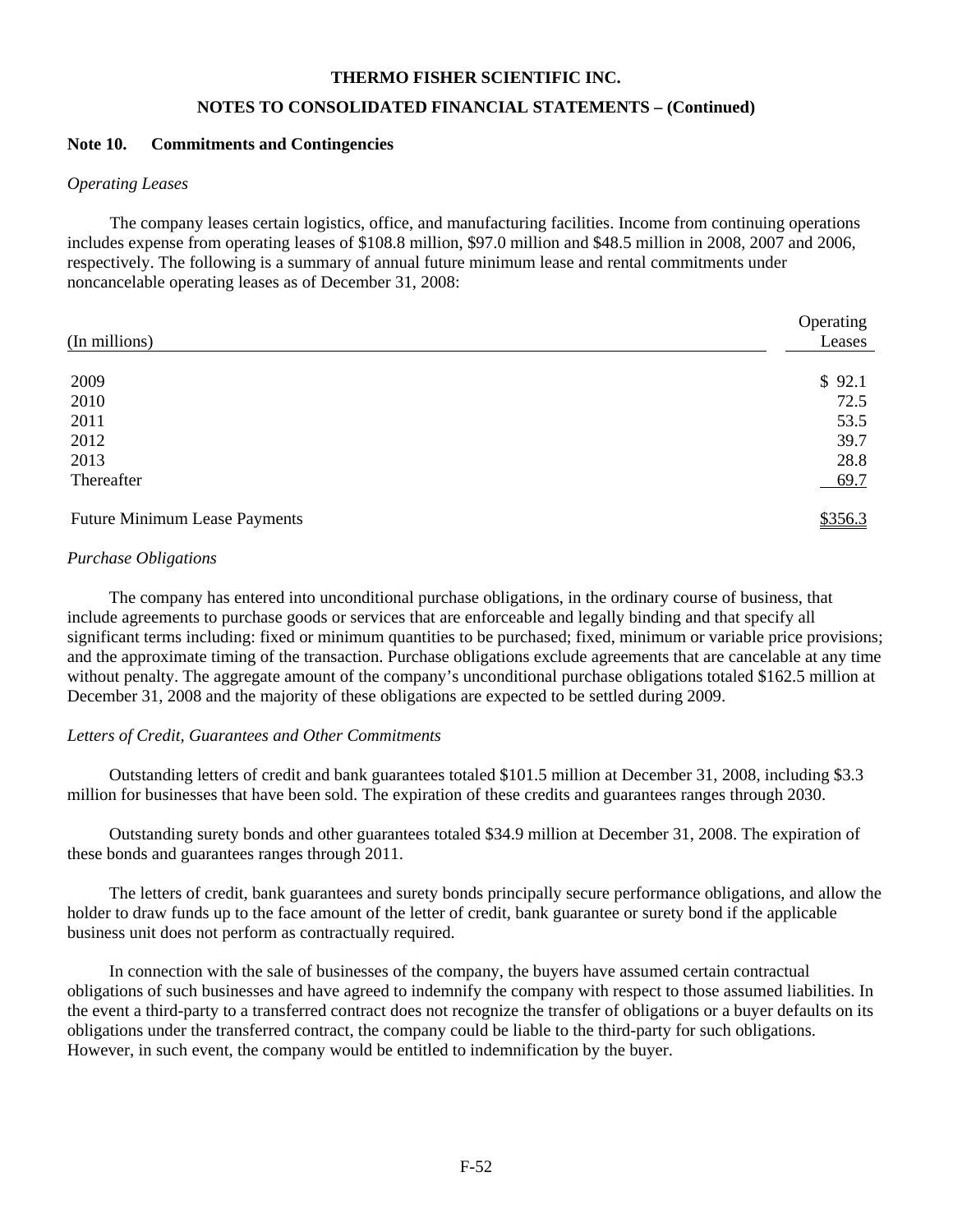# **NOTES TO CONSOLIDATED FINANCIAL STATEMENTS – (Continued)**

# **Note 10. Commitments and Contingencies (continued)**

 The company has funding commitments totaling \$10.5 million at December 31, 2008, related to investments it owns.

# *Indemnifications*

 In conjunction with certain transactions, primarily divestitures, the company has agreed to indemnify the other parties with respect to certain liabilities related to the businesses that were sold or leased properties that were abandoned (e.g., retention of certain environmental, tax, employee and product liabilities). The scope and duration of such indemnity obligations vary from transaction to transaction. Where appropriate, an obligation for such indemnifications is recorded as a liability. Generally, a maximum obligation cannot be reasonably estimated. Other than obligations recorded as liabilities at the time of divestiture, historically the company has not made significant payments for these indemnifications.

 In connection with the company's efforts to reduce the number of facilities that it occupies, the company has vacated some of its leased facilities or sublet them to third parties. When the company sublets a facility to a third-party, it remains the primary obligor under the master lease agreement with the owner of the facility. As a result, if a thirdparty vacates the sublet facility, the company would be obligated to make lease or other payments under the master lease agreement. The company believes that the financial risk of default by sublessors is individually and in the aggregate not material to the company's financial position or results of operations.

 In connection with the sale of products in the ordinary course of business, the company often makes representations affirming, among other things, that its products do not infringe on the intellectual property rights of others and agrees to indemnify customers against third-party claims for such infringement. The company has not been required to make material payments under such provisions.

# *Litigation and Related Contingencies*

 On September 3, 2004, Applera Corporation, MDS Inc. and Applied Biosystems/MDS Scientific Instruments filed a lawsuit against the company in U.S. federal court. These plaintiffs allege that the company's mass spectrometer systems, including its triple quadrupole and certain of its ion trap systems, infringe a patent of the plaintiffs. The plaintiffs seek damages, including treble damages for alleged willful infringement, attorneys' fees, prejudgment interest and injunctive relief. In the opinion of management, an unfavorable outcome of this matter could have a material adverse effect on the company's financial position as well as its results of operations and cash flows.

 On December 8, 2004 and February 23, 2005, the company asserted in two lawsuits against a combination of Applera Corporation, MDS Inc. and Applied Biosystems/MDS Scientific Instruments that one or more of these parties infringe two patents of the company.

 There are various other lawsuits and claims pending against the company involving product liability, contract, commercial and other issues. In view of the company's financial condition and the accruals established for related matters, management does not believe that the ultimate liability, if any, related to these matters will have a material adverse effect on the company's financial condition, results of operations or cash flows.

 The company establishes a liability that is an estimate of amounts needed to pay damages in the future for events that have already occurred. The accrued liabilities are based on management's judgment as to the probability of losses and, where applicable, actuarially determined estimates. The reserve estimates are adjusted as additional information becomes known or payments are made.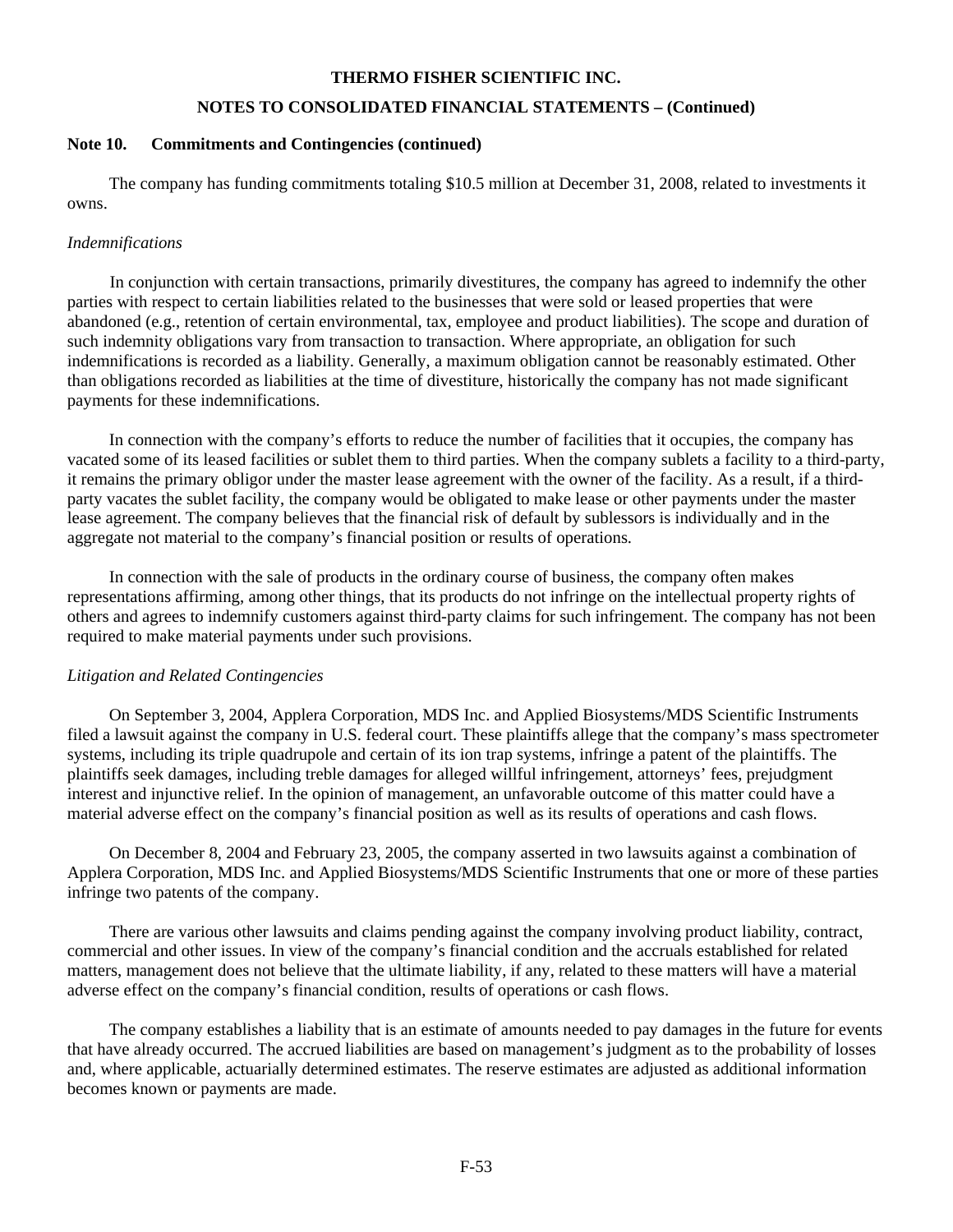#### **Note 10. Commitments and Contingencies (continued)**

 The company accrues the most likely amount or at least the minimum of the range of probable loss when a range of probable loss can be estimated. The range of probable loss for product liability, workers compensation and other personal injury matters of the company's continuing operations at December 31, 2008, was approximately \$219 million to \$335 million on an undiscounted basis. The portion of these liabilities assumed in the merger with Fisher was recorded at its fair (present) value at the date of merger. The company's reserve for these matters in total, including the discounted Fisher liabilities, was \$154 million at December 31, 2008 (or \$225 million undiscounted). The reserve includes estimated defense costs and is gross of estimated amounts due from insurers of \$82 million at December 31, 2008 (or \$125 million undiscounted). The portion of these insurance assets assumed in the merger with Fisher was also recorded at its fair value at the date of merger. In addition to the above reserves, as of December 31, 2008, the company had product liability reserves of \$9 million (undiscounted) relating to divested businesses.

 The assets and liabilities assumed at the acquisition date were ascribed a fair value based on the present value of expected future cash flows, using a discount rate equivalent to the risk free rate of interest for monetary assets with comparable maturities (weighted average discount rate of 4.67%). The discount on the liabilities of approximately \$71 million and the discount on the assets of approximately \$43 million (net discount \$28 million) are being accreted to interest expense over the expected settlement period.

 Although the company believes that the amounts reserved and estimated recoveries are probable and appropriate based on available information, including actuarial studies of loss estimates, the process of estimating losses and insurance recoveries involves a considerable degree of judgment by management and the ultimate amounts could vary materially. For example, there are pending lawsuits with certain of Fisher's insurers concerning which state's laws should apply to the insurance policies and how such laws affect the policies. Should these actions resolve unfavorably, the estimated amount due from insurers of \$82 million would require adjustment that could be material to the company's results of operations. Insurance contracts do not relieve the company of its primary obligation with respect to any losses incurred. The collectibility of amounts due from its insurers is subject to the solvency and willingness of the insurer to pay, as well as the legal sufficiency of the insurance claims. Management monitors the financial condition and ratings of its insurers on an ongoing basis.

 The company is currently involved in various stages of investigation and remediation related to environmental matters, principally at businesses acquired in the merger with Fisher. The company cannot predict all potential costs related to environmental remediation matters and the possible impact on future operations given the uncertainties regarding the extent of the required cleanup, the complexity and interpretation of applicable laws and regulations, the varying costs of alternative cleanup methods and the extent of the company's responsibility. Expenses for environmental remediation matters related to the costs of permit requirements and installing, operating and maintaining groundwater-treatment systems and other remedial activities related to historical environmental contamination at the company's domestic and international facilities were not material in any period presented. The company's liability for environmental matters associated with businesses acquired in the merger with Fisher was recorded at its fair value and as such, was discounted to its present value. The company records accruals for environmental remediation liabilities, based on current interpretations of environmental laws and regulations, when it is probable that a liability has been incurred and the amount of such liability can be reasonably estimated. The company calculates estimates based upon several factors, including reports prepared by environmental specialists and management's knowledge of and experience with these environmental matters. The company includes in these estimates potential costs for investigation, remediation and operation and maintenance of cleanup sites. Having assumed these environmental liabilities in the merger with Fisher, the company was required to discount the estimate of loss to fair (present) value, \$23 million. This fair value was ascribed by using a discount rate of 4.73%, which was the risk free interest rate for monetary assets with maturities comparable to that of the environmental liability. The discount of \$10.0 million is being accreted by charges to interest expense over the estimated maturity period of 30 years. At December 31, 2008 and 2007, the environmental liability was approximately \$20 million and \$23 million, respectively.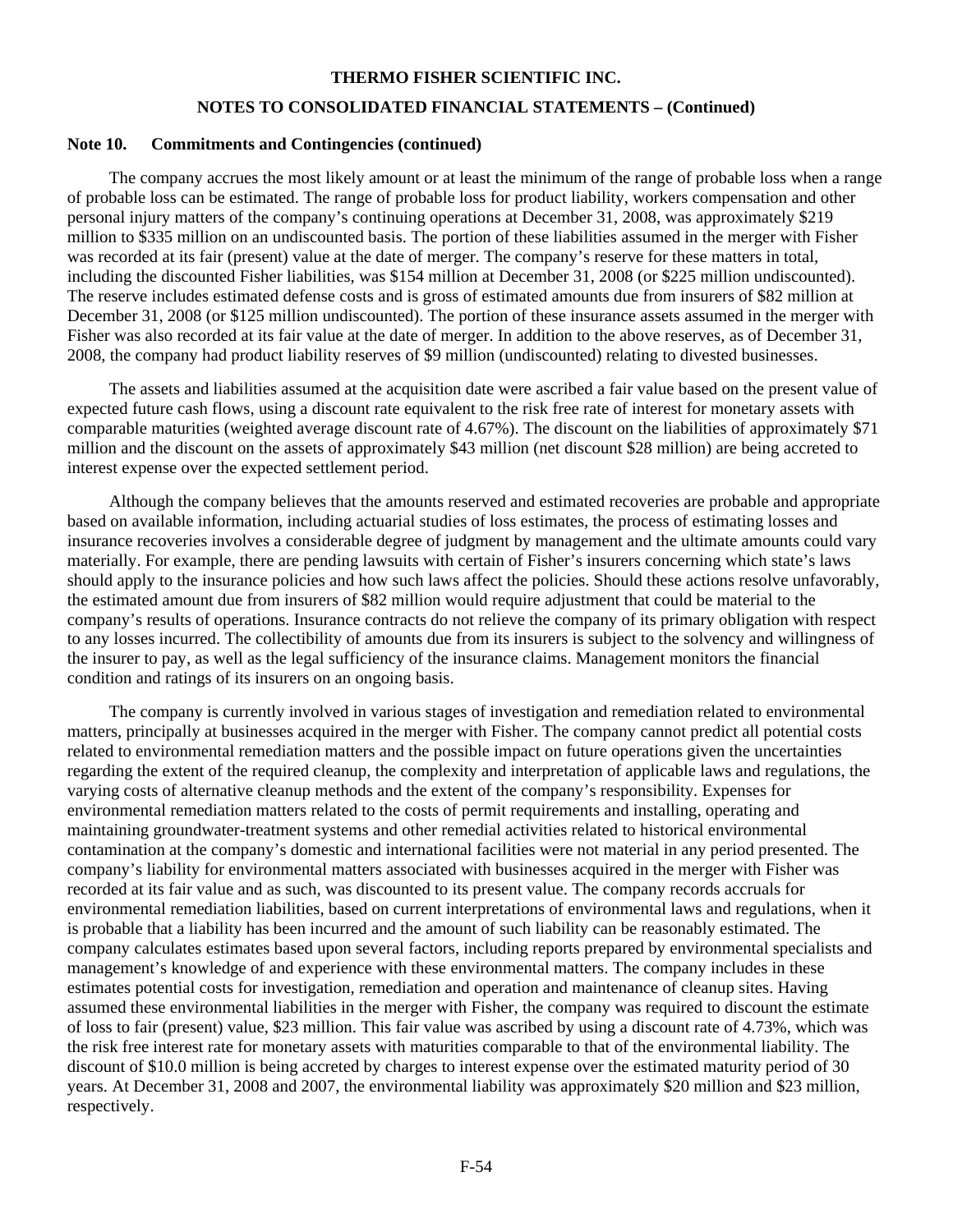#### **Note 10. Commitments and Contingencies (continued)**

 Management believes that its reserves for environmental matters are adequate for the remediation costs the company expects to incur. As a result, the company believes that the ultimate liability with respect to environmental remediation matters will not have a material adverse effect on the company's financial position, results of operations or cash flows. However, the company may be subject to additional remedial or compliance costs due to future events, such as changes in existing laws and regulations, changes in agency direction or enforcement policies, developments in remediation technologies or changes in the conduct of the company's operations, which could have a material adverse effect on the company's financial position, results of operations or cash flows. Although these environmental remediation liabilities do not include third-party recoveries, the company may be able to bring indemnification claims against third parties for liabilities relating to certain sites.

#### **Note 11. Common and Preferred Stock**

 At December 31, 2008, the company had reserved 81,033,128 unissued shares of its common stock for possible issuance under stock-based compensation plans and for possible conversion of the company's convertible debentures.

The company has 50,000 shares of authorized but unissued \$100 par value preferred stock.

 The company has distributed rights under a shareholder rights plan adopted by the company's Board of Directors to holders of outstanding shares of the company's common stock. Each right entitles the holder to purchase one hundred-thousandth of a share (a Unit) of Series B Junior Participating Preferred Stock, \$100 par value, at a purchase price of \$200 per Unit, subject to adjustment. The rights will not be exercisable until the earlier of (i) 10 business days following a public announcement that a person or group of affiliated or associated persons (an Acquiring Person) has acquired, or obtained the right to acquire, beneficial ownership of 15% or more of the outstanding shares of common stock (the Stock Acquisition Date), or (ii) 10 business days following the commencement of a tender offer or exchange offer for 15% or more of the outstanding shares of common stock.

 In the event that a person becomes the beneficial owner of 15% or more of the outstanding shares of common stock, except pursuant to an offer for all outstanding shares of common stock that at least 75% of the Board of Directors determines to be fair to, and otherwise in the best interests of, stockholders, each holder of a right (except for the Acquiring Person) will thereafter have the right to receive, upon exercise, that number of shares of common stock (or, in certain circumstances, units of preferred stock, cash, property or other securities of the company) which equals the exercise price of the right divided by one-half of the current market price of the common stock. In the event that, at any time after any person has become an Acquiring Person, (i) the company is acquired in a merger or other business combination transaction in which the company is not the surviving corporation or its common stock is changed or exchanged (other than a merger that follows an offer approved by the Board of Directors), or (ii) 50% or more of the company's assets or earning power is sold or transferred, each holder of a right (except for the Acquiring Person) shall thereafter have the right to receive, upon exercise, the number of shares of common stock of the acquiring company that equals the exercise price of the right divided by one-half of the current market price of such common stock.

 At any time until the Stock Acquisition Date, the company may redeem the rights in whole, but not in part, at a price of \$.01 per right (payable in cash or stock). The rights expire on September 29, 2015, unless earlier redeemed or exchanged.

 As a result of the merger with Fisher, warrants to purchase 1,653,585 shares of Fisher common stock were converted into warrants to purchase 3,307,170 shares of company common stock at an exercise price of \$4.83 per share. These warrants had a fair value of \$113.2 million at the merger date, which was recorded as part of the merger consideration. All of the outstanding warrants were exercised in January 2008.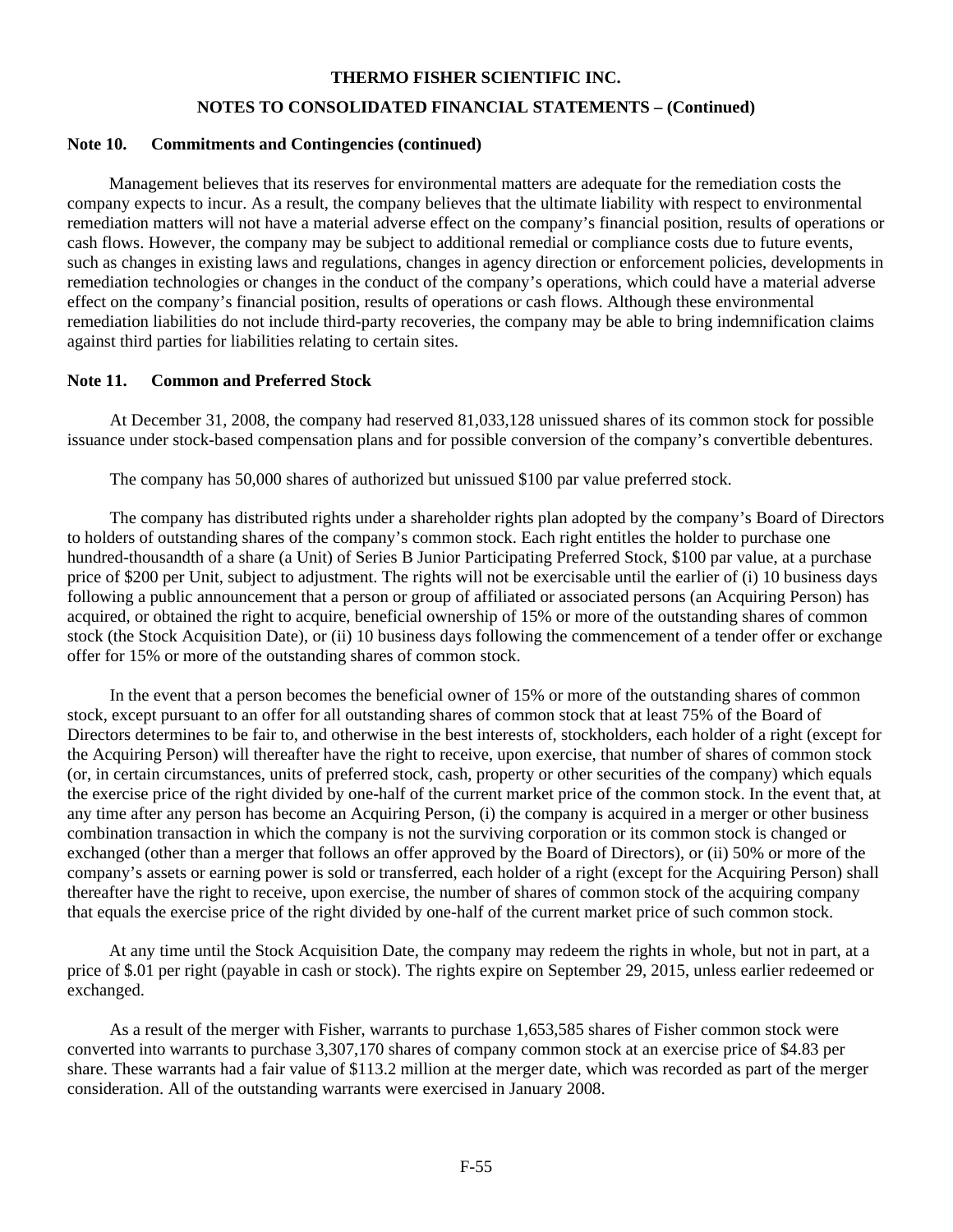# **NOTES TO CONSOLIDATED FINANCIAL STATEMENTS – (Continued)**

### **Note 12. Fair Value Measurements and Fair Value of Financial Instruments**

#### *Fair Value Measurements*

 In September 2006, the FASB issued SFAS No. 157, "Fair Value Measurements." SFAS No. 157 defines fair value, establishes a framework for measuring fair value and expands disclosures about fair value measurements. This statement applies to other accounting pronouncements that require or permit fair value measurements. This statement does not require any new fair value measurements.

 On January 1, 2008, the company adopted SFAS No. 157 as it pertains to financial assets and liabilities. In accordance with the provisions of FASB Staff Position 157-2, the company elected to defer the adoption of SFAS No. 157 relating to the fair values of non-financial assets and liabilities that are recognized and disclosed at fair value in the financial statements on a nonrecurring basis until January 1, 2009. The company does not believe the impact of adopting the fair value guidance outlined in SFAS No. 157 to its non-financial assets and liabilities will have a material impact on its financial statements.

 The company uses the market approach technique to value its financial instruments and there were no changes in valuation techniques during 2008. The company's financial assets and liabilities carried at fair value are primarily comprised of investments in money market funds, mutual funds holding publicly traded securities, derivative contracts used to hedge the company's currency risk and other investments in unit trusts and insurance contracts held as assets to satisfy outstanding retirement liabilities.

 SFAS No. 157 requires that assets and liabilities carried at fair value be classified and disclosed in one of the following three categories:

 Level 1: Quoted market prices in active markets for identical assets or liabilities that the company has the ability to access.

 Level 2: Observable market based inputs or unobservable inputs that are corroborated by market data such as quoted prices, interest rates, and yield curves.

Level 3: Inputs are unobservable data points that are not corroborated by market data.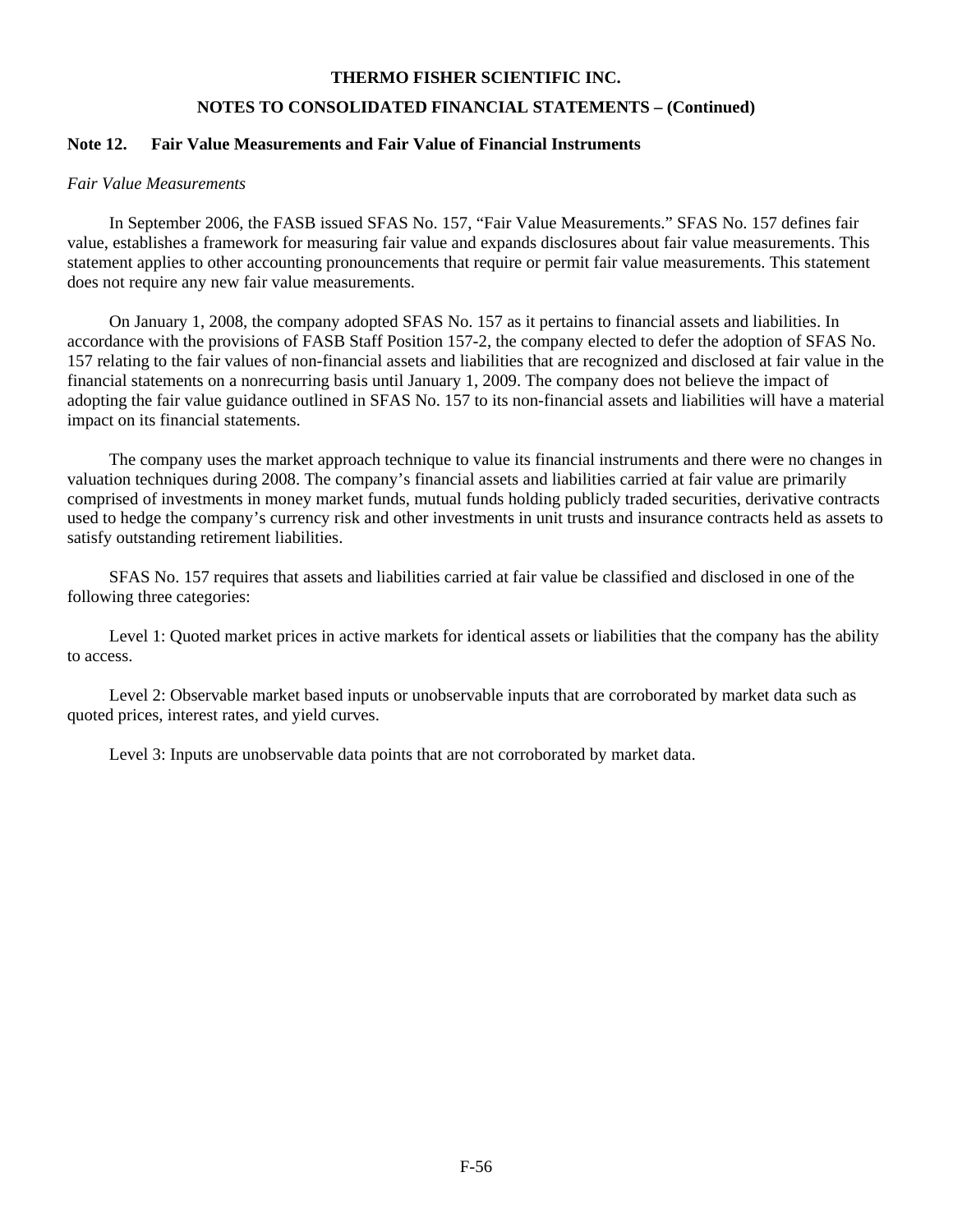# **NOTES TO CONSOLIDATED FINANCIAL STATEMENTS – (Continued)**

#### **Note 12. Fair Value Measurements and Fair Value of Financial Instruments (continued)**

 The following table presents information about the company's financial assets and liabilities measured at fair value on a recurring basis as of December 31, 2008:

| Description                                                                       | December 31,<br>2008 | Quoted<br>Prices in<br><b>Active Markets</b><br>(Level 1) | Significant<br>Other<br>Observable<br>Inputs<br>(Level 2) | Significant<br>Unobservable<br>Inputs<br>(Level 3) |
|-----------------------------------------------------------------------------------|----------------------|-----------------------------------------------------------|-----------------------------------------------------------|----------------------------------------------------|
| <b>Assets</b>                                                                     |                      |                                                           |                                                           |                                                    |
| Cash equivalents<br>Investments in mutual funds,<br>unit trusts and other similar | \$560.8              | \$560.8                                                   | \$                                                        | \$                                                 |
| instruments                                                                       | 24.0                 | 24.0                                                      |                                                           |                                                    |
| Cash surrender value of life                                                      |                      |                                                           |                                                           |                                                    |
| insurance                                                                         | 21.3                 |                                                           | 21.3                                                      |                                                    |
| Auction rate securities                                                           | 5.7                  |                                                           |                                                           | 5.7                                                |
| Marketable equity securities                                                      | 1.0                  | 1.0                                                       |                                                           |                                                    |
| Forward currency-exchange                                                         |                      |                                                           |                                                           |                                                    |
| contracts                                                                         | <u>3.3</u>           |                                                           | 3.3                                                       |                                                    |
| <b>Total Assets</b>                                                               | \$616.1              | \$585.8                                                   | \$24.6                                                    | 5.7                                                |
| <b>Liabilities</b>                                                                |                      |                                                           |                                                           |                                                    |
| Forward currency-exchange                                                         |                      |                                                           |                                                           |                                                    |
| contracts                                                                         | \$<br>4.0            |                                                           | \$<br>4.0                                                 |                                                    |
| <b>Total Liabilities</b>                                                          | <u>4.0</u>           |                                                           | <u>4.0</u>                                                |                                                    |

The notional amounts of forward currency-exchange contracts outstanding totaled \$333.7 million and \$218.5 million at year-end 2008 and 2007, respectively. The fair value of such contracts is the estimated amount that the company would receive upon liquidation of the contracts, taking into account the change in currency exchange rates.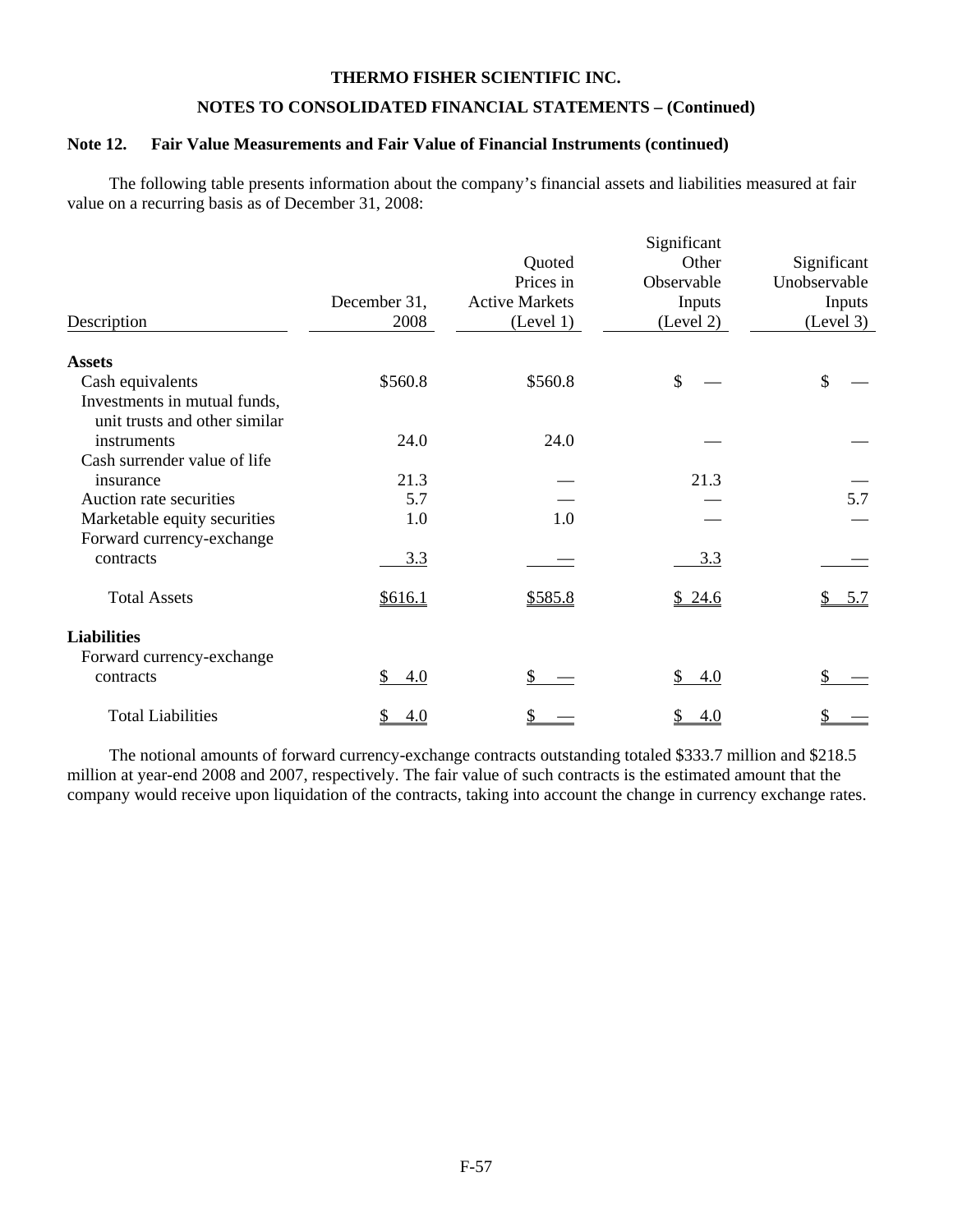#### **NOTES TO CONSOLIDATED FINANCIAL STATEMENTS – (Continued)**

#### **Note 12. Fair Value Measurements and Fair Value of Financial Instruments (continued)**

Available-for-sale investments are carried at fair value and are included in the table above. The aggregate market value, cost basis and gross unrealized gains and losses of available-for-sale investments by major security type are as follows:

| (In millions)                        | Market<br>Value | Cost<br><b>Basis</b> | Gross<br>Unrealized<br>Gains | Gross<br>Unrealized<br>Losses | Fair Value of<br>Investments<br>With<br>Unrealized<br>Losses |
|--------------------------------------|-----------------|----------------------|------------------------------|-------------------------------|--------------------------------------------------------------|
| 2008                                 |                 |                      |                              |                               |                                                              |
| Marketable Equity                    |                 |                      |                              |                               |                                                              |
| Securities                           | \$1.0           | \$1.0                | \$                           | \$                            | \$                                                           |
| Mutual Fund and                      |                 |                      |                              |                               |                                                              |
| <b>Unit Trust</b>                    |                 |                      |                              |                               |                                                              |
| Investments                          | 23.2            | 21.4                 | 1.8                          |                               |                                                              |
| <b>Auction Rate</b><br>Securities    |                 | <u>6.6</u>           |                              | 0.9                           | 5.4                                                          |
|                                      | <u>5.7</u>      |                      |                              |                               |                                                              |
|                                      | \$29.9          | \$29.0               | \$1.8                        | \$0.9                         | \$5.4                                                        |
| 2007                                 |                 |                      |                              |                               |                                                              |
| Marketable Equity                    |                 |                      |                              |                               |                                                              |
| Securities                           | \$3.2           | \$2.7                | \$0.5                        | \$                            | \$                                                           |
| Mutual Fund and<br><b>Unit Trust</b> |                 |                      |                              |                               |                                                              |
| Investments                          | 30.8            | 29.1                 | 1.9                          | 0.2                           | 7.6                                                          |
| <b>Auction Rate</b>                  |                 |                      |                              |                               |                                                              |
| Securities                           | 8.9             | 8.9                  |                              |                               |                                                              |
|                                      | \$42.9          | \$40.7               | \$2.4                        | \$0.2                         | \$7.6                                                        |

 The cost of available-for-sale investments that were sold was based on specific identification in determining realized gains and losses recorded in the accompanying statement of income. The net gain on the sale of available-forsale investments resulted from gross realized gains of \$0.6 million and \$0.7 million in 2008 and 2006, respectively, and gross realized losses of \$4.0 million and \$9.0 million in 2008 and 2007, respectively.

 In addition to available-for-sale investments, the company had \$0.8 million and \$2.0 million of trading securities, consisting of debt and equity securities, at December 31, 2008 and 2007, respectively.

The company determines the fair value of the auction rate securities by obtaining indications of value from brokers/dealers. During 2008, the company recorded in other expense, net, a \$2.3 million impairment charge on the auction rate securities for a decline in value exceeding six to nine months duration and thus considered other-thantemporary. The following table is a rollforward of the fair value, as determined by Level 3 inputs, of the auction rate securities.

| (In millions)                                                  | Total  |
|----------------------------------------------------------------|--------|
| <b>Balance at December 31, 2007</b>                            | \$ 8.9 |
| Total impairment losses included in earnings                   | (2.3)  |
| Total unrealized losses included in other comprehensive income | (0.9)  |
| <b>Balance at December 31, 2008</b>                            | \$5.7  |
|                                                                |        |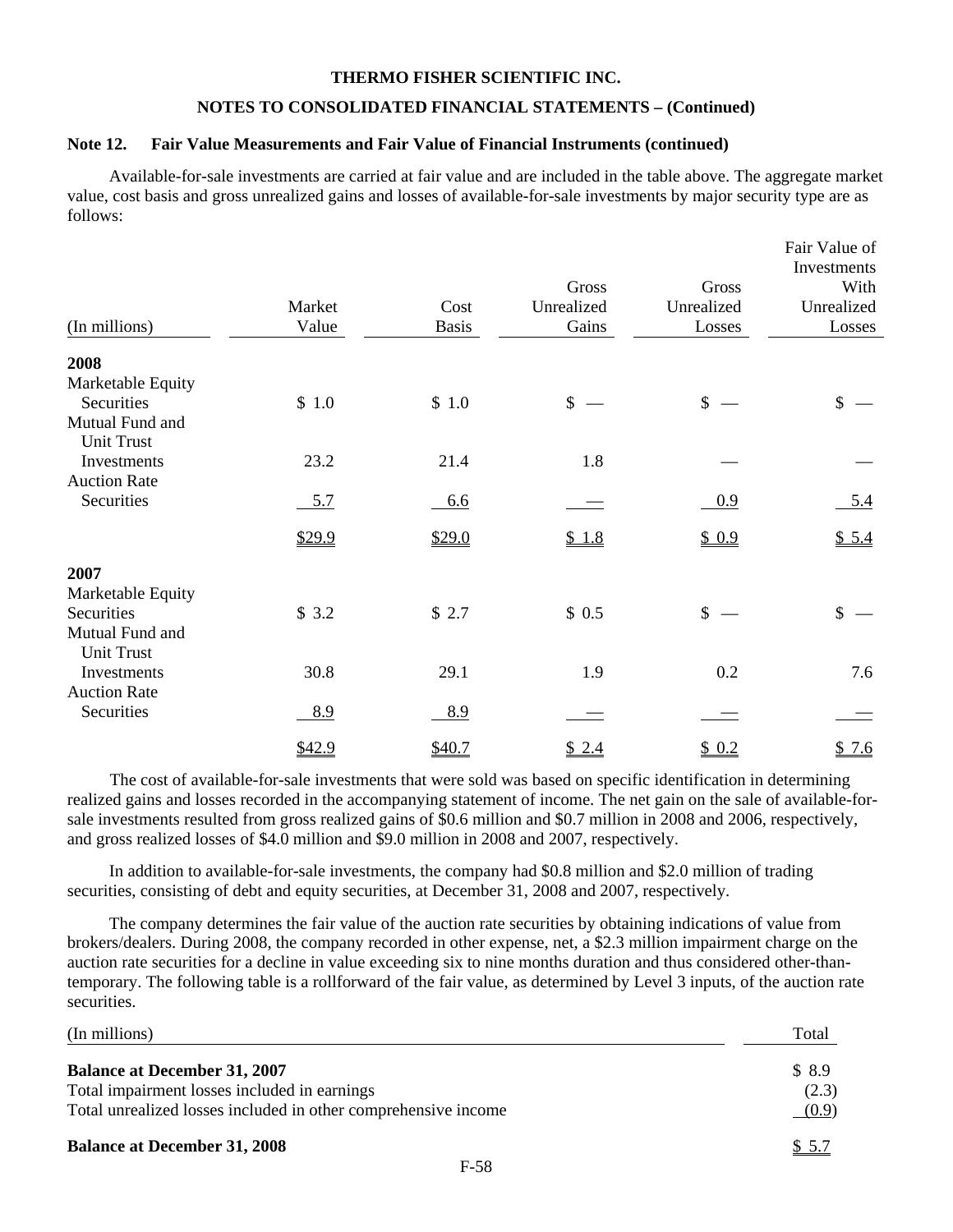# **NOTES TO CONSOLIDATED FINANCIAL STATEMENTS – (Continued)**

# **Note 12. Fair Value Measurements and Fair Value of Financial Instruments (continued)**

#### *Fair Value of Other Financial Instruments*

The carrying amount and fair value of the company's notes receivable and long-term obligations are as follows:

|                               |             | 2008      |             |           |
|-------------------------------|-------------|-----------|-------------|-----------|
|                               | Carrying    | Fair      | Carrying    | Fair      |
| (In millions)                 | Amount      | Value     | Amount      | Value     |
| <b>Notes Receivable</b>       | 2.7         | 2.7       | 2.6         | 2.6       |
| <b>Long-term Obligations:</b> |             |           |             |           |
| Convertible obligations       | \$<br>969.1 | \$1,227.7 | 973.7<br>\$ | \$1,944.3 |
| Senior notes                  | 250.0       | 209.3     | 250.0       | 238.3     |
| Senior subordinated notes     | 806.3       | 675.9     | 807.3       | 806.6     |
| Other                         | 18.1        | 18.1      | 14.9        | 14.9      |
|                               | \$2,043.5   | \$2,131.0 | \$2,045.9   | \$3,004.1 |

 The fair value of long-term obligations was determined based on quoted market prices and on borrowing rates available to the company at the respective year ends.

# **Note 13. Supplemental Cash Flow Information**

| (In millions)                                                 | 2008          | 2007         | 2006        |
|---------------------------------------------------------------|---------------|--------------|-------------|
| <b>Cash Paid For:</b>                                         |               |              |             |
| Interest                                                      | <u> 129.5</u> | <u>135.9</u> | <u>42.6</u> |
| Income taxes                                                  | 292.1         | 124.7        | 124.6       |
| <b>Non-cash Activities</b>                                    |               |              |             |
| Fair value of assets of acquired businesses and product lines | \$<br>265.7   | 543.9<br>\$. | \$16,992.3  |
| Cash acquired in Fisher merger, net of transaction costs      |               |              | 359.9       |
| Cash paid for acquired businesses and product lines           | (204.9)       | (498.7)      | (134.1)     |
| Fair value of common stock issued                             |               |              | (9,777.8)   |
| Fair value of options and warrants                            |               |              | (502.3)     |
| Fair value of convertible debt allocable to equity            |               |              | (546.8)     |
| Liabilities assumed of acquired businesses and product lines  | 60.8          | <u>45.2</u>  | \$6,391.2   |
| Conversion of convertible debt                                | <u>2.8</u>    | 0.4          | S<br>69.7   |
| Issuance of restricted stock                                  | 21.9          | 3.4          | 18.8        |
| Issuance of stock upon vesting of restricted stock units      | 20.1          | 22.0         |             |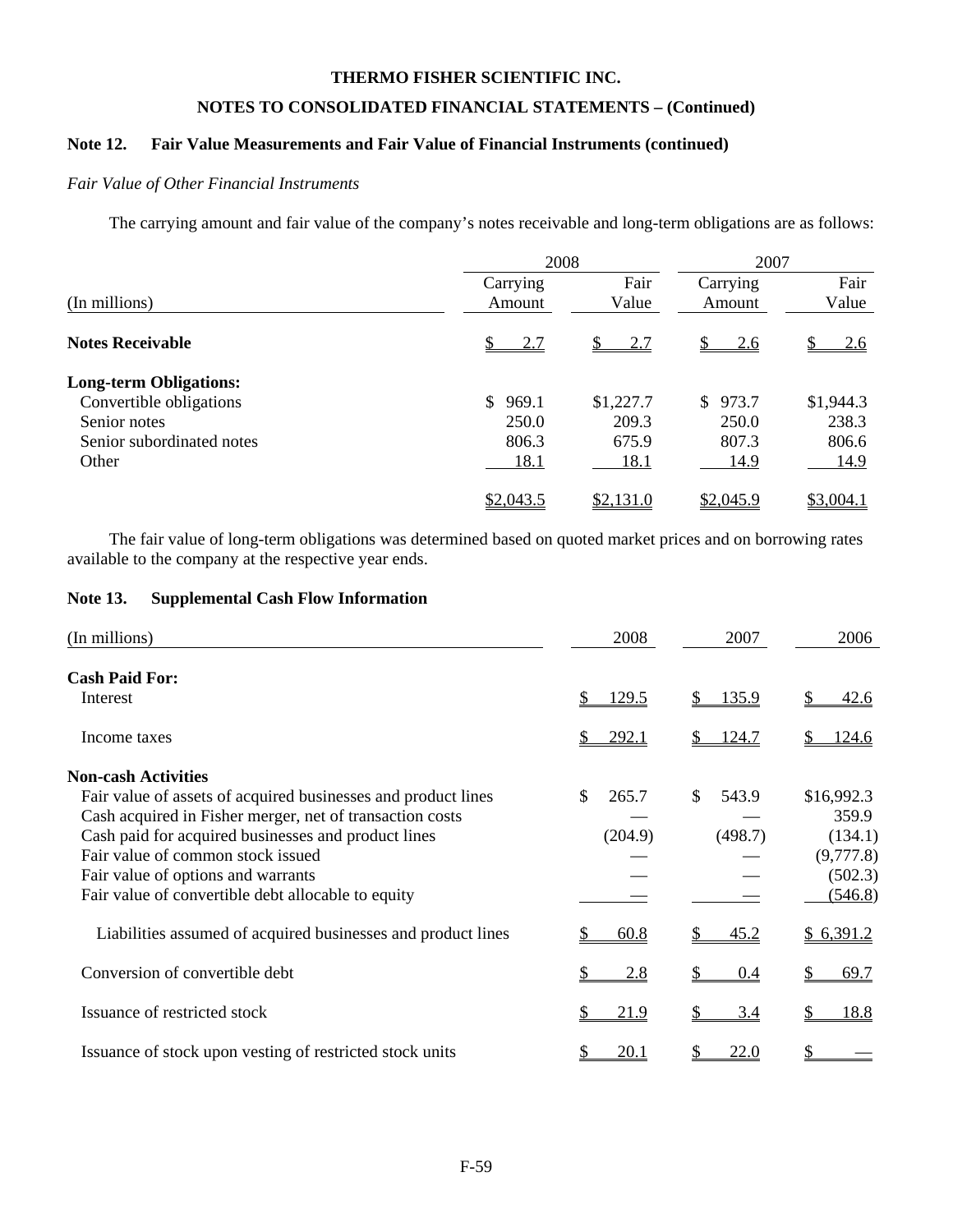# **Note 14. Restructuring and Other Costs, Net**

 Restructuring costs in 2008 included reductions in headcount within several businesses due to economic uncertainty affecting end markets and consolidating or transferring manufacturing operations from various sites in Europe, the U.S. and Australia to other sites. The 2008 costs also included charges for asset impairment, litigation and other matters discussed by segment below, net of pension curtailment gains. Restructuring costs in 2007 included charges for the consolidation of anatomical pathology operations in Pennsylvania with a site in Michigan, as well as consolidation of other U.S. operations and consolidation of sites in the UK and France with plants in Germany. Restructuring costs recorded in 2006 included charges to close a plant in Massachusetts and consolidate its operations with those of an acquired Kendro facility in North Carolina, charges for consolidation of a U.K. facility into an existing factory in Germany, the move of manufacturing operations in New Mexico to other plants in the U.S. and Europe and remaining costs of prior actions.

# *2008*

The company recorded net restructuring and other costs by segment for 2008 as follows:

| (In millions)                      | Analytical<br>Technologies | Laboratory<br>Products<br>and Services | Corporate | Total  |
|------------------------------------|----------------------------|----------------------------------------|-----------|--------|
| <b>Cost of Revenues</b>            | 0.7<br>S.                  | 0.8<br>S.                              |           | 1.5    |
| Restructuring and Other Costs, Net | <u>41.6</u>                | 8.9                                    | (15.1)    | 35.4   |
|                                    | \$42.3                     | 9.7                                    | \$(15.1)  | \$36.9 |

The components of net restructuring and other costs by segment are as follows:

# Analytical Technologies

 The Analytical Technologies segment recorded \$42.3 million of net restructuring and other charges in 2008. The segment recorded charges to cost of revenues of \$0.7 million, primarily for accelerated depreciation at facilities closing due to real estate consolidation, and \$41.6 million of other costs, net. These other costs consisted of \$23.1 million of cash costs, principally associated with headcount reductions and facility consolidations, including \$13.7 million of severance for approximately 500 employees across all functions; \$6.0 million of abandoned-facility costs; and \$3.4 million of other cash costs, primarily retention, relocation, moving expenses and contract termination costs associated with facility consolidations. The principal facility consolidations include consolidating bioprocess production operations into a new facility at a current site in Utah as well as continuing actions initiated prior to 2008 and beginning new actions to cease manufacturing activities at plants in New Mexico, Denmark and Australia and transfer their operations to other sites. The segment also recorded non-cash costs of \$18.5 million, including a \$7.0 million impairment of acquisition-related intangible assets associated with a small business unit acquired as part of Fisher in 2006, a \$5.0 million loss from a litigation-related matter assumed as part of the merger with Fisher, a \$2.9 million net loss on the sale of businesses, \$2.6 million for in-process research and development associated with an acquisition and \$1.0 million for asset write downs at abandoned facilities.

# Laboratory Products and Services

 The Laboratory Products and Services segment recorded \$9.7 million of net restructuring and other charges in 2008. The segment recorded charges to cost of revenues of \$0.8 million for the sale of inventories revalued at the date of acquisition, and \$8.9 million of other costs, net. These other costs consisted of \$11.1 million of cash costs, principally associated with headcount reductions and facility consolidations, including \$8.5 million of severance for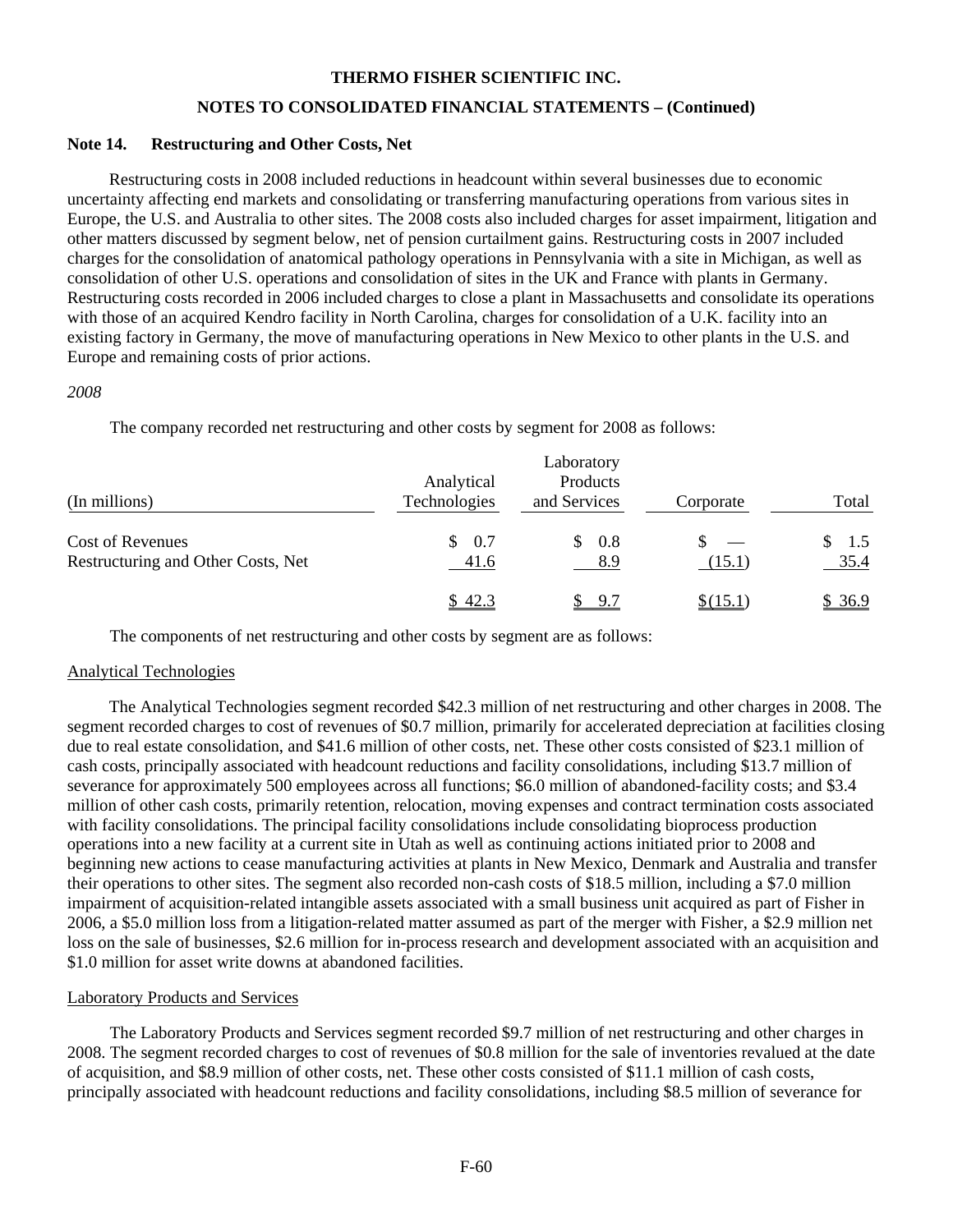# **NOTES TO CONSOLIDATED FINANCIAL STATEMENTS – (Continued)**

#### **Note 14. Restructuring and Other Costs, Net (continued)**

approximately 380 employees primarily in manufacturing and administrative functions; \$0.8 million of abandonedfacility costs; and \$1.8 million of other cash costs primarily for retention, relocation and moving expenses. The facility consolidations principally included moving the manufacture of certain laboratory consumables products from existing facilities in California and New York to a new facility in Mexico and continuing the move of a manufacturing site in France to Germany. The segment also recorded non-cash income of \$2.2 million primarily from a gain on the sale of real estate.

#### **Corporate**

 The company recorded \$15.1 million of restructuring and other income at its corporate office in 2008. The company curtailed part of a defined benefit plan and, as a result, recorded a gain of \$19.2 million. The company also recorded a \$2.5 million writedown to estimated disposal value of real estate held for sale, \$1.7 million for a gain on the sale of used equipment and \$3.3 million in cash charges primarily for severance and, to a lesser extent, abandoned facility costs.

#### *2007*

The company recorded net restructuring and other costs by segment for 2007 as follows:

| (In millions)                                                 | Analytical<br>Technologies | Laboratory<br>Products<br>and Services | Corporate | Total          |
|---------------------------------------------------------------|----------------------------|----------------------------------------|-----------|----------------|
| <b>Cost of Revenues</b><br>Restructuring and Other Costs, Net | \$41.0<br>19.7             | 8.2<br><sup>\$</sup><br>15.2           | 7.3       | \$49.2<br>42.2 |
|                                                               | \$60.7                     | \$23.4                                 | \$ 7.3    | \$91.4         |

The components of net restructuring and other costs by segment are as follows:

# Analytical Technologies

 The Analytical Technologies segment recorded \$61 million of net restructuring and other charges in 2007. The segment recorded charges to cost of revenues of \$41 million, primarily for the sale of inventories revalued at the date of acquisition, and \$20 million of other costs, net. These other costs consisted of \$18 million of cash costs, principally associated with facility consolidations, including \$8 million of severance for approximately 385 employees across all functions; \$2 million of abandoned-facility costs; and \$8 million of other cash costs, primarily retention, relocation and contract termination expenses associated with facility consolidations. The principal facility consolidations include ceasing manufacturing activities at plants in New Mexico, Pennsylvania, Australia and Denmark with their operations transferred to other sites. The segment also recorded non-cash costs of \$2 million, primarily for asset write downs at abandoned facilities.

#### Laboratory Products and Services

 The Laboratory Products and Services segment recorded \$23 million of net restructuring and other charges in 2007. The segment recorded charges to cost of revenues of \$8 million, primarily for the sale of inventories revalued at the date of acquisition, and \$15 million of other costs, net. These other costs consisted of \$13 million of cash costs, principally associated with facility consolidations, including \$9 million of severance for approximately 230 employees across all functions; \$1 million of abandoned-facility costs; and \$3 million of other cash costs. The facility consolidations principally included the planned move of a manufacturing site in France to Germany. The segment also recorded a loss of \$2 million on the sale of a small business.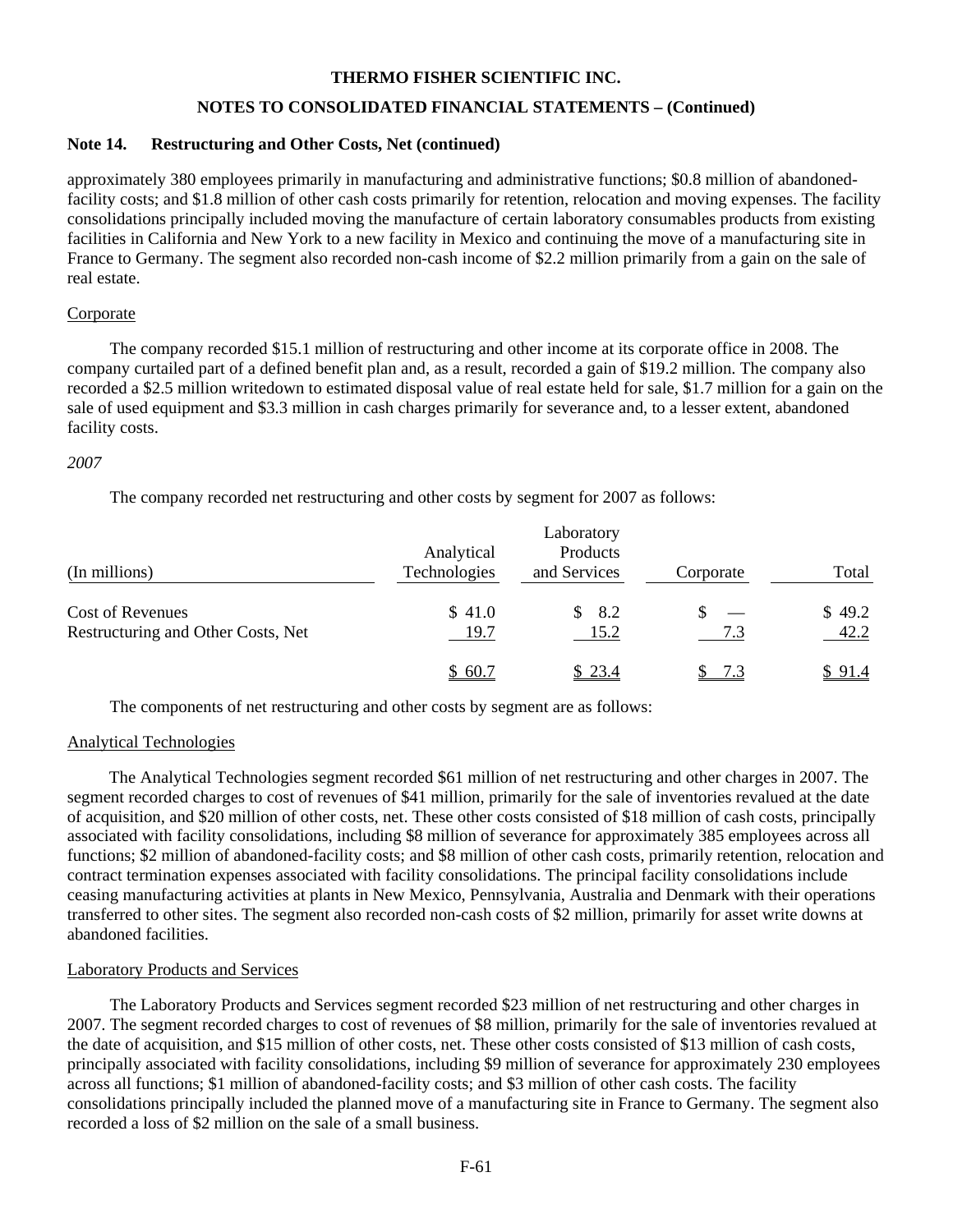### **NOTES TO CONSOLIDATED FINANCIAL STATEMENTS – (Continued)**

#### **Note 14. Restructuring and Other Costs, Net (continued)**

#### **Corporate**

 The company recorded \$7 million of restructuring and other charges at its corporate office in 2007. These costs consisted of \$8 million of cash costs which were primarily for merger-related expenses and retention agreements with certain Fisher employees. Retention costs were accrued ratably over the period the employees worked to qualify for the payment, generally through November 2007. The corporate office also recorded a net gain of \$1 million primarily related to pension plan curtailments.

# *2006*

The company recorded net restructuring and other costs by segment for 2006 as follows:

| (In millions)                                                 | Analytical<br>Technologies | Laboratory<br>Products<br>and Services | Corporate | Total          |
|---------------------------------------------------------------|----------------------------|----------------------------------------|-----------|----------------|
| <b>Cost of Revenues</b><br>Restructuring and Other Costs, Net | \$43.2<br>30.3             | \$34.4<br>7.1                          | 8.3       | \$77.6<br>45.7 |
|                                                               | <u>\$73.5</u>              | <u>\$41.5</u>                          | 8.3       | \$123.3        |

The components of net restructuring and other costs by segment are as follows:

### Analytical Technologies

 The Analytical Technologies segment recorded \$73 million of net restructuring and other charges in 2006. The segment recorded charges to cost of revenues of \$43 million, primarily for the sale of inventories revalued at the date of acquisition, and \$30 million of other costs, net. These other costs consisted of \$16 million of cash costs, principally associated with the consolidation of a U.K. facility into an existing factory in Germany and the move of manufacturing operations in New Mexico to other plants in the U.S. and Europe, including \$9 million of severance for 209 employees across all functions; \$5 million of abandoned-facility costs, primarily for charges associated with facilities vacated in prior periods where estimates have changed; and \$2 million of other cash costs, primarily relocation expenses associated with facility consolidations. These severance and other cash costs were net of reversals of \$1 million, principally due to lower costs resulting from employee attrition. In addition, the segment recorded a charge of \$15 million for in-process research and development at Fisher on the merger date. The segment also recorded a net gain of \$1 million on the sale of two product lines.

#### Laboratory Products and Services

 The Laboratory Products and Services segment recorded \$42 million of net restructuring and other charges in 2006. The segment recorded charges to cost of revenues of \$35 million, consisting of \$3 million for accelerated depreciation at facilities closing due to real estate consolidation and \$32 million for the sale of inventories revalued at the date of acquisition; and \$7 million of other costs, net. These other costs consisted of \$6 million of cash costs, principally associated with close of a plant in Massachusetts and the consolidation of its operations with those of an existing factory, including \$3 million of severance for 123 employees across all functions; \$2 million of abandonedfacility costs; and \$1 million of other cash costs, primarily retention and relocation expenses. These severance, facility and other cash costs were net of reversals of \$1 million, principally due to lower costs resulting from employee attrition. In addition, the segment recorded a net charge of \$1 million for the writedown to estimated disposal value and the sale of abandoned assets.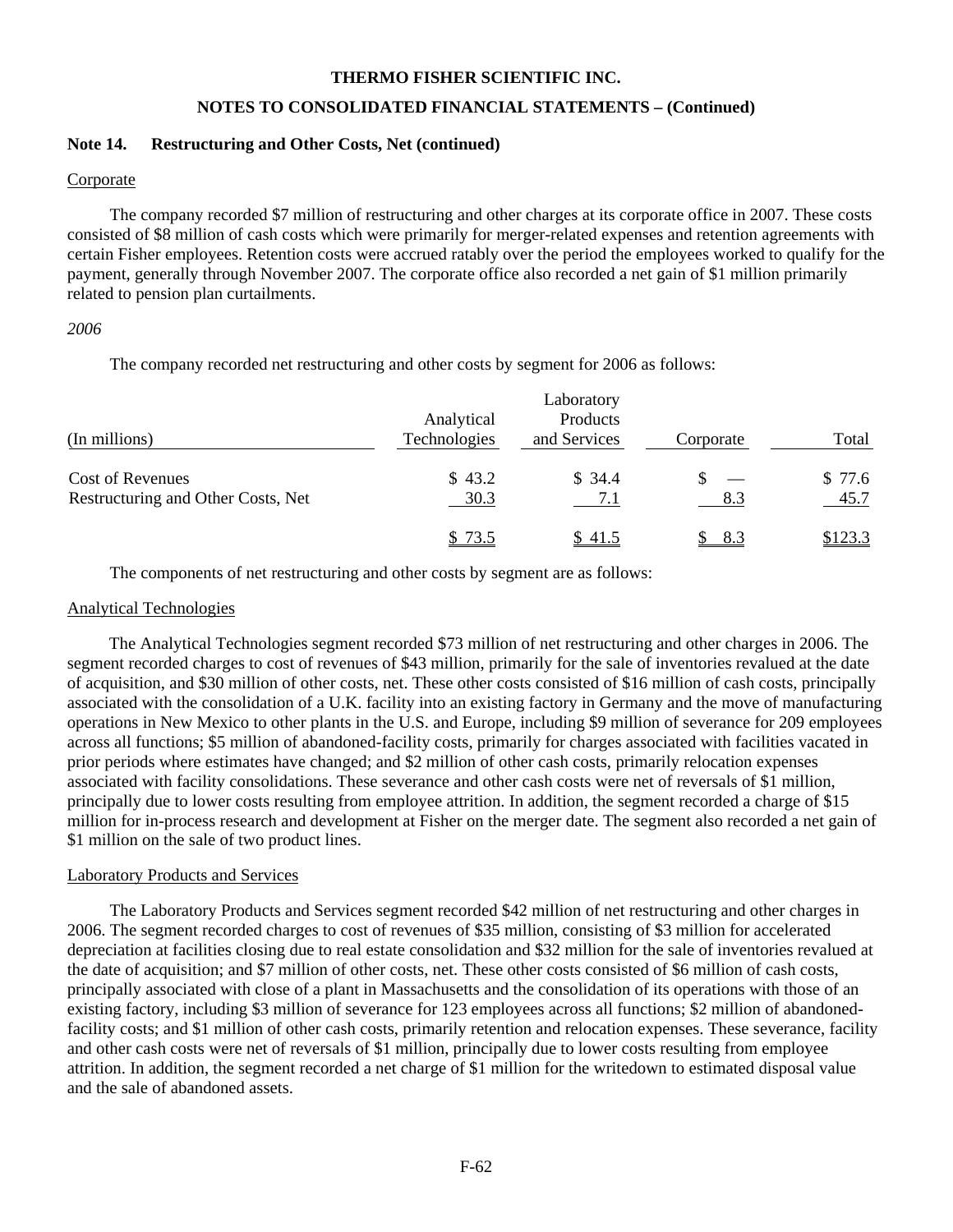# **NOTES TO CONSOLIDATED FINANCIAL STATEMENTS – (Continued)**

#### **Note 14. Restructuring and Other Costs, Net (continued)**

#### Corporate

 The company recorded \$8 million of restructuring and other charges at its U.S. and European administrative offices in 2006, all of which were cash costs. These cash costs were primarily for pre-merger integration expenses and retention agreements with certain Fisher employees. Retention costs are accrued ratably over the period the employees must work to qualify for the payment.

 The following table summarizes the cash components of the company's restructuring plans. The non-cash components and other amounts reported as restructuring and other costs, net, in the accompanying statement of income have been summarized in the notes to the tables.

|                                     |           |               | Abandonment |           |            |
|-------------------------------------|-----------|---------------|-------------|-----------|------------|
|                                     |           | Employee      | of Excess   |           |            |
| (In millions)                       | Severance | Retention (a) | Facilities  | Other     | Total      |
| <b>Pre-2007 Restructuring Plans</b> |           |               |             |           |            |
| <b>Balance at December 31, 2005</b> | \$<br>7.4 | \$<br>0.3     | \$<br>9.3   | \$<br>0.9 | \$<br>17.9 |
| Costs incurred in $2006(c)$         | 13.2      | 1.3           | 8.1         | 9.1       | 31.7       |
| Reserves reversed (b)               | (0.6)     |               | (0.9)       |           | (1.5)      |
| Payments                            | (15.3)    | (0.6)         | (4.9)       | (9.4)     | (30.2)     |
| Currency translation                | 1.1       | 0.1           | 0.5         |           | 1.7        |
| <b>Balance at December 31, 2006</b> | 5.8       | 1.1           | 12.1        | 0.6       | 19.6       |
| Costs incurred in 2007 (d)          | 3.1       | 3.2           | 2.2         | 1.9       | 10.4       |
| Reserves reversed (b)               | (1.9)     |               | (0.2)       |           | (2.1)      |
| Payments                            | (5.5)     | (4.3)         | (10.7)      | (1.9)     | (22.4)     |
| Currency translation                | 0.3       |               | 0.2         |           | 0.5        |
| <b>Balance at December 31, 2007</b> | 1.8       |               | 3.6         | 0.6       | 6.0        |
| Costs incurred in 2008 (e)          | 1.0       |               | 3.1         | 0.3       | 4.4        |
| Reserves reversed (b)               | (0.2)     |               |             | (0.5)     | (0.7)      |
| Payments                            | (1.9)     |               | (2.5)       | (0.3)     | (4.7)      |
| Currency translation                | 0.1       |               | (0.8)       |           | (0.7)      |
| <b>Balance at December 31, 2008</b> | 0.8       |               | 3.4         | 0.1       | <u>4.3</u> |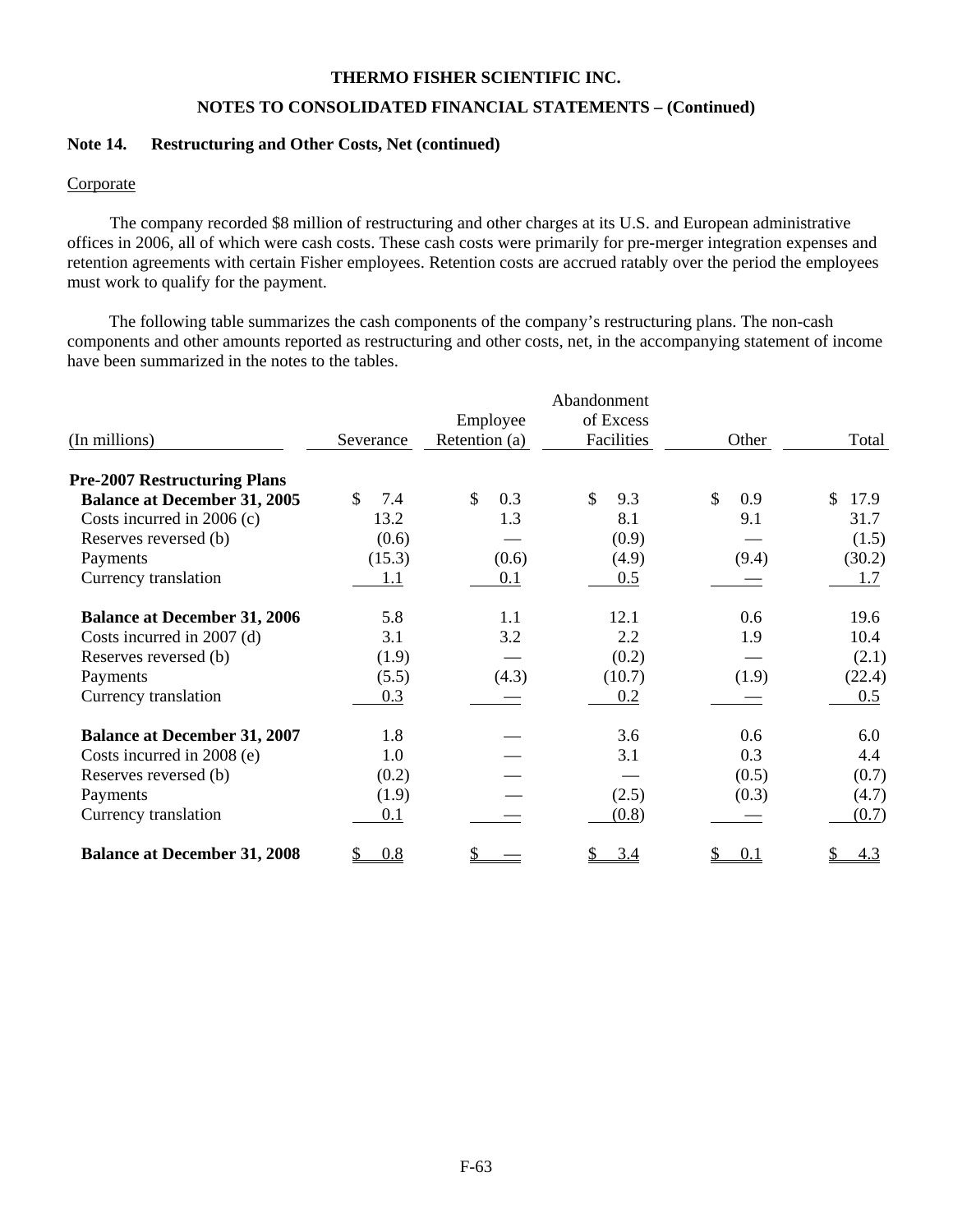# **NOTES TO CONSOLIDATED FINANCIAL STATEMENTS – (Continued)**

#### **Note 14. Restructuring and Other Costs, Net (continued)**

|                                     |           |                     | Abandonment         |           |        |
|-------------------------------------|-----------|---------------------|---------------------|-----------|--------|
|                                     |           | Employee            | of Excess           |           |        |
| (In millions)                       | Severance | Retention (a)       | Facilities          | Other     | Total  |
| <b>2007 Restructuring Plans</b>     |           |                     |                     |           |        |
| Costs incurred in 2007 (d)          | \$16.7    | $\mathbb{S}$<br>2.3 | $\mathbb{S}$<br>1.5 | \$10.8    | \$31.3 |
| Payments                            | (7.5)     | (0.8)               | (0.4)               | (9.3)     | (18.0) |
| Currency translation                |           |                     |                     | 0.1       | 0.1    |
| <b>Balance at December 31, 2007</b> | 9.2       | 1.5                 | 1.1                 | 1.6       | 13.4   |
| Costs incurred in 2008 (e)          | 3.5       | 1.5                 | 2.6                 | 1.5       | 9.1    |
| Reserves reversed (b)               | (0.4)     | (0.6)               | (0.9)               |           | (1.9)  |
| Payments                            | (7.5)     | (1.6)               | (2.6)               | (2.5)     | (14.2) |
| Currency translation                | (0.2)     |                     | 0.8                 |           | 0.6    |
| <b>Balance at December 31, 2008</b> | 4.6       | 0.8                 | 1.0<br>\$           | 0.6       | 7.0    |
| <b>2008 Restructuring Plans</b>     |           |                     |                     |           |        |
| Costs incurred in 2008 (e)          | \$20.9    | \$<br>0.6           | \$<br>3.2           | \$<br>1.9 | \$26.6 |
| Payments                            | (13.8)    | (0.2)               | (1.2)               | (1.5)     | (16.7) |
| Currency translation                | (0.1)     |                     | (0.2)               | (0.1)     | (0.4)  |
| <b>Balance at December 31, 2008</b> | 7.0       | 0.4                 | 1.8                 | 0.3<br>S. | 9.5    |

(a) Employee-retention costs are accrued ratably over the period through which employees must work to qualify for a payment.

- (b) Represents reductions in cost of plans.
- (c) Excludes non-cash charges, net, of \$17.4 million and net gains from the sale of abandoned assets of \$1.9 million.
- (d) Excludes non-cash charges, net, of \$1.9 million and a loss of \$1.7 million from the sale of a business. Also excludes a net gain of \$1.0 million from pension plan curtailments.
- (e) Excludes non-cash items, including a \$19.2 million gain on the curtailment of part of a pension plan in the U.S., a \$7.0 million charge for the impairment of intangible assets, a \$5.0 million loss from a litigation-related matter, a \$2.7 million net loss on the sale of businesses, a \$2.6 million charge for in-process research and development at an acquired business, and other items as described in the discussion of restructuring actions by segment.

The company expects to pay accrued restructuring costs as follows: severance, employee-retention obligations and other costs, which principally consist of cancellation/termination fees, primarily through 2009; and abandonedfacility payments, over lease terms expiring through 2013.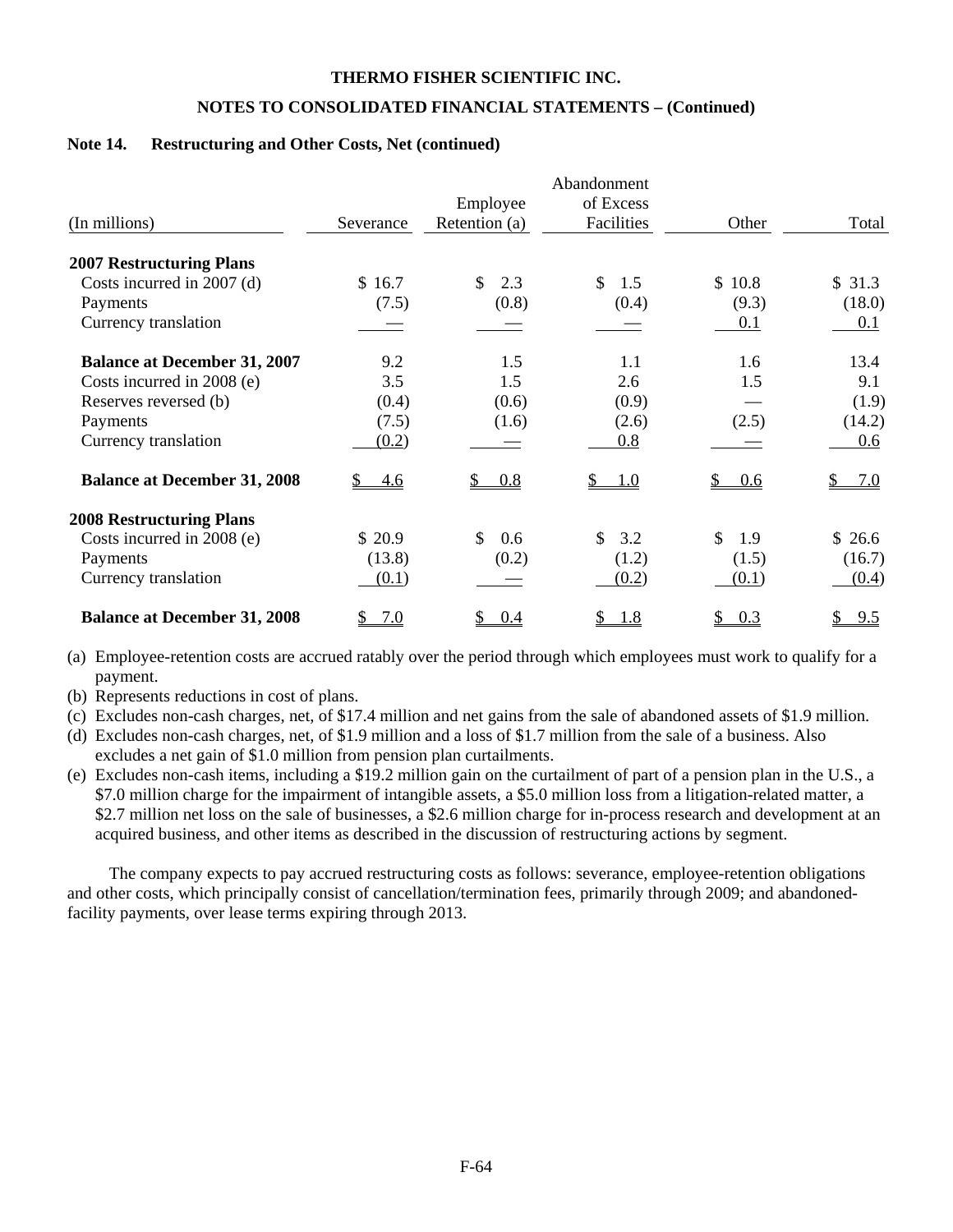# **Note 15. Discontinued Operations**

 In 2008, the company recorded additional proceeds and the reversal of a reserve on a note receivable related to a business divested in 2003, resulting in an after-tax gain of \$6 million. The note was collected in July 2008.

 Subsequent to the 2006 acquisition of GV Instruments Limited (GVI), the UK Competition Commission initiated an investigation of the transaction and concluded that the acquisition would lead to a substantial lessening of competition in the UK in certain markets. The Competition Commission further concluded that a divestiture remedy was appropriate and required the company to divest of either GVI as a whole, or its principal product lines to purchasers approved by the Competition Commission. As a result of this divestiture requirement, the company recorded after-tax impairment charges in 2007 totaling \$29 million. The loss primarily represents non-cash charges to reduce the carrying value of the business to estimated disposal value. Due to the immateriality of the operating results of this business relative to consolidated results, the company has not reclassified the historical results and accounts of this business to discontinued operations. In February 2008, the company completed the sale.

 Aside from the impairment loss related to the divestiture of GVI, the company had after-tax gains of \$10 million in 2007 from discontinued operations, primarily from the receipt of additional proceeds from the sale of a business in 2000 and a revision to the company's estimate of loss from litigation related to a divested business.

 During 2006, the company committed to a plan to dispose of Genevac Limited (Genevac), a legacy Fisher business that is a manufacturer of solvent evaporation technology. The decision followed the U.S. Federal Trade Commission (FTC) consent order that required divesture of Genevac for FTC approval of the Thermo Fisher merger under the Hart-Scott-Rodino Antitrust Improvements Act. Genevac was sold in April 2007, for net proceeds of \$21 million in cash. The results of discontinued operations also include the results of Systems Manufacturing Corporation (SMC), a legacy Fisher business that provides consoles, workstations and server enclosures for information technology operations and data centers. SMC was sold in July 2007 for cash proceeds of \$2.5 million. The operating results of Genevac and SMC were not material for the 2007 period prior to their sale. The assets and liabilities of these entities were not material at December 31, 2006. For the period from November 9, 2006 through December 31, 2006, these entities had net income of \$0.5 million which is classified as income from discontinued operations in the accompanying statement of income.

 The company had \$2.1 million of gains from the disposal of discontinued operations in 2006, including primarily additional proceeds from the sale of several businesses prior to 2004, net of a charge for settlement of an indemnification claim that arose from a divested business.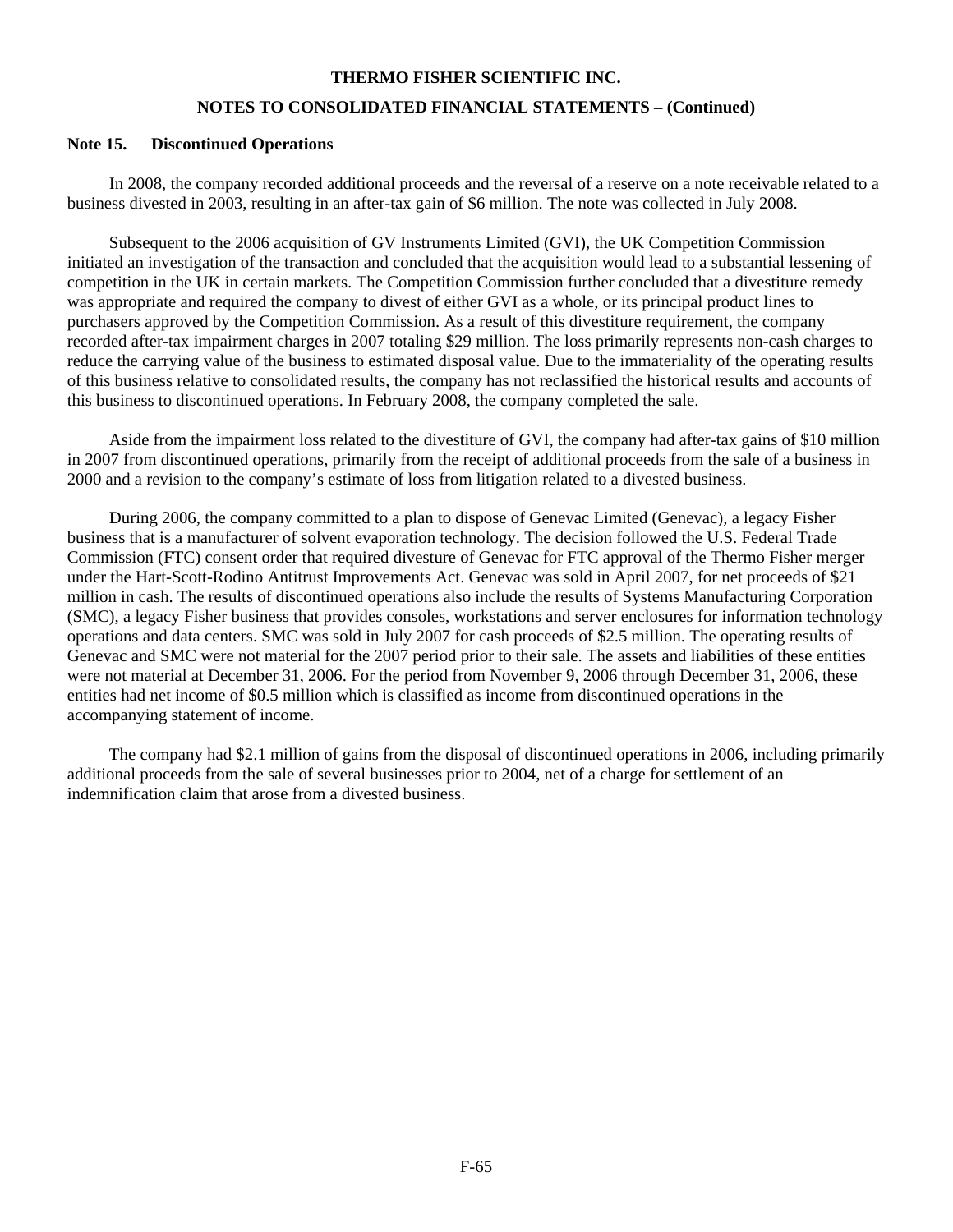# **NOTES TO CONSOLIDATED FINANCIAL STATEMENTS – (Continued)**

#### **Note 16. Unaudited Quarterly Information**

|                                                | 2008        |            |           |              |  |
|------------------------------------------------|-------------|------------|-----------|--------------|--|
| (In millions except per share amounts)         | First $(a)$ | Second (b) | Third (c) | Fourth $(d)$ |  |
|                                                |             |            |           |              |  |
| Revenues                                       | \$2,554.0   | \$2,709.6  | \$2,588.1 | \$2,646.3    |  |
| Gross Profit                                   | 1,018.4     | 1,088.1    | 1,032.8   | 1,066.9      |  |
| Income from Continuing Operations              | 233.4       | 246.3      | 218.3     | 290.7        |  |
| Net Income                                     | 233.0       | 249.5      | 221.5     | 290.2        |  |
| Earnings per Share from Continuing Operations: |             |            |           |              |  |
| Basic                                          | .56         | .59        | .52       | .69          |  |
| Diluted                                        | .54         | .56        | .50       | .68          |  |
| Earnings per Share:                            |             |            |           |              |  |
| Basic                                          | .56         | .60        | .53       | .69          |  |
| Diluted                                        | .53         | .57        | .51       | .68          |  |

Amounts reflect aggregate restructuring and other items, net, and non-operating items, net, as follows:

(a) Costs of \$5.5 million and after-tax loss of \$0.4 million related to the company's discontinued operations.

(b) Income of \$5.2 million and after-tax income of \$3.2 million related to the company's discontinued operations.

(c) Costs of \$15.4 million and after-tax income of \$3.2 million related to the company's discontinued operations.

(d) Costs of \$21.2 million and after-tax loss of \$0.5 million related to the company's discontinued operations.

|                                                | 2007        |            |           |              |  |
|------------------------------------------------|-------------|------------|-----------|--------------|--|
| (In millions except per share amounts)         | First $(a)$ | Second (b) | Third (c) | Fourth $(d)$ |  |
|                                                |             |            |           |              |  |
| Revenues                                       | \$2,338.2   | \$2,385.9  | \$2,401.2 | \$2,621.1    |  |
| Gross Profit                                   | 879.9       | 936.6      | 948.0     | 1,039.8      |  |
| Income from Continuing Operations              | 138.8       | 187.9      | 218.6     | 234.3        |  |
| Net Income                                     | 138.9       | 163.9      | 218.5     | 239.8        |  |
| Earnings per Share from Continuing Operations: |             |            |           |              |  |
| <b>Basic</b>                                   | .33         | .44        | .52       | .56          |  |
| Diluted                                        | .31         | .42        | .49       | .53          |  |
| Earnings per Share:                            |             |            |           |              |  |
| <b>Basic</b>                                   | .33         | .39        | .51       | .57          |  |
| Diluted                                        | .31         | .37        | .49       | .54          |  |

Amounts reflect aggregate restructuring and other items, net, and non-operating items, net, as follows:

(a) Costs of \$43.8 million and after-tax income of \$0.1 million related to the company's discontinued operations.

(b) Costs of \$19.5 million and after-tax loss of \$24.0 million related to the company's discontinued operations.

(c) Costs of \$9.2 million and after-tax loss of \$0.1 million related to the company's discontinued operations.

(d) Costs of \$18.9 million and after-tax income of \$5.5 million related to the company's discontinued operations.